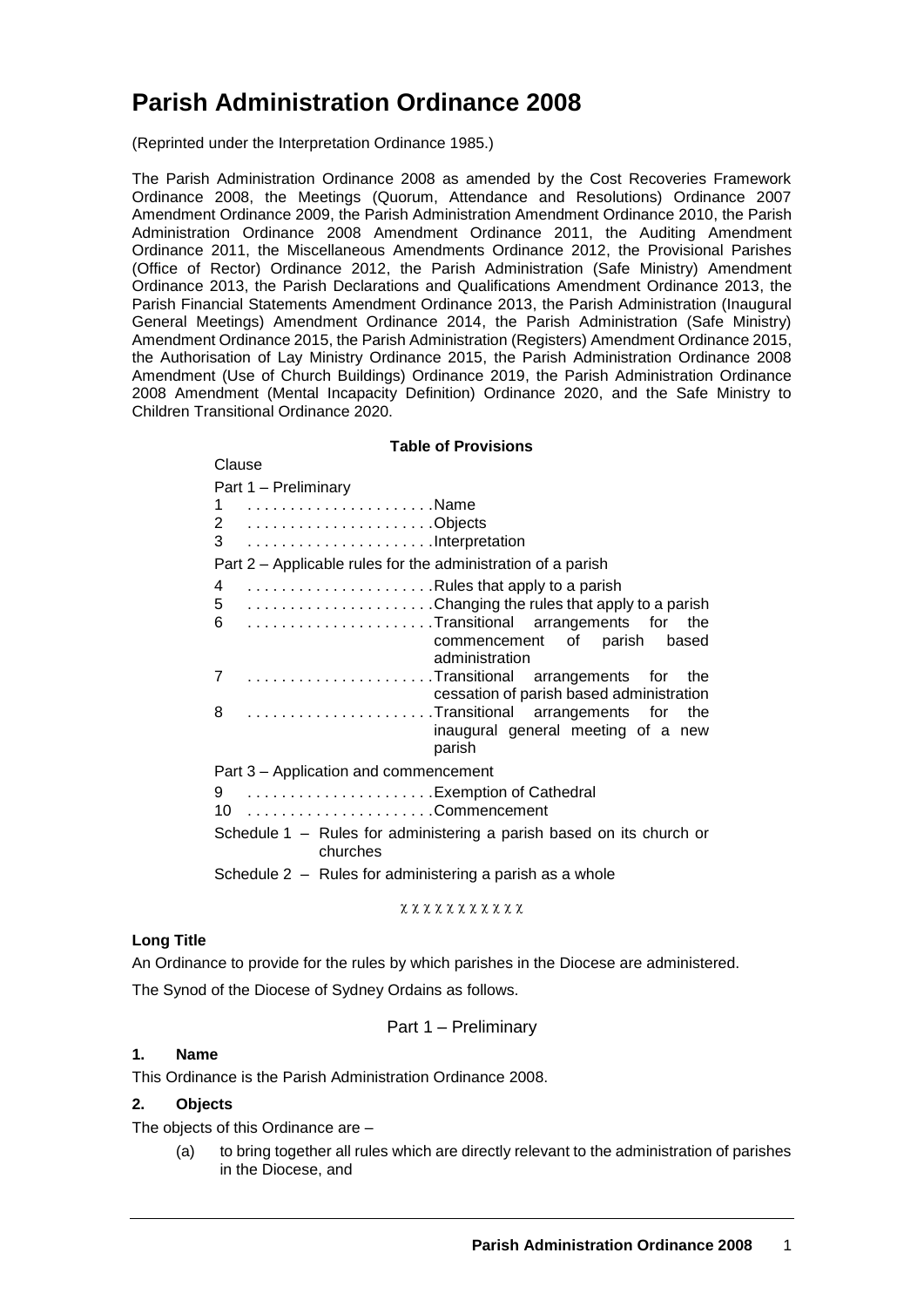- (b) to continue the mechanism by which parishes can choose to be administered as a whole rather than on the basis of their church or churches, and
- (c) to ensure the rules used to administer parishes are clearly expressed and logically ordered and can be readily used by parish officers, and
- (d) to make changes to the rules for administering parishes which reflect both contemporary and good administrative practice.

## **3. Interpretation**

(1) Any term used in this Ordinance in relation to a parish to which Schedule 1 applies and which is defined in Schedule 1 has the same meaning as in Schedule 1.

(2) Any term used in this Ordinance in relation to a parish to which Schedule 2 applies and which is defined in Schedule 2 has the same meaning as in Schedule 2.

Part 2 – Applicable rules for the administration of a parish

## **4. Rules that apply to a parish**

The rules in Schedule 1 for administering a parish based on its church or churches apply to a parish unless the rules in Schedule 2 for administering a parish as a whole apply by virtue of this Part 2.

## **5. Changing the rules that apply to a parish**

- (1) Subject to clause 6, the rules in Schedule 2 apply to a parish if
	- (a) a general meeting of parishioners of the church or, if there is more than one church, each church of the parish convened to consider the matter so resolves, and
	- (b) the regional council gives its approval.
- (2) Subject to clause 7, the rules in Schedule 2 cease to apply to a parish if  $-$ 
	- (a) a general meeting of parishioners convened to consider the matter so resolves, and
	- (b) the regional council gives its approval.

(3) The regional council is to notify the Registrar in writing of an approval given under subclause (1) or (2).

(4) The Registrar is to maintain and update a list of parishes to which the rules in Schedule 2 apply and is to publish an updated list annually in whatever form the Registrar considers appropriate.

## **6. Transitional arrangements for the commencement of parish based administration**

- (1) If a regional council gives an approval under clause  $5(1)$ 
	- (a) the wardens of each church of the parish holding office immediately before such approval is given continue to hold office and continue to exercise the functions of wardens under the rules in Schedule 1, and
	- (b) the parish council of the parish as constituted immediately before such approval is given remains so constituted and continues to exercise the functions of the parish council under the rules in Schedule 1, and
	- (c) the Archbishop may continue to exercise the power conferred by rule 4.1(3) of Schedule 1, and
	- (d) the minister and wardens of the principal or only church of the parish may exercise the functions of the minister and wardens of the parish under rules 6.1 and 6.2 in Schedule 2,

until the date on which the first annual general meeting of parishioners is held under the rules in Schedule 2.

(2) From the date the regional council gives an approval under clause 5(1)(b), any associated congregation within the meaning of Schedule 1 of a church of the parish is taken to be a congregation of the parish within the meaning of Schedule 2.

- (3) The first annual general meeting of parishioners under the rules in Schedule 2
	- (a) is to be convened by the minister and wardens of the principal or only church of the parish in accordance with the rules in Schedule 2 as if the wardens were wardens of the parish as a whole, and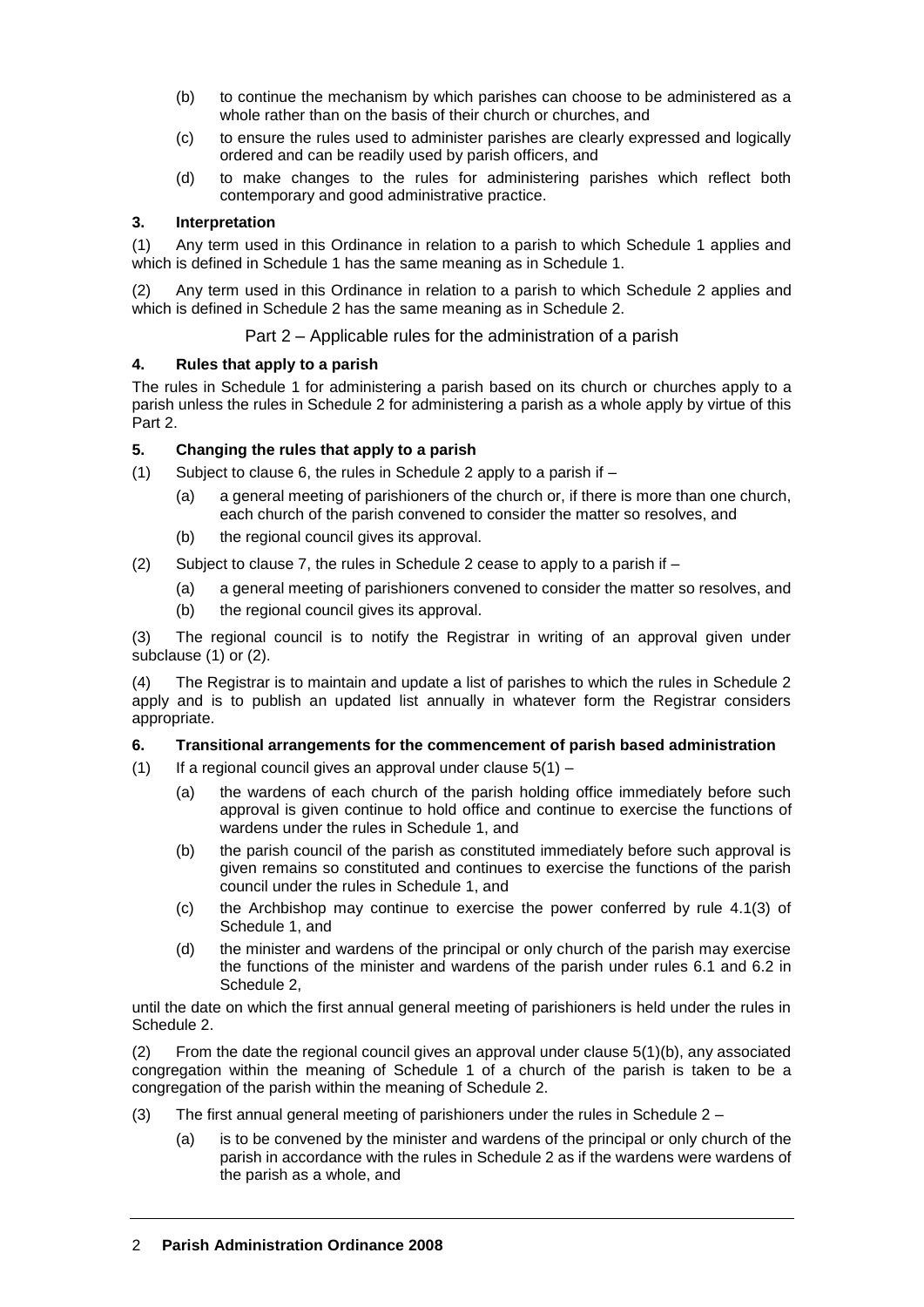(b) is to receive and pass or otherwise determine on the financial statements of the wardens of each church prepared in accordance with the rules in Schedule 1.

## **7. Transitional arrangements for the cessation of parish based administration**

- (1) If a regional council gives an approval under clause  $5(2)(b)$ 
	- (a) the wardens holding office immediately before such approval is given continue to hold office and continue to exercise the functions of wardens under the rules in Schedule 2, and
	- (b) the parish council of the parish as constituted immediately before such approval is given remains so constituted and continues to exercise the functions of the parish council under the rules in Schedule 2, and
	- (c) the Archbishop may continue to exercise the power conferred by rule 4.1(2) of Schedule 2,

until the date on which the annual general meeting of parishioners of the principal or only church of the parish is next held.

(2) From the date the regional council gives an approval under clause 5(2)(b), any congregation within the meaning of Schedule 2 which does not meet in a church is taken to be an associated congregation within the meaning of Schedule 1 of the principal or only church of the parish or such other church of the parish as the regional council may in its approval direct.

(3) Subject to subclause (4), the minister and wardens are to convene an annual general meeting of parishioners for each church of the parish in accordance with the rules in Schedule 1 as if the wardens were the wardens of each church under the rules in Schedule 1.

(4) In relation to a parish with more than one church, the annual general meeting of parishioners of the principal church is to be held before the annual general meeting of parishioners of any other church of the parish.

(5) The annual general meeting of parishioners of each church of the parish convened under subclause (3) is to receive and pass or otherwise determine on the financial statements of the wardens prepared in accordance with the rules in Schedule 2.

#### **8. Transitional arrangements for a new parish**

Notwithstanding any other provision of this Ordinance, upon the creation of a new parish, the Archbishop may determine –

- (a) whether the rules in Schedule 1 or Schedule 2 will apply to the parish on its inception, and
- (b) for the purpose of the inaugural general meeting or parishioners of the parish or a church of the parish –
	- (i) the means by which that general meeting is to be convened, and
	- (ii) the attendance and participation requirements which will qualify a person to take part in the meeting as a parishioner.

Part 3 – Application and commencement

## **9. Exemption of Cathedral**

The provisions of this Ordinance do not apply to the Cathedral Church of St Andrew Sydney or to the lands and property held for the Cathedral.

#### **10. Commencement**

This Ordinance commences on 1 January 2009.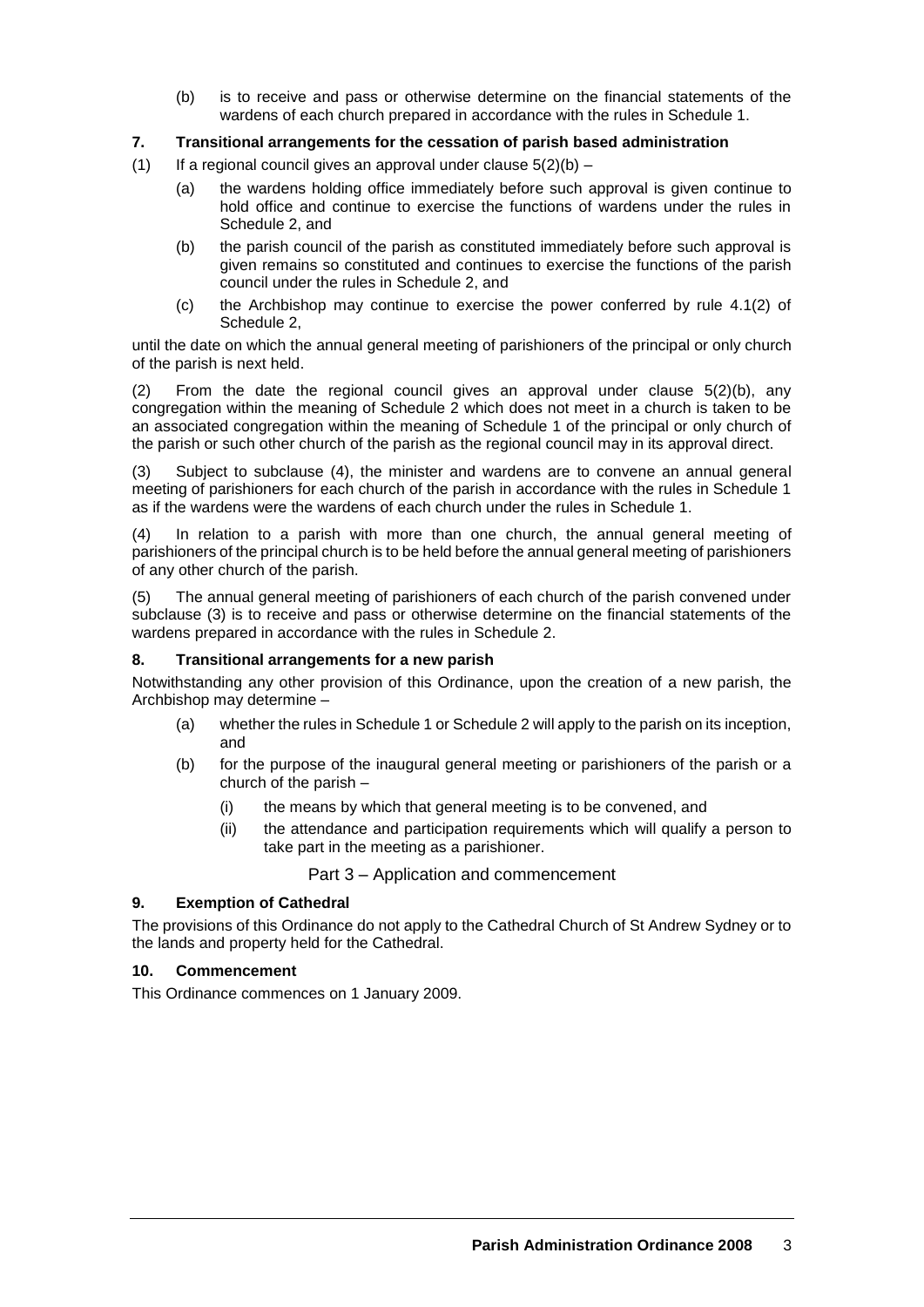# **Schedule 1**

# **Rules for administering a parish based on its church or churches**

*Note: Schedule 1 contains the rules for any parish which continues using its church or churches as the basis for administering itself. These parishes do not need to refer to the rules in Schedule 2 which only apply if the parish decides to administer itself as a whole.*

## **Outline**

|           |                                                                   |                               |                             | Rule           |
|-----------|-------------------------------------------------------------------|-------------------------------|-----------------------------|----------------|
| Chapter 1 | Preliminary                                                       |                               |                             | $1.1 - 1.2$    |
| Chapter 2 | Constitution and appointment of bodies and officers of the parish |                               |                             |                |
|           | Part 1<br>General meetings of parishioners                        |                               |                             | $2.1 - 2.2$    |
|           | Part 2                                                            | Parish council                | $2.3 - 2.8$                 |                |
|           | Part 3                                                            | Wardens                       | $2.9 - 2.15$                |                |
|           | Part 4                                                            | Auditor                       |                             | 2.16           |
| Chapter 3 | Functions of bodies and officers of the parish                    |                               |                             |                |
|           | Part 1<br>Annual general meeting of parishioners                  |                               |                             | $3.1 - 3.2$    |
|           | Part 2                                                            | Parish council                | $3.3 - 3.6$                 |                |
|           | Wardens<br>Part 3                                                 |                               |                             |                |
|           |                                                                   | Division 1                    | Financial                   | $3.7 - 3.10$   |
|           |                                                                   | Division 2                    | Property                    | $3.11 - 3.12$  |
|           |                                                                   | Division 3                    | Appointment of paid workers | 3.13-3.13B     |
|           |                                                                   | Division 4                    | Reporting                   | 3.14           |
|           |                                                                   | Division 5                    | Investment                  |                |
|           | Part 4                                                            | Minister                      |                             |                |
|           |                                                                   | Division 1                    | Spiritual welfare           |                |
|           |                                                                   | Division 2                    | Appointment of officers     | $3.15 - 3.18A$ |
|           |                                                                   | Division 3                    | Reporting                   | 3.19           |
|           |                                                                   | Division 4                    | Property                    | 3.20           |
|           |                                                                   | Division 5                    | Registers and records       | 3.21           |
| Chapter 4 | Convening and conducting meetings                                 |                               |                             |                |
|           | Part 1<br>General meetings of parishioners                        |                               |                             | $4.1 - 4.7$    |
|           | Part 2<br>Parish council meetings                                 |                               |                             | $4.8 - 4.11$   |
| Chapter 5 | Property                                                          |                               |                             |                |
|           | Part 1                                                            | Churches                      |                             | $5.1 - 5.8$    |
|           | Part 2                                                            | New buildings                 |                             | $5.9 - 5.11$   |
|           | Part 3                                                            | Burial grounds and columbaria |                             | $5.12 - 5.14$  |
|           | Part 4                                                            | Private trustees              |                             | 5.15           |
| Chapter 6 | Associated congregations                                          |                               |                             | $6.1 - 6.3$    |
| Chapter 7 | Deleted                                                           |                               |                             |                |
| Chapter 8 | Questions and disputes                                            |                               |                             | $8.1 - 8.6$    |
| Chapter 9 | Miscellaneous                                                     |                               |                             | $9.1 - 9.11$   |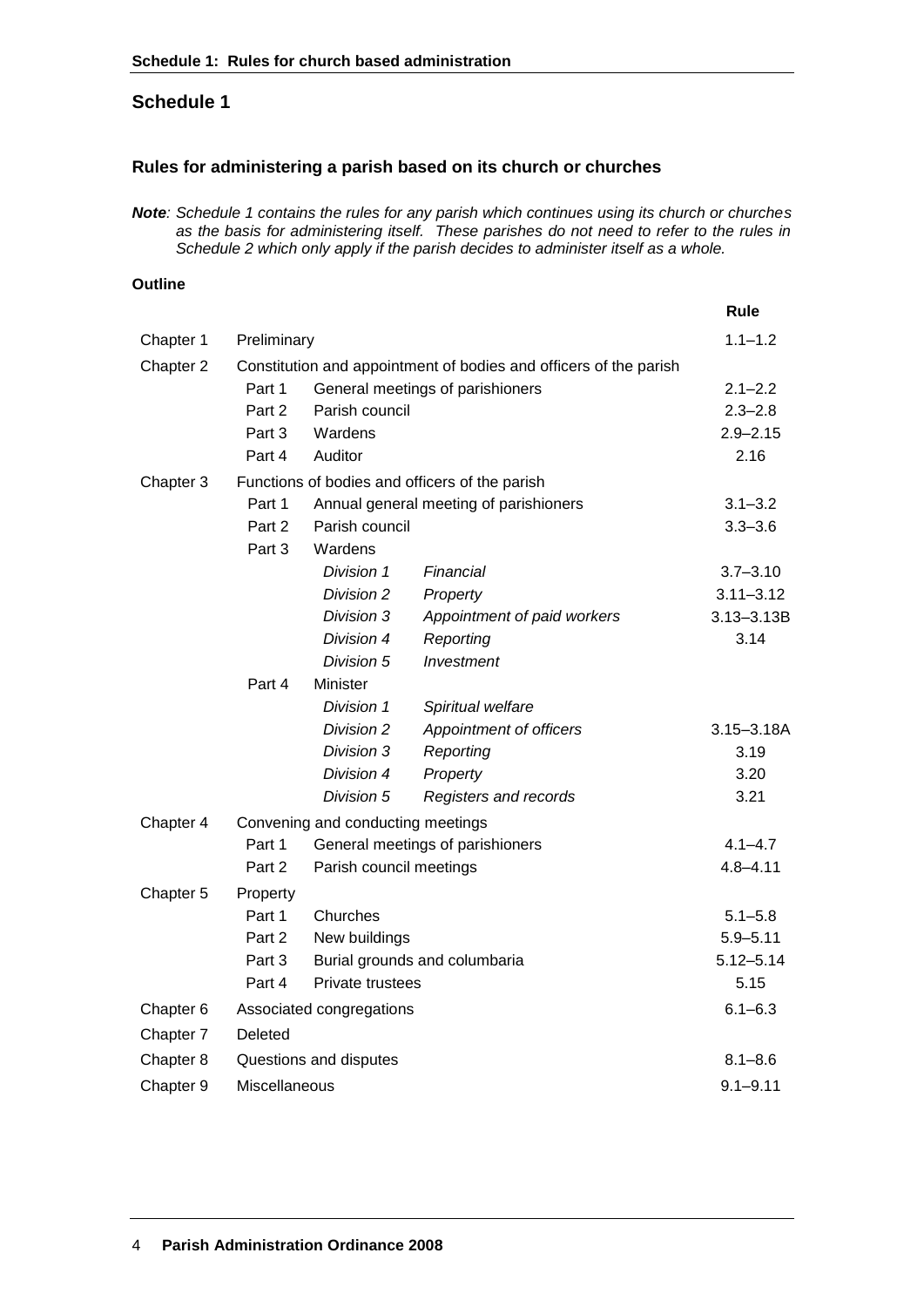# **CHAPTER 1 PRELIMINARY**

#### **1.1 Interpretation**

 $(1)$  In these rules –

*non-Anglican congregation* means a group of persons who meet together on a regular basis for public worship as Christians other than as part of the Anglican Church of Australia.

*annual general meeting of parishioners* means a meeting referred to in rule 2.2 and includes any adjournment of such a meeting.

*Archbishop* means the Archbishop of Sydney for the time being or in his absence his Commissary or if the See is vacant the Administrator of the Diocese.

*Archbishop-in-Council* means the Archbishop acting with the concurrence of the Standing Committee (except as provided by rule 9.6).

*Archives* means the collection of records permanently retained by the Registrar.

*associated congregation* means, in relation to a church, a group of persons –

- (a) who meet together on a regular basis within the Diocese for services of public worship under the pastoral leadership of the minister of the church, and
- (b) in relation to whom a notification made pursuant to rule  $6.1(1)$  is in effect.

*audit and auditing* includes a review by an Independent Assurance Practitioner undertaken in accordance with *Standard on Review Engagements ASRE 2400 Review of a Financial Report Performed by an Assurance Practitioner Who is not the Auditor of the Entity* (or any standard which replaces that Standard).

*auditor* includes an Independent Assurance Practitioner who undertakes a review in accordance with *Standard on Review Engagements ASRE 2400 Review of a Financial Report Performed by an Assurance Practitioner Who is not the Auditor of the Entity* (or any standard which replaces that Standard).

*building* includes part of a building.

*burial ground* means land (including church grounds) being church trust property consecrated for use or being used as a burial ground,

*church*, in relation to a building or part of a building, means a building or part of a building of a parish duly consecrated or licensed for the celebration of divine service.

*church registers* means all service registers, baptism registers, confirmation registers, composite registers, marriage registers, certificates of marriage, funeral registers, burial registers and banns registers.

*church trust property* means all or any part of any real and personal property which may for the time being be subject to any trust for or for the use, benefit or purposes of the Anglican Church of Australia in the Diocese of Sydney.

*columbarium* means any building, wall or other improvement of any description, or part thereof, in which ashes of a deceased person are placed or stored or are intended to be placed or stored.

*communicant member*, in relation to the Anglican Church of Australia, includes a person who is a member of the Anglican Church of Australia and who partakes regularly in the Holy Communion or the Lord's Supper.

*Diocesan Architectural Pool* means a pool comprising no more than 10 persons selected by the Archbishop on the recommendation of the Anglican Church Property Trust Diocese of Sydney or a Regional Bishop.

*financial year* means a year commencing on 1 January.

*general meeting of parishioners* means a meeting referred to in rule 2.1 and includes any adjournment of such a meeting.

*land* includes leasehold as well as freehold and any freehold or leasehold held under or subject to legislation relating to strata or community title.

*lay minister* means a lay person who is employed on a paid basis to assist the minister to undertake pastoral ministry within the parish.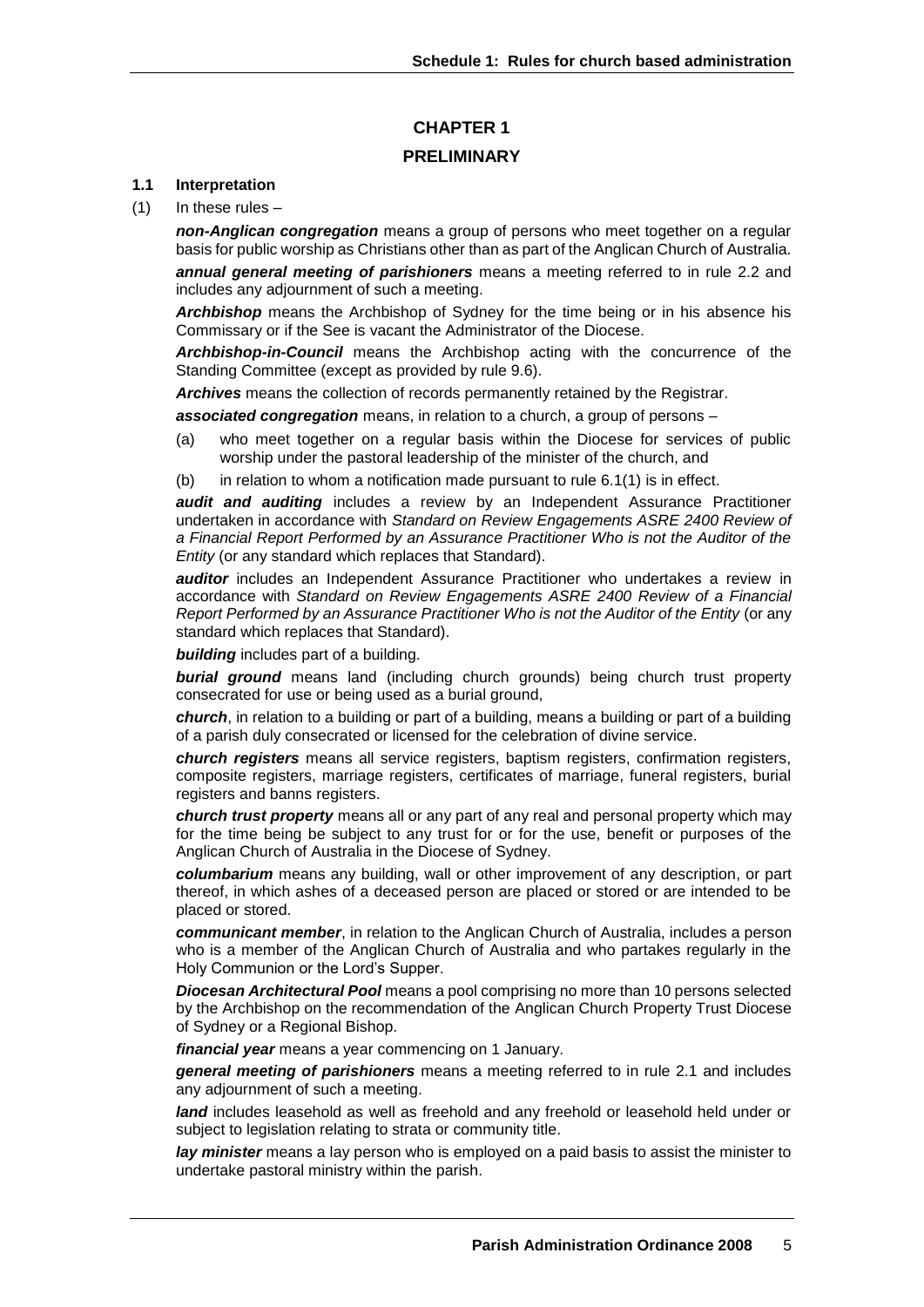*member of the Anglican Church of Australia* means a baptised person who declares that he or she is a member of the Anglican Church of Australia.

**minister** means –

- (a) the person licensed to the parish as rector, and
- (b) except in rule 3.20(1), in the absence or incapacity of a person referred to in paragraph (a) or during any vacancy in office of the rector, the person appointed under rule 9.7 for the time being to exercise all or any of the functions of the rector, to the extent to which those functions are properly exercisable in accordance with his licence or other authority.

*non-occasional use* means the use of a church or other real property on more than 3 occasions in any 12 month period.

*parish* means a parish or provisional parish constituted under or recognised as such for the purposes of the Parishes Ordinance 1979.

**parishioner** means, subject to sub-rules (2) and (3) –

- (a) in relation to a parish, a person
	- (i) who is a member of the Anglican Church of Australia, and
	- (ii) who has usually during 3 months in the 12 months preceding the time at which the status of the person as a parishioner is to be determined attended services of public worship in a church of the parish or as part of an associated congregation of such a church, and
- (b) in relation to a church, a person
	- (i) who is a member of the Anglican Church of Australia, and
	- (ii) who has usually during 3 months in the 12 months preceding the time at which the status of the person as a parishioner is to be determined attended services of public worship in that church or as part of an associated congregation of that church.

*qualified person* means –

- (a) in relation to an elected or appointed member of a parish council, a person who meets the requirements of rule 2.6, and
- (b) in relation to a warden, a person who meets the requirements of rule 2.12, and
- (c) in relation to an auditor, a person who meets the requirements of rule 2.16.

*rule* means a rule in this Schedule.

*service of public worship* means a service of public worship of the Anglican Church of Australia in the Diocese.

(2) A person may not be a parishioner of more than one parish at the same time. If, but for this sub-rule, a person would be a parishioner of more than one parish at the same time, the person must elect as to the parish of which they consider themself to be a parishioner and any such election, when made, cannot be varied during the 3 months next following the date on which it was made.

(3) A person may not be a parishioner of more than one church at the same time. If, but for this sub-rule, a person would be a parishioner of more than one church at the same time, the person must elect as to the church of which they consider themself to be a parishioner and any such election, when made, cannot be varied during the 3 months next following the date on which it was made.

- $(4)$  In these rules
	- (a) a reference to a function includes a reference to a power, authority and duty, and
	- (b) a reference to the exercise of a function includes, where the function is a duty, a reference to the performance of such duty.
- (5) In these rules
	- (a) a reference to a person becoming bankrupt includes a reference to that person applying to take the benefit of any law for the relief of bankrupt or insolvent debtors, compounding with his or her creditors or making an assignment of his or her remuneration for their benefit, and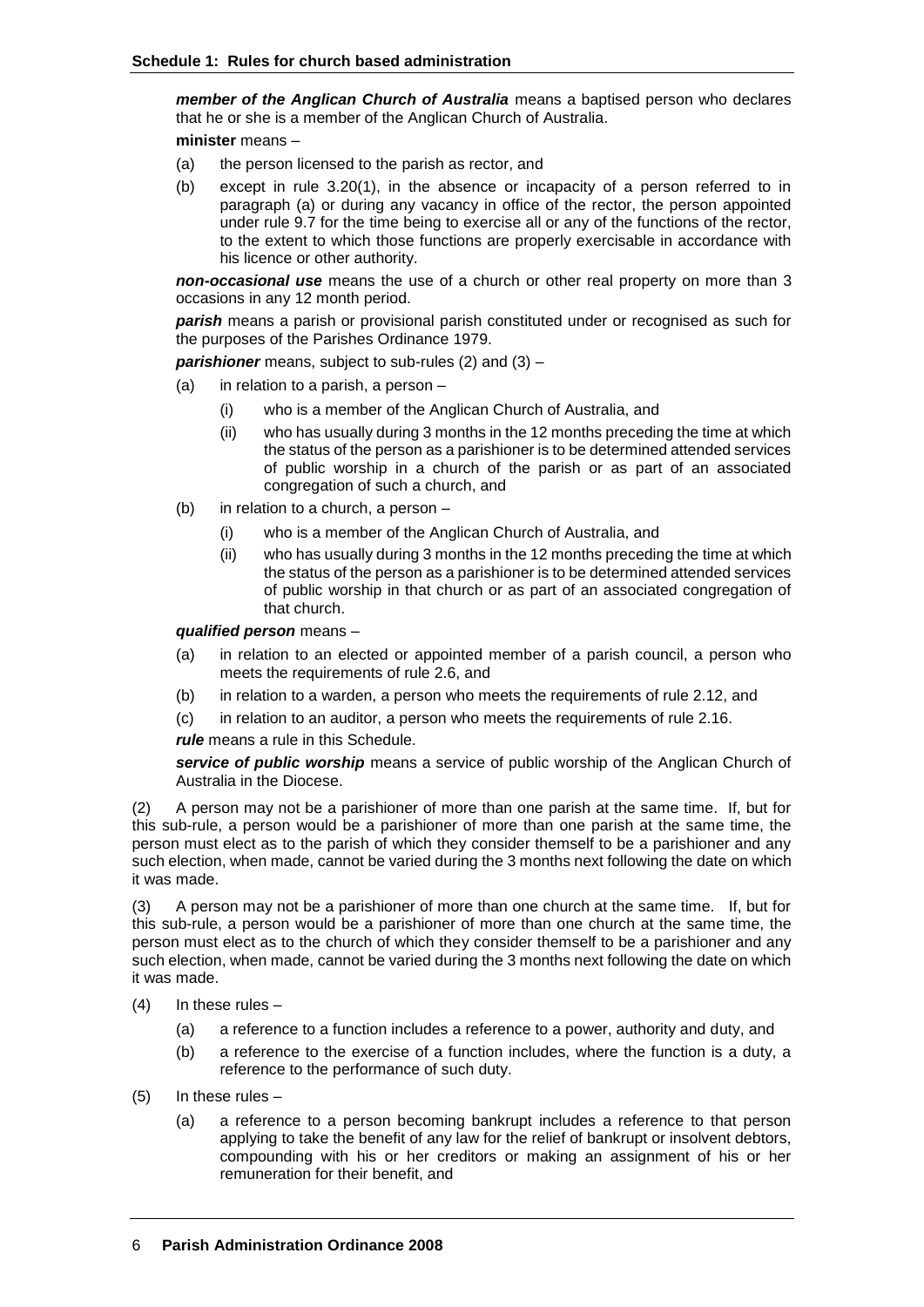(b) a reference to a person becoming mentally incapacitated is a reference to that person becoming an involuntary patient or a forensic patient or a correctional patient within the meaning of the *Mental Health Act 2007 (NSW)*, or a protected person within the meaning of the *NSW Trustee and Guardian Act 2009 (NSW)*,

and a reference to a person who is bankrupt or mentally incapacitated has a corresponding meaning.

#### **1.2 Notes**

(1) Notes in these rules are for explanatory purposes only and do not form part of the rules.

(2) The Diocesan Secretary is authorised to update the notes when reprinting these rules under clause 8 of the Interpretation Ordinance 1985.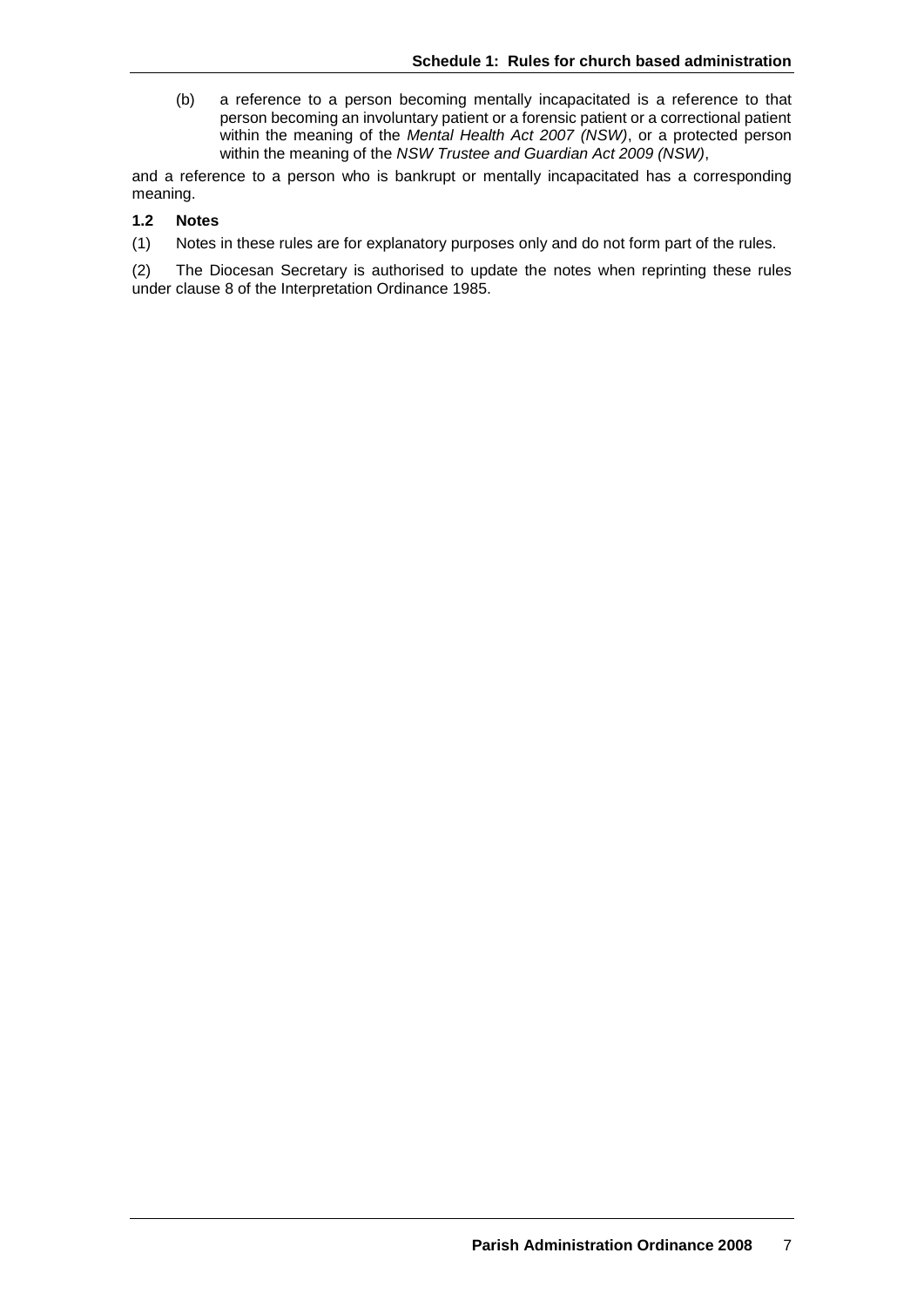# **CHAPTER 2**

# **CONSTITUTION AND APPOINTMENT OF BODIES AND OFFICERS OF THE PARISH**

# **Part 1 General meetings of parishioners**

#### **2.1 General meetings of parishioners**

(1) A general meeting of parishioners of a church may be convened at any time to consider any business connected with the church.

(2) A general meeting of parishioners of a parish may be convened at any time to consider any business connected with the parish.

*Note: A general meeting of parishioners is to be convened and conducted in accordance with part 1 of Chapter 4.*

#### **2.2 Annual general meetings of parishioners**

(1) An annual general meeting of parishioners of a church is to be convened each year for each church and held on a day which is on or after 1 February and not later than 31 March in that year.

(2) At the request of the minister and wardens of a church, the Archbishop may for a particular year permit an annual general meeting of parishioners to be convened on a day which is outside the period referred to in sub-rule (1).

*Note: The business of an annual general meeting of parishioners in a parish with one church is set out in rule 3.1(1). The business of an annual general meeting of parishioners in a parish with more than one church is set out in rule 3.1(2).*

# **Part 2 Parish council**

## **2.3 Constitution of the parish council**

There is to be a parish council for the parish which is, subject to these rules, the governing body for the financial and property affairs of the parish and each church of the parish.

## **2.4 Composition of the parish council**

- (1) If there is only one church of the parish, the composition of the parish council is  $-$ 
	- (a) the minister, and
	- (b) the wardens, and
	- (c) the qualified persons elected and appointed to the parish council at and after the annual general meeting of parishioners in accordance with rules 3.1(1)(l) and 3.16.

However if the annual general meeting of parishioners determines that the parish council is not to include qualified persons elected to the parish council, the composition of the parish council is the minister and the wardens.

- (2) If there is more than one church of the parish, the composition of the parish council is  $-$ 
	- (a) the minister, and
	- (b) the wardens of the principal church, and
	- (c) the qualified persons elected and appointed to the parish council at and after the annual general meeting of parishioners of the principal church in accordance with rule  $3.1(2)(1)$  or (m) and rule  $3.16$ , and
	- (d) one of the wardens of each other church of the parish appointed from time to time by the wardens of that church.

(3) If the number of qualified persons elected to the parish council at the annual general meeting of parishioners is less than the number resolved under rule  $3.1(1)(I)(i)$  or required to be elected under 3.1(2)(l) or (m), the parish council may appoint a qualified person to each unfilled position.

(4) If two or more parishes are amalgamated or a new parochial unit is created under the Parishes Ordinance 1979, the parish council consists of the minister and the wardens of each church of the amalgamated parishes or the new parochial unit until a parish council is constituted at the next annual general meeting of parishioners, unless the instrument amalgamating the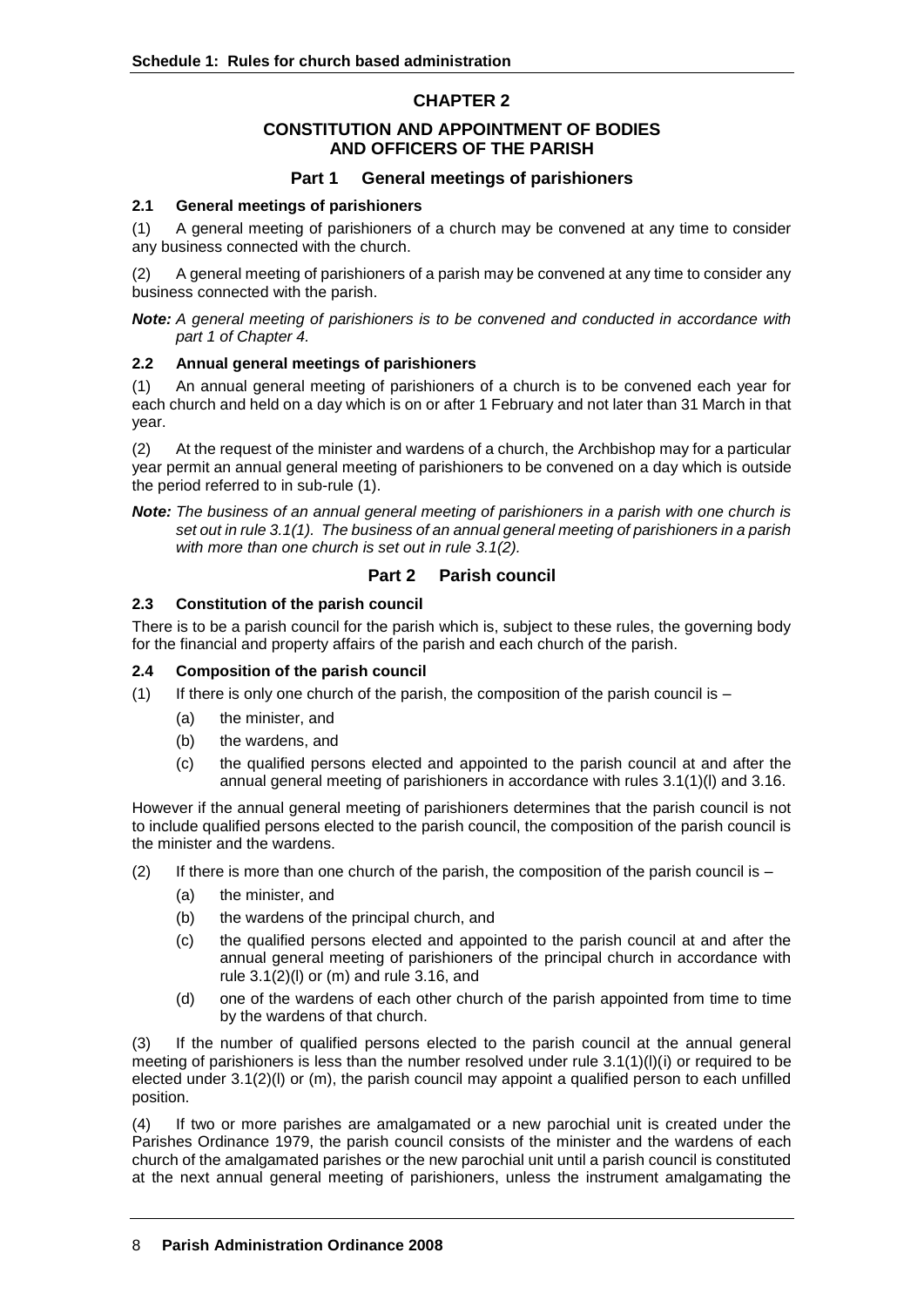parishes or creating the new parochial unit specifies some other arrangement for the interim parish council.

#### **2.5 Modification of composition of parish council and election of qualified persons**

(1) The Archbishop-in-Council may, on the application of the wardens of any church of the parish, make any modification to the composition of the parish council in a particular case.

(2) Notwithstanding anything in these rules, on application from the parish council of a parish having more than one church, the Archbishop-in-Council may permit a parish council to be elected by a general meeting of parishioners of the whole parish convened by the minister.

(3) The Archbishop-in-Council may, on application by the wardens of any church of a parish referred to in sub-rule (2), from time to time revoke or vary the permission.

#### **2.6 Qualification to be a parish councillor**

(1) A person not less than 18 years of age who is a communicant member of the Anglican Church of Australia is qualified to be elected or appointed as a member of a parish council of a parish if the person is a parishioner of a church in that parish.

- (2) A person who
	- (a) is bankrupt,
	- (b) is mentally incapacitated, or
	- (c) has been convicted of a disqualifying offence listed in Schedule 2 of the Child Protection (Working with Children) Act 2012,

may not be elected or appointed as a member of a parish council or a committee established under rule 3.5.

#### *Notes:*

- *(1) Rule 1.1(5) defines when a person is bankrupt or mentally incapacitated.*
- *(2) Disqualifying offences in Schedule 2 of the Child Protection (Working with Children) Act 2012 include the murder or manslaughter of a child, intentional wounding or committing grievous bodily harm to a child, abandonment of a child, serious sex offences, incest, bestiality and offences related to child pornography/child abuse material. In general, these are sex offences or offences involving children which are punishable by imprisonment of 12 months or more. If in doubt check the legislation.*

(3) A person who holds the office of auditor of the financial statements and accounts of the wardens may not become or remain a member of the parish council.

#### **2.7 Declaration to be made by person nominated or appointed as a parish councillor**

(1) A person who is proposed or nominated for election or appointment as a member of a parish council must make the following declaration –

> "I declare that I am a communicant member of the Anglican Church of Australia and have not been convicted of a disqualifying offence listed in Schedule 2 of the Child Protection (Working with Children) Act 2012."

either –

- (a) at the general meeting of parishioners at which the person is to be or is elected, or
- (b) within 7 days before or after election or appointment, or
- (c) if the person is temporarily absent from the diocese within 7 days of their return, or
- (d) within such further period as may be approved by the Registrar or the Regional Archdeacon.

(2) The office to which a person was elected or appointed becomes vacant if that person fails to make the declaration required by this rule.

*Note: See the note at the end of rule 2.6(2) for a summary of the disqualifying offences listed in Schedule 2 of the Child Protection (Working with Children) Act 2012.*

## **2.8 End of appointment of a member of parish council**

(1) The office of a member of a parish council becomes vacant –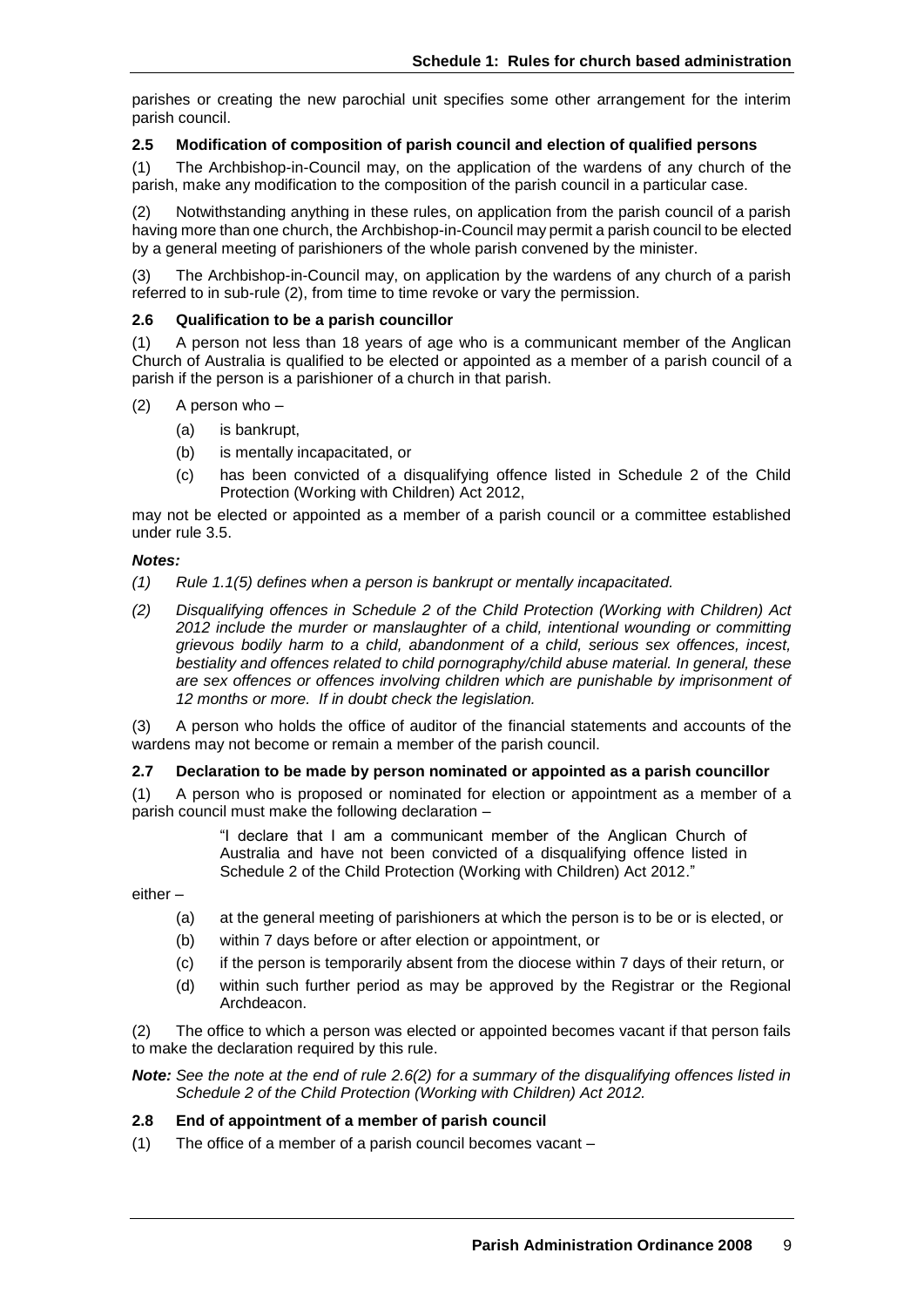- (a) if the member
	- (i) dies, or
	- (ii) resigns, or
	- (iii) is absent without leave for 3 consecutive meetings of the Parish Council and the Parish Council resolves that the person's membership should cease, or
	- (iv) becomes bankrupt, or(v) becomes mentally incapacitated, or
	- (vi) is convicted of a disqualifying offence listed in Schedule 2 of the Child Protection (Working with Children) Act 2012, or
	- (vii) is elected or appointed to the office of auditor of the financial statements and accounts of the wardens, or
- (b) in the case of an elected member, on the election or appointment of a successor, or
- (c) in the case of an appointed member, on the appointment, as referred to in rule 3.16(1) of the member's successor, or
- (d) in the case of an elected or appointed member, on the member's appointment as a warden.
- *Note: Rule 1.1(5) defines when a person becomes bankrupt or mentally incapacitated. See the note at the end of rule 2.6(2) for a summary of the disqualifying offences listed in Schedule 2 of the Child Protection (Working with Children) Act 2012.*

(2) For the purposes of sub-rule (1), a vacancy occurs when the minister receives the resignation or notice of the fact or circumstance that causes the vacancy.

*Note: The minister is responsible for reporting to the Registrar any vacancy in the office of a member of the parish council except where the vacancy arises on the election or appointment of a successor (see rule 3.19(b)*).

(3) A vacancy in the office of a member of a parish council occurring under paragraph (a) or (d) of sub-rule  $(1)$  is to be filled  $-$ 

- (a) if the member was an elected member, at a meeting of the parish council held within 3 months after the vacancy occurred, or
- (b) if the member was an appointed member, by an appointment by the minister within 2 months after the vacancy occurred.

# **Part 3 Wardens**

## **2.9 Wardens for each church**

(1) There are to be 3 wardens for each church of the parish who, subject to these rules, administer the financial and property affairs of the church.

(2) Two qualified persons are to be elected as wardens by the annual general meeting of parishioners in accordance with rule 3.1(1)(j) or 3.1(2)(j). One qualified person is to be appointed as a warden by the minister in accordance with rule 3.15.

## **2.10 A person as a warden of more than one church**

(1) The Archbishop-in-Council may give permission for a person who is a warden of a church to be elected or appointed as a warden of another church ("the relevant church") within the parish.

(2) The Archbishop-in-Council may only grant permission on the request of the minister made in accordance with a resolution passed at a general meeting of parishioners of the relevant church by a two-thirds majority of persons present and entitled to vote.

(3) The permission may be given generally or in respect of a specific person and may be given for a specified period or indefinitely.

(4) The Archbishop-in-Council may vary or discontinue the permission on the application of the minister made in accordance with a resolution passed at a general meeting of parishioners of the relevant church by a majority of persons present and entitled to vote.

## **2.11 Acts of the wardens**

(1) An act done by any 2 wardens of a church is to be taken to be the act of the wardens of that church, provided that all reasonable efforts have been taken first to consult the third warden at the time the act is done.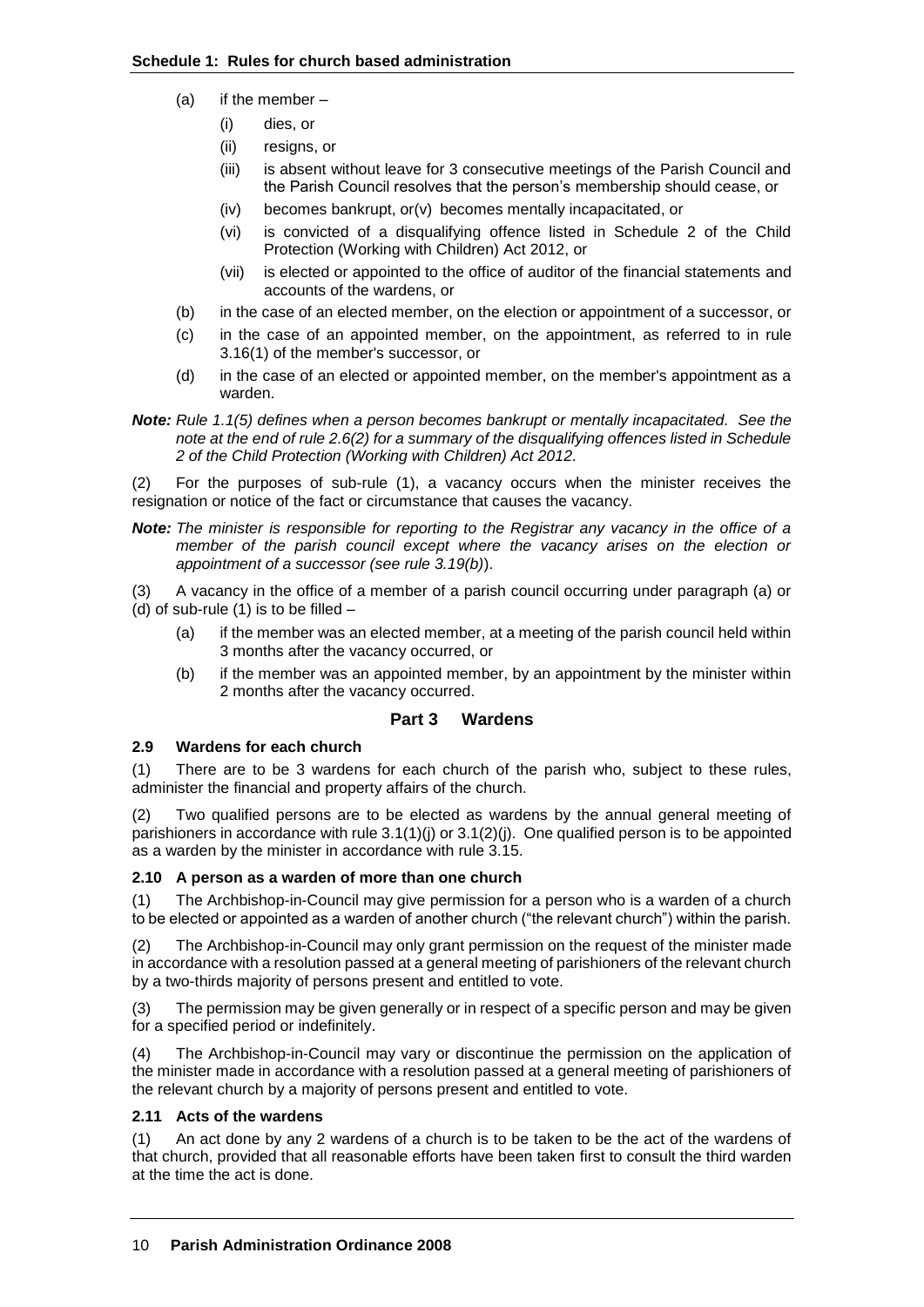(2) A warden is disqualified from taking part in any act of the wardens if the warden or a member of the warden's family has a personal financial interest in the act.

*Note: See also rule 3.13B concerning decision-making by a warden in relation to a family member who is appointed or proposed to be appointed as a parish worker.*

#### **2.12 Qualifications to be a warden**

(1) A parishioner of a church of the parish who is not less than 18 years of age and who is a communicant member of the Anglican Church of Australia is qualified to be elected or appointed as a warden of that church, except as provided by this rule.

(2) The spouse of a person in Holy Orders licensed to the parish is not qualified to be elected or appointed as a warden.

(3) At any one time, a husband and wife may not both be wardens of a church.

(4) A person who is engaged as an employee and who is paid from the funds of the church or parish may not be appointed or elected as a warden.

(5) A person who is bankrupt or a person who is mentally incapacitated may not be appointed or elected as a warden of a church.

*Note: Rule 1.1(5) defines when a person is bankrupt or mentally incapacitated.*

(6) A person who is convicted of a disqualifying offence listed in Schedule 2 of the Child Protection (Working with Children) Act 2012 may not be appointed or elected as a warden.

*Note: See the note at the end of rule 2.6(2) for a summary of the disqualifying offences listed in Schedule 2 of the Child Protection (Working with Children) Act 2012.*

#### **2.13 Election and appointment of wardens**

(1) Two qualified persons are to be elected as wardens in accordance with rule  $3.1(1)(j)$ , 3.1(2)(j) or this rule and one is be appointed by the minister in accordance with rule 3.15 or this rule.

(2) If the annual general meeting of parishioners or any other general meeting of parishioners fails to elect the requisite number of qualified persons to be wardens, the parish council may appoint any qualified parishioner or parishioners of the same or any other church within the parish to fill the remaining vacancy or vacancies.

(3) If the minister fails to nominate a warden prior to the election required by rules  $3.1(1)(j)$  or  $3.1(2)(i)$ , he may do so at any time after the relevant meeting but must endeavour to do so as soon as possible.

(4) A person who is proposed or nominated for election or appointment as a warden must make the following declaration –

> "I declare that I am a communicant member of the Anglican Church of Australia and have not been convicted of a disqualifying offence listed in Schedule 2 of the Child Protection (Working with Children) Act 2012."

*Note: See the note at the end of rule 2.6(2) for a summary of the disqualifying offences listed in Schedule 2 of the Child Protection (Working with Children) Act 2012.*

(5) The office to which the person was elected or appointed is to be taken to be vacant if the person fails to make the declaration required by this rule –

- (a) on or before the person's election or appointment, or
- (b) within 7 days after the person's election or appointment, or
- (c) if the person is temporarily absent from the Diocese, within 7 days of their return, or
- (d) within such further period as may be approved by the Registrar or the Regional Archdeacon.

#### **2.14 End of appointment of warden**

- (1) The office of a warden becomes vacant
	- $(a)$  if the warden
		- (i) dies, or
		- (ii) resigns, or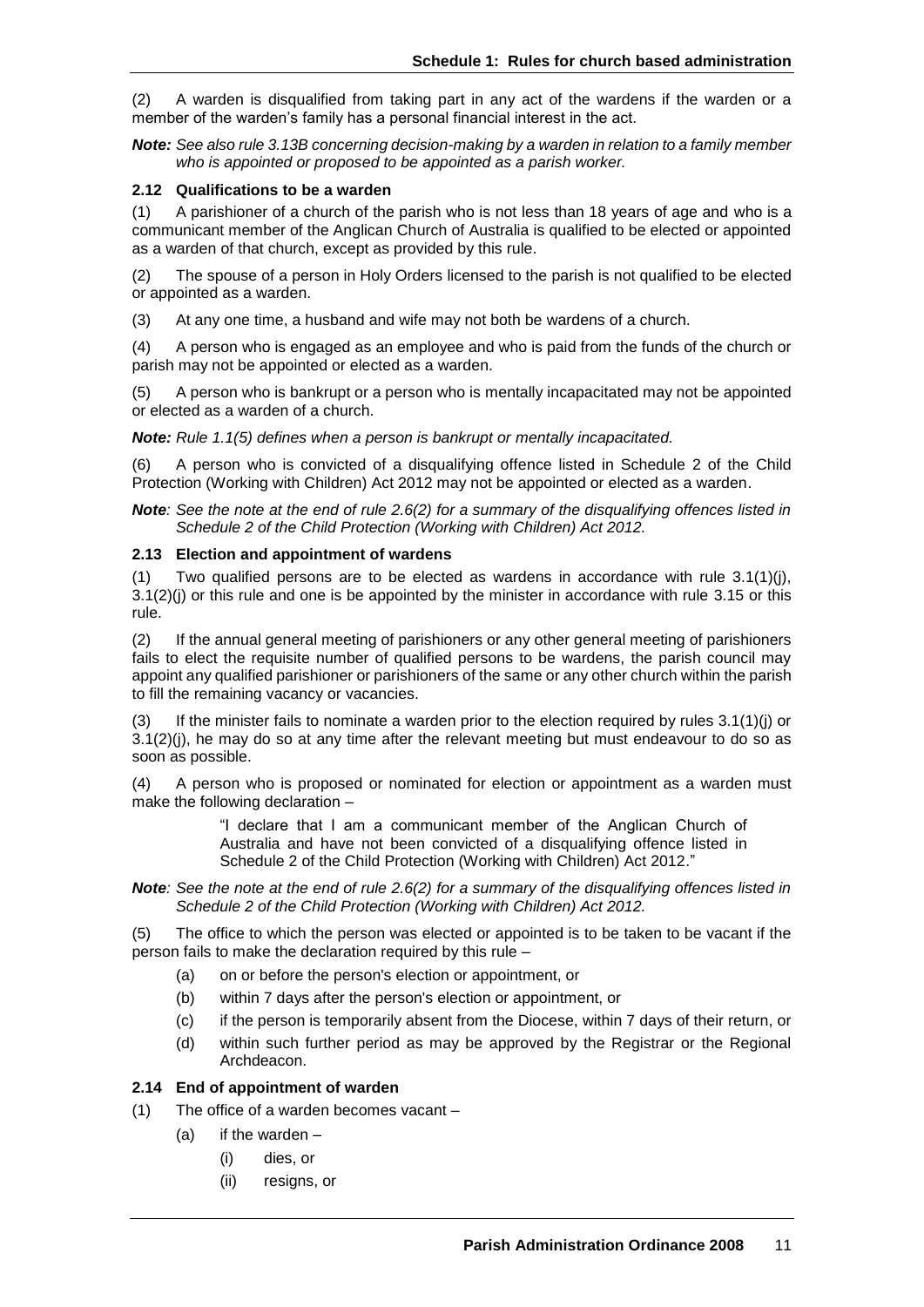- (iii) is the subject of a resolution of the Parish Council passed under rule  $2.8(1)(a)(iii)$ , or
- (iv) becomes bankrupt, or
- (v) becomes mentally incapacitated, or
- (vi) becomes engaged as an employee who is paid from the funds of the parish or church, or
- (vii) is convicted of a disqualifying offence listed in Schedule 2 of the Child Protection (Working with Children) Act 2012, or
- (b) in the case of an elected warden
	- (i) on appointment as a warden by the minister, or
	- (ii) on the election of a successor, or
- $(c)$  in the case of an appointed warden
	- (i) on the appointment, as referred to in rule 3.15, of the warden's successor, or
	- (ii) on election as a warden.
- *Note: Rule 1.1(5) defines when a person becomes bankrupt or mentally incapacitated. See the note at the end of rule 2.6(2) for a summary of the disqualifying offences listed in Schedule 2 of the Child Protection (Working with Children) Act 2012.*

(2) For the purposes of sub-rule (1), a vacancy occurs when the minister receives the resignation or notice of the fact or circumstance that causes the vacancy.

*Note: The minister is responsible for reporting to the Registrar any vacancy in the office of a warden except where the vacancy arises on the election or appointment of a successor (see rule 3.19(b)).*

(3) A person who ceases to hold office as a warden pursuant to paragraph (b) or (c) of subrule (1) is not prevented from exercising any function which, under these rules or other lawful authority, the person may be entitled or required to exercise after the time at which the person ceased to hold that office.

(4) A vacancy in the office of warden occurring under paragraph (a),  $(b)(i)$  or  $(c)(ii)$  of subrule (1) must be filled –

- (a) if the warden was an elected warden, at a general meeting of parishioners convened by the minister and wardens and held within 3 months after the vacancy occurred, or
- (b) if the warden was an appointed warden, by an appointment by the minister.

(5) The wardens continue to hold office despite the destruction or delicensing of their church, but those wardens cease to hold office 7 days after the Archbishop signs a notice to the Registrar and to those wardens that they are to cease to hold office.

## **2.15 Delivery of keys and papers etc to successors**

(1) At or within 7 days after the persons elected or appointed as wardens cease to hold office, such persons must deliver to their successors all keys, church papers, financial records, invoices for payment and the balance of funds shown by the financial records for which they are responsible.

(2) On a casual vacancy arising in the office of a warden, all keys, church papers, financial records, invoices for payment and funds of the church or parish in the hands of the person who has vacated office –

- (a) must be delivered to the remaining warden or wardens by that person within 7 days after the vacancy occurs, or
- (b) if personal delivery is impossible, must be recovered by the remaining wardens as soon as possible and shall be taken to have been delivered.

(3) Delivery of the keys, documents and funds referred to in sub-rules (1) and (2) constitute a constructive delivery of any interests at law in all the furniture and fittings of the properties of the church or parish.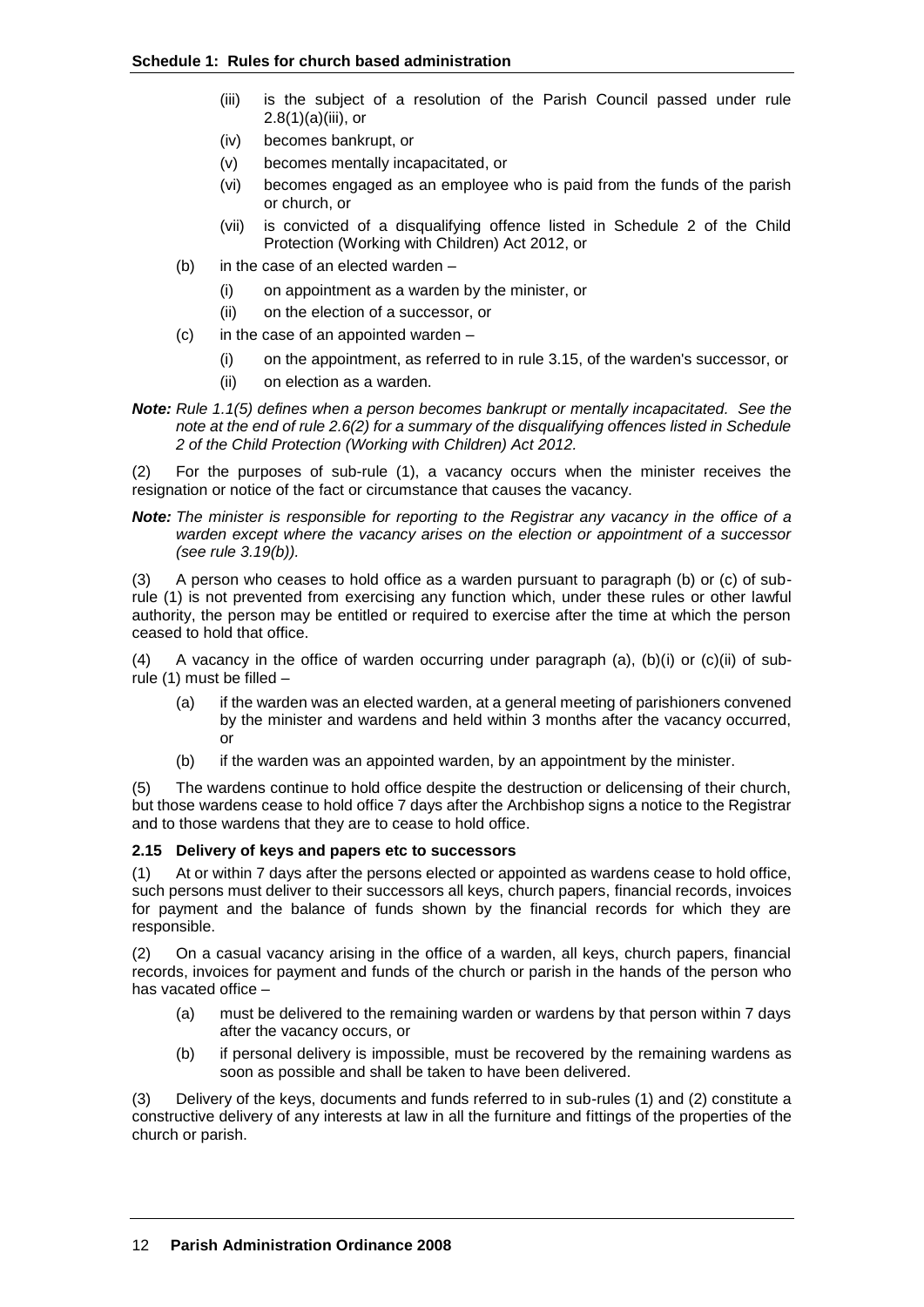# **Part 4 Auditor**

# **2.16 Auditor of the financial statements and records of the wardens**

(1) There is to be an auditor for each church of the parish elected under rule 3.1(1)(k) or 3.1(2)(k) to audit the financial statements and accounts of the wardens of the church.

(2) Subject to sub-rule (3), a person is qualified to be elected or appointed to audit the financial statements and accounts of the wardens of a church of the parish if that person is not less than 21 years of age.

(3) A person is not qualified to be elected or appointed as an auditor if  $-$ 

- (a) the person is a warden of that church, or
- (b) the person was a warden of that church at any time during the financial year or other period to which those financial statements and accounts relate.

(4) A person who has been elected or appointed as an auditor ceases to hold that office upon that person being elected or appointed as a warden of that church.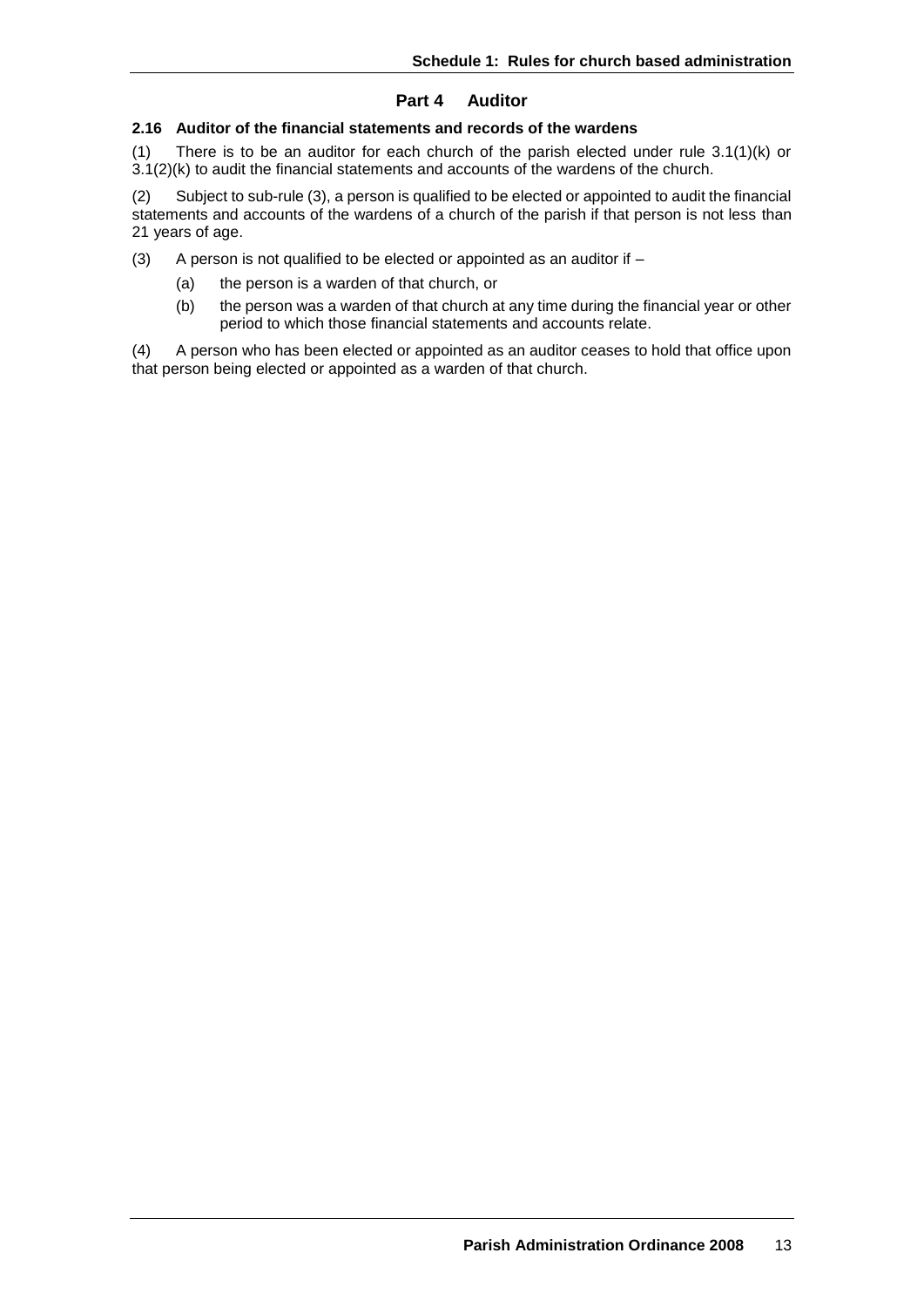# **CHAPTER 3**

# **FUNCTIONS OF BODIES AND OFFICERS OF THE PARISH**

## **Part 1 Annual general meeting of parishioners**

## **3.1 Business of the annual general meeting of parishioners**

*Note: All business of an annual general meeting of parishioners is to be transacted by resolution of a majority of persons present at and entitled to take part in the annual general meeting.*

(1) In a parish with only one church, the business of the annual general meeting of parishioners of a church is –

- (a) to receive the declarations of those persons then present (rule 4.2(1) and (2)), and
- (b) to determine whether a quorum is present (rule 4.3(1)), and
- (c) to elect a minute secretary, and
- (d) to receive apologies, and
- (e) to give directions as to the confirmation of the minutes of the meeting at or after its conclusion, and
- (f) to receive reports about ministry within the parish from  $-$ 
	- (i) the minister, and
	- (ii) with the minister's consent, a superintendent, teacher, leader or other officer appointed under rule 3.18(1), and
- (g) to receive and pass or otherwise determine on the financial statements of the wardens (rule 3.9(4)) and to receive any report from the wardens about the exercise of their other functions, and
- (h) to receive and pass or otherwise determine on any separate financial statements of any organisation of the church or parish (rule 3.10(3)), and
- (i) to receive notification of the name of the person appointed by the minister as a warden (rule 3.15), and
- (j) to elect 2 qualified persons to be wardens, and
- (k) to elect a qualified person or persons to the office of auditor of the financial statements and accounts of the wardens, and
- (l) to determine whether or not qualified persons should be elected as members of the parish council and if in the affirmative –
	- (i) to resolve that there be 3, 6 or 9 elected persons, and
	- (ii) to elect qualified persons to be those members, and
- (m) to elect parish nominators if entitled to do so under the Nomination Ordinance 2006 or to postpone the election until an adjourned or subsequent general meeting of parishioners in accordance with that Ordinance, and
- (n) to elect a representative or representatives if entitled to do so under the Synod Membership Ordinance 1995 or to postpone the election until an adjourned or subsequent general meeting of parishioners, and
- (o) to make such recommendations as it may wish on any matter connected with the business of the church or parish, including any matter which it is appropriate for the wardens or parish council to deal with, and
- (p) to exercise any other function which may be authorised by any ordinance.

(2) In a parish with more than one church, the business of the annual general meeting of parishioners of a church is –

- (a) to receive the declarations of those persons then present (rule  $4.2(1)$  and  $(2)$ ), and
- (b) to determine whether a quorum is present (rule 4.3(1)), and
- (c) to elect a minute secretary, and
- (d) to receive apologies, and
- (e) to give directions as to the confirmation of the minutes of the meeting at or after its conclusion, and
- (f) to receive reports about ministry within the parish from  $-$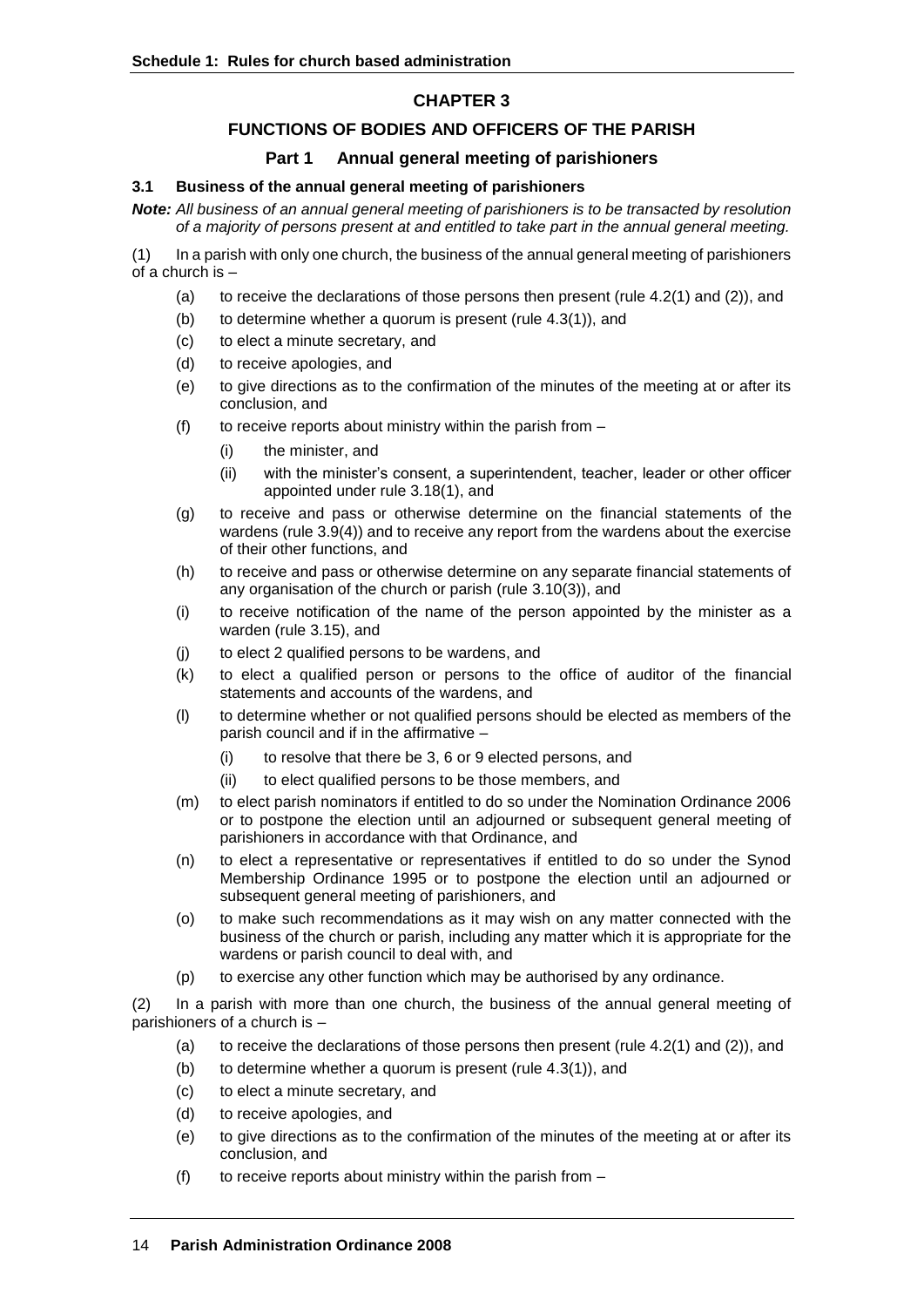- (i) the minister, and
- (ii) with the minister's consent, a superintendent, teacher, leader or other officer appointed under rule 3.18(1), and
- (g) to receive and pass or otherwise determine on the financial statements of the wardens (rule 3.9(4)) and to receive any report from the wardens about the exercise of their other functions, and
- (h) to receive and pass or otherwise determine on any separate financial statements of any organisation of the church or parish (rule 3.10(3)), and
- (i) to receive notification of the name of the person appointed by the minister as a warden (rule 3.15), and
- (j) to elect 2 qualified persons to be wardens, and
- (k) to elect a qualified person or persons to the office of auditor of the financial statements and accounts of the wardens, and
- (l) if the composition of the parish council has not been modified under rule 2.5 and it is the annual general meeting of parishioners of the principal church of the parish, to elect 3, 6 or 9 qualified persons to be member of the parish council, and
- (m) if the composition of the parish council has been modified under rule 2.5, to elect such qualified persons as the annual general meeting of parishioners is entitled to elect under the terms of the modification to be members of the parish council, and
- (n) to make such recommendations as it may wish on any matter connected with the business of the church or parish, including any matter which it is appropriate for the wardens or parish council to deal with, and
- (o) to exercise any other function which may be authorised by any ordinance.

*Note: In a parish with more than one church –*

- *(a) the parish nominators are usually elected by the parishioners of not less than 18 years of age of all the churches at a special general meeting held in the parish at such time and place as the minister and wardens of the principal church of the parish appoint (clause 33 Nomination Ordinance 2006), and*
- *(b) the representatives of the parish for a Synod are elected at a general meeting of parishioners of the parish referred to in rule 3.1(2) held at any time during the calendar year in which the first ordinary session of the Synod is to be convened or at any time thereafter (clause 15 Synod Membership Ordinance 1995).*

## **3.2 Combined annual general meeting of parishioners in multi-church parishes**

(1) At the request of the parish council of a parish with more than one church, the Archbishopin-Council may permit a combined annual general meeting of parishioners of all or some of the churches of the parish to deal with such of the matters referred to in rule 3.1(2) as the Archbishopin-Council considers proper.

- (2) The permission must specify
	- (a) the matters that may be dealt with by all persons present and entitled to take part in the meeting, and
	- (b) the matters that may be dealt with only by a class or classes of those persons and the class or classes of those persons who may deal with those matters.
- (3) The permission may be given unconditionally or subject to conditions.
- (4) The permission may be given for a specific period or indefinitely.

(5) The wardens of a church affected by such a permission may apply to the Archbishop-in-Council to vary or discontinue the permission and the Archbishop-in-Council may deal with the application as is considered appropriate.

## **Part 2 Parish council**

## **3.3 General right and power**

(1) In the control of the funds and property of the parish and each church of the parish, the parish council has the right and power –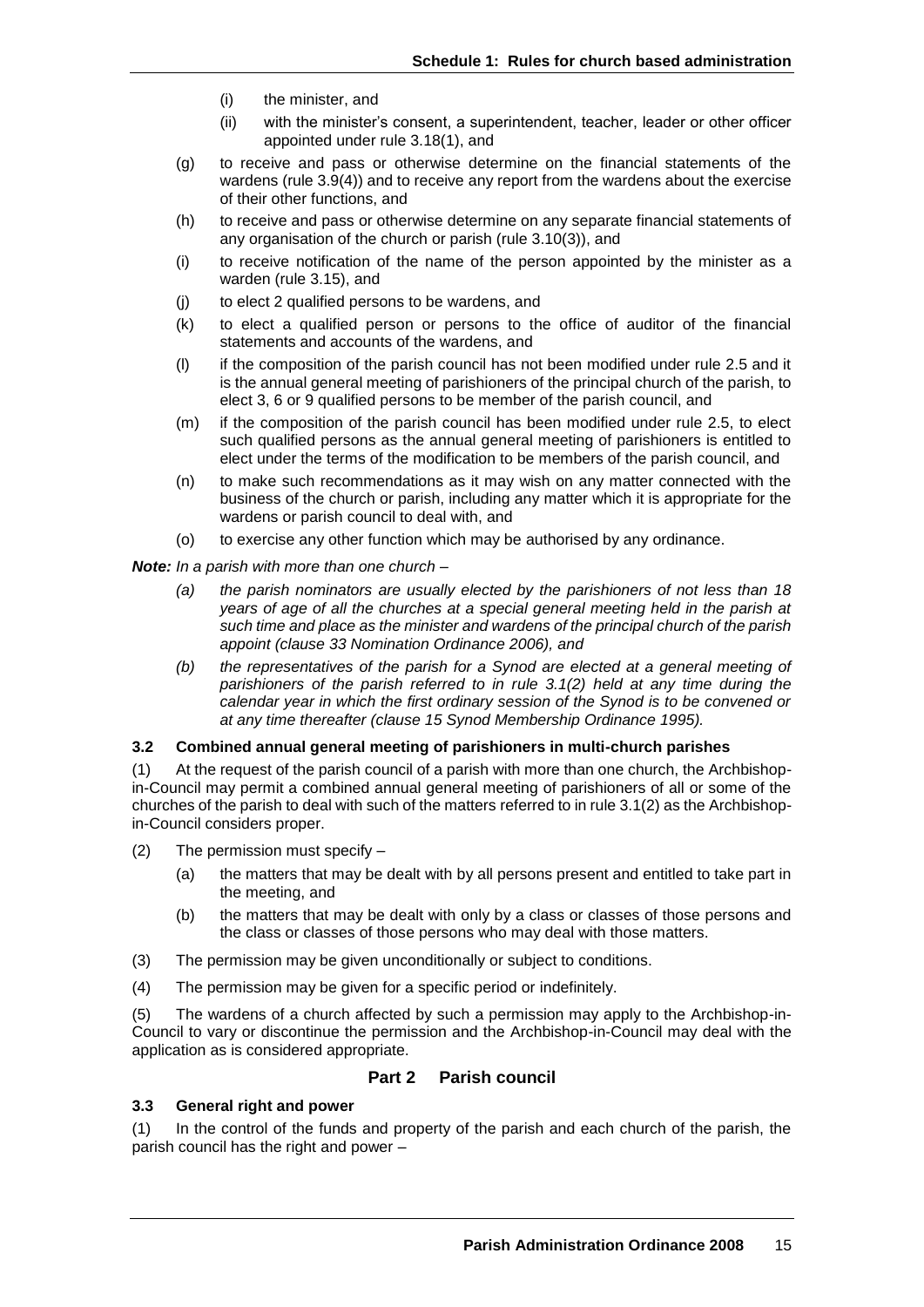- (a) to determine matters of policy, and
- (b) to approve budgets (including the annual budget prepared by the wardens for submission to the annual general meeting of parishioners), and
- (c) to authorise payments.

(2) The parish council is to exercise this right and power in a manner which does not prevent the proper exercise of any function under these rules in respect of the funds and property of the parish and each church of the parish.

# **3.4 Functions of the parish council**

(1) The functions of the parish council (without imposing on its members any legal liability) are –

- (a) to fix the stipend, allowances and benefits of the minister, and
- (b) with the consent of the minister, to fix the stipend or salary and the allowances and benefits of any assistant minister, lay minister, student minister or other lay worker, and

**Note:** Each year the Standing Committee issues Guidelines for the Remuneration of Parish Ministry Staff.

- (c) in the case of a parish having more than one church, to determine what money is to be paid from time to time by each church towards each expense of the parish, and
- (d) to confer with the minister in the initiation, conduct and development of church or parish work including such matters as are vital to the spiritual welfare of the church or parish and to make recommendations to the minister on ministry within the parish, and
- (e) to consider (on its own motion or on reference by a general meeting of parishioners, the minister or the Archbishop or in accordance with the provisions of any Act or Ordinance) any measure or project affecting or likely to affect the interest of the parish generally and to take proper action thereon in accordance with the functions conferred on it by these rules or any Ordinance or Act, and
- (f) to cause minutes to be kept of its proceedings, and
- (g) to direct the expenditure or investment policy of any surplus funds including the allocation of general funds of the church or parish (not being the subject of any trust) for the general or any specific work of the Anglican Church of Australia in the Diocese of Sydney, and
- (h) to appoint a qualified person or persons to fill any vacancy in the office of auditor of the financial statements and accounts of the wardens of any church of the parish, and
- (i) to fill any casual vacancy which occurs among its elected members in accordance with rule 2.8(3)(a), and
- (j) to make donations for patriotic or charitable purposes or for the purposes of a Christian missionary society, whether local or foreign, Anglican or non-Anglican, and
- (k) to do all things as it can reasonably do (including providing funds) to enable any wardens of the parish to comply with rule 3.11(1)(d).

## *Notes:*

- *(1) See rule 6.3 which deals with the functions of the parish council in relation to associated congregations.*
- *(2) See rule 7.3 which provides for the parish council's role in the appointment of the safe ministry representative for the parish.*

(2) The parish council must, without delay, give to the wardens of each church of the parish notice of any determination under paragraph (c) of sub-rule (1). The wardens of any such church may appeal from the determination to the Regional Archdeacon and the decision given is final.

## **3.5 Committees of a parish council**

- (1) A parish council may, by resolution
	- (a) establish a committee, and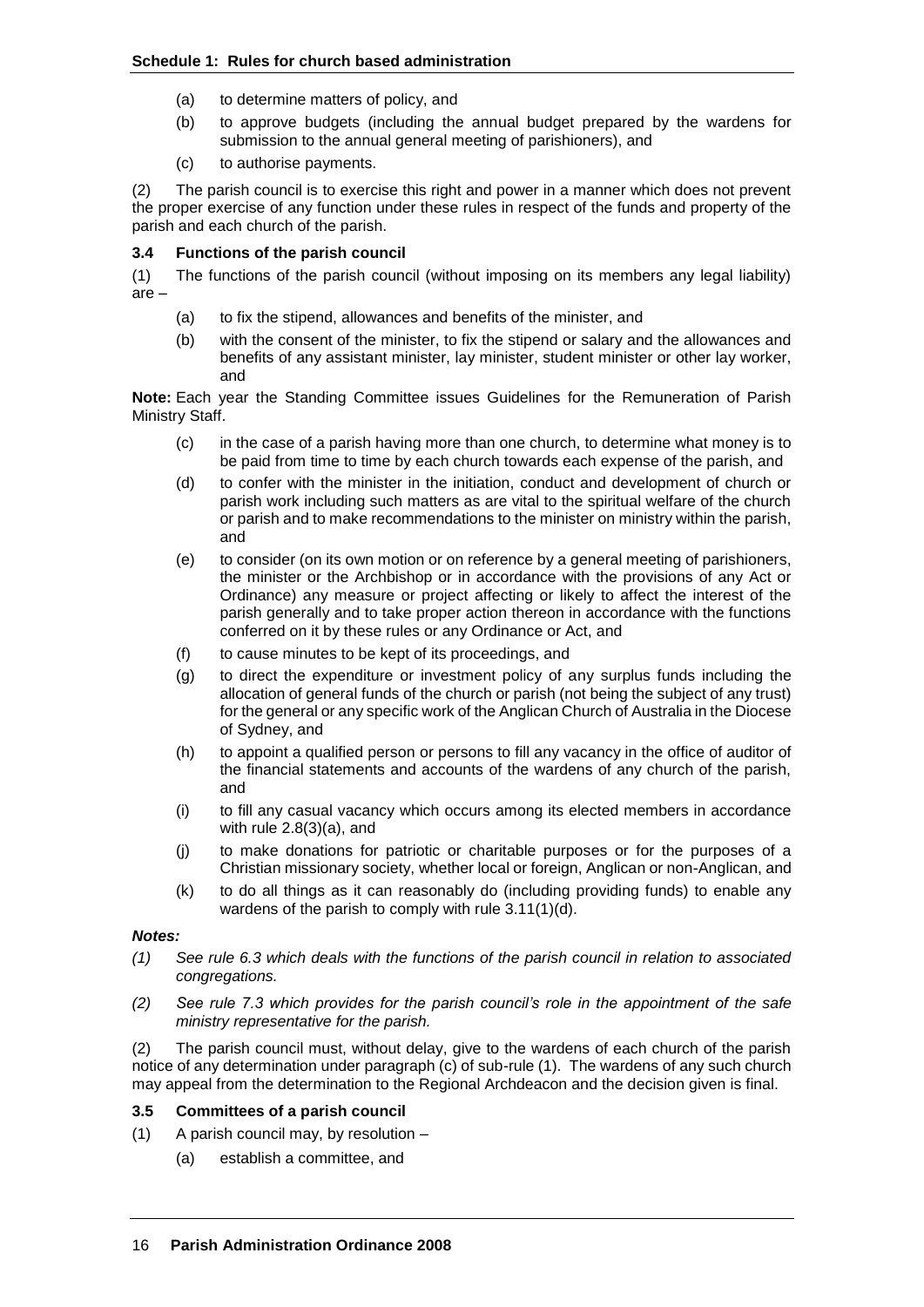- (b) delegate to that committee all or any of the parish council's functions, rights and powers under rule 3.3 and paragraphs (b), (d), (e), (g), (h) and (j) of rule 3.4(1).
- *Note: The parish council remains responsible for the exercise of any functions delegated to a committee.*

(2) The parish council may, by resolution, abolish a committee or revoke the delegation made to any committee under sub-rule (1), or both.

(3) A committee established by the parish council under sub-rule (1) may comprise or include persons who are not members of the parish council.

*Note: A person may not be elected or appointed to a committee of a parish council if the person has been convicted of a disqualifying offence listed in Schedule 2 of the Child Protection (Working with Children) Act 2012 (see rule 2.6(2)).*

- (4) The parish council is, from time to time, to determine
	- (a) the membership of a committee established under sub-rule (1), and
	- (b) the quorum for meetings of that committee.

#### **3.6 Secretary**

A parish council may appoint one of its members to be its secretary for the time being and may remove any such person from the office.

*Note: The chairman of the parish council is usually the minister (see rule 4.10).*

## **Part 3 Wardens**

## *Division 1 Financial*

# **3.7 Main financial functions**

- (1) The main financial functions of the wardens are
	- (a) to ensure the proper management, security and financial administration of all money and other property of the church (except money or other property for which the wardens are excluded from exercising this function by the trusts on which such money or other property is held), and
	- (b) in the case of wardens of the principal church in a parish having more than one church, to ensure the proper management, security and financial administration of all money and other property of or payable to the parish or collected or held in connection with matters affecting the parish as a whole and not being for the use or benefit of, or the responsibility of, any one church in the parish only (except money or other property for which the wardens are excluded from exercising this function by the trusts on which such money or other property is held), and
	- (c) to ensure proper procedures are followed for the collection, counting, recording in the register of services and banking of all offertory and collection money in connection with services in the church, and
	- (d) to keep proper accounting records of all money received and expended by them, and
	- (e) in the case of wardens of the principal church in a parish having more than one church, to pay or provide to the persons entitled to receive them all such stipends, salaries, allowances and benefits as are authorised by the parish council to be paid or provided in accordance with the powers conferred by this or any other ordinance, and
	- (f) in the case of wardens of each church other than the principal church in a parish having more than one church, to pay to the wardens of the principal church all amounts required to be paid in respect of each such church in accordance with rule 3.4(1)(c), and
	- (g) to insure, to the extent required by law, the persons referred to in paragraph (e) for any purpose but only to the extent that such insurance has not been taken out by the Property Trust.
- *Note: See rule 6.3 which deals with the functions of the wardens in relation to associated congregations.*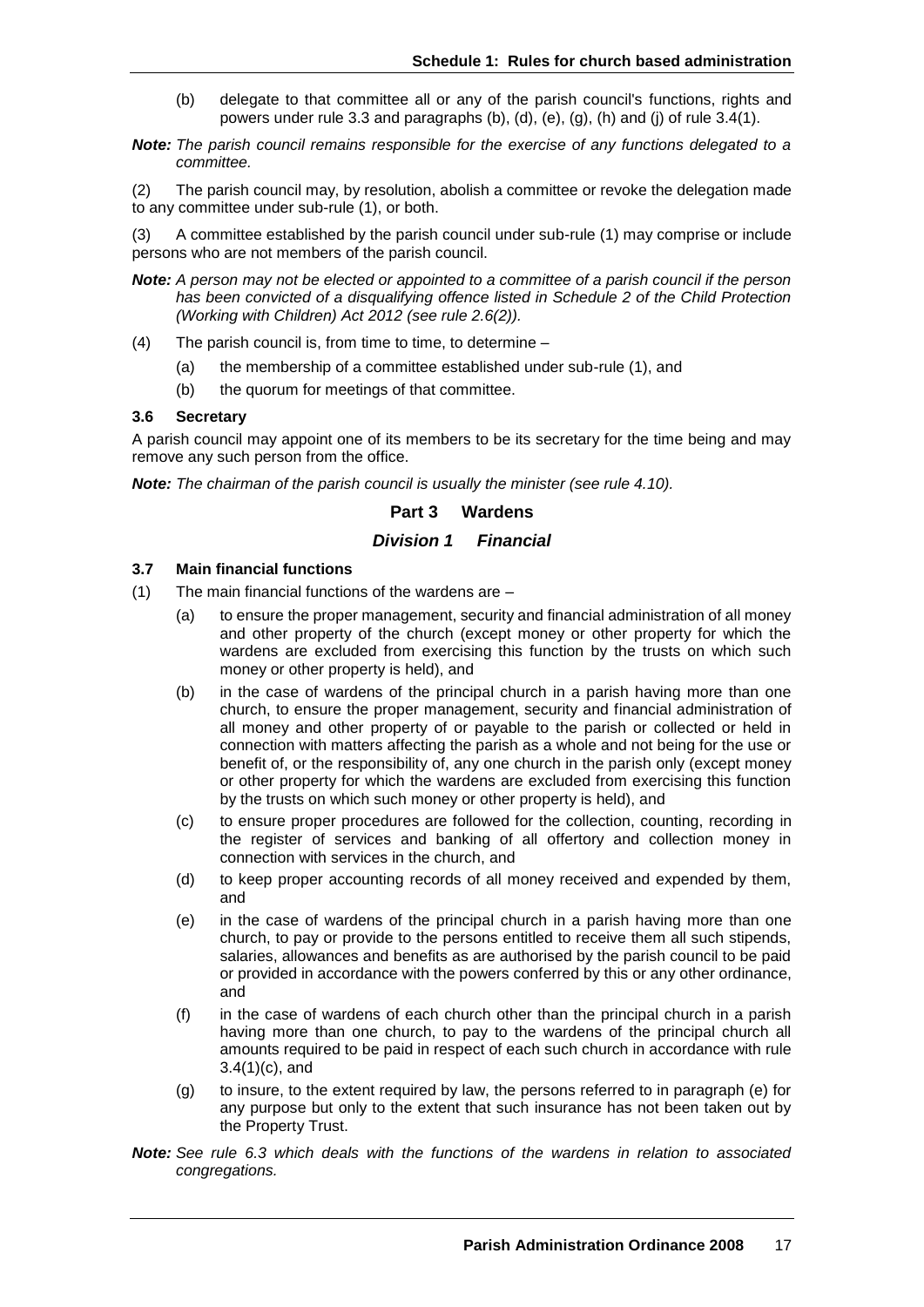(2) The functions of the wardens of a church under sub-rule (1) are to be exercised subject to the powers of the annual general meeting of parishioners set out in rule 3.1 and the rights and powers of the parish council set out in rule 3.3.

(3) The wardens may arrange for a person or persons to perform any one or both of the functions referred to in paragraphs (c) and (d) of sub-rule (1) from time to time on behalf of the wardens. An arrangement made under this sub-rule does not limit the powers or the delegations of the wardens under rules 3.8 and 3.13 nor does it have the effect of removing the wardens' responsibility for the functions under sub-rule (1).

*Note: For the purposes of discharging the functions in rule 3.7, the Standing Committee issues Parish Accounting and Administration Guidelines from time to time.*

#### **3.8 Treasurer, accountant or bookkeeper**

(1) The wardens may appoint one of themselves to act as treasurer or may, with the concurrence of the minister, appoint one or more other persons to act as treasurer, assistant treasurer, accountant or bookkeeper to assist them in their functions and, subject to rule 9.3, may remove any such person from office.

 $(2)$  In connection with matters affecting the parish as a whole under rule 3.7(1)(b) the wardens of the principal church may appoint one of their members to act as treasurer for any money collected, expended or held, or may, with the concurrence of the minister, appoint any other person to act as treasurer, assistant treasurer, accountant, bookkeeper to assist them in such functions and, subject to rule 9.3, may remove any such person from office.

(3) Nothing in this rule has the effect of removing from the wardens or any of them, their responsibility in relation to any funds or property of the church or parish.

#### **3.9 Provision of financial documentation to the annual general meeting of parishioners**

(1) The wardens are to provide the following to the annual general meeting of parishioners in the form last prescribed by the Standing Committee by resolution –

- (a) a statement of the comprehensive income of the church during the previous financial year, and
- (b) a statement of the financial position of the church at the close of the financial year, and
- (c) in the case of wardens of the principal church in a parish having more than one church, if separate financial records are kept in connection with matters affecting the parish as a whole and not being the responsibility of any one church only, separate statements of comprehensive income, financial position, and changes in funds in relation to those matters, and
- (d) a warden's and treasurer's report to the parishioners, and
- (e) a statement setting out full particulars of all current insurances effected by them as required by rule 3.7(1)(g), and
- (f) a budget for the then current financial year,
- (g) any other statement or document for the financial year prescribed by the Standing Committee by resolution.

#### *Note: Under rule 3.3(1)(b) the parish council may approve the budget prepared by the wardens before it is submitted to the annual general meeting of parishioners.*

(2) Before the annual general meeting of parishioners, the wardens are to call on the auditor or auditors duly appointed under these rules to report on the financial statements prepared pursuant to paragraphs (a) to (d) of sub-rule (1) and on the accounting records kept by them and to state, in that report –

- (a) whether anything has come to the auditor's attention that causes the auditor to believe that the financial statements do not give a fair view of the revenue and expenses, assets and liabilities of the church or parish, in accordance with the Parish Administration Ordinance 2008, and
- (b) where not so satisfied, the reasons for not being so satisfied.

(3) On at least one Sunday before the annual general meeting of parishioners, being a Sunday on which at least one service of public worship is conducted, the wardens are to make copies of the documents listed in sub-rule (1) and the auditor's report (if available) available for inspection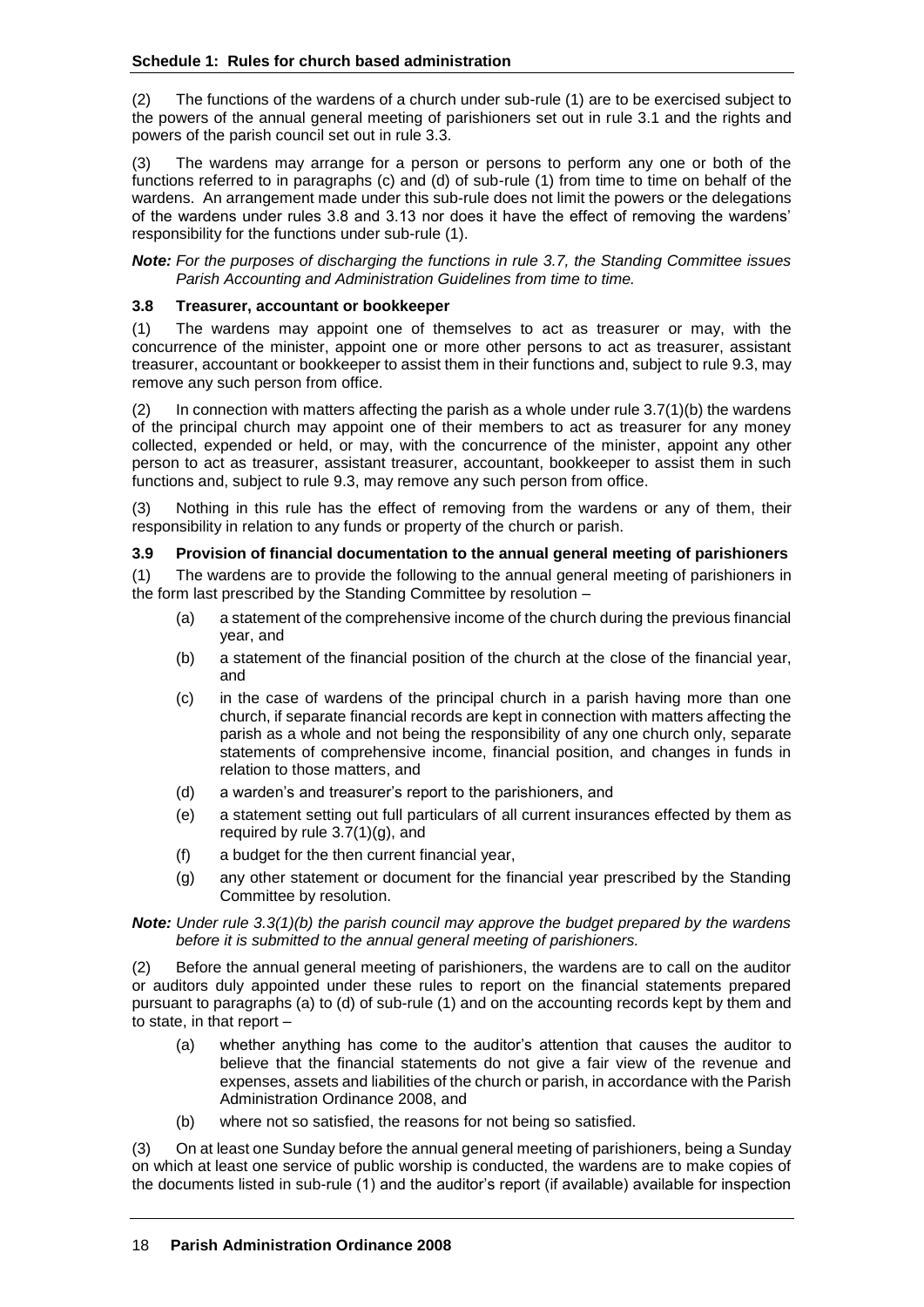or distribution (or both) at or near each main entrance to the church, in such quantities and manner as the minister and wardens may reasonably determine, and to cause an announcement to be made at such service to the effect that they are so available.

(4) The wardens are to produce the documents listed in sub-rule (1) and the auditor's report at the annual general meeting of parishioners.

At or within 7 days after the annual general meeting of parishioners, the wardens are to forward copies of the documents listed in sub-rule (1) and the auditor's report to the Diocesan Secretary, and are to comply with rule 2.15 concerning the delivery of keys, documents and funds etc.

## **3.10 Financial affairs of parish organisations**

(1) The wardens are responsible for keeping proper financial records of any organisation of the parish or any church of the parish established under rule 3.18 and for those purposes –

- (a) may keep separate financial records for the organisation or may incorporate the financial records of the organisation as part of the financial statements of the church or parish under rule 3.9, and
- (b) may appoint and remove a person to act as treasurer of the organisation.

(2) If the financial statements of the organisation are not incorporated as part of the financial statements of the church or parish, before the annual general meeting of parishioners of the principal or only church of the parish the wardens are –

- (a) to prepare financial statements comprising
	- (i) a statement of the receipts and payments of the organisation during the previous financial year, and
	- (ii) a statement of the assets and liabilities of the organisation at the close of the financial year, and

in the form last prescribed by the Standing Committee, and

(b) to present the financial statements for audit to the auditor appointed by the annual general meeting of parishioners.

(3) The wardens are to produce the duly audited financial statements prepared under sub-rule (2) to the annual general meeting of parishioners and, at or within 7 days after the annual general meeting of parishioners, are to forward copies of these financial statements to the Diocesan Secretary.

(4) If any such organisation ceases to exist for any reason, its remaining funds and property (not being the subject of any trust) become the property of the church or parish, and its books and records (other than any financial records which must be given to the wardens) must be given to and remain in the custody of the minister.

## *Division 2 Property*

## **3.11 Main property functions**

- (1) The main property functions of the wardens are
	- (a) to keep order in each church and its grounds for which they are responsible, and
	- (b) to ensure proper care is taken of the church and other things relating to the conduct of services of public worship and to ensure that those things are available whenever needed for such purposes, and
	- (c) to ensure proper repair and maintenance is undertaken of all buildings (including church, hall and rectory), and their fixtures, furniture and contents which are the property of the church or parish, and
	- (d) if any property of the church or parish is listed on the State Heritage Register maintained from time to time under the Heritage Act 1977 (the "Act") –
		- (i) to ensure the repair and maintenance of the property is in accordance with the minimum standards (if any) prescribed from time to time by the Act or any regulations made under the Act, and
		- (ii) where the Property Trust or other trustee is the owner of that property for the purposes of the Act, to provide within 28 days of receipt of a written request,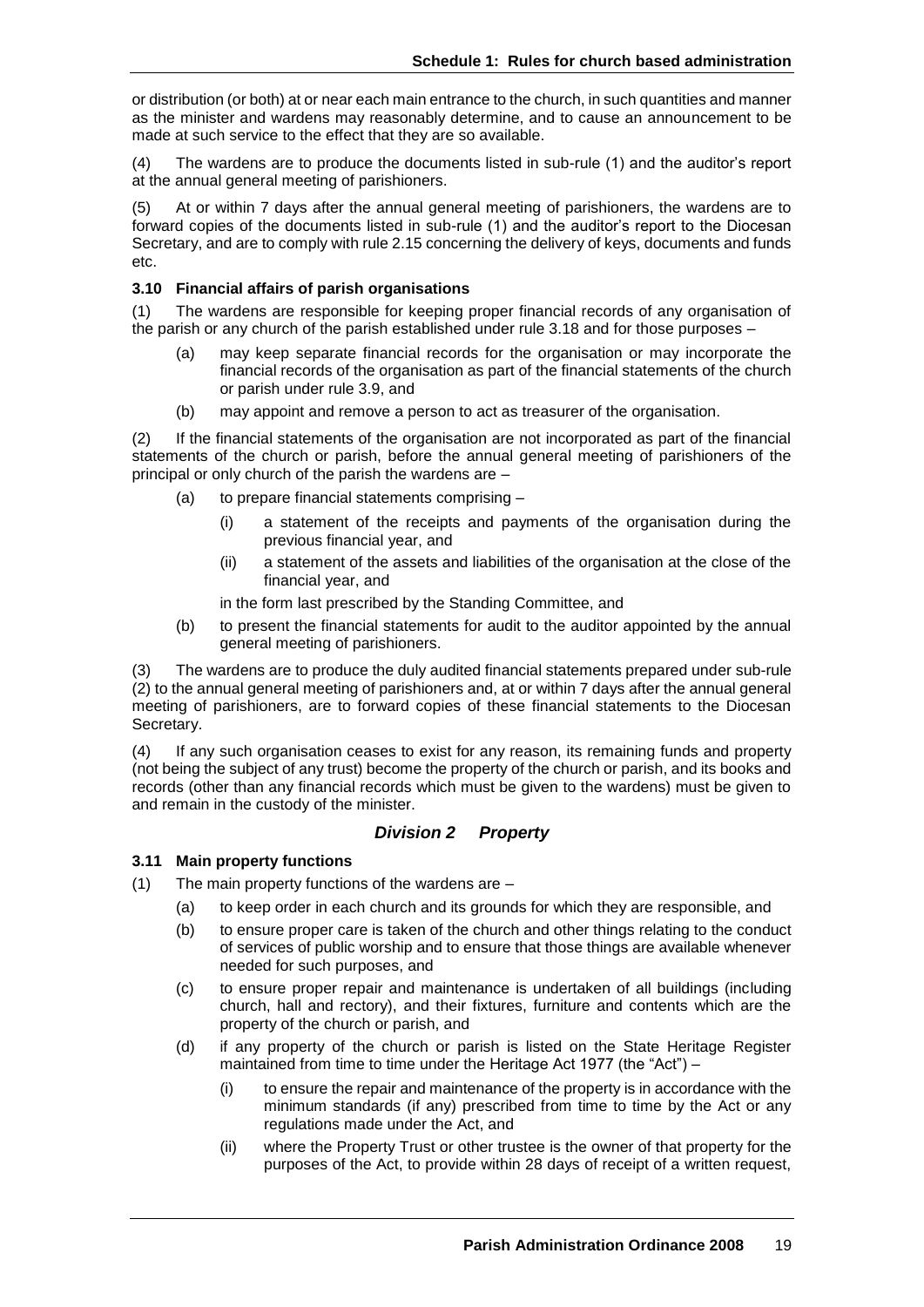such information as the Property Trust or other trustee reasonably requires about compliance with the requirements of subparagraph (i), and

- (e) to provide the minister with sufficient means for the safe custody of all church registers and records.
- *Note: See rule 6.3 which deals with the functions of the wardens in relation to associated congregations.*

(2) The functions of the wardens of a church under sub-rule (1) are to be exercised subject to the powers of the annual general meeting of parishioners set out in rule 3.1 and the rights and powers of the parish council set out in rule 3.3.

(3) The wardens may arrange for a person or persons to perform either or both of the functions referred to in paragraphs (a) and (b) of sub-rule (1) from time to time on behalf of the wardens. An arrangement made under this sub-rule does not limit the powers or delegations of the wardens under rules 3.8 and 3.13 nor does it have the effect of removing the wardens' responsibility for the functions under sub-rule (1).

*Note: Contracts for the purchase of land in the name of the Property Trust, or for the improvement or maintenance of property held by the Property Trust must generally be signed by the Property Trust. However, in view of the wardens' responsibility under rule 3.11(1)(c) to ensure the proper repair and maintenance of all buildings on such property, the Property Trust has resolved that wardens can sign building contracts up to \$100,000.*

#### **3.12 Granting of licences by wardens**

Subject to rules 3.20 and 5.3 to 5.7, the wardens may grant a licence to permit a person or organisation ("licensee") to use real property of the church for purposes not connected with the church if –

- (a) the use of the property by the licensee is not  $-$ 
	- (i) prohibited by law or by the trusts on which the property is held, or
	- (ii) for the purposes of a pre-school, kindergarten, child care centre, long-day care centre or like service, and
- (b) the terms upon which the licensee is to be permitted to use the property are documented in a form last approved by the Property Trust, and
- (c) the period during which the licensee is permitted to use the property does not exceed 5 years, and
- (d) the amount payable by or on behalf of the licensee for the licence is not more than \$50,000 per annum (including GST), or such other amount as may be determined by the Standing Committee by resolution from time to time, and
- (e) in the case of non-occasional use, the granting of the licence has been approved in writing by the Regional Archdeacon and the majority of the parish council of the parish.

# *Division 3 Appointment of paid workers*

#### **3.13 Appointment of administrators, cleaners, gardeners, etc**

The wardens of the principal or only church of the parish may, with the concurrence of the minister, appoint an administrator, cleaner, gardener or other paid worker to perform duties in the parish, and may, with the concurrence of the minister and subject to rule 9.3, remove any such person from the position at any time.

#### **3.13A Appointment of lay ministers and student ministers**

The wardens of the principal or only church of the parish may, with the concurrence of the minister, appoint a lay minister or a student minister and may, with the concurrence of the minister and subject to rule 9.3, remove any such person from the position at any time.

*Note: The minister is responsible for the spiritual welfare of the parish (see Part 4 Division 1). Accordingly any employment relationship established under rule 3.13A between the wardens and a person appointed to assist the minister in this responsibility is for administrative purposes only. The minister retains control of the duties performed by such a person.*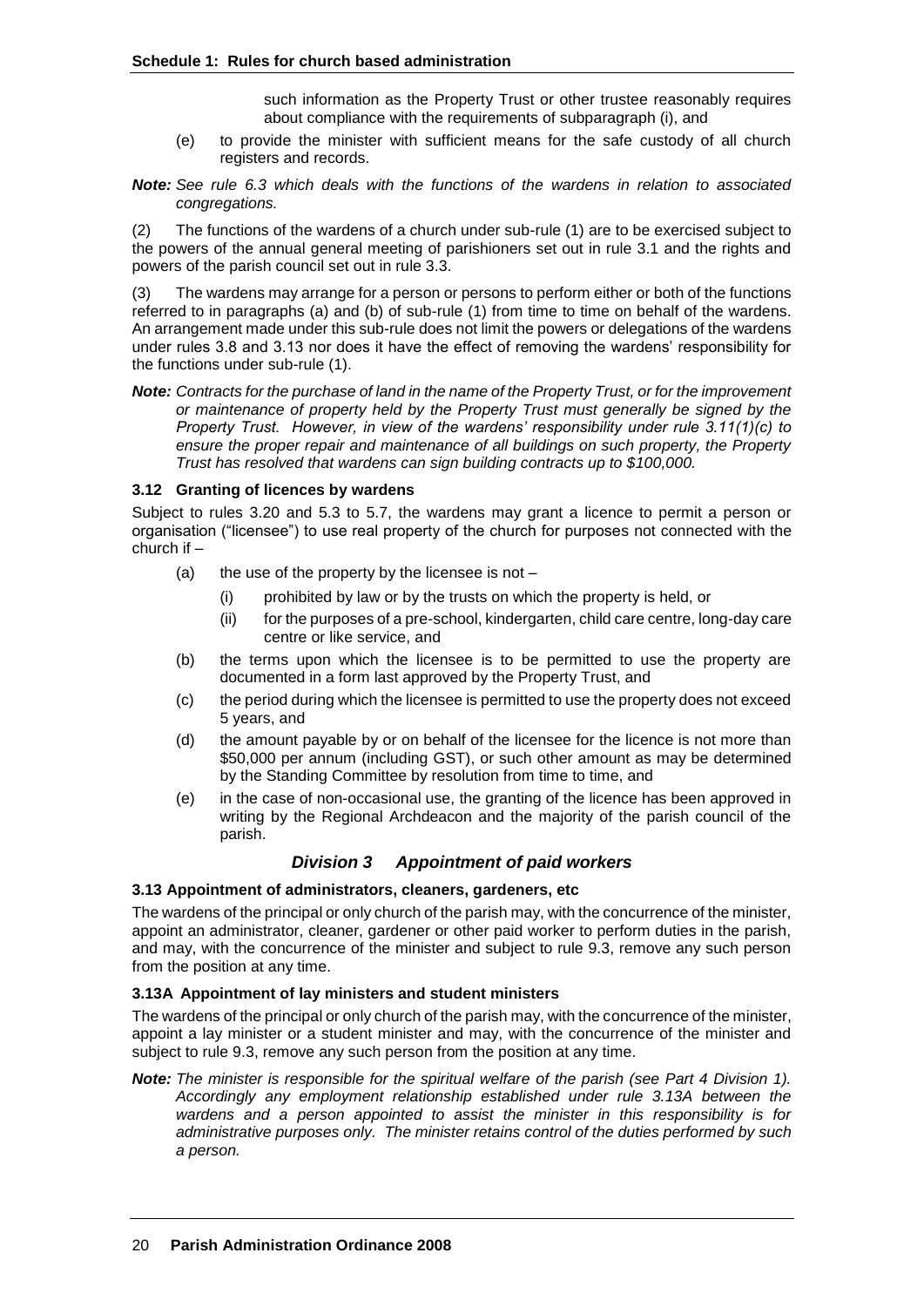#### **3.13B Decision-making concerning family members**

A warden who is a family member of a person appointed or proposed to be appointed under rule 3.13 or 3.13A is not to take part in any decision concerning the appointment or removal of such person and is not to participate in any performance review of such person.

#### *Division 4 Reporting*

#### **3.14 Reporting to Archbishop**

The wardens are to report to the Archbishop any grave irregularities in the conduct of services of public worship and any wilful neglect of duty or any flagrant misconduct on the part of the minister.

#### *Division 5 Investment*

- *Note: Under clause 5 of the Investment of Church Trust Property Ordinance 1990, a person who or an organisation which holds church trust property may invest such property only in any one or more of the following investments –*
	- *(a) deposit with the Glebe Administration Board or any authorised deposit-taking institution,*
	- *(b) any public funds or Government Stock or Government Securities of the Commonwealth of Australia or any State thereof,*
	- *(c) any debentures or securities guaranteed by the Government of the Commonwealth of Australia or any State thereof,*
	- *(d) deposit with any dealer in the short term money market being a dealer which has been approved by the Reserve Bank of Australia as an authorised dealer and has established lines of credit with that bank as a lender of last resort,*
	- *(e) the acquisition of any bill of exchange which –*
		- *(i) at the time of acquisition has a maturity date of not more than 200 days, and*
		- *(ii) if purchased for value confers on the holder a right of recourse against a bank as the acceptor or endorser of the bill for an amount equal to the face value of the bill,*
	- *(f) certificates of deposit issued by an authorised deposit-taking institution,*
	- *(g) units in any managed investment scheme –*
		- *(i) which is registered under the Corporations Act 2001, and*
		- *(ii) for which there is a disclosure document lodged with the Australian Securities and Investments Commission under the Corporations Act 2001, and*
		- *(iii) for which the responsible entity is an authorised deposit-taking institution or a related body corporate of an authorised deposit-taking institution,*

*except where the scheme conducts as its main business or one of its main businesses a business which the Synod or the Standing Committee has by resolution declared to be a disapproved business or the scheme mainly invests in the securities of a corporation or scheme which conducts such a business as its main business or one of its main businesses.*

*For the purpose of paragraph (g), the Standing Committee has declared the following businesses to be disapproved businesses –*

- *(i) the manufacture, promotion, distribution or sale of armaments,*
- *(ii) a business which is illegal or immoral,*
- *(iii) the manufacture, promotion, distribution, or sale of tobacco,*
- *(iv) the business of gambling or betting or directly connected therewith,*
- *(v) the manufacture, promotion, distribution or sale of liquor, and*
- *(vi) production, sale or distribution of 'X' or 'R' rated video or digital images, videos or films.*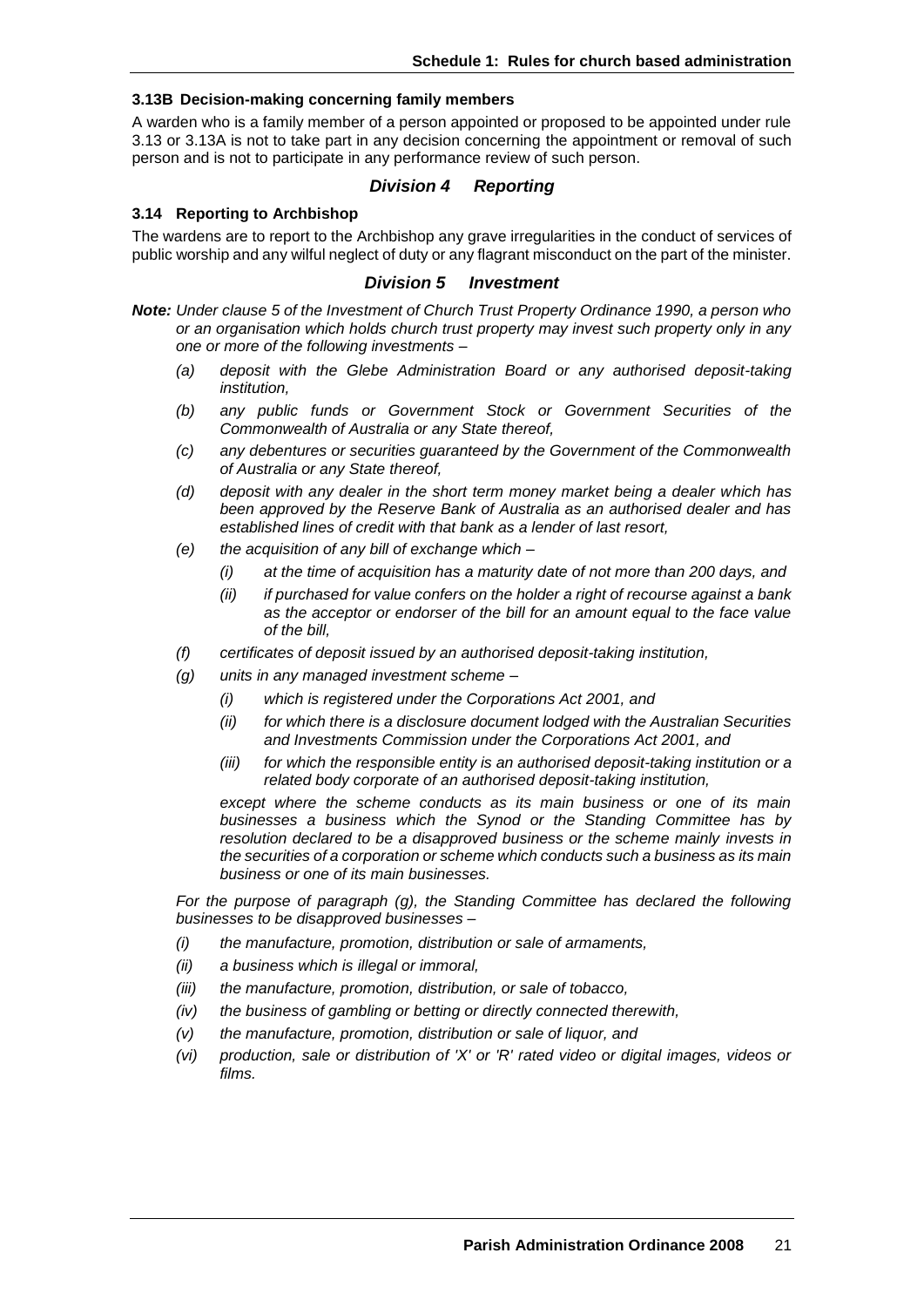## **Part 4 Minister**

# *Division 1 Spiritual welfare*

*Note: The minister has general responsibility for the spiritual welfare of the parish and each church in the parish and for this purpose has powers, rights and duties in accordance with his licence and authority from the Archbishop.*

# *Division 2 Appointment of officers*

# **3.15 Warden**

(1) The minister must normally appoint one qualified person to be a warden within 7 days before the election of wardens at an annual general meeting of parishioners.

If the minister does not make the appointment before the election of wardens at the annual general meeting of parishioners, the minister must comply with rule 2.13(3).

## **3.16 Parish councillors**

(1) The minister may, at an annual general meeting of parishioners or within 28 days after the meeting, appoint one qualified person to be a member of the parish council for each 3 persons determined by the annual general meeting of parishioners to be elected as members of the parish council.

(2) The right to make an appointment under sub-rule (1) lapses if it has not been exercised within 28 days after the annual general meeting of parishioners.

## **3.17 Organist, musician, choirmaster and choir**

The minister may appoint an organist, musician, music director, choirmaster, the members of a choir of a church and, subject to rule 9.3, may remove any such person from office.

## **3.18 Parish organisations**

(1) The minister may establish any Sunday school, Bible class, home group, study group, youth fellowship or other organisation of the parish or any church of the parish to further the work of the parish or church.

(2) Subject to the powers of the Archbishop, the minister has control of the policy, organisation and affairs of any organisation established under sub-rule (1) and for those purposes may appoint and, subject to rule 9.3, remove such superintendents, teachers, leaders or other officers (excluding any treasurer appointed under paragraph (b) of rule 3.10(1)) as he thinks fit.

(3) The minister may delegate all or any of the powers conferred by sub-rule (2).

(4) Every person appointed to any office under this rule must perform the duties of the office in accordance with these rules.

# *Division 3 Reporting*

## **3.19 Reporting to Registrar**

The minister must cause to be promptly reported to the Registrar of the Diocese –

- (a) the names, addresses and acceptances of all persons elected or appointed to the office of trustee, warden, member of the parish council, and
- (b) a vacancy arising in any of those offices except where the vacancy arises on the election or appointment of a successor.

*Note: The minister is also responsible for –*

- *(a) sending to the Registrar a certified list of the persons (including full names, addresses and occupations) elected or appointed as parish nominators (see clause 38 Nomination Ordinance 2006), and*
- *(b) giving the Registrar a written notice specifying the name, address and date of election of persons elected as parochial representatives for the forthcoming Synod (see clause 17 Synod Membership Ordinance 1995).*

# *Division 4 Property*

# **3.20 Minister's rights to access and use church or parish property**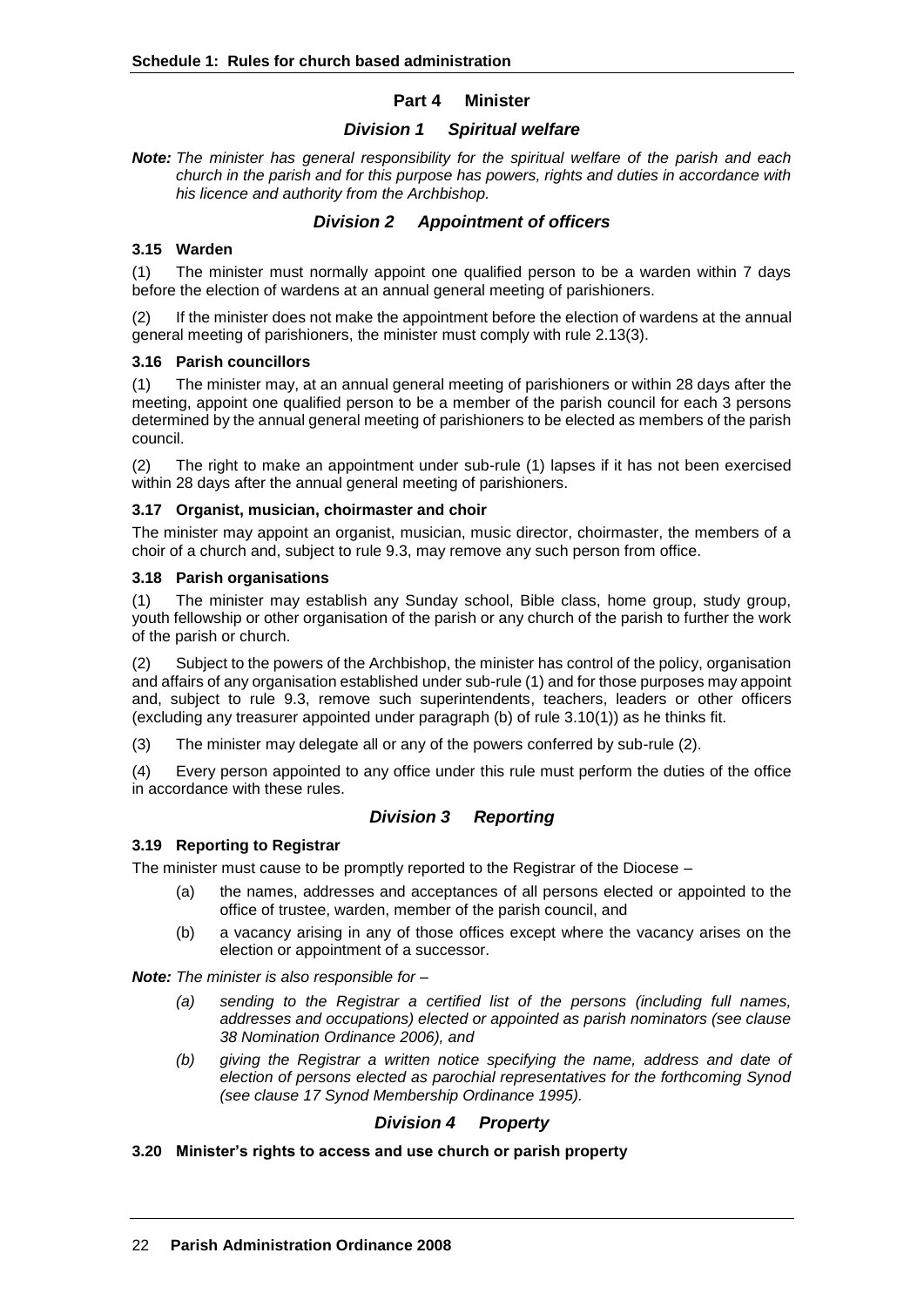(1) The minister is entitled to free use of the rectory, its garden and outbuildings. Any dispute about such use may be resolved by the Archbishop.

(2) The minister is entitled to access into the church at all times and may, in the church, conduct a service of public worship without hindrance from any person.

(3) The minister is entitled to free use of any hall for such parochial purposes as he determines, subject to –

- (a) the trusts on which the property is held, and
- (b) any legally binding arrangements made by the trustee of the same with the approval of the parish council.
- (4) The minister is entitled to have keys to the buildings to which this rule applies.

(5) A church of the parish must not be used for any purpose not sanctioned by the minister. The rectory must not be used for any purpose not sanctioned by the minister. A church hall must not be used for any purpose not sanctioned by the minister and wardens acting together. In any decision about the use of a church hall the minister has a deliberative vote only.

# *Division 5 Registers and records*

## **3.21 Minister's responsibilities for records**

- (1) The minister must cause a register or registers to be maintained in each church in which
	- (a) he will record or cause to be recorded the following details of each service of public worship conducted in the church –
		- (i) the time, date and place of the service, and
		- (ii) the number of persons attending the service, and
		- (iii) the name of the person, if any, preaching at the service, and
	- (b) he will record or cause to be recorded the following details of each baptism service conducted in the church –
		- (i) the date and place on which the baptism service took place, and
		- (ii) the full name and address of the person baptised, and
		- (iii) the date of birth of the person baptised, and
		- (iv) if the person baptised was an infant, the full name and address of each parent of the person, and
		- (v) the name of the officiating minister, and
	- (c) he will record or cause to be recorded the following details of each confirmation service conducted in the church –
		- (i) the date and place on which the confirmation service took place, and
		- (ii) the full name of each person confirmed, and
		- (iii) the date each person was baptised, and
		- (iv) the name of the officiating bishop, and
	- (d) he will retain or cause to be retained a certificate of marriage in respect of each marriage conducted in the church, and
	- (e) he will record or cause to be recorded the following details of each funeral service conducted in or in association with the church –
		- (i) the date and place of the funeral service, and
		- (ii) the name and address of the deceased, and
		- (iii) the deceased's date of death, and
		- (iv) the name of the officiating minister.
- (2) Subject to sub-rule  $(4)$ 
	- (a) the minister is responsible for the safe custody and preservation of all church registers and records (other than current books of account), and
	- (b) the church registers must be kept as bound books or in such other form as accords with any records management and archival requirements approved by or on behalf of the Registrar, and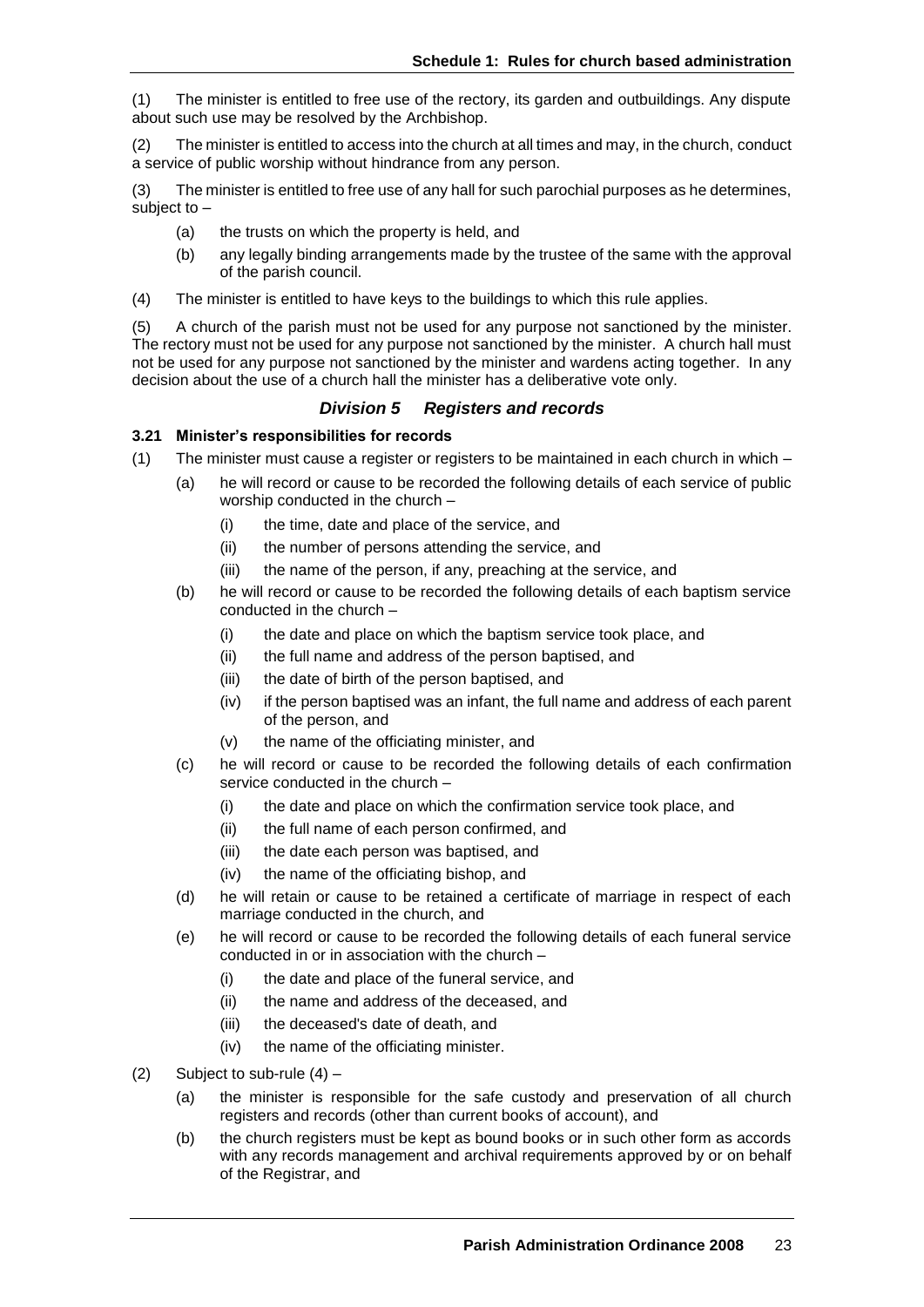(c) the church registers must be kept in a secure place within the church or church office or in such other place as the Archbishop may from time to time appoint in writing.

(3) The minister must make the church registers available on request for inspection by the Archbishop, the Regional Bishop, the Regional Archdeacon or another person appointed by the Archbishop in writing for that purpose and must make a search of the register and furnish an extract if requested by the Archbishop, the Regional Bishop, the Regional Archdeacon or such other person appointed by the Archbishop. The minister may on the application of any other person and on the payment of a reasonable fee make a search and furnish an extract from the register.

(4) The minister may from time to time lodge any church register with the Archives in accordance with any records management and archival requirements approved by or on behalf of the Registrar. Upon such records being lodged with the Archives, the minister ceases being responsible for the records, and the management and control of the records vest in the Registrar.

(5) If there is no minister, the minister's functions under this rule attach to the wardens.

#### *Notes:*

- *(1) See rule 6.3 which deals with the functions of the minister in relation to associated congregations.*
- *(2) In view of privacy legislation (and in accordance with archival practice), ministers should consider limiting the provision of an extract from a church register under rule 3.21(4) involving a baptism, confirmation or marriage which took place in the last 70 years to the person(s) about whom the information relates. There is generally no such restriction on the release of information about funerals since privacy considerations do not directly apply to deceased persons.*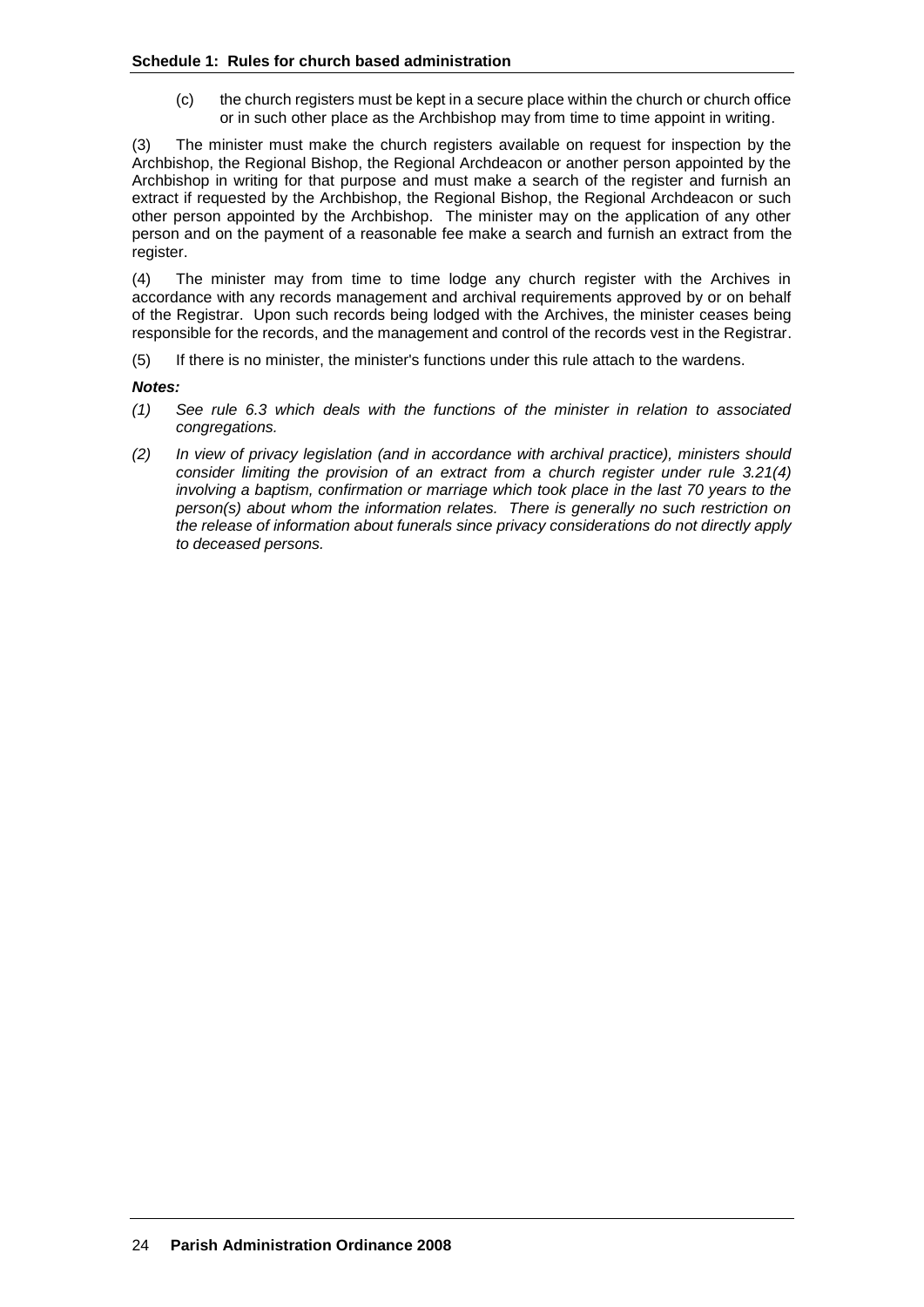# **CHAPTER 4**

# **CONVENING AND CONDUCTING MEETINGS**

## **Part 1 General meetings of parishioners**

#### **4.1 Convening a general meeting of parishioners**

(1) A general meeting of parishioners of a church may be convened by the minister and wardens of a church.

(2) If an ordinance requires any business to be referred to a general meeting of parishioners in a parish in which there are 2 or more churches and the business concerns all of the churches, a combined general meeting of parishioners of the whole parish must be convened by the minister and wardens of the principal church.

(3) The Archbishop may direct the minister and wardens of a church to convene a general meeting of parishioners.

(4) A general meeting of parishioners is convened –

- (a) by notice in writing placed in a prominent position at the main entrance to the church or published in any weekly church bulletin, and
- (b) by announcement at each Sunday service of public worship held at the church and for each associated congregation of the church on at least 2 Sundays before the day of the meeting,

of the date, time and place of the meeting and in the case of a meeting which is not an annual general meeting of parishioners, the business to be considered at the meeting.

(5) If services of public worship are celebrated less frequently than once each Sunday, the announcement may be made at the service or services of public worship celebrated on only one Sunday before the general meeting of parishioners.

(6) The minister may give notice of a general meeting of parishioners by such means and at such times as he thinks fit in addition to the notice required to be given under this rule.

#### **4.2 Participation in a general meeting of parishioners**

(1) A person (other than the minister) is not entitled to take part in or to be counted for the purposes of a quorum at a general meeting of parishioners unless the person has first subscribed the following declaration –

"I am a member of the Anglican Church of Australia.

I have been baptised.

I am not less than 18 years of age.

I have usually during 3 months within the past 12 months attended services of public worship at [name of church] or as part of an associated congregation of that church.

I do not claim to be a parishioner of any other church or parish of the Anglican Church of Australia.

Dated this day of 20 ."

(2) In the case of an annual general meeting of parishioners, the following additional subscription is to be added to the declaration in sub-rule (1) –

> "I have not voted at a general meeting of parishioners of any other church or parish of the Anglican Church of Australia within the past 3 months and I do not intend to vote at a general meeting of parishioners of any other church or parish of the Anglican Church of Australia within the next 3 months."

(3) The election of a person to any office is not invalidated by reason only of the omission of any person to make the declaration required by this rule.

(4) It is competent for a general meeting of parishioners to invite any person to be present at the meeting and to speak.

#### **4.3 Requirements for a quorum**

(1) Seven persons who have signed the declaration in rule 4.2, or the minister and 6 such persons, constitute a quorum at a general meeting of parishioners.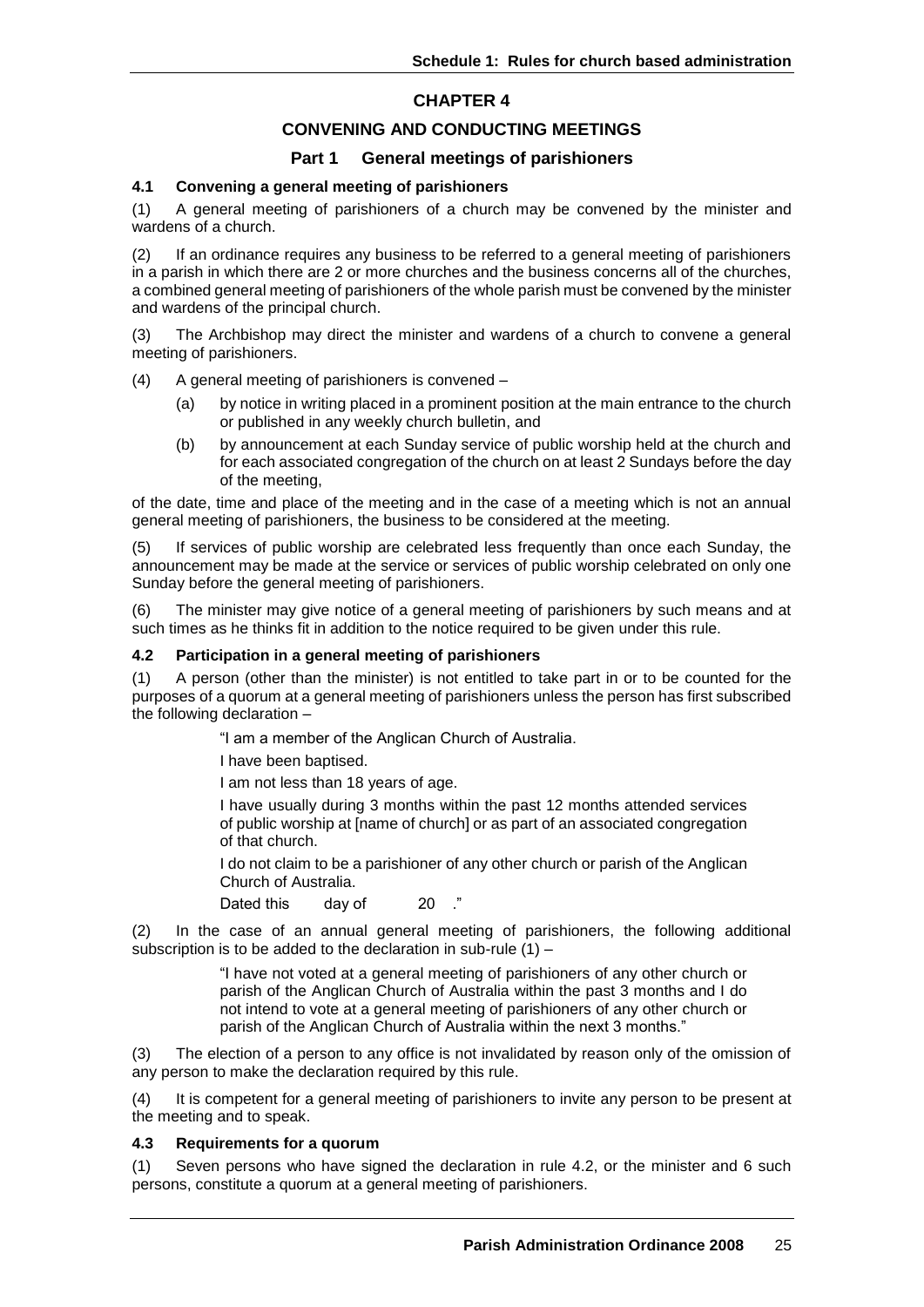(2) If no quorum is present within half an hour after the time appointed for the meeting, the meeting stands adjourned for 7 days, the time and place for the adjourned meeting being the same as those appointed for the first meeting.

(3) If a quorum is not present within half an hour of the time appointed for the adjourned meeting, the meeting is dissolved and the Archbishop or a person or persons appointed by him –

- (a) may deal as he or they think fit with any or all of the business that could have been dealt with at that meeting had a quorum been present, and
- (b) may fix a date by which the minister may make such appointments as he would have been entitled to make under rules 3.15 and 3.16 at or within 28 days after the time appointed for the adjourned meeting.

#### **4.4 Chairman**

(1) The minister, if present, is the chairman of a general meeting of parishioners.

(2) If at any time the minister is not present, the meeting, before proceeding to or with any business, must elect a chairman to preside during the absence of the minister.

*Note: A minister includes a person appointed under rule 9.7.*

(3) The chairman has a casting vote only.

(4) Nothing in this rule prevents the minister, if present at a general meeting of parishioners, from authorising a person entitled to take part in the meeting or the Regional Bishop or Regional Archdeacon to be chairman.

(5) The minister may revoke his authorisation under sub-rule (4) at any time.

(6) The Archbishop may direct the minister and wardens to convene a general meeting of parishioners to consider any recommendation of the Advisory Panel established by the Parish Disputes Ordinance 1999 and the Regional Bishop or other person directed by the Archbishop will chair this general meeting of parishioners.

#### **4.5 Preparations for an annual general meeting of parishioners**

Before the annual general meeting of parishioners of a church, the wardens must have complied with –

- (a) rules  $3.8(1)$  and  $3.9(2)(a)$  as to the preparations of financial statements and accounts, and
- (b) rules  $3.8(2)$  and  $3.9(2)(b)$  as to the auditing of the statements and accounts, and
- (c) rules  $3.9(3)$  and  $3.10(3)$  as to the making available to parishioners of the financial statements and auditor's report.

#### **4.6 Nominations and elections**

(1) A person may not be nominated unless he or she has consented verbally or in writing to the nominator or another person at the meeting. A person nominated need not be present at the meeting. A person making a nomination must be present at the meeting.

(2) If the number of nominated candidates for election to an office does not exceed the number of vacancies to be filled, the election is uncontested and the following rules apply –

- (a) The chairman is to move a motion that the candidates be elected.
- (b) If the motion is carried, the chairman is to declare the candidates elected.
- (c) If the motion is not carried, the chairman shall call again for nominations.

(3) If the number of candidates nominated for election to an office exceeds the number of vacancies to be filled, the election is contested and the following rules apply –

- (a) Voting is to be conducted by secret ballot.
- (b) Each person entitled to take part in the meeting must not vote for more than the number of candidates to be elected.
- (c) The candidate who obtains, or the candidates who obtain, the higher or highest number of votes is elected.
- (d) If, in respect of the last vacancy to be filled, 2 or more candidates each obtain an equal number of votes, the election is to be determined on the casting vote of the chairman.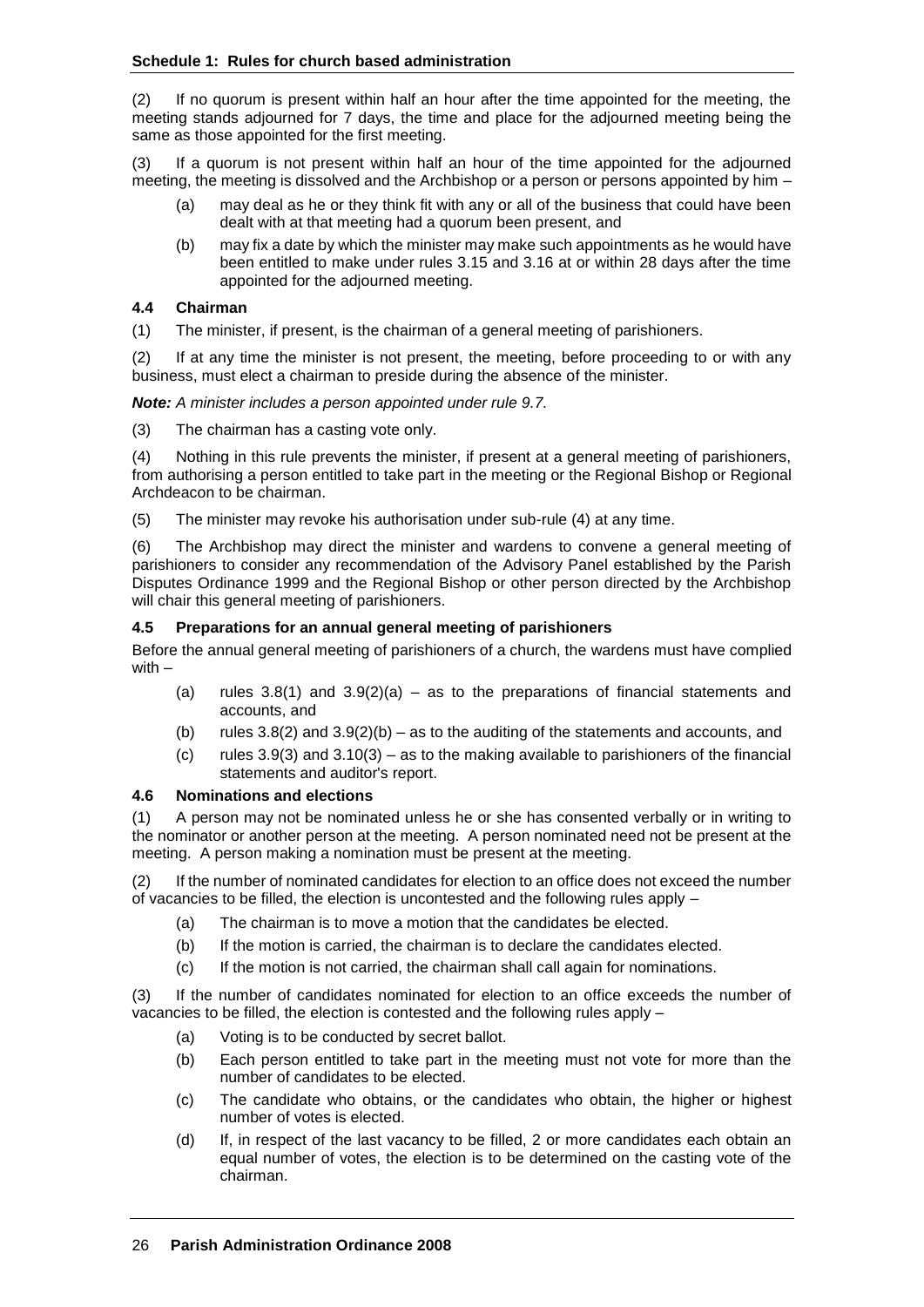- (4) In conducting any secret ballot
	- (a) proxies and preferential voting are not permitted, and
	- (b) where possible, there are to be at least 2 scrutineers, being persons not standing for election.

#### **4.7 Adjournment of general meetings of parishioners**

(1) If a quorum is present at a general meeting of parishioners, the meeting may from time to time be adjourned to such time and place as the meeting may determine.

(2) Where a general meeting of parishioners is adjourned to a day after the next succeeding Sunday, notice of the adjourned meeting must be given by announcement at each service of public worship held on the Sunday prior to the adjourned meeting.

(3) The minister may give notice of an adjourned general meeting of parishioners by such means and at such times as he thinks fit in addition to the notice required to be given under this rule.

## **Part 2 Parish council meetings**

#### **4.8 Convening meetings**

(1) The first meeting of a parish council is to be called by the minister or the wardens.

(2) All subsequent meetings are to be called in such manner and at such times as the parish council determines.

(3) The minister or a majority of the parish council may call a special meeting of the council at any time by written notice to each member of the council. Any such notice must specify the business to be dealt with at the special meeting and without the consent of all members of the parish council no other business may be dealt with at such meeting.

#### **4.9 Requirements for a quorum**

At meetings of a parish council one-third of the existing number of members of the council constitutes a quorum.

#### **4.10 Chairman**

(1) Except as provided by this rule, the minister, if present, is the chairman of a meeting of a parish council.

(2) If the minister is not present, the members present must elect a chairman to preside during the absence of the minister.

(3) The chairman has a casting vote only.

(4) Nothing in this rule prevents the minister, if he is present at the meeting of the parish council, from authorising a member of the council to be the chairman of the meeting.

(5) An authorisation under sub-rule (4) may be revoked by the minister at any time.

(6) The minister must, in relation to any matter concerning his stipend or allowances, vacate the chair and the members are to elect a chairman to preside during any discussion or determination of the matter.

 $(7)$  . . . . .

 $(8)$  . . . . .

#### **4.10A Conflicts of interest**

A member of a parish council is disqualified from taking part in the exercise of any function of the parish council if the member or a member of his or her family has a personal financial interest in the exercise of the function.

*Note: For example, a member of the parish council must not vote on or take part in any decision of the parish council to pay to the member or a member of his or her family a stipend, salary or other amount.*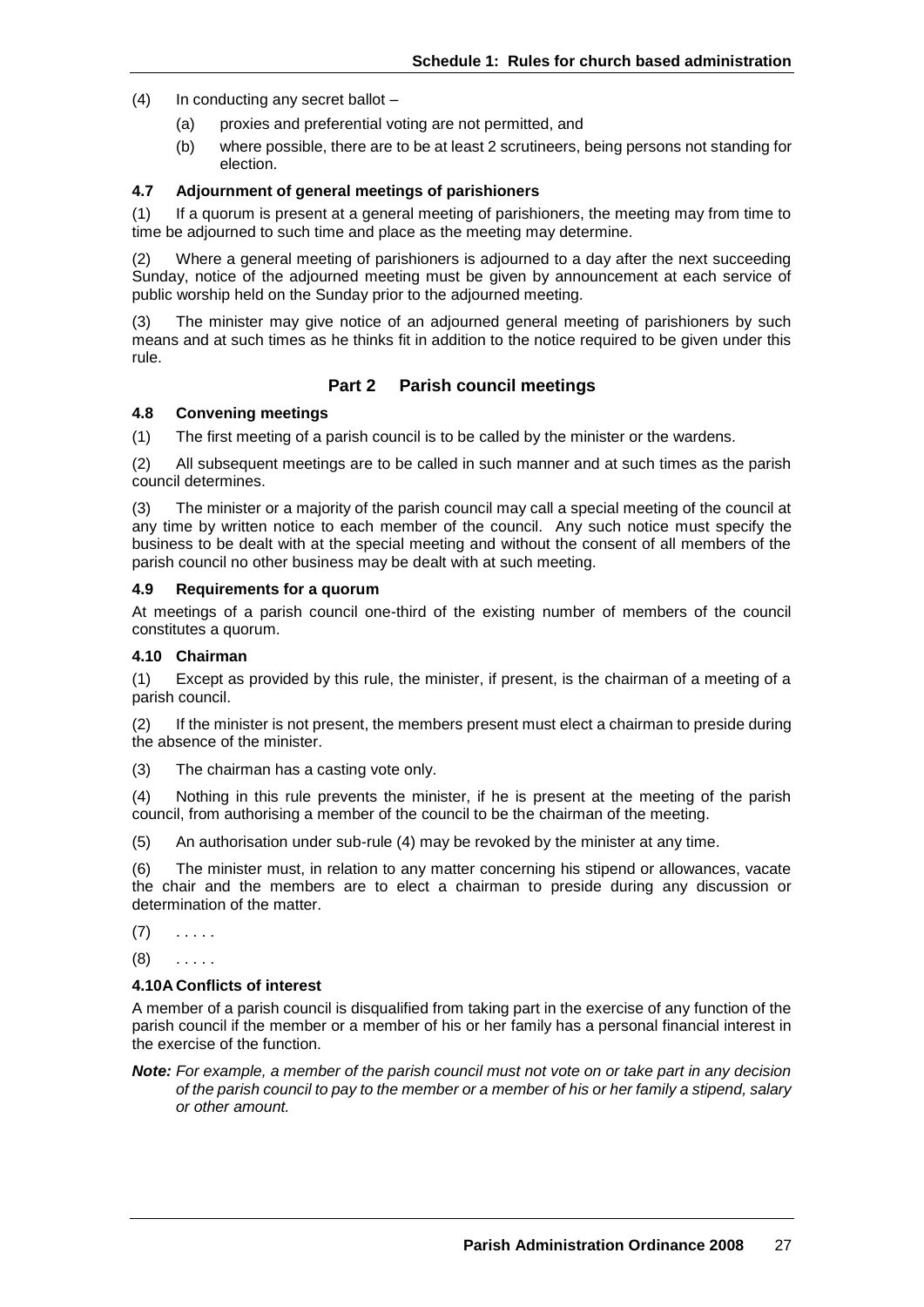#### **4.11 Resolutions without a meeting**

(1) The members of a parish council may pass a resolution without a meeting of the members being held if –

- (c) a document setting out the proposed resolution and containing a statement that a member is in favour of the proposed resolution is provided or sent to each member either personally or at the last postal or electronic mailing address provided by the member for the purpose of receiving material in connection with meetings of the parish council, and
- (d) fractions being counted as one, 75% of the members who would be entitled to vote on a motion for the resolution at a meeting of the parish council notify the person who provided or sent the statement that they are in favour of the proposed resolution by returning to that person a signed copy of the statement or otherwise confirming the statement to that person by electronic means,

provided that the proposed resolution will not pass as a resolution under the provisions of this rule if any member who would be entitled to vote on a motion for the resolution at a meeting of the parish council notifies the person who provided or sent the statement of their unwillingness for the proposed resolution to pass as a resolution under the provisions of this rule and such notification is given before the proportion of members referred to in paragraph (b) is reached.

(2) Separate copies of a document may be used for the purposes of sub-rule (1) if the wording of the resolution and statement is identical in each copy.

(3) The resolution is passed when the requirements of sub-rule (1) are satisfied.

(4) A resolution passed under this rule 4.11 is to be recorded in the minutes of the next meeting of the parish council.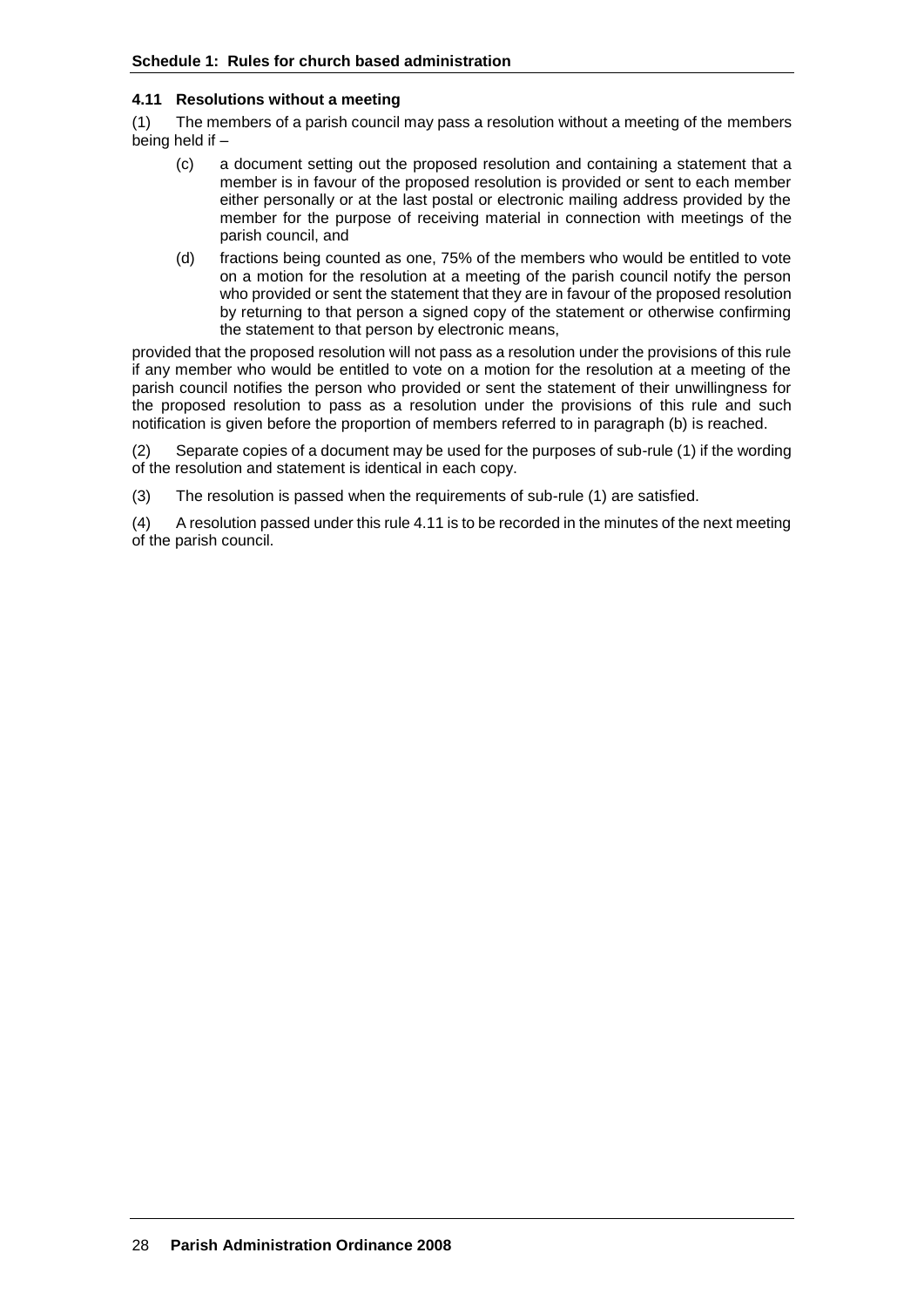# **CHAPTER 5**

# **PROPERTY**

# **Part 1 Churches**

## **5.1 Consecration and licence**

(1) No building intended to be used regularly for the conduct of services of public worship is to be used for that purpose unless the building has been licensed or consecrated as a church.

(2) Sub-rule (1) does not apply to a building by reason of its use by an associated congregation of a church.

(3) An application for a licence or sentence of consecration may be made by the minister or the trustee of the building.

- (4) Subject to sub-rule (5), no building is to be licensed or consecrated as a church until
	- (a) the land on which the building is erected has been vested in the Property Trust or a trustee approved by the Archbishop-in-Council, and
	- (b) the building has been provided with such things as may be requisite according to the law and usage of the Anglican Church of Australia in the Diocese.

(5) Where a building erected on church trust property in a parish is licensed or consecrated as a church, the Archbishop may license any other building in that parish to be used temporarily or from time to time as a church if requested so to do by the minister and a majority of the members of the parish council of the parish.

(6) A licence issued under sub-rule (5) (unless revoked under rule 5.8) is to be for the period specified in the licence and any building so licensed is a church of the parish concerned for the purposes of these rules during that period.

#### **5.2 Name of a church**

(1) The name of a church is that specified in the licence or sentence of consecration.

(2) The name of a church may only be changed by the Archbishop at the request of the minister and wardens, if any.

#### **5.3 Persons permitted to conduct public worship in churches and for associated congregations**

No person is permitted to conduct a service of public worship or preach any sermon in any church or for an associated congregation of any church unless –

- (a) in the case of a clergyman other than a deacon, he has been licensed or approved by the Archbishop or the Regional Bishop, or
- (b) in the case of a deacon, he or she has been licensed or approved by the Archbishop or the Regional Bishop, or
- $(c)$  in the case of a lay person, he or she
	- (i) has been requested to do so by or on behalf of the minister, and
	- (ii) holds a relevant authority issued pursuant to the Authorisation of Lay Ministry Ordinance 2015 if required.

## **5.4 Uses of churches**

- (1) A church may be used for any one or more of the following purposes
	- (a) the conduct of a service of public worship,
	- (b) the conduct of any activity of the parish,
	- (c) the conduct of a meeting of a non-Anglican congregation pursuant to rule 5.7, and for no other purpose or purposes,
	- (d) such other purpose or purposes, being similar or different from any purpose referred to in (a), (b) or (c), as the Archbishop may approve in writing from time to time either generally or in any particular case or classes of cases.

(2) A person may not use a church for a purpose permitted under this rule, except with the consent of the minister (if any) for the time being of the church or, in the absence of the minister, with the consent of the Archbishop or the Regional Bishop.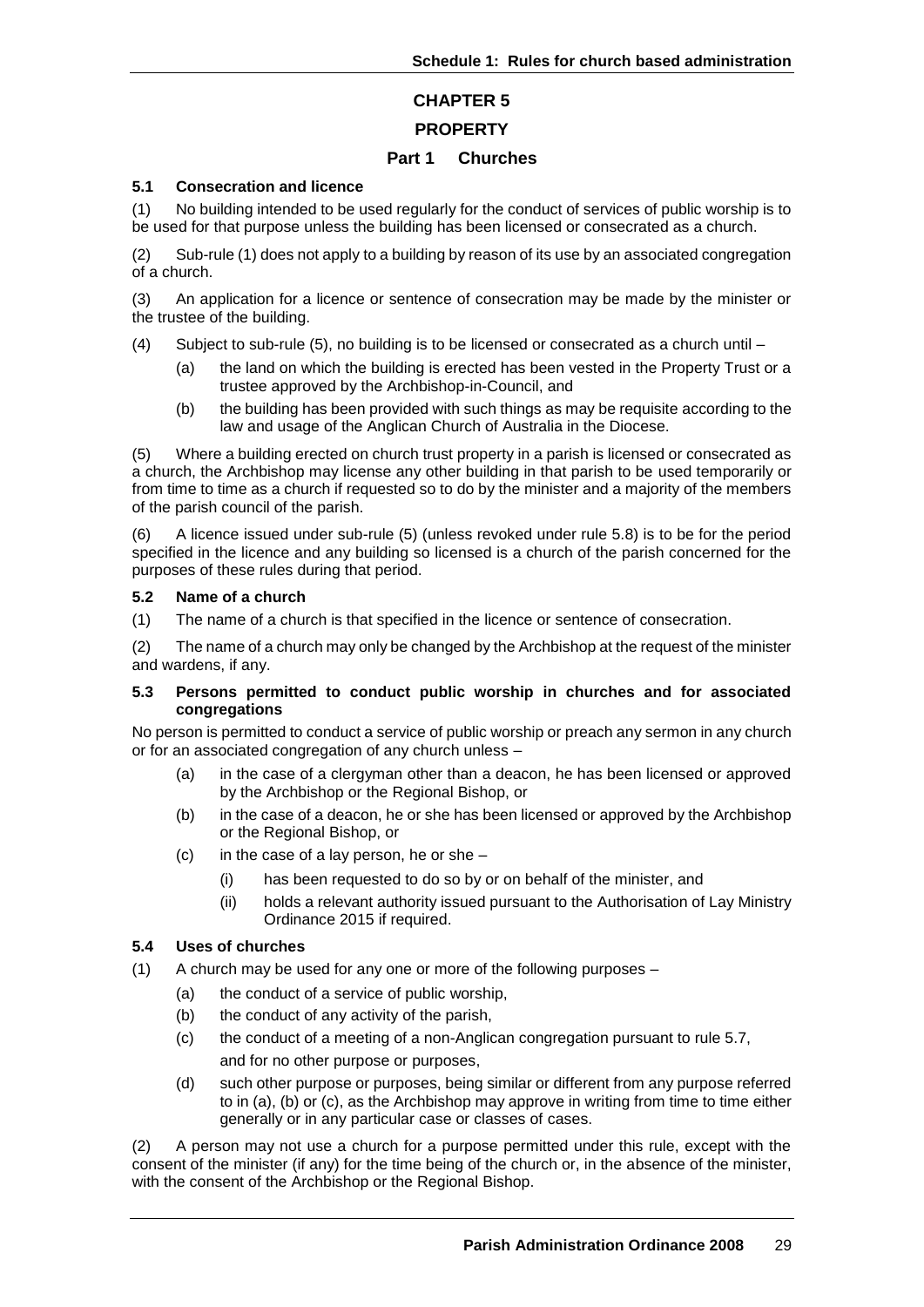(3) The Regional Bishop may have occasional use of any church in his Region for any of the purposes listed in sub-rule (1).

# **5.5 Alterations, Ornaments and Monuments**

It is not lawful –

- (a) to alter, add to or take away from the fabric, utensils, ornaments or furniture of a church, or
- (b) to place or remove any monument, memorial or tablet in or on any part of a church or church trust property but the parish council may permit any alteration or addition to be made to an existing monument, memorial or tablet in a burial ground, or
- (c) to erect any wall on church trust property in which to inter the ashes of any deceased person or use any such wall for that purpose,

except with the approval of the Archbishop by a faculty or other form of permit.

## **5.6 Faculties**

(1) Subject to any regulations made under this rule, an application for the Archbishop's approval under rule 5.5 is to be made by the minister and parish council.

(2) The Archbishop-in-Council may from time to time make regulations relating to the practice, procedure, forms and fees to be paid in respect of all matters arising under this rule and rule 5.5.

(3) The Archbishop may, for the purpose of enabling him to deal with an application for his approval under this rule, direct that notices be given, meetings be summoned and other things be done in such manner as he determines.

## **5.7 Use of churches by non-Anglican congregations**

(1) The wardens of a church may only permit a non-Anglican congregation to use the church for the purposes of that congregation if –

- (a) the Archbishop, or a Regional Bishop authorised by the Archbishop, has approved such use and any conditions of that approval have been fulfilled, and
- (b) in relation to non-occasional use, an agreement in the form of the draft agreement referred to in paragraph (c)(ii) of sub-rule (2) has been executed by or on behalf of the non-Anglican congregation. Any such agreement must not authorise the use of the church for a term exceeding 2 years.

(2) The Archbishop, or a Regional Bishop authorised by the Archbishop, may only approve the use of a church by a non-Anglican congregation if –

- (a) the minister and the majority of the parish council consent in writing to that use, and
- (b) the Archbishop, or such Regional Bishop, is satisfied that the profession of faith of the non-Anglican congregation is Bible-based, and
- (c) in relation to non-occasional use, the Regional Archdeacon
	- (i) has reported to the Archbishop or such Regional Bishop on the basis of faith held by the non-Anglican congregation, and
	- (ii) is in possession of a copy of a draft agreement relating to such use in a form approved by the Property Trust.
- (3) An approval under sub-rule (2) must be communicated in writing to  $-$ 
	- (a) the minister and the parish council of the parish in which the church is situated, and
	- (b) in relation to non-occasional use, the Property Trust.

(4) An approval under sub-rule (2) may be given subject to such conditions as the Archbishop, or the Regional Bishop, as the case may be, considers appropriate.

(5) The Archbishop-in-Council may, from time to time, make guidelines not inconsistent with these rules relating to the use of a church by a non-Anglican congregation.

## **5.8 Revocation of licence, etc**

(1) If the minister or wardens of a church, or the Regional Archdeacon, consider that the church should be closed, they must –

(a) discuss the proposal with the parish council of the relevant parish, and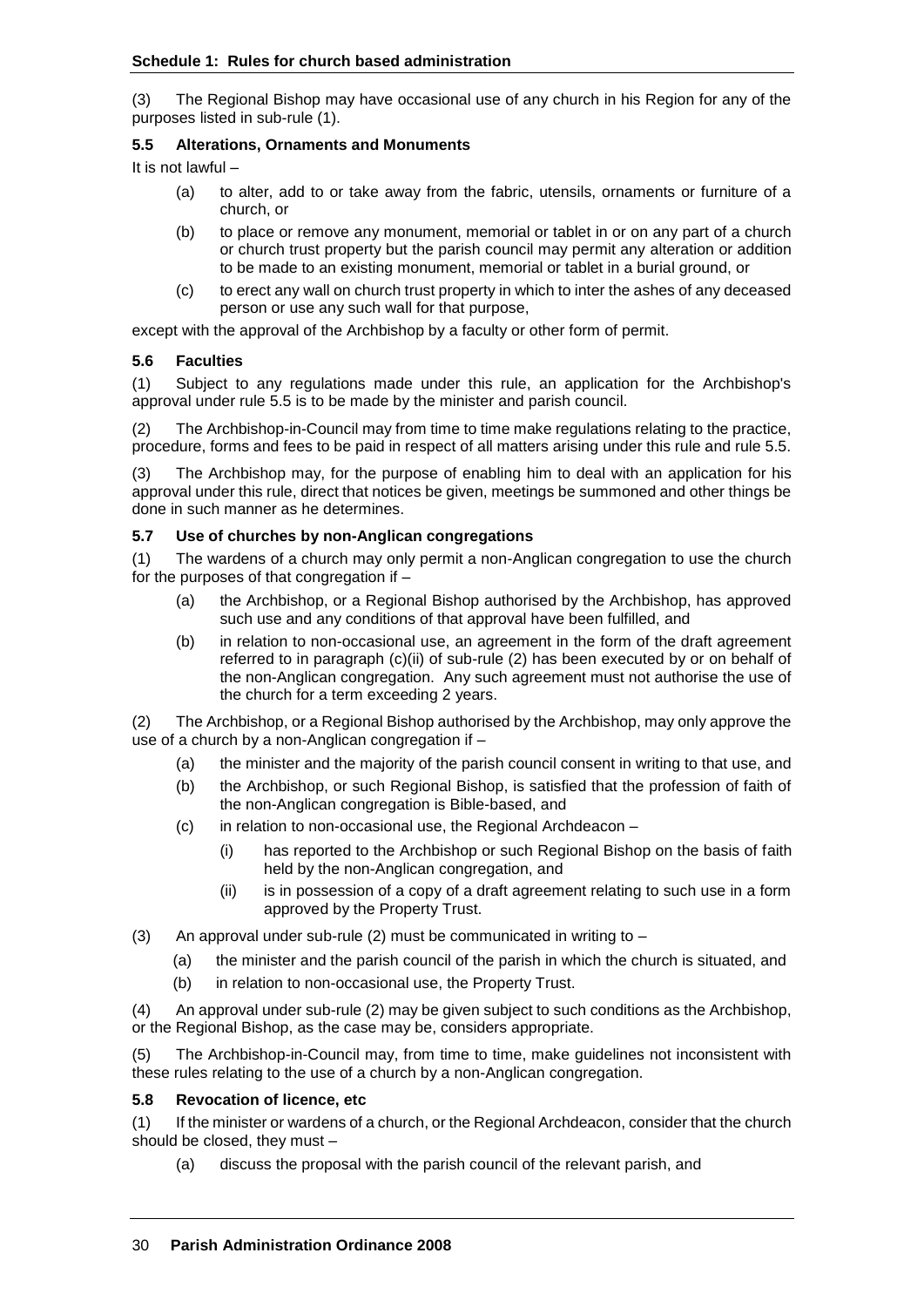- (b) consult with the minister of the church and/or the Regional Archdeacon and obtain his or their views, and
- (c) convene a general meeting of parishioners of the church to ascertain the views of parishioners, and
- (d) if considered appropriate, recommend to the Archbishop that services be discontinued and the church be closed.
- (2) Any recommendation to the Archbishop under this rule should contain
	- (a) the reasons for closure, and
	- (b) an assurance that there is no disagreement over the proposal, or, alternatively, details of any disagreement, and
	- (c) a declaration from the wardens of the other or another church in the relevant parish and the relevant parish council that they will assume responsibility for the payment of rates and other outgoings, and the care of the property, buildings and furnishings, and
	- (d) a report on any funds for which the wardens of the other or principal church and the parish council are to become responsible, and
	- (e) a list of any valuable items and details of where they will be stored, and
	- (f) the arrangements made for the removal of any memorials and for their storage, and
	- (g) an indication of the possible future of the property, and
	- (h) the consent in writing of the minister (if any) of the parish in which the church is situated.

(3) After receipt of the recommendation, the Archbishop may revoke the licence or sentence of consecration of the church.

(4) A parish council of a parish may initiate a proposal for the revocation of the licence or sentence of consecration of a church in accordance with the procedure in sub-rule (1).

# **Part 2 New buildings**

#### **5.9 New Sites for Churches**

(1) A person who wants to provide land as the site for a church or a building which includes a church must –

- (a) obtain the approvals of the Archbishop and the Property Trust, and
- (b) thereafter transfer the land to the Property Trust.
- (2) This rule does not apply to a person who wants to provide land by will.
- (3) In this rule "person" includes a corporation.

#### **5.10 Regional Architectural Panels**

- (1) There is to be a Regional Architectural Panel for each Region of the Diocese.
- (2) Each Regional Architectural Panel is comprised of
	- (a) the Regional Bishop or his nominee,
	- (b) at least 3 persons appointed by the Archbishop.

(3) The Archbishop make revoke the appointment of a person made under rule 5.10(2)(b) at any time.

(4) A person may be a member of more than one Regional Architectural Panel at the same time.

#### **5.10A Project Architectural Panel**

(1) There are to be Project Architectural Panels for the Diocese.

(2) A Project Architectural Panel is separately constituted for each project and is comprised of –

(a) the Regional Bishop of the Region within which the parish in which the relevant land or building is situated (or his nominee),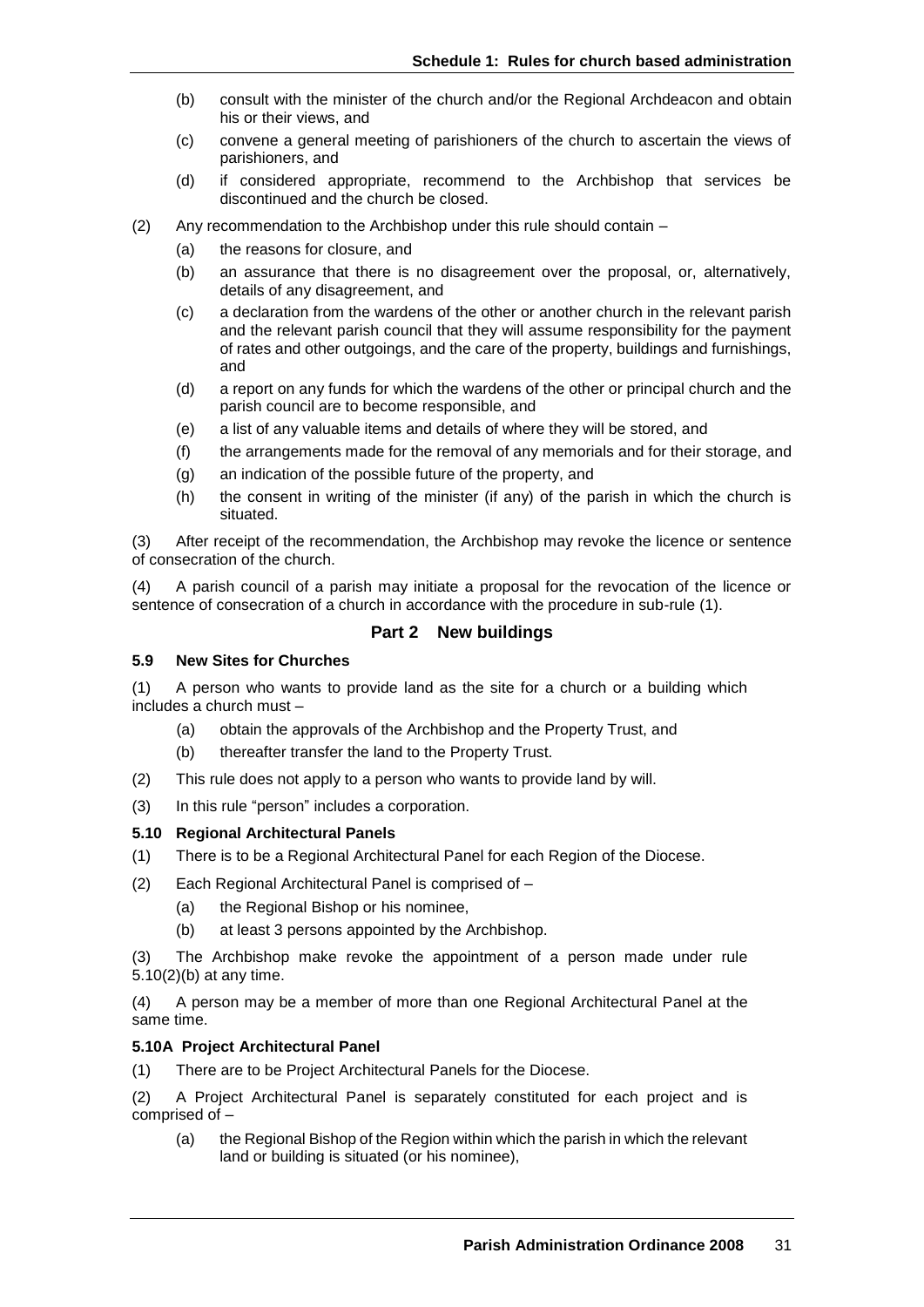#### **Schedule 1: Rules for church based administration**

(b) at least 2 persons appointed by the Regional Bishop from the Diocesan Architectural Pool.

For the purposes of this sub-rule, "project" means each proposal submitted or to be submitted under rule 5.11.

#### **5.11 Approval of Plans and Specifications**

(1) A person wishing to erect or alter a building on church trust property intended for use as a church or hall or to erect or effect structural alterations to a house for the use of clergy or a lay minister of the parish must first obtain approval under this rule for the proposed works –

- (a) if the total projected construction costs are less than the prescribed amount from the Regional Architectural Panel of the Region within which the parish in which the relevant land or building is situated, or
- (b) if the total project construction costs are equal to or greater than the prescribed amount – from the Project Architectural Panel.

For the purposes of this sub-rule, "prescribed amount" means the amount prescribed by the Standing Committee by resolution.

*Note: The prescribed amount for the purposes of the sub-rule 5.11(1) is \$1.5 million.*

- (2) An application for approval must
	- (a) be approved by resolution of the parish council of the parish in which the relevant building will be or is situated, and
	- (b) be signed by the minister and a majority of the members of the parish council of that parish, and
	- (c) be accompanied with site plans, building plans and specifications in relation to the proposed works, and
	- (d) contain information sufficient to satisfy an architectural panel that arrangements will be made for the proper and adequate supervision of the proposed works.

(3) All site plans, building plans and specifications for any such works must be prepared by a suitably qualified person substantially in accordance with the current guidelines for the architectural panels.

*Note: In view of the role of the architectural panel under rule 5.11(5) to recommend that an application be approved, unconditionally or subject to conditions, or be rejected, it is usually highly desirable to consult with the architectural panel about the application at an early stage and certainly before the site plans, building plans and specifications are finalised.*

(4) An application for approval may be lodged with the Regional Bishop.

(5) A Regional Bishop who receives an application for approval must refer the application to the relevant architectural panel. The architectural panel must consider the application and recommend to –

- (a) the Archbishop, or
- (b) a Regional Bishop authorised by the Archbishop to give approvals under this rule generally or in any particular case,

that the application be approved, unconditionally or subject to conditions, or be rejected.

(6) On receipt of such recommendation, the Archbishop or Regional Bishop must approve the application, unconditionally or subject to conditions, or reject the application.

(7) No building work may commence in relation to the execution of any works until an approval under this rule has been given to those works.

(8) If an approval is given subject to conditions, the works may be executed only if the conditions are satisfied.

(9) At any time before an approval is given, the minister may and, if requested in writing by the Archbishop or an architectural panel, must refer the application or any matter relating to the application to the relevant parish council for further consideration and any resolution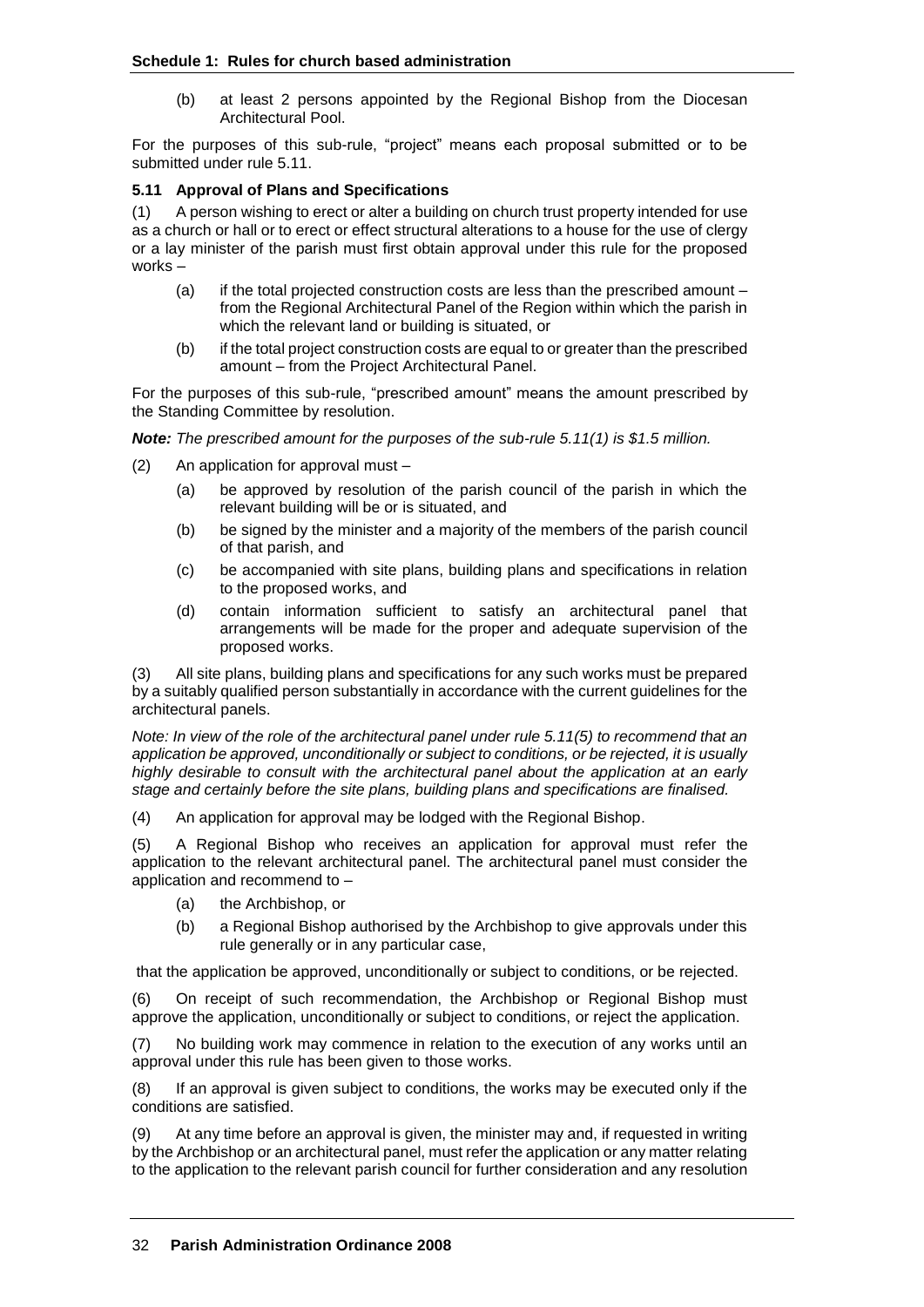must be notified in writing to the Archbishop or the architectural panel as soon as reasonably possible after it is made.

## **5.11A Guidelines**

The architectural panels, from time to time, are to prepare, revise and make available guidelines for the requirements to be satisfied in order to obtain an approval under rule 5.11.

## **5.11B Regulations**

The Archbishop-in-Council may make and from time to time alter regulations with respect to the operation of architectural panels.

# **Part 3 Burial grounds and columbaria**

## **5.12 Burial grounds**

(1) A burial ground is under the charge and administration of the minister and the wardens of the parish in which the burial ground is situated.

Any burial of the dead in a burial ground is to be conducted according to the rites and ceremonies of the Anglican Church of Australia.

#### **5.13 Columbaria**

(1) A columbarium erected on land which is church trust property is under the charge and administration of the minister and wardens of the parish in which that land is situated.

(2) A columbarium must not be erected on land which is church trust property unless, the land –

- (a) comprises a separate lot in a registered plan, and
- (b) is a burial ground,

unless an exemption for good reason is granted by the Property Trust.

#### **5.14 Regulations, fees, etc**

(1) The trustees of a burial ground may make and from time to time alter rules, regulations and scales of fees –

- (a) for the management of the burial ground and any columbarium on the burial ground, and
- (b) for interments in the burial ground and the placing of any ashes in a columbarium on the burial ground, and
- (c) for the enclosure of land in the burial ground by kerbing or otherwise, and
- (d) for any other matters including the application of any such fees.

(2) The trustees of church trust property, not being a burial ground, upon which is erected a columbarium together may make and from time to time alter rules, regulations and scales of fees –

- (a) for the management of the columbarium, and
- (b) for the placing of any ashes in the columbarium, and
- (c) for any other matters including the application of any such fees.

## **Part 4 Private trustees**

## **5.15 Election or Appointment: Provision of Accounts**

(1) Where any real or personal property is held upon trust for a parish by trustees other than the Property Trust or the wardens, those trustees are subject to the same obligations with respect to providing accounts as are prescribed for wardens under rule 9.11.

(2) A person who is proposed or nominated for election or appointment as a trustee of property held upon trust for a parish or church must make the following declaration –

"I am a member of the Anglican Church of Australia.

I am not less than 18 years of age.

Dated this day of 20

(3) The office to which the person was elected or appointed is to be taken to be vacant if the person fails to make the declaration required by this rule –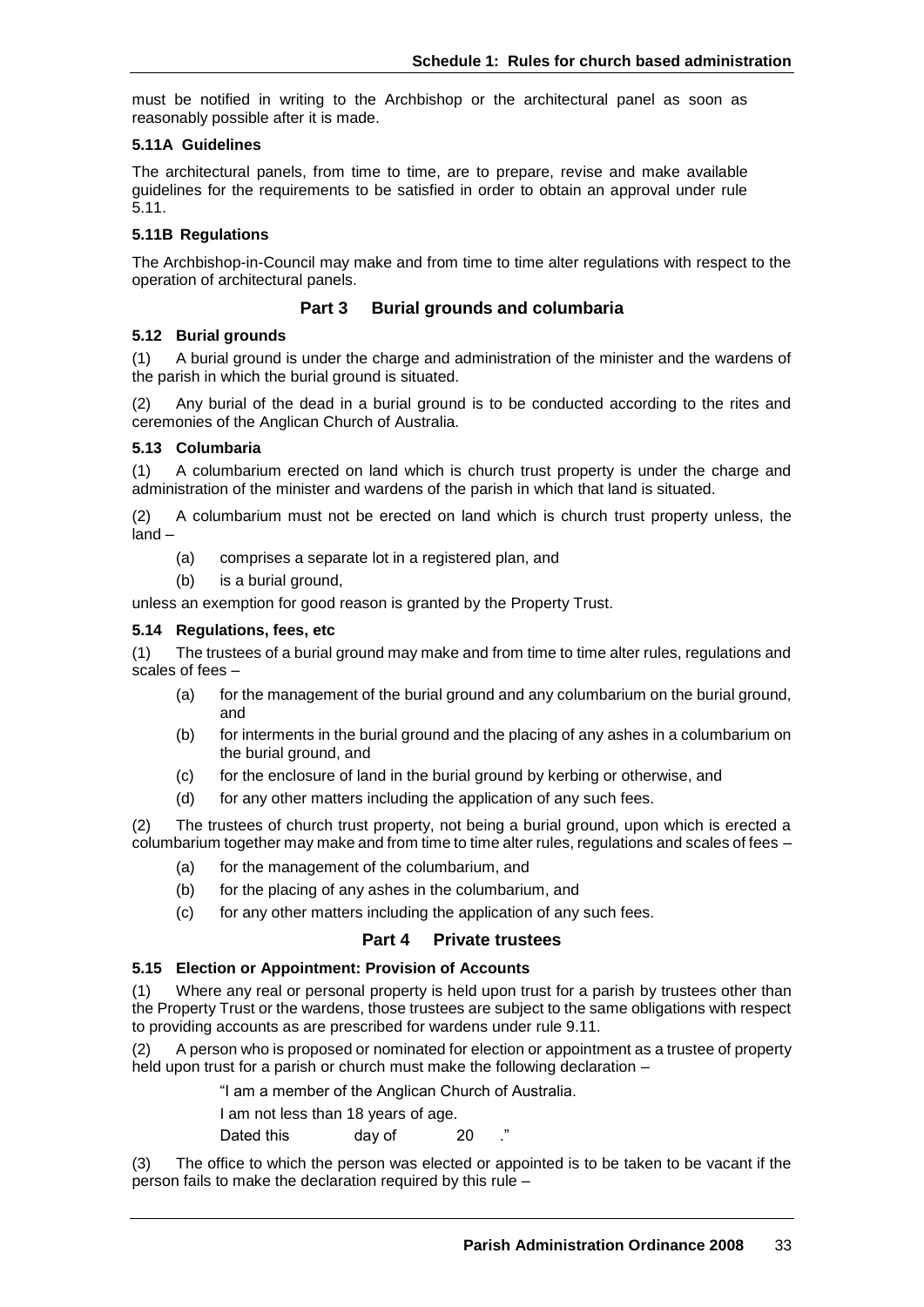- (a) within 7 days before the person's election or appointment, or
- (b) within 7 days after the person's election or appointment.
- (4) Any trustee who
	- (a) has been absent from the State for more than 12 successive months or from more than 3 successive meetings of the trustees without the consent of his or her cotrustees or the sanction of the Archbishop, or
	- (b) has neglected or refused to execute a declaration of trusts or to act within the trusts or to furnish any account called for under this rule, or
	- (c) has become bankrupt or mentally incapacitated, or
	- (d) has in the opinion of the Archbishop-in-Council become incapable or unworthy of acting,

may be removed from office by the Archbishop-in-Council.

(5) The names, occupations and residential addresses of all trustees (other than the Property Trust) and a description of the property held by them must be recorded by the Registrar of the Diocese.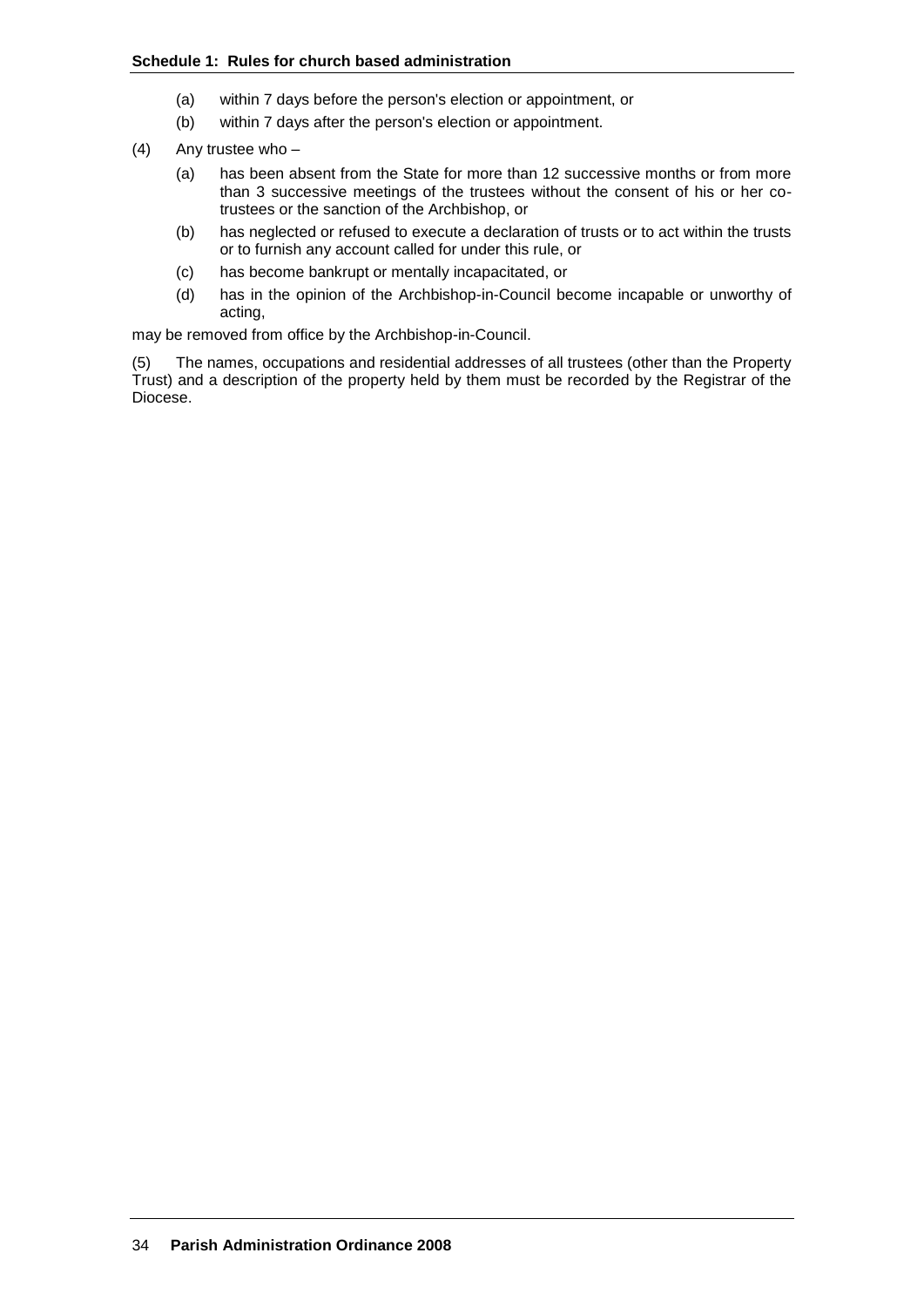# **CHAPTER 6**

# **ASSOCIATED CONGREGATIONS**

*Note: An associated congregation is treated as part of the church with which the congregation is associated for the purposes of these rules.*

#### **6.1 Notification of associated congregations**

(1) Subject to sub-rule (2), the minister and wardens of a church are to notify the Registrar in writing of a group of persons who meet together on a regular basis within the Diocese for services of public worship under the pastoral leadership of the minister if –

- (a) the building in which the group meets is not a church of the parish, and
- (b) a general meeting of parishioners of the church has approved the group being associated with the church.

(2) Before the minister and wardens make a notification pursuant to sub-rule (1) in relation to a group of persons who meet in a building situated outside the parish, the minister and wardens are to consult with the Regional Council and the parish council of the parish in which the building is situated.

(3) A notification made in relation to a group of persons pursuant to sub-rule (1) is to include a brief description of the group and the address of the building in which the group meets.

(4) A notification made in relation to a group of persons pursuant to sub-rule (1) ceases to be in effect if –

- (a) the minister and wardens notify the Registrar in writing that the group has ceased to meet in the manner described in sub-rule (1), or
- (b) the building in which the group meets is licensed or consecrated as a church of the parish, or
- (c) a general meeting of parishioners of the church resolves that the group should no longer be associated with the church.

(5) The minister and wardens of a church are to notify the Registrar in writing as soon as practicable if a general meeting of parishioners of the church passes a resolution referred to in paragraph (c) of sub-rule (4).

#### **6.2 Movement of associated congregations**

(1) If an associated congregation moves to a new building, the minister and wardens are to notify the Registrar in writing as soon as practicable of the address of the building.

(2) Before an associated congregation moves to a new building situated outside the parish, the minister and wardens are to consult with the Regional Council and the parish council of the parish in which the building is situated.

#### **6.3 Functions in relation to associated congregations**

The minister, wardens and parish council are to exercise, so far as is relevant, their functions in relation to an associated congregation of a church and the building in which the associated congregation meets as if the associated congregation and the building were part of the church.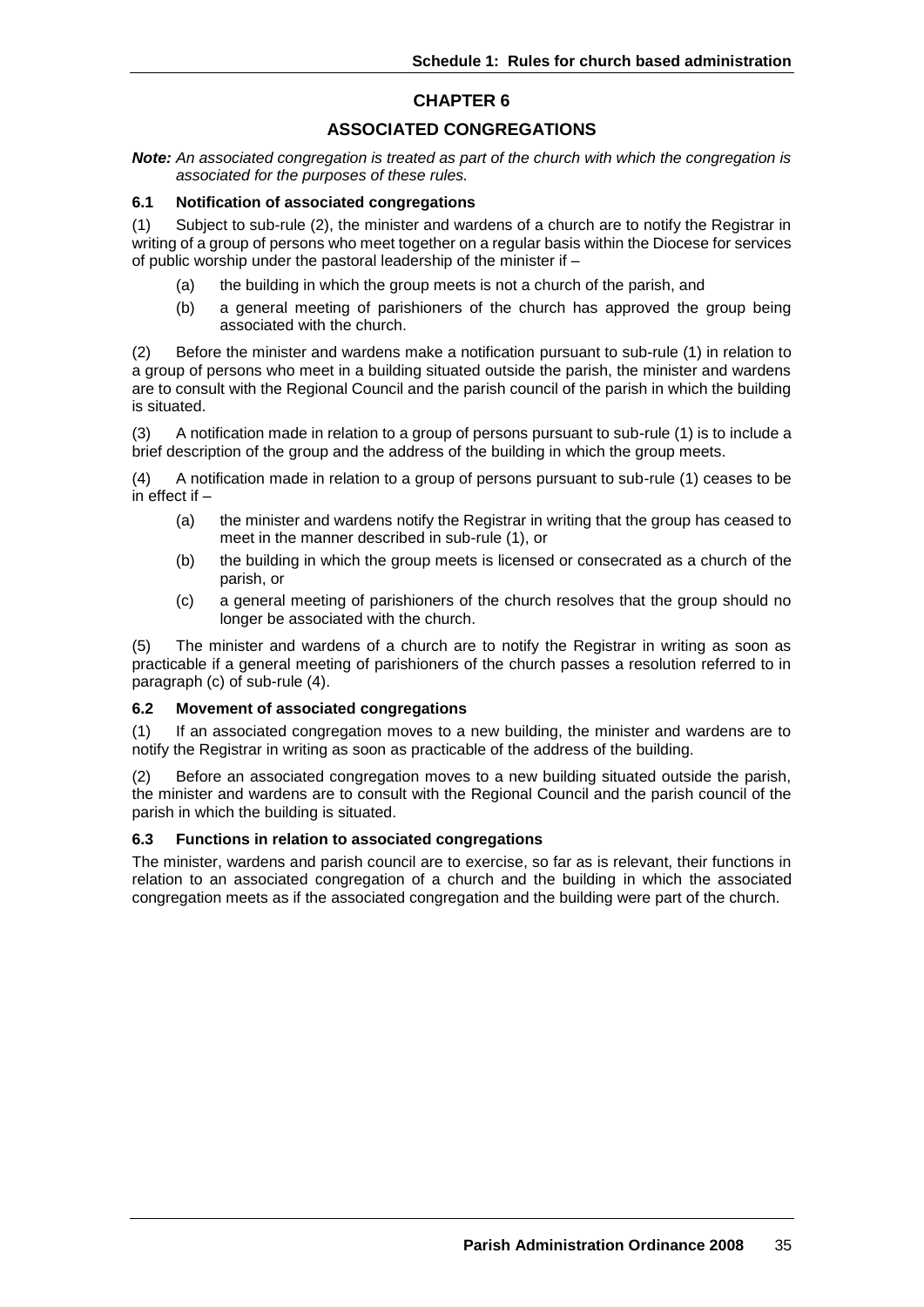# **CHAPTER 7**

**Note:** *Chapter 7 (SAFE MINISTRY) was removed from this ordinance pursuant to the Safe* Ministry to Children Transitional Ordinance 2020. *Provisions for Safe Ministry in parishes may be found in the* Safe Ministry to Children Ordinance 2020.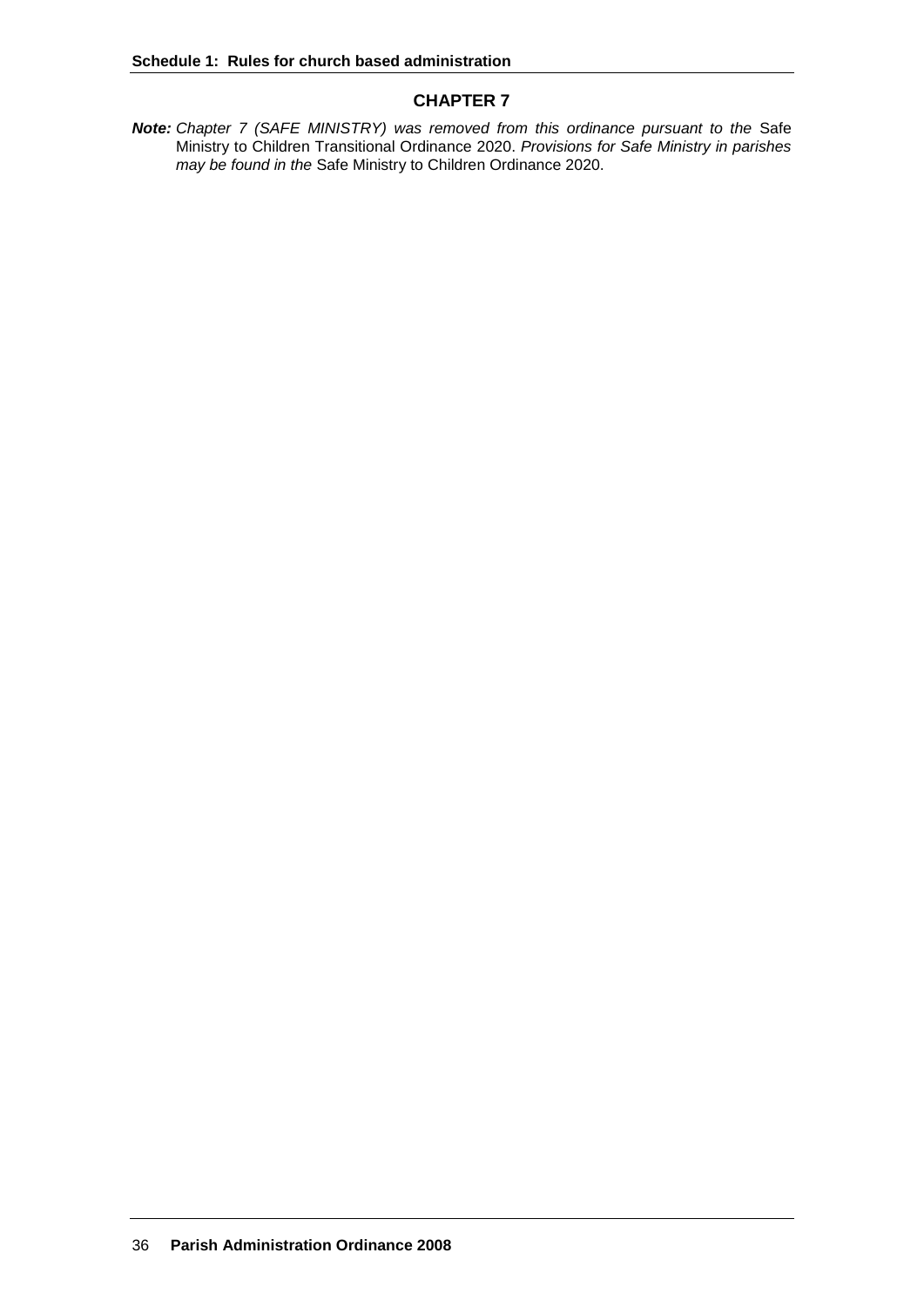# **QUESTIONS AND DISPUTES**

*Note: Disputes between the minister and parishioners may also be dealt with under the Parish Disputes Ordinance 1999.*

#### **8.1 Policy concerning disputes**

The policy of the Anglican Church of Australia in the Diocese is that any dispute between the minister and any of the members of this Church should be solved in a prayerful and pastoral manner, having regard to the rights and duties of those persons, rather than by legal decision.

#### **8.2 Questions and disputes about meetings, elections and appointments**

- (1) If any question or dispute arises as to whether
	- (a) any meeting has been properly called or conducted in accordance with these rules, or
	- (b) any election or appointment of any person or persons to any office established or provided for by these rules has been conducted or made in accordance with these rules,

the question or dispute may be determined by the Archbishop-in-Council or, if the Archbishop-in-Council so decides, by a disputes and conciliation committee.

(2) If, under this Part, it is determined that the election or appointment of a person to an office has not been validly made, the determination does not of itself have the effect of invalidating the election or appointment of any other person or persons.

#### **8.3 Questions and disputes about vacancies in offices, principal churches, parishioners, associated congregations and use of churches**

If any question or dispute arises –

- (a) as to whether any vacancy has arisen in the office of a warden or of a member of a parish council, or
- (b) as to which is for the time being the principal church of any parish, or in a parish where there is no principal church, as to which church is for any of the purposes of these rules deemed for the time being the principal church of such parish, or
- (c) as to whether a person is for the time being
	- (i) a parishioner of a church, or
	- (ii) a parishioner of a parish, or
- (d) as to whether a group of persons is an associated congregation of a church, or
- (e) as to whether a church of a parish is being used for a permitted purpose,

the question or dispute may be determined by the Archbishop.

# **8.4 Disputes and conciliation committees**

(1) The Archbishop-in-Council may from time to time establish one or more disputes and conciliation committees.

(2) The members of each disputes and conciliation committee are to consist of at least 3 persons appointed by the Archbishop-in-Council of whom at least one is to be a minister licensed to a parish and at least one is to be a lay person.

(3) A member of a disputes and conciliation committee holds office for such term and in accordance with such conditions as may be specified by the Archbishop-in-Council.

# **8.5 Procedure in dealing with questions and disputes**

(1) The Archbishop, the Archbishop-in-Council or a disputes and conciliation committee, as the case may be, may enter into the consideration of any question or dispute, only on the application of some person or persons interested in the dispute.

(2) For the purpose of determining the question or dispute, the Archbishop, the Archbishop-in-Council or a disputes and conciliation committee, as the case may be, may give all such notices may make such enquiries and do all such things as appear reasonable and proper in the circumstances.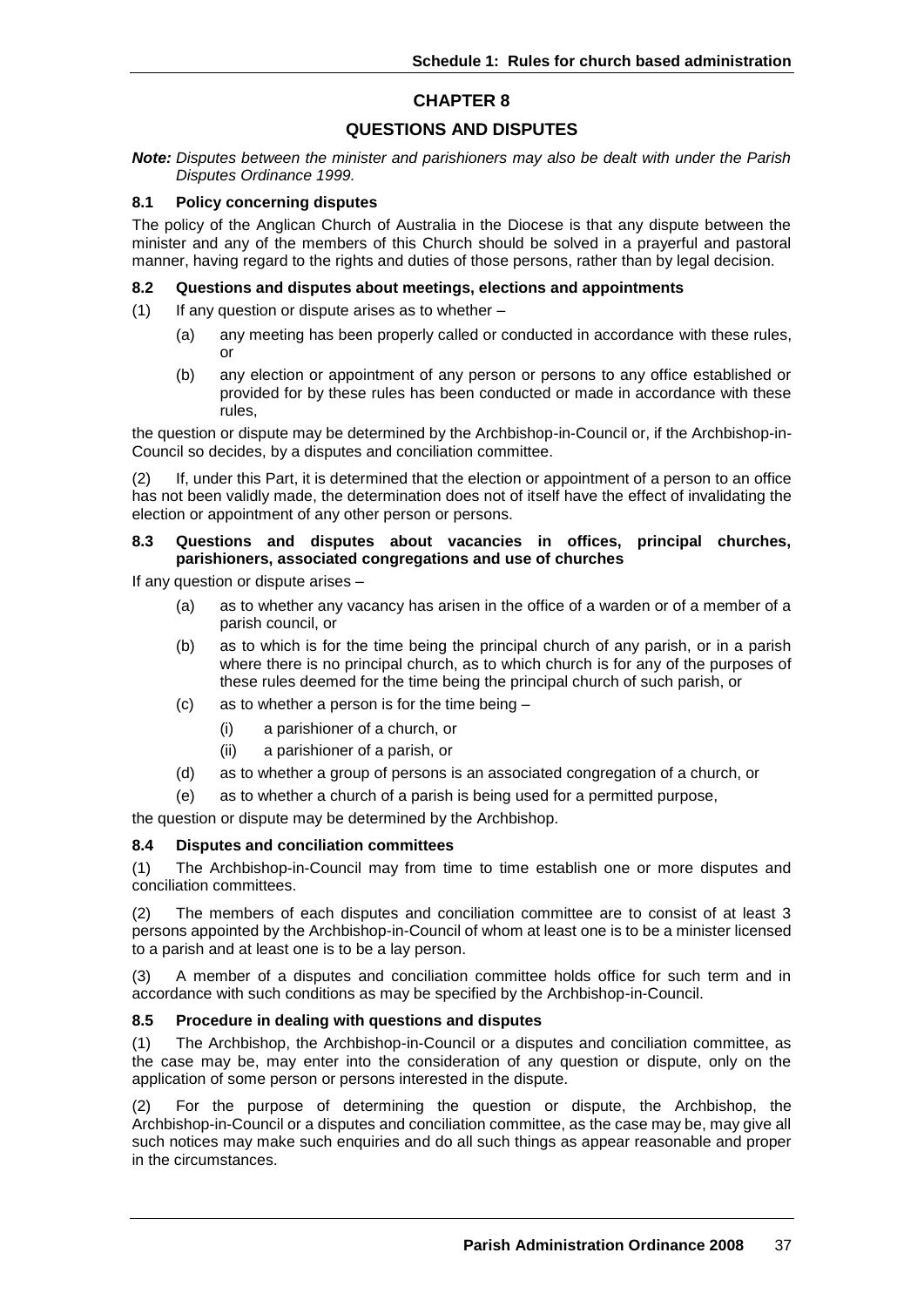# **8.6 Decisions which may be given**

(1) If it is determined under rule 8.2 that any meeting has not been effectively or properly called or conducted in accordance with these rules, the Archbishop-in-Council or a disputes and conciliation committee, as the case may be, may –

- (a) declare that in the circumstances of the case the meeting was called and conducted substantially in accordance with these rules, that no injury has been caused and that no further meeting is required to be called, or
- (b) declare that the meeting was not called and conducted substantially in accordance with these rules, that no injury has been caused and that no further meeting is required to be called, or
- (c) direct that another meeting be called for all or any of the purposes for which the original meeting was or should have been called, as the circumstances of the case may require, specifying the purposes for which the meeting is to be called.

(2) If it is determined under rule 8.2 that the election or appointment of any person has not been conducted or made in accordance with these rules on the ground that the person was not qualified for election or appointment to the office, the Archbishop-in-Council or a disputes and conciliation committee, as the case may be, must direct that a new election or appointment must be conducted or made, as the case may be, to replace the person.

(3) If it is determined under rule 8.2 that the election or appointment of any person has not been conducted or made in accordance with these rules on any ground other than that specified in sub-rule (2) the Archbishop-in-Council or a disputes and conciliation committee, as the case may be, may either –

- (a) declare that in the circumstances of the case the election or appointment is to stand as if it had been validly and properly conducted or made, or
- (b) direct that the election or appointment is not to stand and that a vacancy be declared as from the date of the direction.

(4) If any meeting has been ineffectively provided for or has not been called within the time and in the manner required by these rules, the Archbishop may call the meeting by such notice and for such time and place as he thinks fit or may by writing appoint some other person to call the meeting and to act as chairman.

(5) If any election or appointment of any person either originally or in case of a vacancy to any office established or provided for by these rules has been ineffectively provided for or has not been made in accordance with the preceding provisions of these rules, the Archbishop may call a meeting in accordance with sub-rule (4) to hold the election or may himself make such appointment by writing provided that any person so to be elected or appointed must be duly qualified for the office under these rules.

(6) All meetings, elections and appointments authorised, held and made under this rule have the same authority, validity and effect and are to be taken to be the same in all respects as if they had been called, held and made respectively in accordance with the other provisions of these rules.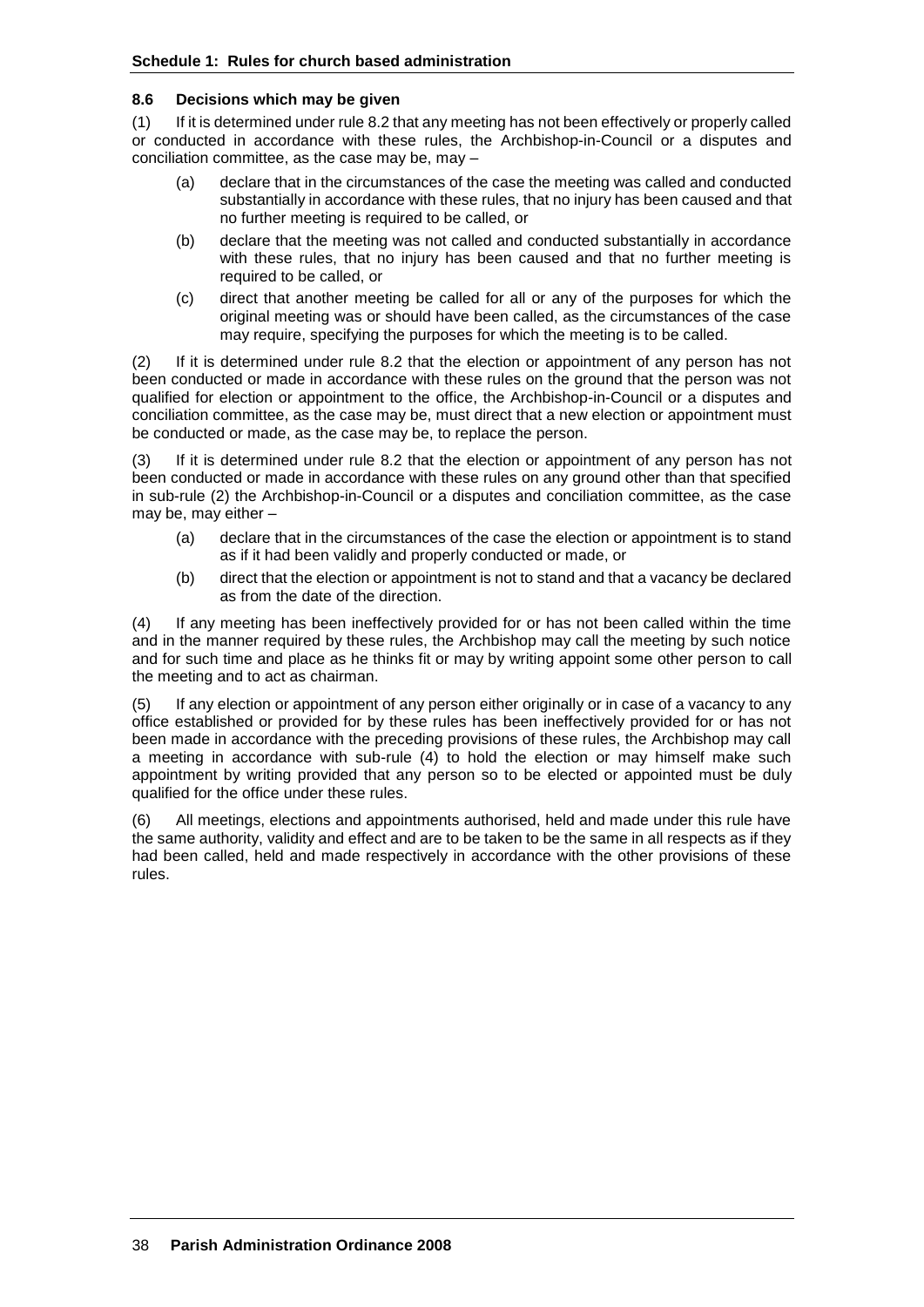# **MISCELLANEOUS**

#### **9.1 Name of parish**

(1) The name of the parish is that last designated by the Archbishop.

(2) The name of the parish may only be changed by the Archbishop at the request of the minister and parish council.

#### **9.2 Terms of appointment**

A person appointed to any office under rule 3.8, 3.10(1)(b), 3.13, 3.17 or 3.18 is to be taken to have been appointed for a period of 12 months unless, at the time when the appointment is made, some other period is specified in writing by the person or persons making the appointment.

#### **9.3 Removal of employees**

The removal of an employee is subject to the applicable laws relating to termination of employment and, where applicable, clause 16 of the Deaconesses, Readers and Other Lay Persons Ordinance 1981.

#### **9.4 Delegation of functions**

(1) The Archbishop may delegate any or all of his functions under the provisions of these rules to a Regional Bishop or Regional Archdeacon.

(2) Wherever under these rules a matter is committed to the Archbishop, a decision on that matter signed by the Regional Bishop or Regional Archdeacon is to be taken to be the decision of the Archbishop.

(3) All acts of a Regional Bishop or Regional Archdeacon under delegation from the Archbishop pursuant to these rules, and all acts of the Regional Bishop on the advice of the Regional Council pursuant to these rules must be notified by the relevant Regional Bishop, Regional Archdeacon or Regional Council to the Registrar of the Diocese.

#### **9.5 Exercise of Archbishop's functions by Regional Bishops**

(1) In Chapter 8, the functions conferred on the Archbishop are to be exercised in a Region by the Regional Bishop.

(2) The minister or parishioners involved in any question or dispute determined pursuant to Chapter 8 by the Regional Bishop may appeal against the determination to the Archbishop.

# **9.6 Exercise of Archbishop-in-Council's functions by Regional Bishop-in-Council**

(1) In rules 2.5, 2.10 and 3.2 and in Chapter 8, the functions conferred on the Archbishop-in-Council are to be exercised in a Region by the Regional Bishop acting with the concurrence of the Regional Council.

(2) The minister or parishioners involved in any question or dispute determined pursuant to this rule may appeal against the determination to the Archbishop-in-Council.

# **9.6A Exercise of Regional Archdeacon's functions by Regional Bishop or his delegate**

The Regional Bishop may, in the absence of a person holding the office of Regional Archdeacon, exercise the functions of the Regional Archdeacon under the provisions of these rules and may delegate the exercise of any of these functions to a person holding office as an Assistant to the Regional Bishop.

# **9.7 If the minister is absent from the parish**

- $(1)$  In any case where
	- (a) a minister is absent from the parish with leave of the Archbishop, or
	- (b) there is no minister, or
	- (c) a minister is not competent and willing to discharge the functions or any of the functions devolving upon him under these rules,

any person appointed by the Archbishop by writing may, to the extent the person is licensed or otherwise authorised, discharge such functions and such discharge has the same validity and effect in all respects as if there had been a minister competent and willing to discharge such functions and he had discharged the same.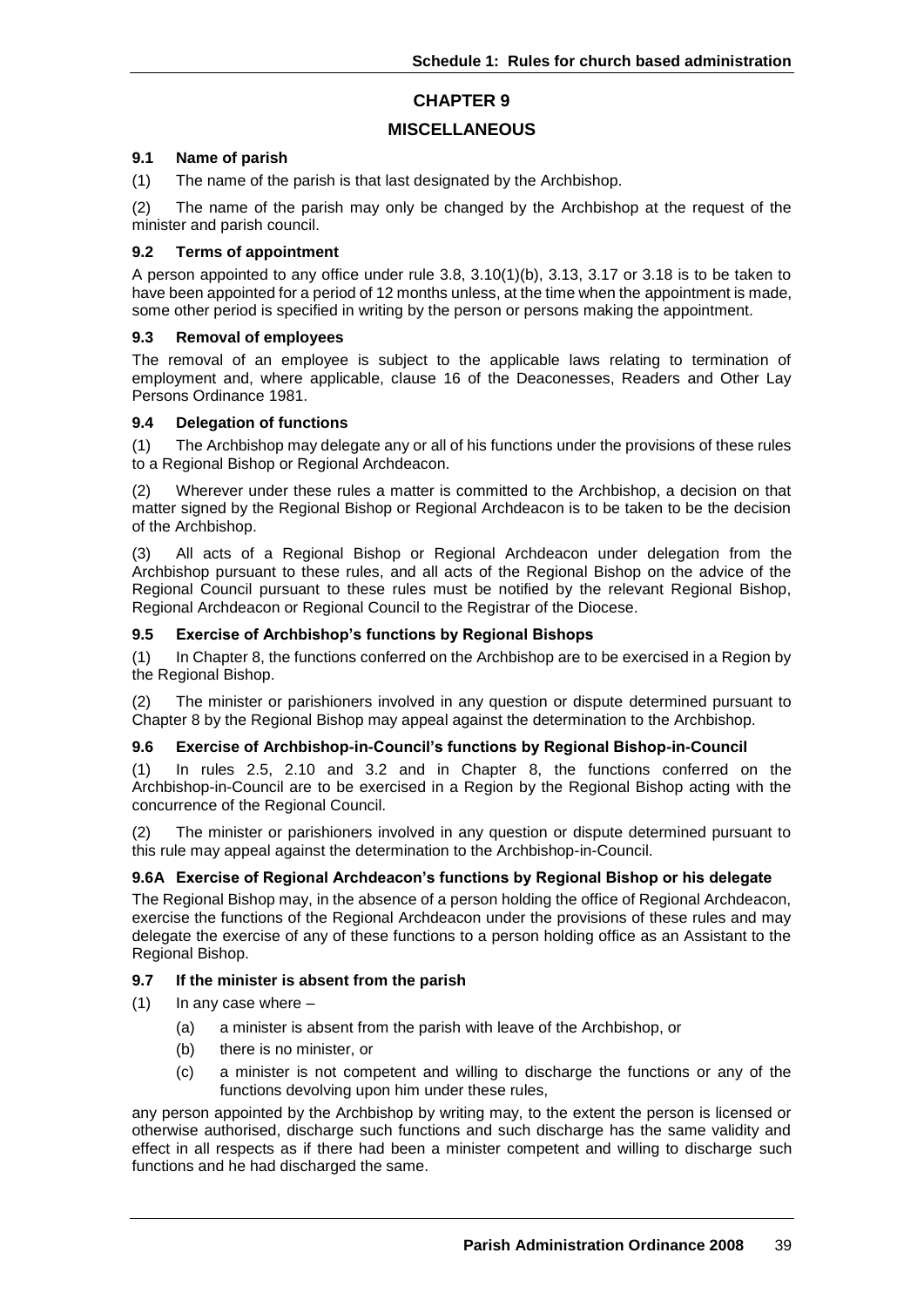(2) The wardens of the principal or only church of the parish must pay out of moneys under their control the stipend or other moneys payable to any such person appointed with their consent by the Archbishop under this rule.

# **9.8 Archbishop's right to use buildings**

A parochial building, if required by the Archbishop, must be available for the purpose of any meeting which may be called by the Archbishop or a person appointed by him.

# **9.9 Exercise and enjoyment of rights**

Wherever by these rules or another ordinance, rights or powers are conferred upon any minister, wardens or other church officer, such rights and powers are to be taken to be conferred in order that they may be enjoyed and exercised for the benefit of the Anglican Church of Australia in the parish concerned and not otherwise. This rule does not apply to the rights given to a minister under rule 3.20(1).

# **9.10 Parochial visits and information**

(1) A Regional Archdeacon may from time to time visit the minister and wardens of a church or parish within his region for the purpose of being satisfied that –

- (a) services of public worship are being duly and properly conducted in each church of the parish, and
- (b) any property of a church or parish is being properly maintained and repaired and, where any such property is listed on the State Heritage Register maintained from time to time under the Heritage Act 1977, rules 3.4(1)(k) and 3.11(1)(d) are being complied with, and
- (c) the parish is being otherwise properly administered, and
- (d) records are being maintained in accordance with these rules and the law of the Church.

(2) A Regional Archdeacon may, with the approval of the Standing Committee, request the minister or wardens of a church within his region to furnish him with any return as to any matter, act or thing occurring within the parish and the minister or wardens as the case may be must use their best endeavours to comply with such request.

 $(3)$  If  $-$ 

- (a) the wardens do not comply with  $3.11(1)(d)$ , or the parish council of a parish does not comply with rule 3.4(1)(k), and
- (b) the Property Trust or other trustee notifies the Regional Archdeacon of that failure,

the Regional Archdeacon is to take all reasonable steps to obtain such compliance.

# **9.11 Wardens accountable to Synod**

(1) The Synod may call on any wardens to produce a financial statement of their dealings with any church or parish trust property together with all financial records in support of the statement and may submit the statement and records to auditors appointed by the Synod.

(2) If the financial statement and supporting records are not produced within a reasonable time in accordance with sub-rule (1), the Synod may appoint auditors to produce such a statement. For this purpose, the auditors are entitled to have access to all relevant financial records of the church or parish.

(3) The auditor's fees in relation to any work undertaken pursuant to sub-rule (1) or (2) must be paid by the wardens out of church or parish trust property managed by the wardens.

(4) If the Synod is not in session, its functions under this rule will be exercised by the Standing Committee.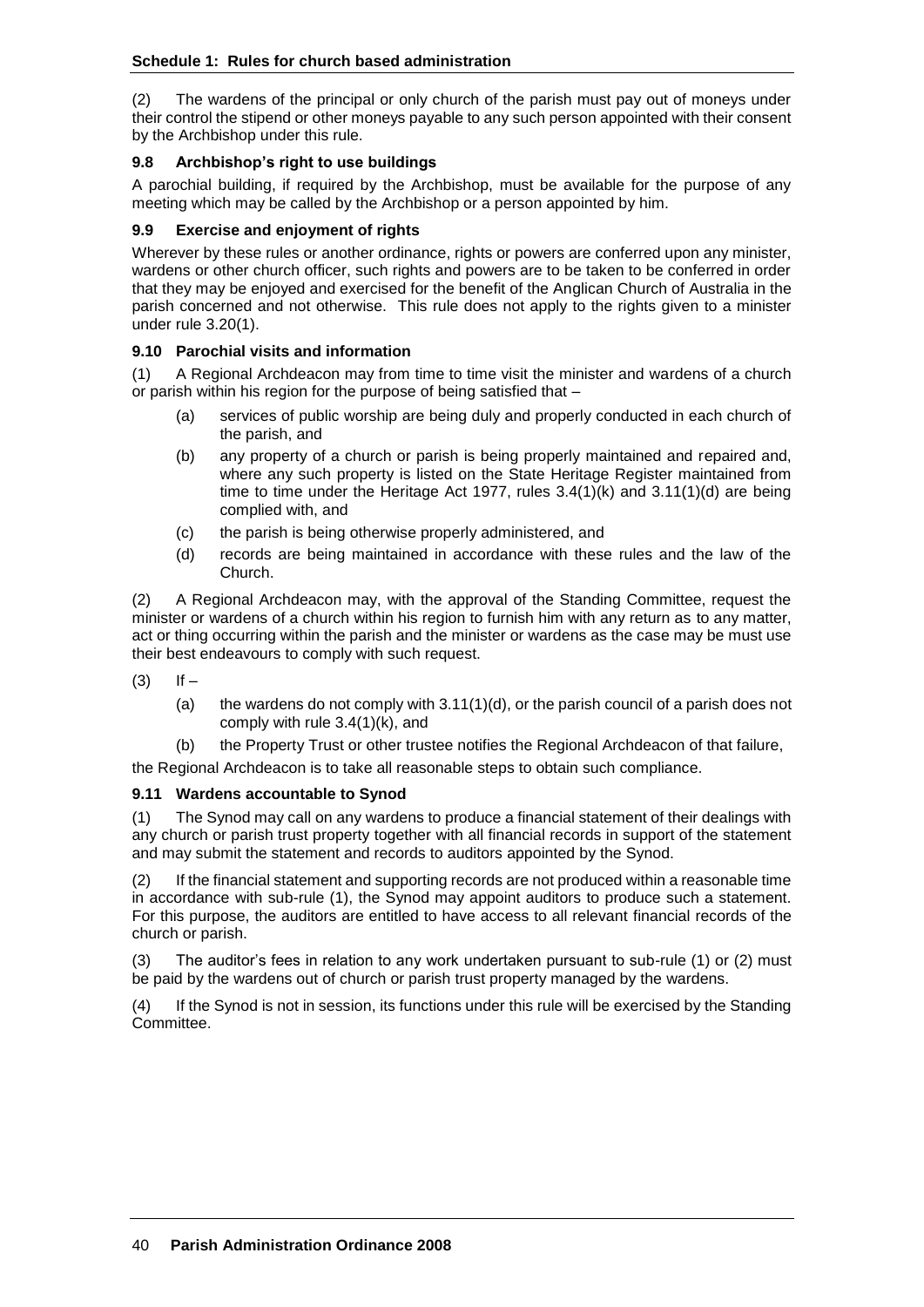# **Schedule 2**

# **Rules for administering a parish as a whole**

*Note: Schedule 2 contains the rules for any parish which decides to administer itself as a whole. These parishes do not need to refer to the rules in Schedule 1 which only apply to a parish which continues using its church or churches as the basis for administering itself.*

# **Outline**

|           |                                                                   |                                  |                             | Rule           |
|-----------|-------------------------------------------------------------------|----------------------------------|-----------------------------|----------------|
| Chapter 1 | Preliminary                                                       |                                  |                             | $1.1 - 1.2$    |
| Chapter 2 | Constitution and appointment of bodies and officers of the parish |                                  |                             |                |
|           | Part 1<br>General meetings of parishioners                        |                                  |                             | $2.1 - 2.2$    |
|           | Part 2                                                            | Parish council                   |                             | $2.3 - 2.8$    |
|           | Part 3                                                            | Wardens                          |                             | $2.9 - 2.14$   |
|           | Part 4                                                            | Auditor                          |                             | 2.15           |
| Chapter 3 | Functions of bodies and officers of the parish                    |                                  |                             |                |
|           | Part 1<br>Annual general meeting of parishioners                  |                                  |                             | 3.1            |
|           | Part 2                                                            |                                  | Parish council              |                |
|           | Part 3                                                            | Wardens                          |                             |                |
|           |                                                                   | Division 1                       | Financial                   | $3.6 - 3.9$    |
|           |                                                                   | Division 2                       | Property                    | $3.10 - 3.11$  |
|           |                                                                   | Division 3                       | Appointment of paid workers | $3.12 - 3.12B$ |
|           |                                                                   | Division 4                       | Reporting                   | 3.13           |
|           |                                                                   | Division 5                       | Investment                  |                |
|           | Part 4                                                            | Minister                         |                             |                |
|           |                                                                   | Division 1                       | Spiritual welfare           |                |
|           |                                                                   | Division 2                       | Appointment of officers     | $3.14 - 3.17A$ |
|           |                                                                   | Division 3                       | Reporting                   | 3.18           |
|           |                                                                   | Division 4                       | Property                    | 3.19           |
|           |                                                                   | Division 5                       | Registers and records       | 3.20           |
| Chapter 4 | Convening and conducting meetings                                 |                                  |                             |                |
|           | Part 1                                                            | General meetings of parishioners |                             | $4.1 - 4.7$    |
|           | Part 2                                                            | Parish council meetings          |                             | $4.8 - 4.11$   |
| Chapter 5 | Property                                                          |                                  |                             |                |
|           | Part 1                                                            | Churches                         |                             | $5.1 - 5.7$    |
|           | Part 2                                                            | New buildings                    |                             | $5.8 - 5.10$   |
|           | Part 3                                                            | Burial grounds and columbaria    |                             | $5.11 - 5.13$  |
|           | Part 4                                                            | Private trustees                 |                             | 5.14           |
| Chapter 6 | Congregations                                                     |                                  |                             | $6.1 - 6.4$    |
| Chapter 7 | Deleted                                                           |                                  |                             |                |
| Chapter 8 | Questions and disputes                                            |                                  |                             | $8.1 - 8.6$    |
| Chapter 9 | Miscellaneous                                                     |                                  |                             | $9.1 - 9.11$   |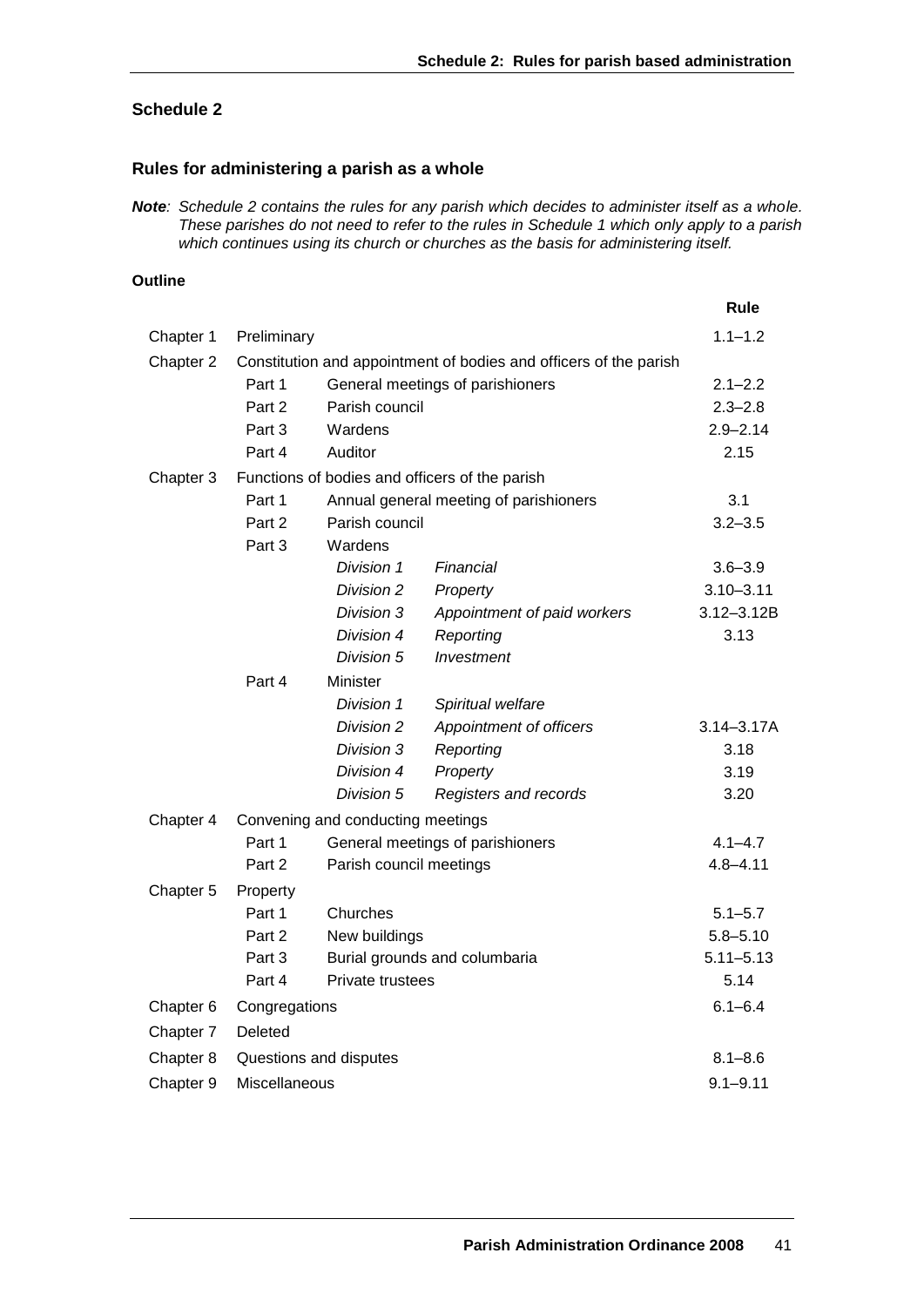# **CHAPTER 1 PRELIMINARY**

#### **1.1 Interpretation**

(1) In these rules –

*non-Anglican congregation* means a group of persons who meet together on a regular basis for public worship as Christians other than as part of the Anglican Church of Australia.

*annual general meeting of parishioners* means a meeting referred to in rule 2.2 and includes any adjournment of such a meeting.

*Archbishop* means the Archbishop of Sydney for the time being or in his absence his Commissary or if the See is vacant the Administrator of the Diocese.

*Archbishop-in-Council* means the Archbishop acting with the concurrence of the Standing Committee (except as provided by rule 9.6).

*Archives* means the collection of records permanently retained by the Registrar.

*audit and auditing* includes a review by an Independent Assurance Practitioner undertaken in accordance with *Standard on Review Engagements ASRE 2400 Review of a Financial Report Performed by an Assurance Practitioner Who is not the Auditor of the Entity* (or any standard which replaces that Standard).

*auditor* includes an Independent Assurance Practitioner who undertakes a review in accordance with *Standard on Review Engagements ASRE 2400 Review of a Financial Report Performed by an Assurance Practitioner Who is not the Auditor of the Entity* (or any standard which replaces that Standard).

*building* includes part of a building.

*burial ground* means land (including church grounds) being church trust property consecrated for or being used as a burial ground,

*church*, in relation to a building or part of a building, means a building or part of a building of a parish duly consecrated or licensed for the celebration of divine service.

*church trust property* means all or any part of any real and personal property which may for the time being be subject to any trust for or for the use, benefit or purposes of the Anglican Church of Australia in the Diocese of Sydney.

*columbarium* means any building, wall or other improvement of any description, or part thereof, in which ashes of a deceased person are placed or stored or are intended to be placed or stored.

*communicant member*, in relation to the Anglican Church of Australia, includes a person who is a member of the Anglican Church of Australia and who partakes regularly in the Holy Communion or the Lord's Supper.

*congregation* means, in relation to a parish, a group of persons –

- (a) who meet together on a regular basis in a church of the parish for services of public worship under the pastoral leadership of the minister of the parish, or
- (b) who meet together on a regular basis within the Diocese for services of public worship under the pastoral leadership of the minister of the parish and in relation to whom a notification made pursuant to rule 6.1(1) is in effect.

*congregation registers* means all service registers, baptism registers, confirmation registers, composite registers, marriage registers, certificates of marriage, funeral registers, burial registers and banns registers.

*Diocesan Architectural Pool* means a pool comprising no more than 10 persons selected by the Archbishop on the recommendation of the Anglican Church Property Trust Diocese of Sydney or a Regional Bishop.

*financial year* means a year commencing on 1 January.

*general meeting of parishioners* means a meeting referred to in rule 2.1 and includes any adjournment of such a meeting.

*land* includes leasehold as well as freehold and any freehold or leasehold under or subject to legislation relating to strata or community title.

*lay minister* means a lay person who is employed on a paid basis to assist the minister to undertake pastoral ministry within the parish.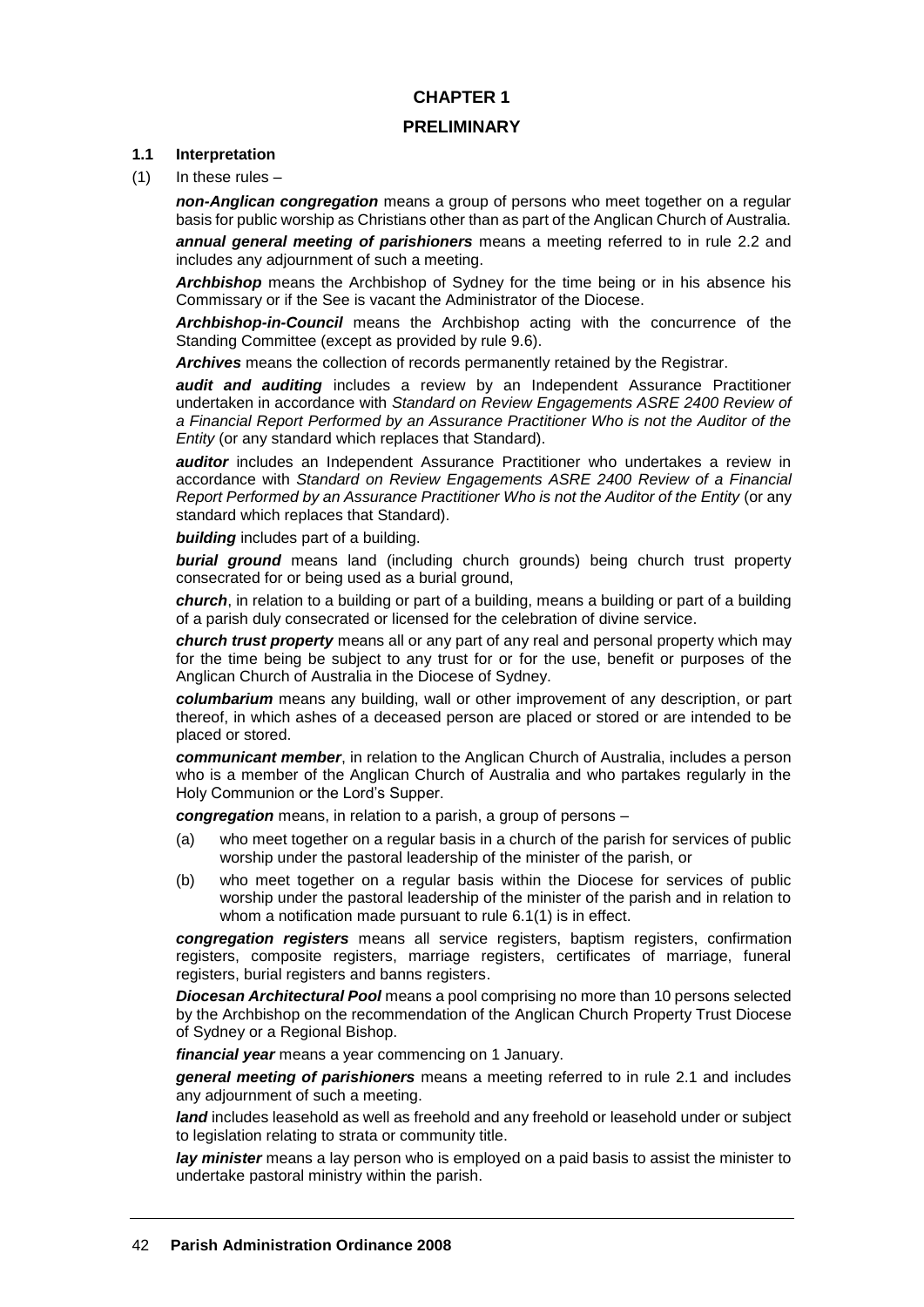*member of the Anglican Church of Australia* means a baptised person who declares that he or she is a member of the Anglican Church of Australia.

*minister* means –

- (a) the person licensed to the parish as rector, and
- (b) except in rule 3.19(1), in the absence or incapacity of a person referred to in paragraph (a) or during any vacancy in office of the rector, the person appointed under rule 9.7 for the time being to exercise all or any of the functions of the rector, to the extent to which those functions are properly exercisable in accordance with his licence or other authority.

*non-occasional use* means the use of a church or other real property on more than 3 occasions in any 12 month period.

*parish* means a parish or provisional parish constituted under or recognised as such for the purposes of the Parishes Ordinance 1979.

*parishioner* means, subject to sub-rules (2) and (3) –

- (a) in relation to a parish, a person
	- (i) who is a member of the Anglican Church of Australia, and
	- (ii) who has usually during 3 months in the 12 months preceding the time at which the status of the person as a parishioner is to be determined attended services of public worship as part of a congregation of the parish, and
- (b) in relation to a congregation of a parish, a person
	- (i) who is a member of the Anglican Church of Australia, and
	- (ii) who has usually during 3 months in the 12 months preceding the time at which the status of the person as a parishioner is to be determined attended services of public worship as part of the congregation.

*qualified person* means –

- (a) in relation to an elected or appointed member of a parish council, a person who meets the requirements of rule 2.6, and
- (b) in relation to a warden, a person who meets the requirements of rule 2.11, and
- (c) in relation to an auditor, a person who meets the requirements of rule 2.15.

*rule* means a rule in this Schedule.

*service of public worship* means a service of public worship of the Anglican Church of Australia in the Diocese.

(2) A person may not be a parishioner of more than one parish at the same time. If, but for this sub-rule, a person would be a parishioner of more than one parish at the same time, the person must elect as to the parish of which they consider themself to be a parishioner and any such election, when made, cannot be varied during the 3 months next following the date on which it was made.

(3) A person may not be a parishioner of more than one congregation of a parish at the same time. If, but for this sub-rule, a person would be a parishioner of more than one congregation at the same time, the person must elect as to the congregation of which they consider themself to be a parishioner and any such election, when made, cannot be varied during the 3 months next following the date on which it was made.

- $(4)$  In these rules
	- (a) a reference to a function includes a reference to a power, authority and duty, and
	- (b) a reference to the exercise of a function includes, where the function is a duty, a reference to the performance of such duty.
- (5) In these rules
	- (a) a reference to a person becoming bankrupt includes a reference to that person applying to take the benefit of any law for the relief of bankrupt or insolvent debtors, compounding with his or her creditors or making an assignment of his or her remuneration for their benefit, and
	- (b) a reference to a person becoming mentally incapacitated is a reference to that person becoming an involuntary patient or a forensic patient or a correctional patient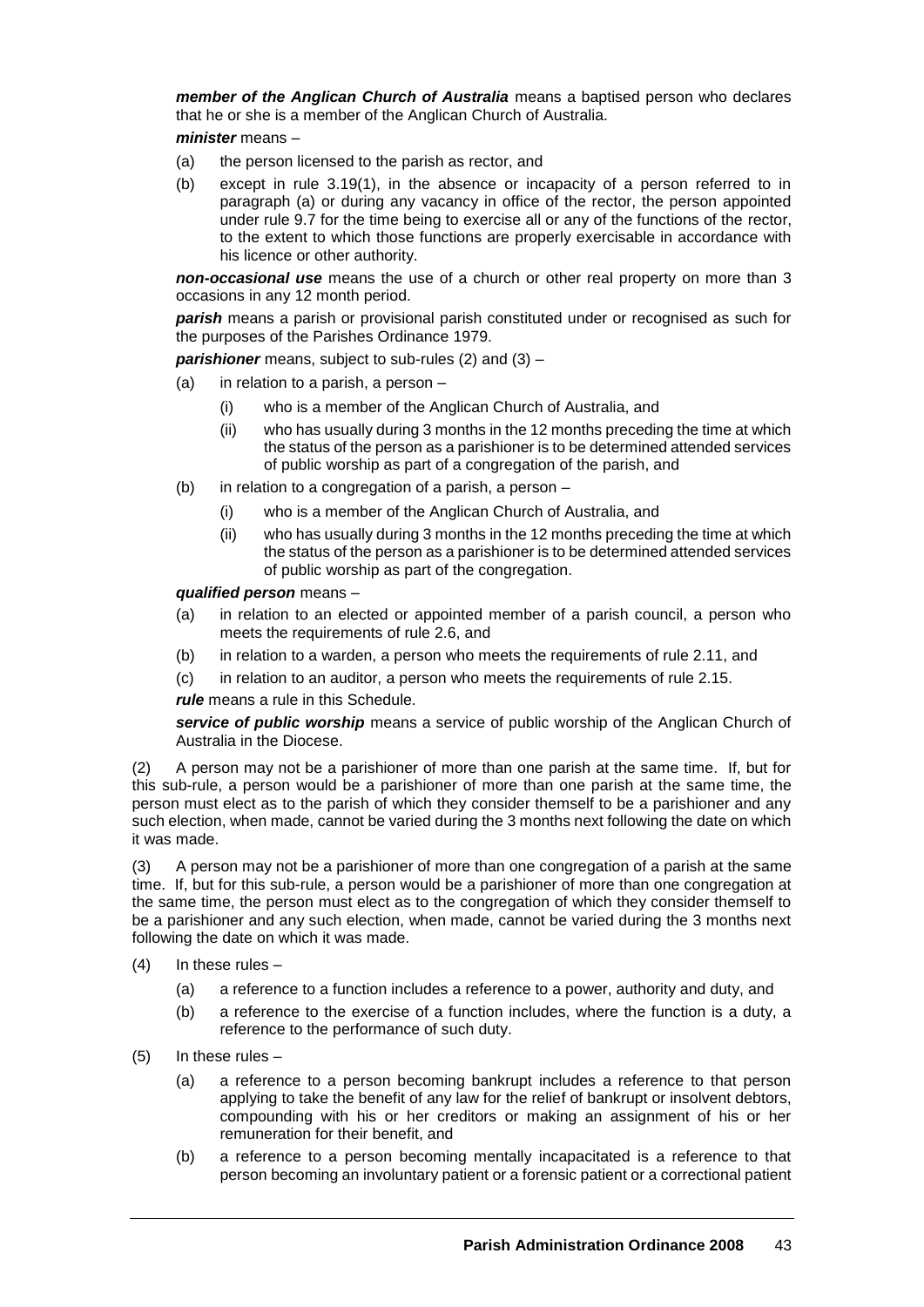within the meaning of the *Mental Health Act 2007 (NSW)*, or a protected person within the meaning of the *NSW Trustee and Guardian Act 2009 (NSW)*,

and a reference to a person who is bankrupt or mentally incapacitated has a corresponding meaning.

# **1.2 Notes**

(1) Notes in these rules are for explanatory purposes only and do not form part of the rules.

(2) The Diocesan Secretary is authorised to update the notes when reprinting these rules under clause 8 of the Interpretation Ordinance 1985.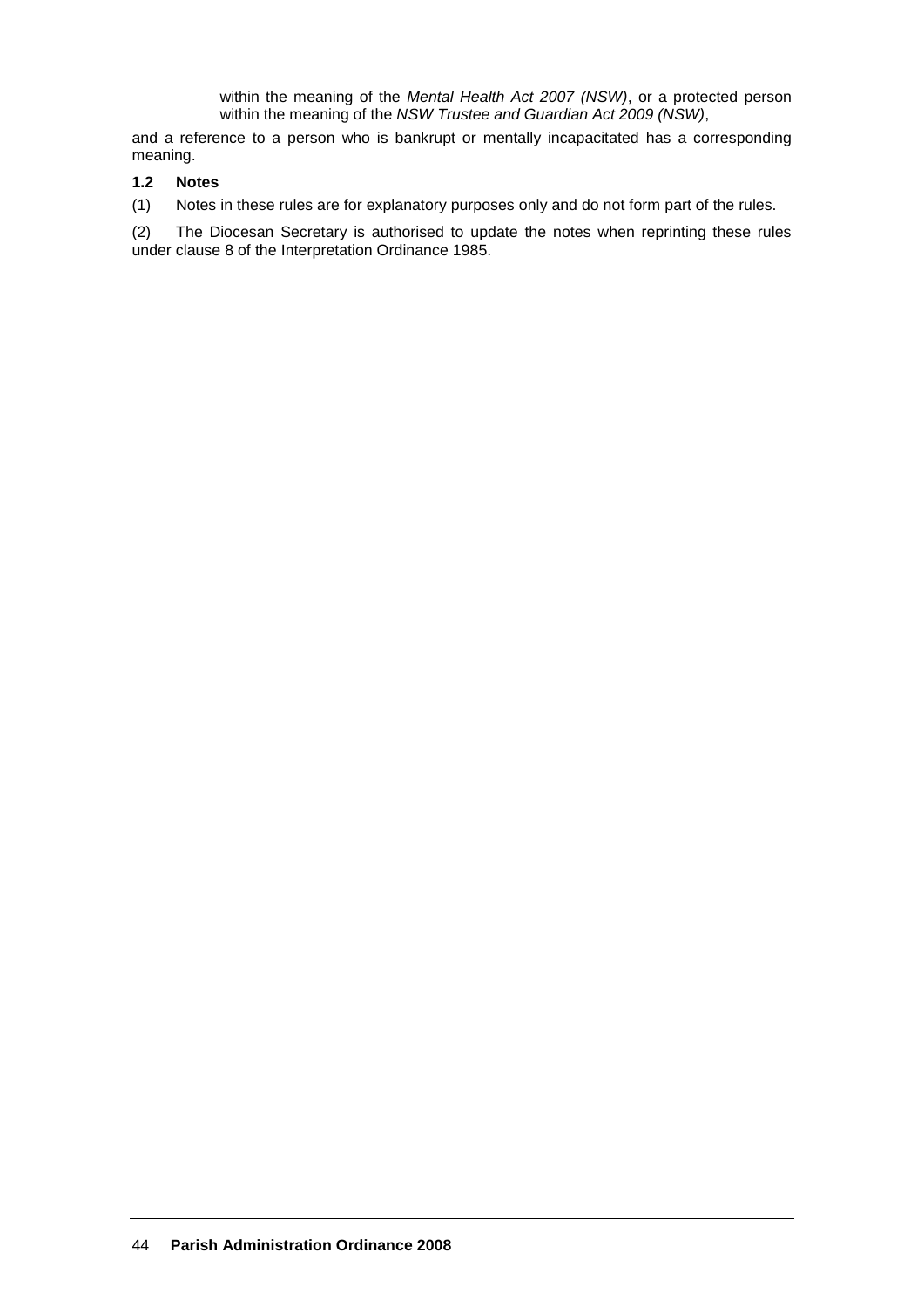# **CONSTITUTION AND APPOINTMENT OF BODIES AND OFFICERS OF THE PARISH**

# **Part 1 General meetings of parishioners**

# **2.1 General meetings of parishioners**

A general meeting of parishioners of the parish may be convened at any time to consider any business connected with one or more congregations of the parish.

*Note: A general meeting of parishioners is to be convened and conducted in accordance with part 1 of Chapter 4.*

# **2.2 Annual general meetings of parishioners**

(1) An annual general meeting of parishioners of the parish is to be convened each year and held on a day which is on or after 1 February and not later than 31 March in that year.

(2) At the request of the minister and wardens of the parish, the Archbishop may for a particular year permit an annual general meeting of parishioners to be convened on a day which is outside the period referred to in sub-rule (1).

*Note: The business of an annual general meeting of parishioners of the parish is set out in rule 3.1.* 

# **Part 2 Parish council**

# **2.3 Constitution of the parish council**

There is to be a parish council for the parish which is, subject to these rules, the governing body for the financial and property affairs of the parish.

# **2.4 Composition of the parish council**

- (1) The composition of the parish council is  $-$ 
	- (a) the minister, and
	- (b) the wardens, and
	- (c) the qualified persons elected and appointed to the parish council at and after the annual general meeting of parishioners in accordance with rule 3.1(m) or (n) and rule 3.15.

However if the annual general meeting of parishioners determines that the parish council is not to include qualified persons elected to the parish council, the composition of the parish council is the minister and the wardens.

(2) If the number of qualified persons elected to the parish council at the annual general meeting of parishioners is less than the number resolved under rule  $3.1(m)(i)$  or  $(n)(i)(A)$ , the parish council may appoint a qualified person to each unfilled position.

# **2.5 Modification of composition of parish council**

The Archbishop-in-Council may, on the application of the wardens, make any modification to the composition of the parish council in a particular case.

# **2.6 Qualification to be a parish councillor**

(1) A person not less than 18 years of age who is a communicant member of the Anglican Church of Australia is qualified to be elected or appointed as a member of a parish council of a parish if the person is a parishioner of a congregation of that parish.

- (2) A person who
	- (a) is bankrupt,
	- (b) is mentally incapacitated, or
	- (c) has been convicted of a disqualifying offence listed in Schedule 2 of the Child Protection (Working with Children) Act 2012,

may not be elected or appointed as a member of a parish council or a committee established under rule 3.4.

# *Notes:*

*(1) Rule 1.1(5) defines when a person is bankrupt or mentally incapacitated.*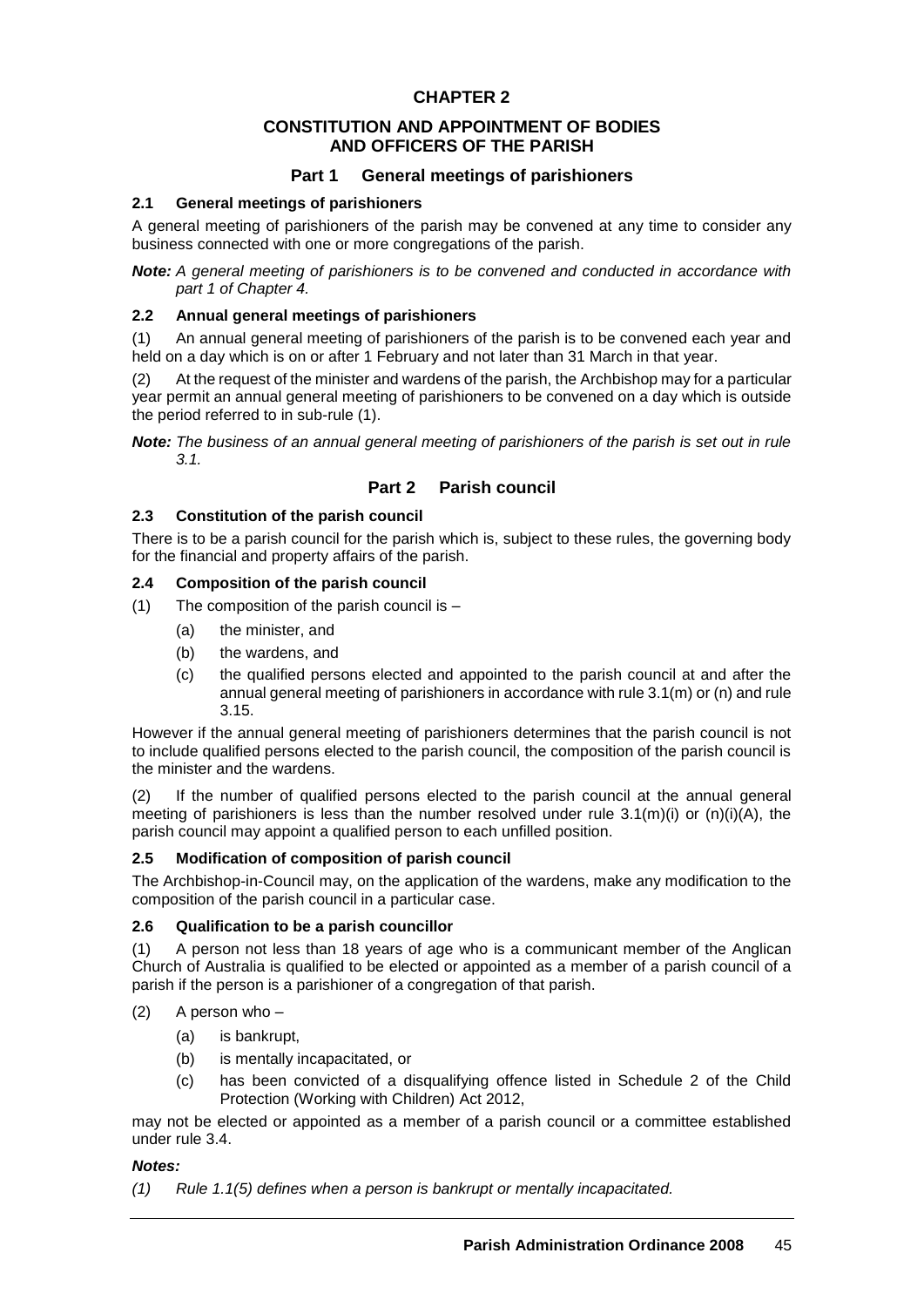*(2) Disqualifying offences in Schedule 2 of the Child Protection (Working with Children) Act 2012 include the murder or manslaughter of a child, intentional wounding or committing grievous bodily harm to a child, abandonment of a child, serious sex offences, incest, bestiality and offences related to child pornography/child abuse material. In general, these are sex offences or offences involving children which are punishable by imprisonment of 12 months or more. If in doubt check the legislation.*

(3) A person who holds the office of auditor of the financial statements and accounts of the wardens may not become or remain a member of the parish council.

# **2.7 Declaration to be made by person nominated or appointed as a parish councillor**

(1) A person who is proposed or nominated for election or appointment as a member of a parish council must make the following declaration –

> "I declare that I am a communicant member of the Anglican Church of Australia and have not been convicted of a disqualifying offence listed in Schedule 2 of the Child Protection (Working with Children) Act 2012."

either –

- (a) at the general meeting of parishioners at which the person is to be or is elected, or
- (b) within 7 days before or after election or appointment, or
- (c) if the person is temporarily absent from the diocese within 7 days of their return, or
- (d) within such further period as may be approved by the Registrar or the Regional Archdeacon.

(2) The office to which a person was elected or appointed becomes vacant if that person fails to make the declaration required by this rule.

#### *Note: See the note at the end of rule 2.6(2) for a summary of the disqualifying offences listed in Schedule 2 of the Child Protection (Working with Children) Act 2012.*

#### **2.8 End of appointment of a member of parish council**

- (1) The office of a member of a parish council becomes vacant
	- (a) if the member
		- (i) dies, or
		- (ii) resigns, or
		- (iii) is absent without leave for 3 consecutive meetings of the Parish Council and the Parish Council resolves that the person's membership should cease, or
		- (iv) becomes bankrupt, or
		- (v) becomes mentally incapacitated, or
		- (vi) is convicted of a disqualifying offence listed in Schedule 2 of the Child Protection (Working with Children) Act 2012, or
		- (vii) is elected or appointed to the office of auditor of the financial statements and accounts of the wardens, or
	- (b) in the case of an elected member, on the election or appointment of a successor, or
	- (c) in the case of an appointed member, on the appointment, as referred to in rule 3.15(1) of the member's successor, or
	- (d) in the case of an elected or appointed member, on the member's appointment as a warden.
- *Note: Rule 1.1(5) defines when a person becomes bankrupt or mentally incapacitated. See the note at the end of rule 2.6(2) for a summary of the disqualifying offences listed in Schedule 2 of the Child Protection (Working with Children) Act 2012.*
- (2) For the purposes of sub-rule (1), a vacancy occurs when the minister receives the resignation or notice of the fact or circumstance that causes the vacancy.
- *Note: The minister is responsible for reporting to the Registrar any vacancy in the office of a member of the parish council except where the vacancy arises on the election or appointment of a successor (see rule 3.18(b)).*

(3) A vacancy in the office of a member of a parish council occurring under paragraph (a) or (d) of sub-rule  $(1)$  is to be filled  $-$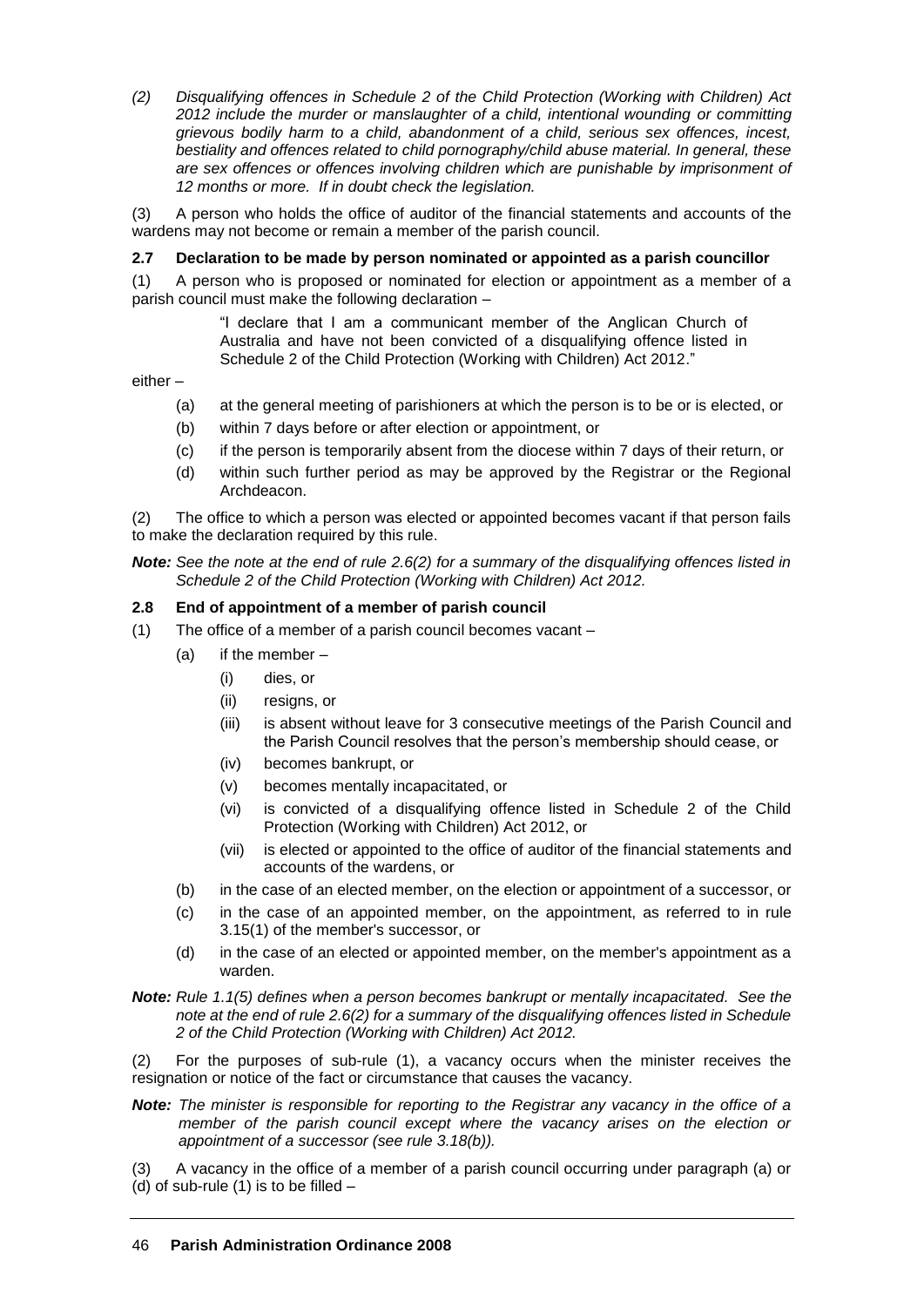- (a) if the member was an elected member, at a meeting of the parish council held within 3 months after the vacancy occurred, or
- (b) if the member was an appointed member, by an appointment by the minister within 2 months after the vacancy occurred.

# **Part 3 Wardens**

#### **2.9 Wardens for the parish**

(1) There are to be 3 wardens for the parish who, subject to these rules, administer the financial and property affairs of the parish. The wardens are also the wardens for each church of the parish.

(2) Two qualified persons are to be elected as wardens by the annual general meeting of parishioners in accordance with rule 3.1(j). One qualified person is to be appointed as a warden by the minister in accordance with rule 3.14.

#### **2.10 Acts of the wardens**

(1) An act done by any 2 wardens is to be taken to be the act of the wardens, provided that all reasonable efforts have been taken first to consult the third warden at the time the act is done.

(2) A warden is disqualified from taking part in any act of the wardens if the warden or a member of the warden's family has a personal financial interest in the act.

*Note: See also rule 3.12B concerning decision-making by a warden in relation to a family member who is appointed or proposed to be appointed as a parish worker.*

#### **2.11 Qualifications to be a warden**

(1) A parishioner of a congregation of the parish who is not less than 18 years of age and who is a communicant member of the Anglican Church of Australia is qualified to be elected or appointed as a warden, except as provided by this rule.

(2) The spouse of a person in Holy Orders licensed to the parish is not qualified to be elected or appointed as a warden.

(3) At any one time, a husband and wife may not both be wardens.

(4) A person who is engaged as an employee and who is paid from the funds of the parish may not be appointed or elected as a warden.

(5) A person who is bankrupt or a person who is mentally incapacitated may not be appointed or elected as a warden.

*Note: Rule 1.1(5) defines when a person is bankrupt or mentally incapacitated.*

(6) A person who is convicted of a disqualifying offence listed in Schedule 2 of the Child Protection (Working with Children) Act 2012 may not be appointed or elected as a warden.

*Note: See the note at the end of rule 2.6(2) for a summary of the disqualifying offences listed in Schedule 2 of the Child Protection (Working with Children) Act 2012.*

#### **2.12 Election and appointment of wardens**

(1) Two qualified persons are to be elected as wardens in accordance with rule 3.1(j) or this rule and one is be appointed by the minister in accordance with rule 3.14 or this rule.

(2) If the annual general meeting of parishioners or any other general meeting of parishioners fails to elect the requisite number of qualified persons to be wardens, the parish council may appoint any qualified parishioner or parishioners of a congregation of the parish to fill the remaining vacancy or vacancies.

 $(3)$  If the minister fails to nominate a warden prior to the election required by rule 3.1(i), he may do so at any time after the relevant meeting but must endeavour to do so as soon as possible.

(4) A person who is proposed or nominated for election or appointment as a warden must make the following declaration –

> "I declare that I am a communicant member of the Anglican Church of Australia and have not been convicted of a disqualifying offence listed in Schedule 2 of the Child Protection (Working with Children) Act 2012."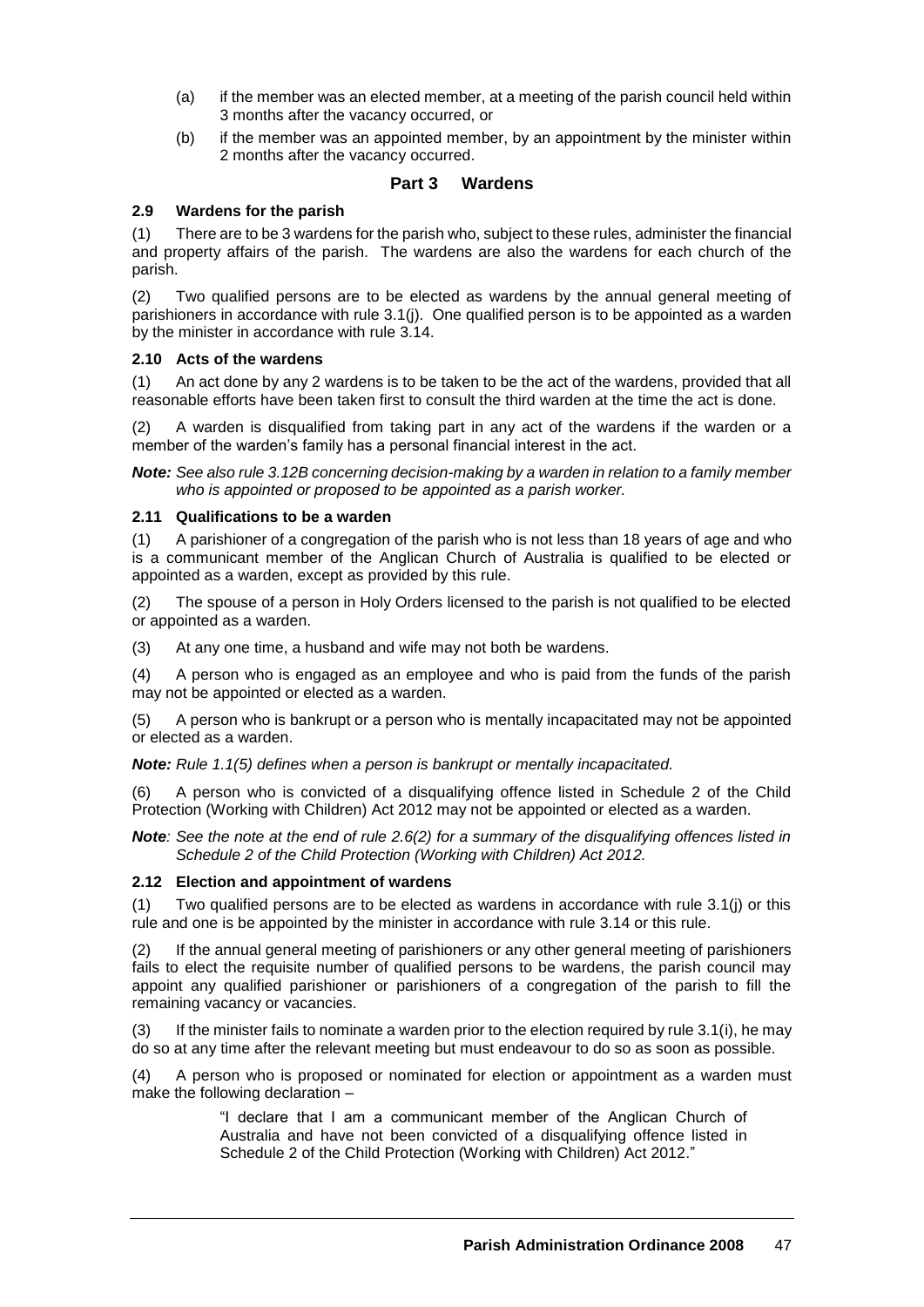*Note: See the note at the end of rule 2.6(2) for a summary of the disqualifying offences listed in Schedule 2 of the Child Protection (Working with Children) Act 2012.*

(5) The office to which the person was elected or appointed is to be taken to be vacant if the person fails to make the declaration required by this rule –

- (a) on or before the person's election or appointment, or
- (b) within 7 days after the person's election or appointment, or
- (c) if the person is temporarily absent from the Diocese, within 7 days of their return, or
- (d) within such further period as may be approved by the Registrar or the Regional Archdeacon.

#### **2.13 End of appointment of warden**

- (1) The office of a warden becomes vacant
	- $(a)$  if the warden
		- (i) dies, or
		- (ii) resigns, or
		- (iii) is the subject of a resolution of the Parish Council passed under rule  $2.8(1)(a)(iii)$ , or
		- (iv) becomes bankrupt, or
		- (v) becomes mentally incapacitated, or
		- (vi) becomes engaged as an employee who is paid from the funds of the parish, or
		- (vii) is convicted of a disqualifying offence listed in Schedule 2 of the Child Protection (Working with Children) Act 2012, or
	- (b) in the case of an elected warden
		- (i) on appointment as a warden by the minister, or
		- (ii) on the election of a successor, or
	- (c) in the case of an appointed warden
		- (i) on the appointment, as referred to in rule 3.14, of the warden's successor, or
		- (ii) on election as a warden.
- *Note: Rule 1.1(5) defines when a person becomes bankrupt or mentally incapacitated. See the note at the end of rule 2.6(2) for a summary of the disqualifying offences listed in Schedule 2 of the Child Protection (Working with Children) Act 2012.*

(2) For the purposes of sub-rule (1), a vacancy occurs when the minister receives the resignation or notice of the fact or circumstance that causes the vacancy.

*Note: The minister is responsible for reporting to the Registrar any vacancy in the office of a warden except where the vacancy arises on the election or appointment of a successor (see rule 3.18(b)).*

(3) A person who ceases to hold office as a warden pursuant to paragraph (b) or (c) of subrule (1) is not prevented from exercising any function which, under these rules or other lawful authority, the person may be entitled or required to exercise after the time at which the person ceased to hold that office.

(4) A vacancy in the office of warden occurring under paragraph (a),  $(b)(i)$  or  $(c)(ii)$  of subrule (1) must be filled –

- (a) if the warden was an elected warden, at a general meeting of parishioners convened by the minister and wardens and held within 3 months after the vacancy occurred, or
- (b) if the warden was an appointed warden, by an appointment by the minister.

(5) The wardens continue to hold office despite the last congregation of the parish ceasing to exist due to either –

- (a) the destruction or delicensing of a church of the parish, or
- (b) a notification being made under rule 6.1(4),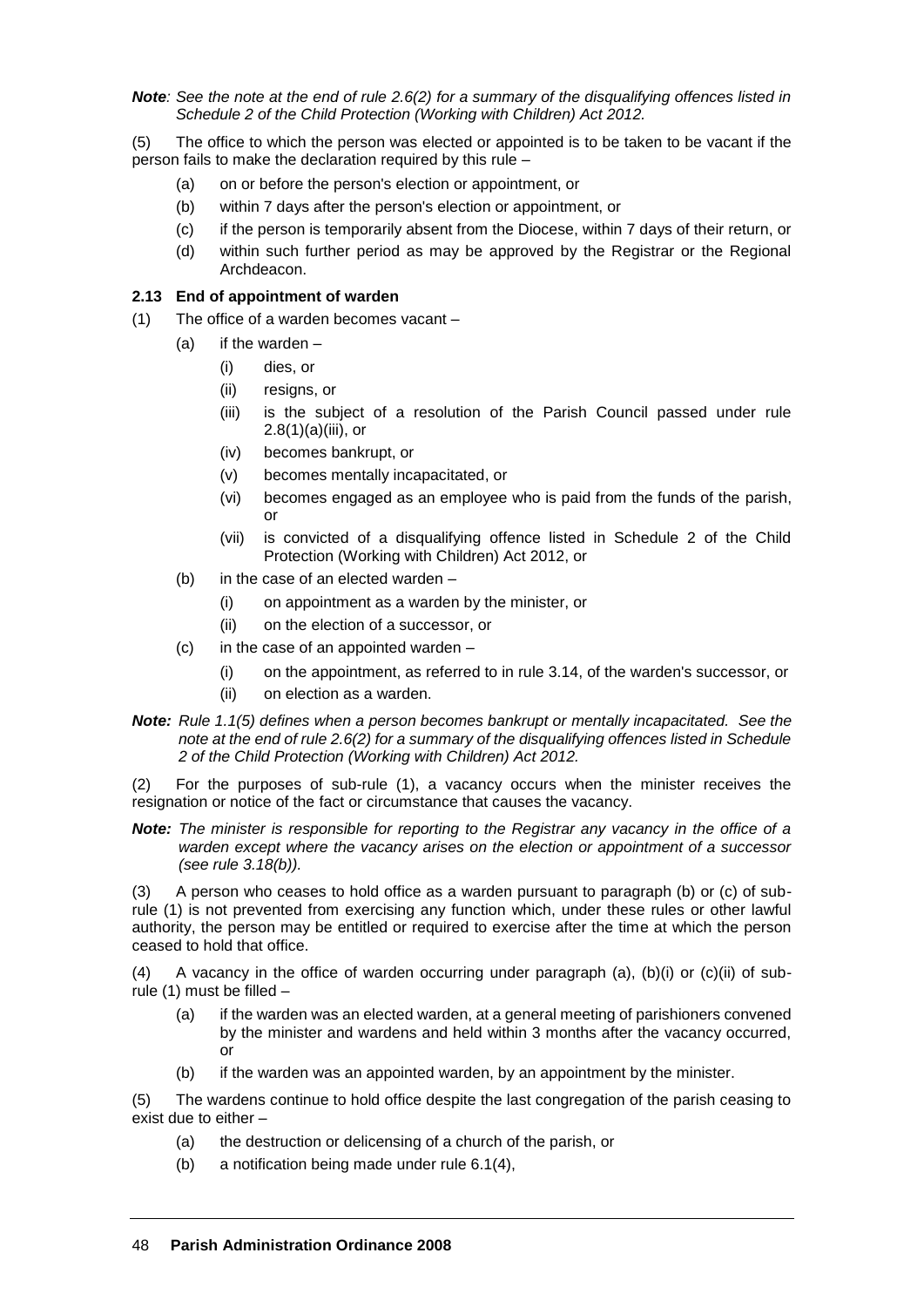but those wardens cease to hold office 7 days after the Archbishop signs a notice to the Registrar and to those wardens that they are to cease to hold office.

# **2.14 Delivery of keys and papers etc to successors**

(1) At or within 7 days after the persons elected or appointed as wardens cease to hold office, such persons must deliver to their successors all keys, church papers, financial records, invoices for payment and the balance of funds shown by the financial records for which they are responsible.

(2) On a casual vacancy arising in the office of a warden, all keys, parish papers, financial records, invoices for payment and funds of the parish in the hands of the person who has vacated office –

- (a) must be delivered to the remaining warden or wardens by that person within 7 days after the vacancy occurs, or
- (b) if personal delivery is impossible, must be recovered by the remaining wardens as soon as possible and shall be taken to have been delivered.

(3) Delivery of the keys, documents and funds referred to in sub-rules (1) and (2) constitute a constructive delivery of any interests at law in all the furniture and fittings of the properties of the parish.

# **Part 4 Auditor**

# **2.15 Auditor of the financial statements and records of the wardens**

(1) There is to be an auditor for the parish elected under rule 3.1(k) to audit the financial statements and accounts of the wardens of the parish.

(2) Subject to sub-rule (3), a person is qualified to be elected or appointed to audit the financial statements and accounts of the wardens if that person is not less than 21 years of age.

- (3) A person is not qualified to be elected or appointed as an auditor if  $-$ 
	- (a) the person is a warden of that parish, or
	- (b) the person was a warden of that parish at any time during the financial year or other period to which those financial statements and accounts relate.

(4) A person who has been elected or appointed as an auditor ceases to hold that office upon that person being elected or appointed as a warden of that parish.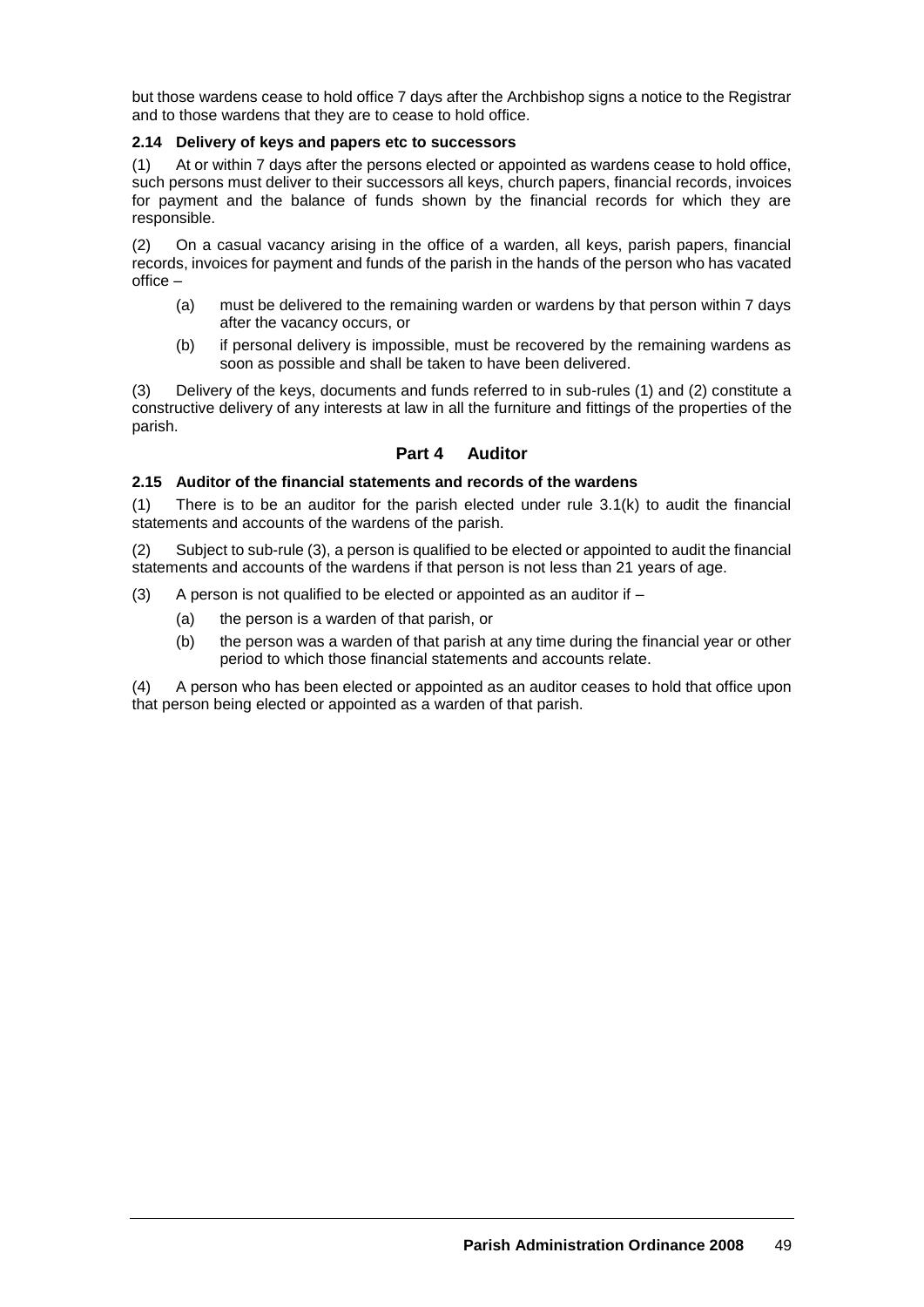# **FUNCTIONS OF BODIES AND OFFICERS OF THE PARISH**

# **Part 1 Annual general meeting of parishioners**

#### **3.1 Business of the annual general meeting of parishioners**

*Note: Except for any vote taken under rule 3.1(n)(ii), all business of an annual general meeting of parishioners is to be transacted by resolution of a majority of persons present at and entitled to take part in the annual general meeting.*

The business of the annual general meeting of parishioners of a parish is –

- (a) to receive the declarations of those persons then present (rule  $4.2(1)$  and  $(2)$ ), and
- (b) to determine whether a quorum is present (rule 4.3(1)), and
- (c) to elect a minute secretary, and
- (d) to receive apologies, and
- (e) to give directions as to the confirmation of the minutes of the meeting at or after its conclusion, and
- (f) to receive reports about ministry within the parish from  $-$ 
	- (i) the minister, and
	- (ii) with the minister's consent, a superintendent, teacher, leader or other officer appointed under rule 3.17(1), and
- (g) to receive and pass or otherwise determine on the financial statements of the wardens (rule 3.8(4)) and to receive any report from the wardens about the exercise of their other functions, and
- (h) to receive and pass or otherwise determine on any separate financial statements of any organisation of the parish (rule 3.9(3)), and
- (i) to receive notification of the name of the person appointed by the minister as a warden (rule 3.14), and
- (j) to elect 2 qualified persons to be wardens, and
- (k) to elect a qualified person or persons to the office of auditor of the financial statements and accounts of the wardens, and
- (l) to determine
	- (i) whether or not qualified persons should be elected and appointed as members the parish council, and
	- (ii) whether or not the parish council should include a qualified person elected by the members of each congregation voting separately from the members of the other congregations, and
- (m) if paragraph (l)(i) is answered in the affirmative but paragraph (l)(ii) is answered in the negative, the annual general meeting of parishioners –
	- (i) is to resolve that there be 3, 6 or 9 elected persons, and
	- (ii) is to elect qualified persons to be those members, and
- (n) if both paragraphs (I)(i) and (I)(ii) are answered in the affirmative
	- (i) the annual general meeting of parishioners
		- (A) is to resolve there are to be 0, 1, 2 or 3 elected persons, and
		- (B) is to elect qualified persons to be those members, and
	- (ii) the members of each congregation at the annual general meeting of parishioners voting separately from the members of the other congregations are to elect 1 qualified person to be a member of the parish council, and
- (o) to elect parish nominators if entitled to do so under the Nomination Ordinance 2006 or to postpone the election until an adjourned or subsequent general meeting of parishioners in accordance with that Ordinance, and
- (p) to elect a representative or representatives if entitled to do so under the Synod Membership Ordinance 1995 or to postpone the election until an adjourned or subsequent general meeting of parishioners, and
- (q) to make such recommendations as it may wish on any matter connected with the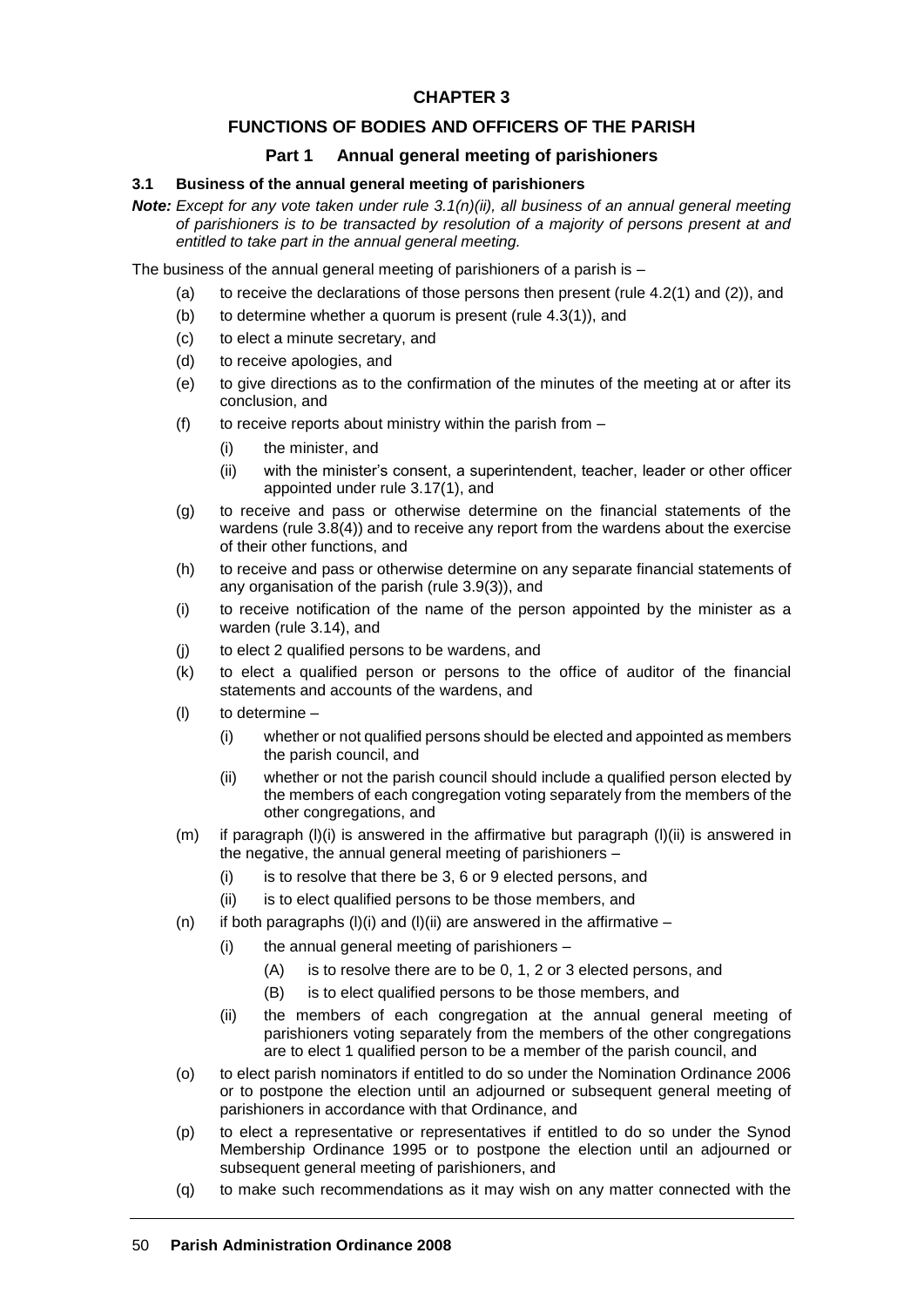business of one or more congregations of the parish, including any matter which it is appropriate for the wardens or parish council to deal with, and

(r) to exercise any other function which may be authorised by any ordinance.

# **Part 2 Parish council**

#### **3.2 General right and power**

(1) In the control of the funds and property of the parish, the parish council has the right and power –

- (a) to determine matters of policy, and
- (b) to approve budgets (including the annual budget prepared by the wardens for submission to the annual general meeting of parishioners), and
- (c) to authorise payments.

(2) The parish council is to exercise this right and power in a manner which does not prevent the proper exercise of any function under these rules in respect of the funds and property of the parish.

#### **3.3 Functions of the parish council**

The functions of the parish council (without imposing on its members any legal liability) are  $-$ 

- (a) to fix the stipend, allowances and benefits of the minister, and
- (b) with the consent of the minister, to fix the stipend or salary and the allowances and benefits of any assistant minister, lay minister, student minister or other lay worker, and

**Note:** Each year the Standing Committee issues Guidelines for the Remuneration of Parish Ministry Staff.

- (c) to confer with the minister in the initiation, conduct and development of parish work including such matters as are vital to the spiritual welfare of the parish and to make recommendations to the minister on ministry within the parish, and
- (d) to consider (on its own motion or on reference by a general meeting of parishioners, the minister or the Archbishop or in accordance with the provisions of any Act or Ordinance) any measure or project affecting or likely to affect the interest of the parish generally and to take proper action thereon in accordance with the functions conferred on it by these rules or any Ordinance or Act, and
- (e) to cause minutes to be kept of its proceedings, and
- (f) to direct the expenditure or investment policy of any surplus funds including the allocation of general funds of the parish (not being the subject of any trust) for the general or any specific work of the Anglican Church of Australia in the Diocese of Sydney, and
- (g) to appoint a qualified person or persons to fill any vacancy in the office of auditor of the financial statements and accounts of the wardens of the parish, and
- (h) to fill any casual vacancy which occurs among its elected members in accordance with rule 2.8(3)(a), and
- (i) to make donations for patriotic or charitable purposes or for the purposes of a Christian missionary society, whether local or foreign, Anglican or non-Anglican, and
- (j) to do all things as it can reasonably do (including providing funds) to enable any wardens of the parish to comply with rule 3.10(1)(d).

#### *Notes:*

- *(1) See rule 6.3 which deals with the functions of the parish council in relation to a congregations which meets in a building which is not a church.*
- *(2) See rule 7.3 which provides for the parish council's role in the appointment of the safe ministry representative for the parish.*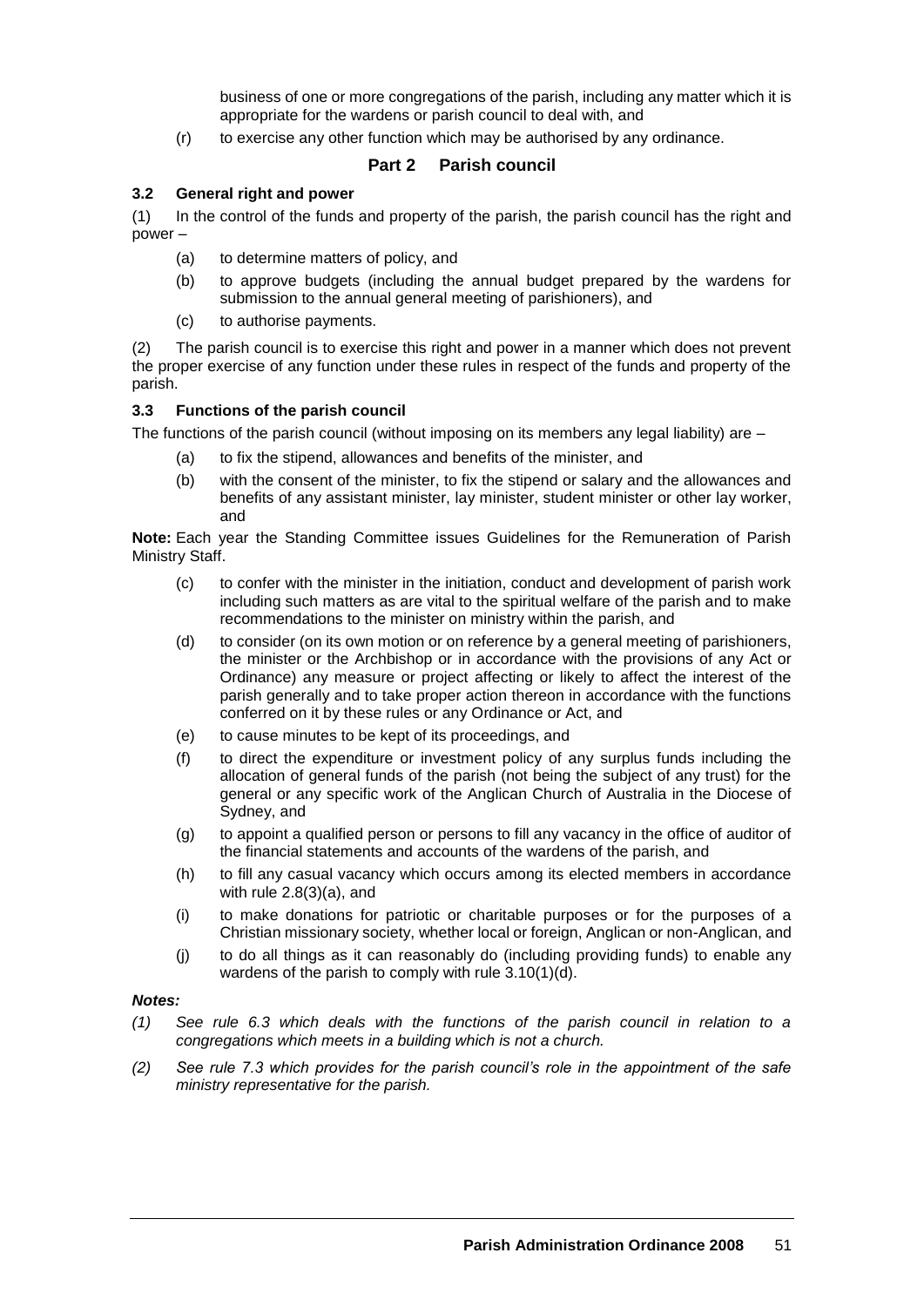# **3.4 Committees of a parish council**

- (1) A parish council may, by resolution
	- (a) establish a committee, and
	- (b) delegate to that committee all or any of the parish council's functions, rights and powers under rule 3.2 and paragraphs (b), (c), (d), (f), (g) and (i) of rule 3.3.
- *Note: The parish council remains responsible for the exercise of any functions delegated to a committee.*

(2) The parish council may, by resolution, abolish a committee or revoke the delegation made to any committee under sub-rule (1), or both.

(3) A committee established by the parish council under sub-rule (1) may comprise or include persons who are not members of the parish council.

- *Note: A person may not be elected or appointed to a committee of a parish council if the person has been convicted of a disqualifying offence listed in Schedule 2 of the Child Protection (Working with Children) Act 2012 (see rule 2.6(2)).*
- (4) The parish council is, from time to time, to determine
	- (a) the membership of a committee established under sub-rule (1), and
	- (b) the quorum for meetings of that committee.

#### **3.5 Secretary**

A parish council may appoint one of its members to be its secretary for the time being and may remove any such person from the office.

*Note: The chairman of the parish council is usually the minister (see rule 4.10).*

# **Part 3 Wardens**

# *Division 1 Financial*

# **3.6 Main financial functions**

- (1) The main financial functions of the wardens are
	- (a) to ensure the proper management, security and financial administration of all money and other property of the parish (except money or other property for which the wardens are excluded from exercising this function by the trusts on which such money or other property is held), and
	- (b) to ensure proper procedures are followed for the collection, counting, recording in the register of services and banking of all offertory and collection money in connection with services for each congregation of the parish, and
	- (c) to keep proper accounting records of all money received and expended by them, and
	- (d) to pay or provide to the persons entitled to receive them all such stipends, salaries, allowances and benefits as are authorised by the parish council to be paid or provided in accordance with the powers conferred by this or any other ordinance, and
	- (e) to insure, to the extent required by law, the persons referred to in paragraph (d) for any purpose but only to the extent that such insurance has not been taken out by the Property Trust.

*Note: See rule 6.3 which deals with the exercise of the wardens functions in relation to a congregation which meets in a building which is not a church.*

(2) The functions of the wardens under sub-rule (1) are to be exercised subject to the powers of the annual general meeting of parishioners set out in rule 3.1 and the rights and powers of the parish council set out in rule 3.2.

(3) The wardens may arrange for a person or persons to perform any one or both of the functions referred to in paragraphs (b) and (c) of sub-rule (1) from time to time on behalf of the wardens. An arrangement made under this sub-rule does not limit the powers or the delegations of the wardens under rules 3.7 and 3.12 nor does it have the effect of removing the wardens' responsibility for the functions under sub-rule (1).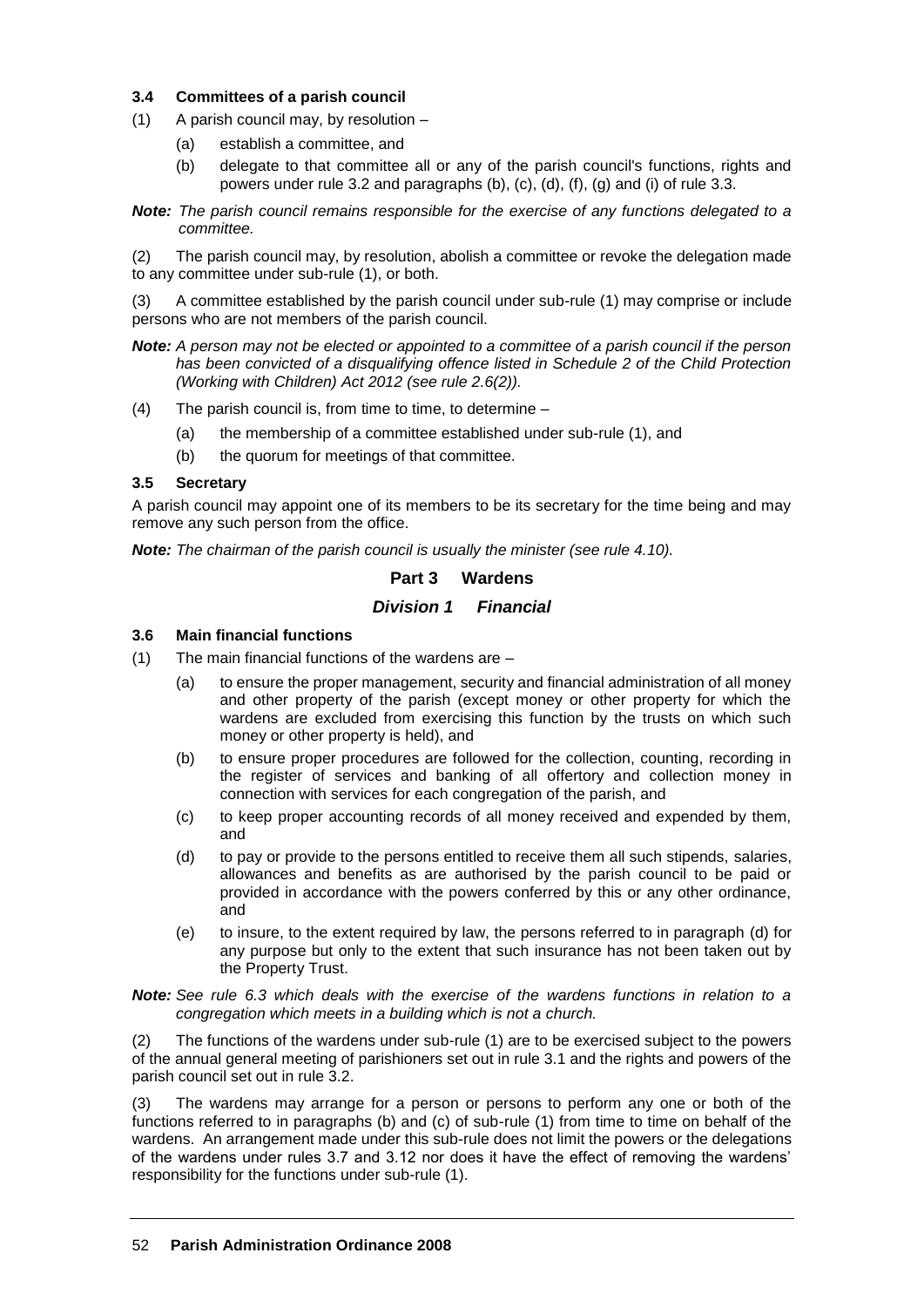*Note: For the purposes of discharging the functions in rule 3.6, the Standing Committee issues Parish Accounting and Administration Guidelines from time to time.*

# **3.7 Treasurer, accountant or bookkeeper**

(1) The wardens may appoint one of themselves to act as treasurer or may, with the concurrence of the minister, appoint one or more other persons to act as treasurer, assistant treasurer, accountant or bookkeeper to assist them in their functions and, subject to rule 9.3, may remove any such person from office.

(2) Nothing in this rule has the effect of removing from the wardens or any of them, their responsibility in relation to any funds or property of a church or parish.

#### **3.8 Provision of financial documentation to the annual general meeting of parishioners**

(1) The wardens are to provide the following to the annual general meeting of parishioners in the form last prescribed by the Standing Committee by resolution –

- (a) a statement of the comprehensive income of the church during the previous financial year, and
- (b) a statement of the financial position of the church at the close of the financial year, and
- (c) a warden's and treasurer's report to the parishioners, and
- (d) a statement setting out full particulars of all current insurances effected by them as required by rule 3.6(1)(e), and
- (e) a budget for the then current financial year, and
- (f) any other statement or document for the financial year prescribed by the Standing Committee by resolution.

#### *Note: Under rule 3.2(1)(b) the parish council may approve the budget prepared by the wardens before it is submitted to the annual general meeting of parishioners.*

(2) Before the annual general meeting of parishioners, the wardens are to call on the auditor or auditors duly appointed under these rules to report on the financial statements prepared pursuant to paragraphs (a) to (c) of sub-rule (1) and on the accounting records kept by them and to state, in that report –

- (a) whether anything has come to the auditor's attention that causes the auditor to believe that the financial statements do not give a fair view of the revenue and expenses, assets and liabilities of the church or parish, in accordance with the Parish Administration Ordinance 2008, and
- (b) where not so satisfied, the reasons for not being so satisfied.

(3) At least 7 days before the annual general meeting of parishioners, the wardens are to make copies of the documents listed in sub-rule (1) and the auditor's report (if available) available for inspection or distribution (or both) at or near each main entrance to the place where each congregation of the parish meets, in such quantities and manner as the minister and wardens may reasonably determine, and to cause an announcement to be made at each service to the effect that they are so available.

(4) The wardens are to produce the documents listed in sub-rule (1) and the auditor's report at the annual general meeting of parishioners.

(5) At or within 7 days after the annual general meeting of parishioners, the wardens are to forward copies of the documents listed in sub-rule (1) and the auditor's report to the Diocesan Secretary, and are to comply with rule 2.14 concerning the delivery of keys, documents and funds etc.

# **3.9 Financial affairs of parish organisations**

(1) The wardens are responsible for keeping proper financial records of any organisation of the parish established under rule 3.17 and for those purposes –

- (a) may keep separate financial records for the organisation or may incorporate the financial records of the organisation as part of the financial statements of the parish under rule 3.8, and
- (b) may appoint and remove a person to act as treasurer of the organisation.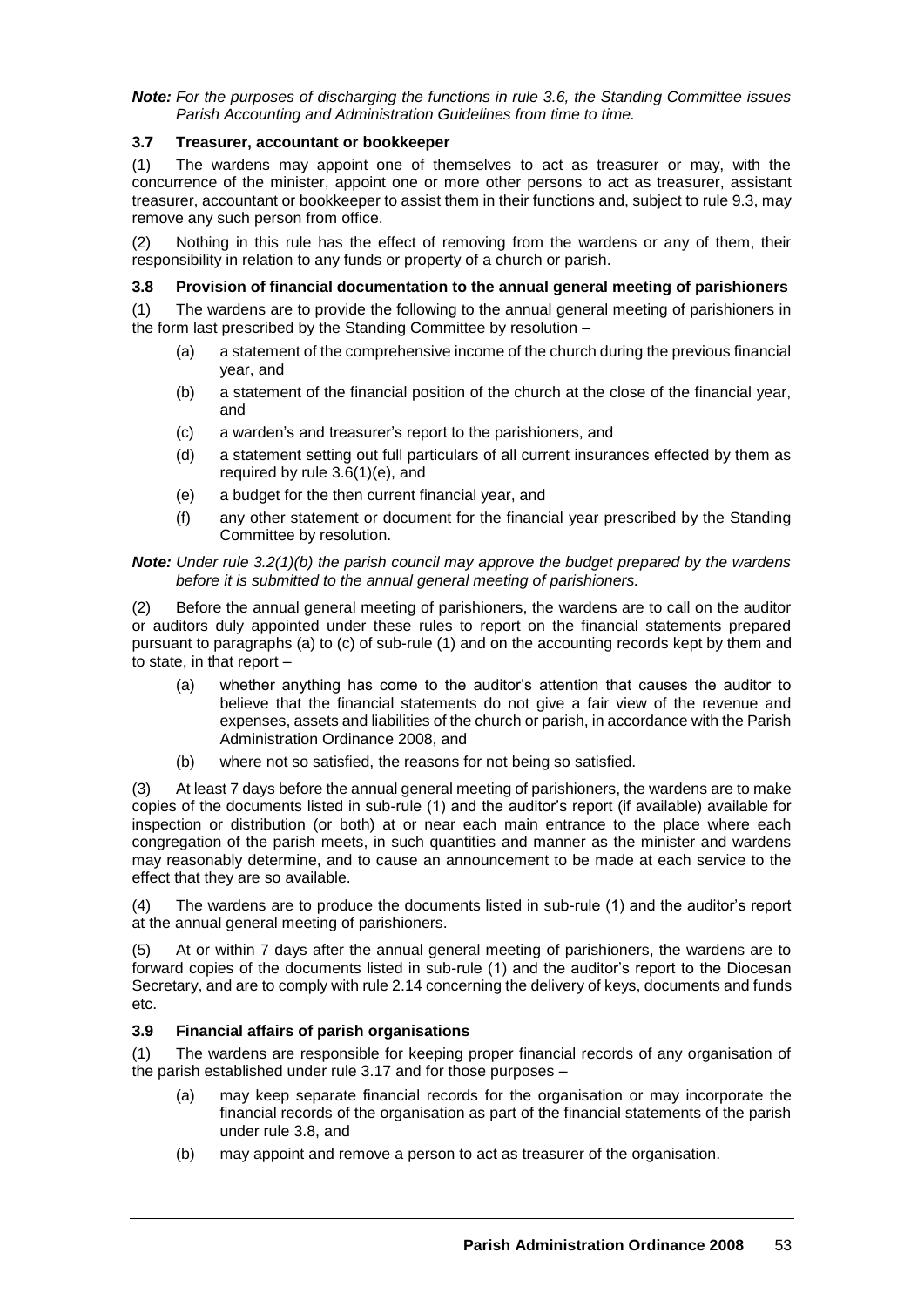(2) If the financial statements of the organisation are not incorporated as part of the financial statements of the parish, before the annual general meeting of parishioners the wardens are –

- (a) to prepare financial statements comprising
	- (i) a statement of the receipts and payments of the organisation during the previous financial year, and
	- (ii) a statement of the assets and liabilities of the organisation at the close of the financial year, and
	- in the form last prescribed by the Standing Committee, and
- (b) to present the financial statements for audit to the auditor appointed by the annual general meeting of parishioners.

(3) The wardens are to produce the duly audited financial statements prepared under sub-rule (2) to the annual general meeting of parishioners and, at or within 7 days after the annual general meeting of parishioners, are to forward copies of these financial statements to the Diocesan Secretary.

(4) If any such organisation ceases to exist for any reason, its remaining funds and property (not being the subject of any trust) become the property of the parish, and its books and records (other than any financial records which must be given to the wardens) must be given to and remain in the custody of the minister.

# *Division 2 Property*

# **3.10 Main property functions**

(1) The main property functions of the wardens are –

- (a) to keep order in each church and its grounds for which they are responsible, and
- (b) to ensure proper care is taken of the church and other things relating to the conduct of services of public worship and to ensure that those things are available whenever needed for such purposes, and
- (c) to ensure proper repair and maintenance is undertaken of all buildings (including church, hall and rectory), and their fixtures, furniture and contents which are the property of the parish, and
- (d) if any property of the parish is listed on the State Heritage Register maintained from time to time under the Heritage Act 1977 (the "Act") –
	- (i) to ensure the repair and maintenance of the property is in accordance with the minimum standards (if any) prescribed from time to time by the Act or any regulations made under the Act, and
	- (ii) where the Property Trust or other trustee is the owner of that property for the purposes of the Act, to provide within 28 days of receipt of a written request, such information as the Property Trust or other trustee reasonably requires about compliance with the requirements of subparagraph (i), and
- (e) to provide the minister with sufficient means for the safe custody of the registers and records of the congregations of the parish.

#### *Note: See rule 6.3 which deals with the exercise of the wardens functions in relation to a congregation which meets in a building which is not a church.*

(2) The functions of the wardens under sub-rule (1) are to be exercised subject to the powers of the annual general meeting of parishioners set out in rule 3.1 and the rights and powers of the parish council set out in rule 3.2.

(3) The wardens may arrange for a person or persons to perform either or both of the functions referred to in paragraphs (a) and (b) of sub-rule (1) from time to time on behalf of the wardens. An arrangement made under this sub-rule does not limit the powers or delegations of the wardens under rules 3.7 and 3.12 nor does it have the effect of removing the wardens' responsibility for the functions under sub-rule (1).

*Note: Contracts for the purchase of land in the name of the Property Trust, or for the improvement or maintenance of property held by the Property Trust must generally be signed by the Property Trust. However, in view of the wardens' responsibility under rule 3.10(1)(c) to ensure the proper repair and maintenance of all buildings on such property, the Property Trust has resolved that wardens can sign building contracts up to \$100,000.*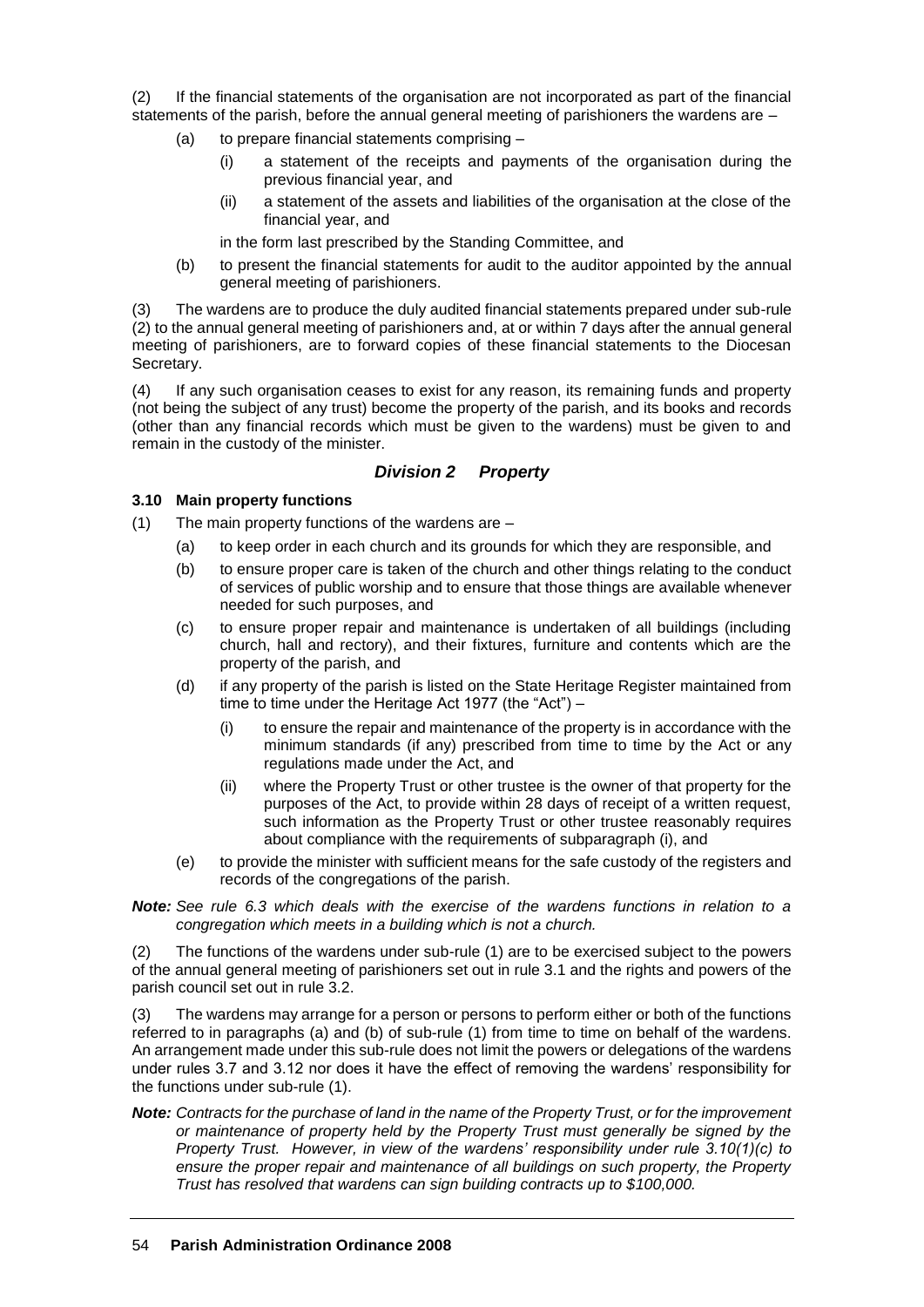# **3.11 Granting of licences by wardens**

Subject to rules 3.19 and 5.3 to 5.6, the wardens may grant a licence to permit a person or organisation ("licensee") to use real property of the parish for purposes not connected with the parish if –

- (a) the use of the property by the licensee is not  $-$ 
	- (i) prohibited by law or by the trusts on which the property is held, or
	- (ii) for the purposes of a pre-school, kindergarten, child care centre, long-day care centre or like service, and
- (b) the terms upon which the licensee is to be permitted to use the property are documented in a form last approved by the Property Trust, and
- (c) the period during which the licensee is permitted to use the property does not exceed 5 years, and
- (d) the amount payable by or on behalf of the licensee for the licence is not more than \$50,000 per annum (including GST), or such other amount as may be determined by the Standing Committee by resolution from time to time, and
- (e) in the case of non-occasional use, the granting of the licence has been approved in writing by the Regional Archdeacon and the majority of the parish council of the parish.

# *Division 3 Appointment of paid workers*

# **3.12 Appointment of administrators, cleaners, gardeners, etc**

The wardens may, with the concurrence of the minister, appoint an administrator, cleaner, gardener or other paid worker to perform duties in the parish, and may, with the concurrence of the minister and subject to rule 9.3, remove any such person from the position at any time.

# **3.12A Appointment of lay ministers and student ministers**

The wardens may, with the concurrence of the minister, appoint a lay minister or a student minister and may, with the concurrence of the minister and subject to rule 9.3, remove any such person from the position at any time.

*Note: The minister is responsible for the spiritual welfare of the parish (see Part 4 Division 1). Accordingly any employment relationship established under rule 3.12A between the wardens and a person appointed to assist the minister in this responsibility is for administrative purposes only. The minister retains control of the duties performed by such a person.*

# **3.12B Decision-making concerning family members**

A warden who is a family member of a person appointed or proposed to be appointed under rule 3.12 or 3.12A is not to take part in any decision concerning the appointment or removal of such person and is not to participate in any performance review of such person.

# *Division 4 Reporting*

# **3.13 Reporting to Archbishop**

The wardens are to report to the Archbishop any grave irregularities in the conduct of services of public worship and any wilful neglect of duty or any flagrant misconduct on the part of the minister.

# *Division 5 Investment*

*Note: Under clause 5 of the Investment of Church Trust Property Ordinance 1990, a person who or an organisation which holds church trust property may invest such property only in any one or more of the following investments –*

- *(a) deposit with the Glebe Administration Board or any authorised deposit-taking institution,*
- *(b) any public funds or Government Stock or Government Securities of the Commonwealth of Australia or any State thereof,*
- *(c) any debentures or securities guaranteed by the Government of the Commonwealth of Australia or any State thereof,*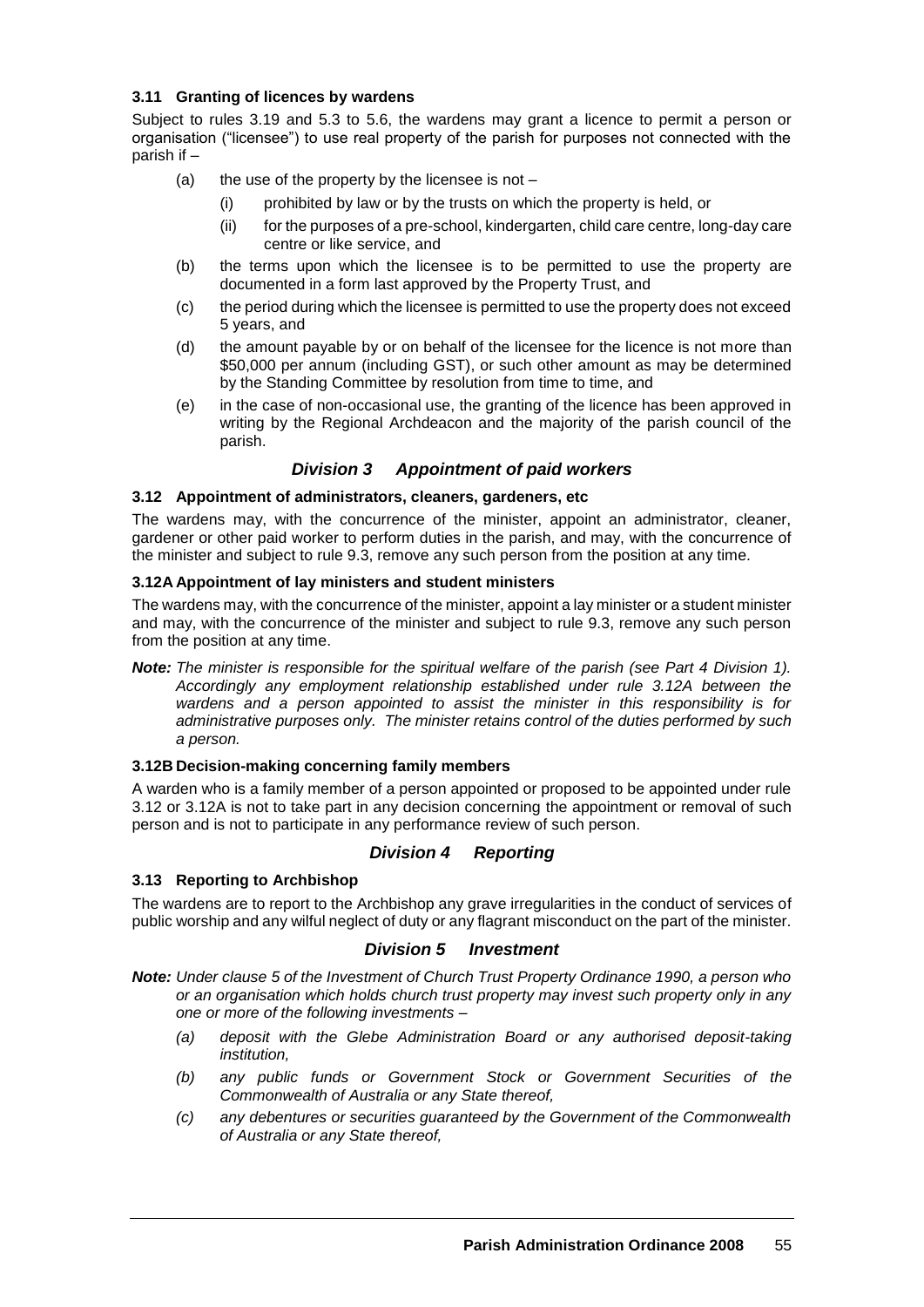- *(d) deposit with any dealer in the short term money market being a dealer which has been approved by the Reserve Bank of Australia as an authorised dealer and has established lines of credit with that bank as a lender of last resort,*
- *(e) the acquisition of any bill of exchange which –*
	- *(i) at the time of acquisition has a maturity date of not more than 200 days, and*
	- *(ii) if purchased for value confers on the holder a right of recourse against a bank as the acceptor or endorser of the bill for an amount equal to the face value of the bill,*
- *(f) certificates of deposit issued by an authorised deposit-taking institution,*
- *(g) units in any managed investment scheme –*
	- *(i) which is registered under the Corporations Act 2001, and*
	- *(ii) for which there is a disclosure document lodged with the Australian Securities and Investments Commission under the Corporations Act 2001, and*
	- *(iii) for which the responsible entity is an authorised deposit-taking institution or a related body corporate of an authorised deposit-taking institution,*

*except where the scheme conducts as its main business or one of its main businesses a business which the Synod or the Standing Committee has by resolution declared to be a disapproved business or the scheme mainly invests in the securities of a corporation or scheme which conducts such a business as its main business or one of its main businesses.*

*For the purpose of paragraph (g), the Standing Committee has declared the following businesses to be disapproved businesses –*

- *(i) the manufacture, promotion, distribution or sale of armaments,*
- *(ii) a business which is illegal or immoral,*
- *(iii) the manufacture, promotion, distribution, or sale of tobacco,*
- *(iv) the business of gambling or betting or directly connected therewith,*
- *(v) the manufacture, promotion, distribution or sale of liquor, and*
- *(vi) production, sale or distribution of 'X' or 'R' rated video or digital images, videos or films.*

# **Part 4 Minister**

# *Division 1 Spiritual welfare*

*Note: The minister has general responsibility for the spiritual welfare of the parish and for this purpose has powers, rights and duties in accordance with his licence and authority from the Archbishop.*

# *Division 2 Appointment of officers*

# **3.14 Warden**

(1) The minister must normally appoint one qualified person to be a warden within 7 days before the election of wardens at an annual general meeting of parishioners.

(2) If the minister does not make the appointment before the election of wardens at the annual general meeting of parishioners, the minister must comply with rule 2.12(3).

# **3.15 Parish councillors**

(1) The minister may, at an annual general meeting of parishioners or within 28 days after the meeting, appoint one qualified person to be a member of the parish council for each 3 persons determined by the annual general meeting of parishioners to be elected as members of the parish council.

(2) The right to make an appointment under sub-rule (1) lapses if it has not been exercised within 28 days after the annual general meeting of parishioners.

# **3.16 Organist, musician, choirmaster and choir**

The minister may appoint an organist, musician, music director, choirmaster, the members of a choir of a congregation of the parish and, subject to rule 9.3, may remove any such person from office.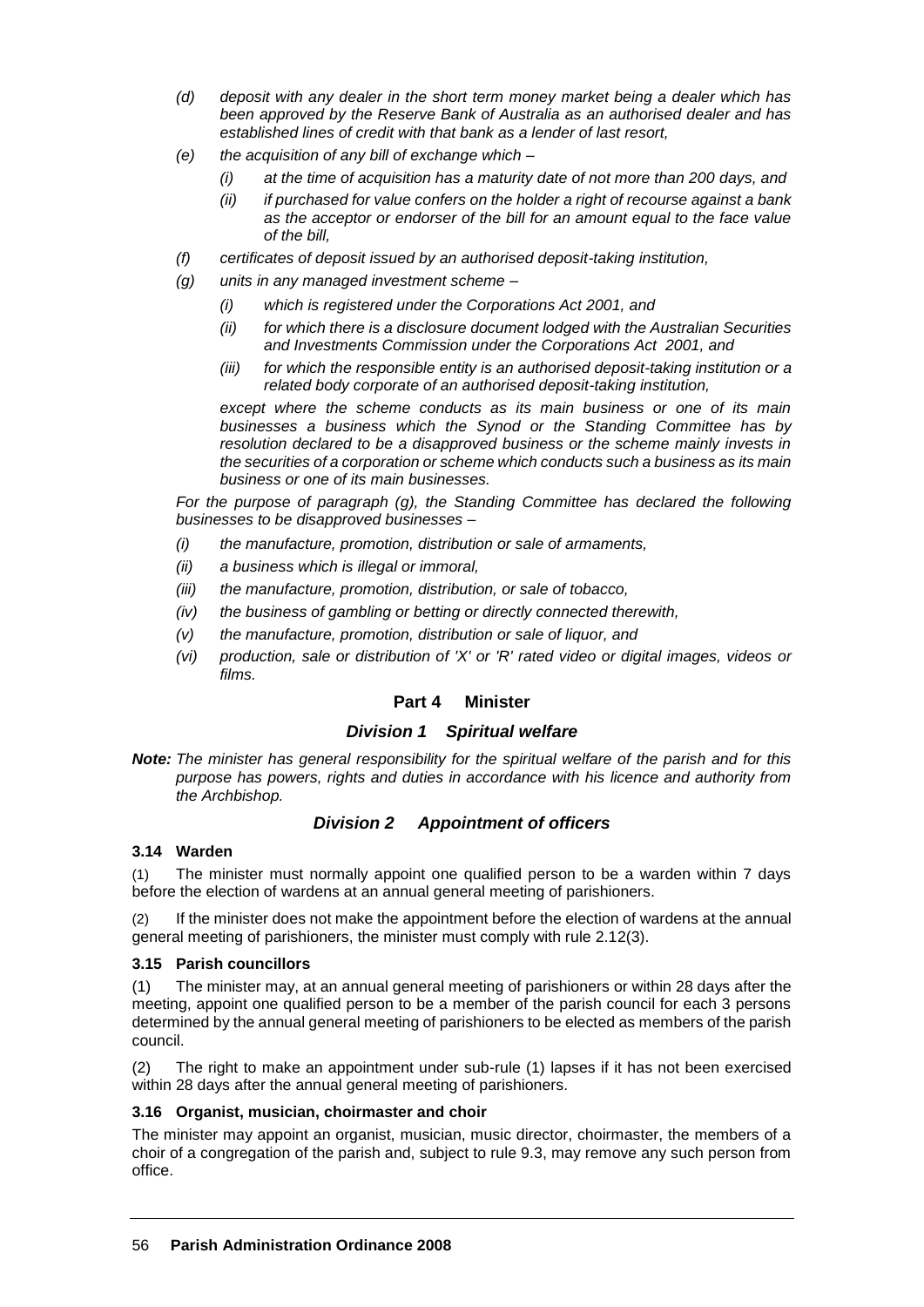# **3.17 Parish organisations**

(1) The minister may establish any Sunday school, Bible class, home group, study group, youth fellowship or other organisation of the parish or any church of the parish to further the work of the parish or church.

(2) Subject to the powers of the Archbishop, the minister has control of the policy, organisation and affairs of any organisation established under sub-rule (1) and for those purposes may appoint and, subject to rule 9.3, remove such superintendents, teachers, leaders or other officers (excluding any treasurer appointed under paragraph (b) of rule 3.9(1)) as he thinks fit.

(3) The minister may delegate all or any of the powers conferred by sub-rule (2).

(4) Every person appointed to any office under this rule must perform the duties of the office in accordance with these rules.

# *Division 3 Reporting*

# **3.18 Reporting to Registrar**

The minister must cause to be promptly reported to the Registrar of the Diocese –

- (a) the names, addresses and acceptances of all persons elected or appointed to the office of trustee, warden, member of the parish council, and
- (b) a vacancy arising in any of those offices except where the vacancy arises on the election or appointment of a successor.

*Note: The minister is also responsible for –*

- *(a) sending to the Registrar a certified list of the persons (including full names, addresses and occupations) elected or appointed as parish nominators (see clause 38 Nomination Ordinance 2006), and*
- *(b) giving the Registrar a written notice specifying the name, address and date of election of persons elected as parochial representatives for the forthcoming Synod (see clause 17 Synod Membership Ordinance 1995).*

# *Division 4 Property*

# **3.19 Minister's rights to access and use church or parish property**

(1) The minister is entitled to free use of the rectory, its garden and outbuildings. Any dispute about such use may be resolved by the Archbishop.

(2) The minister is entitled to access into the church at all times and may, in the church, conduct a service of public worship without hindrance from any person.

(3) The minister is entitled to free use of any hall for such parochial purposes as he determines, subject to –

- (a) the trusts on which the property is held, and
- (b) any legally binding arrangements made by the trustee of the same with the approval of the parish council.

(4) The minister is entitled to have keys to the buildings to which this rule applies.

(5) A church of the parish must not be used for any purpose not sanctioned by the minister. The rectory must not be used for any purpose not sanctioned by the minister. A church hall must not be used for any purpose not sanctioned by the minister and wardens acting together. In any decision about the use of a church hall the minister has a deliberative vote only.

# *Division 5 Registers and records*

# **3.20 Minister's responsibilities for records**

(1) The minister must cause a register or registers to be maintained for the congregations of the parish in which –

- (a) he will record or cause to be recorded the following details of each service of public worship conducted in the parish –
	- (i) the time, date and place of the service, and
	- (ii) the number of persons attending the service, and
	- (iii) the name of the person, if any, preaching at the service, and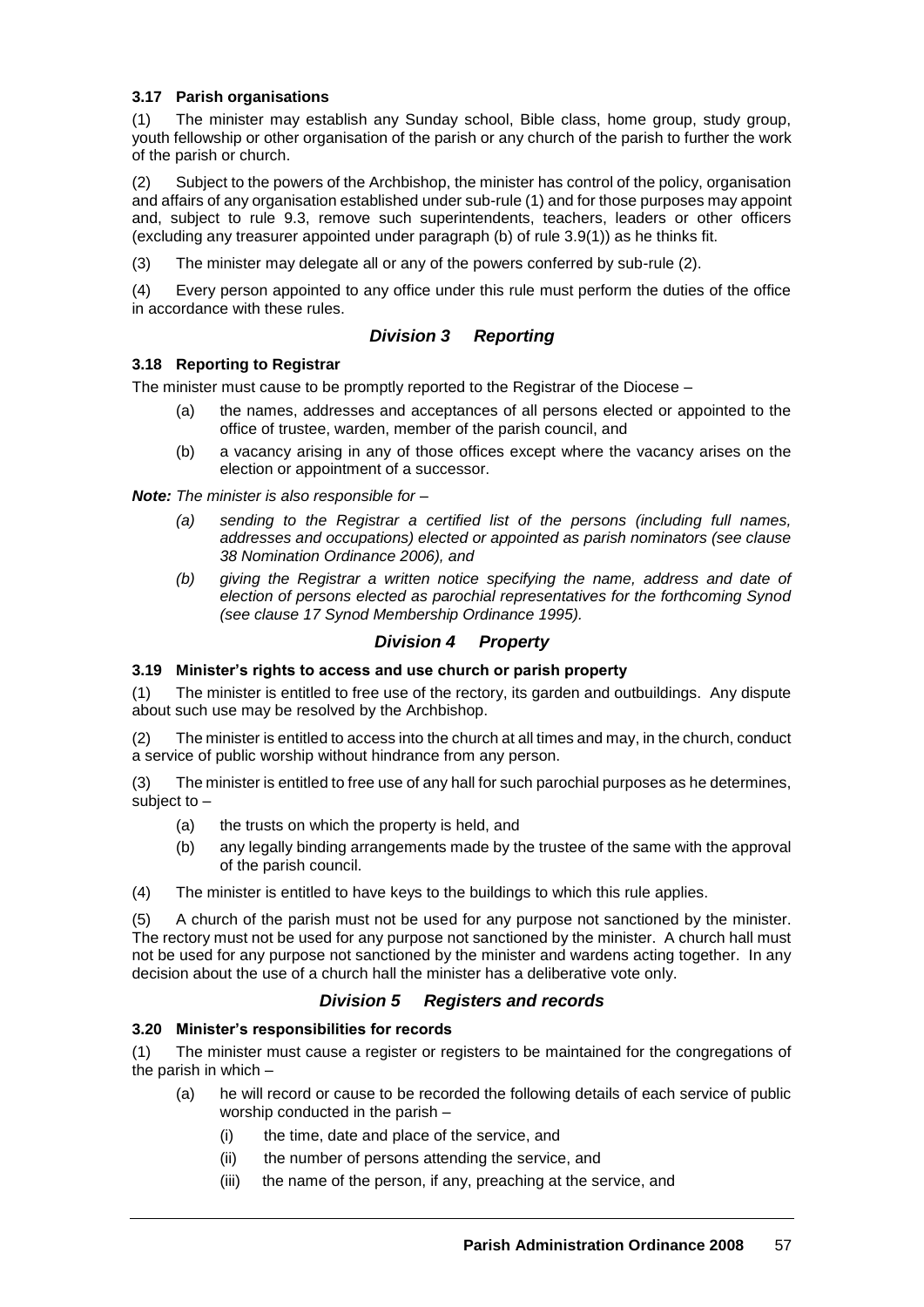- (b) he will record or cause to be recorded the following details of each baptism service conducted in the parish –
	- (i) the date and place on which the baptism service took place, and
	- (ii) the full name and address of the person baptised, and
	- (iii) the date of birth of the person baptised, and
	- (iv) if the person baptised was an infant, the full name and address of each parent of the person, and
	- (v) the name of the officiating minister, and
- (c) he will record or cause to be recorded the following details of each confirmation service conducted in the parish –
	- (i) the date and place on which the confirmation service took place, and
	- (ii) the full name of each person confirmed, and
	- (iii) the date each person was baptised, and
	- (iv) the name of the officiating bishop, and
- (d) he will retain or cause to be retained a certificate of marriage in respect of each marriage conducted in the parish, and
- (e) he will record or cause to be recorded the following details of each funeral service conducted in or in association with the parish –
	- (i) the date and place of the funeral service, and
	- (ii) the name and address of the deceased, and
	- (iii) the deceased's date of death, and
	- (iv) the name of the officiating minister.
- (2) Subject to sub-rule  $(4)$ 
	- (a) the minister is responsible for the safe custody and preservation of all congregation registers and records (other than current books of account), and
	- (b) the congregation registers must be kept as bound books or in such other form as accords with any records management and archival requirements approved by or on behalf of the Registrar, and
	- (c) the congregation registers must be kept in a secure place within the parish office or in such other place as the Archbishop may from time to time appoint in writing.

(3) The minister must make the registers available on request for inspection by the Archbishop, the Regional Bishop, the Regional Archdeacon or another person appointed by the Archbishop in writing for that purpose and must make a search of the register and furnish an extract if requested by the Archbishop, the Regional Bishop, the Regional Archdeacon or such other person appointed by the Archbishop. The minister may on the application of any other person and on the payment of a reasonable fee make a search and furnish an extract from the register.

(4) The minister may from time to time lodge any congregation register with the Archives in accordance with any records management and archival requirements approved by or on behalf of the Registrar. Upon such records being lodged with the Archives, the minister ceases being responsible for the records, and the management and control of the records vest in the Registrar.

- (5) If there is no minister, the minister's functions under this rule attach to the wardens.
- *Note: In view of privacy legislation (and in accordance with archival practice), ministers should consider limiting the provision of an extract from a register under rule 3.20(4) involving a baptism, confirmation or marriage which took place in the last 70 years to the person(s) about whom the information relates. There is generally no such restriction on the release of information about funerals since privacy considerations do not directly apply to deceased persons.*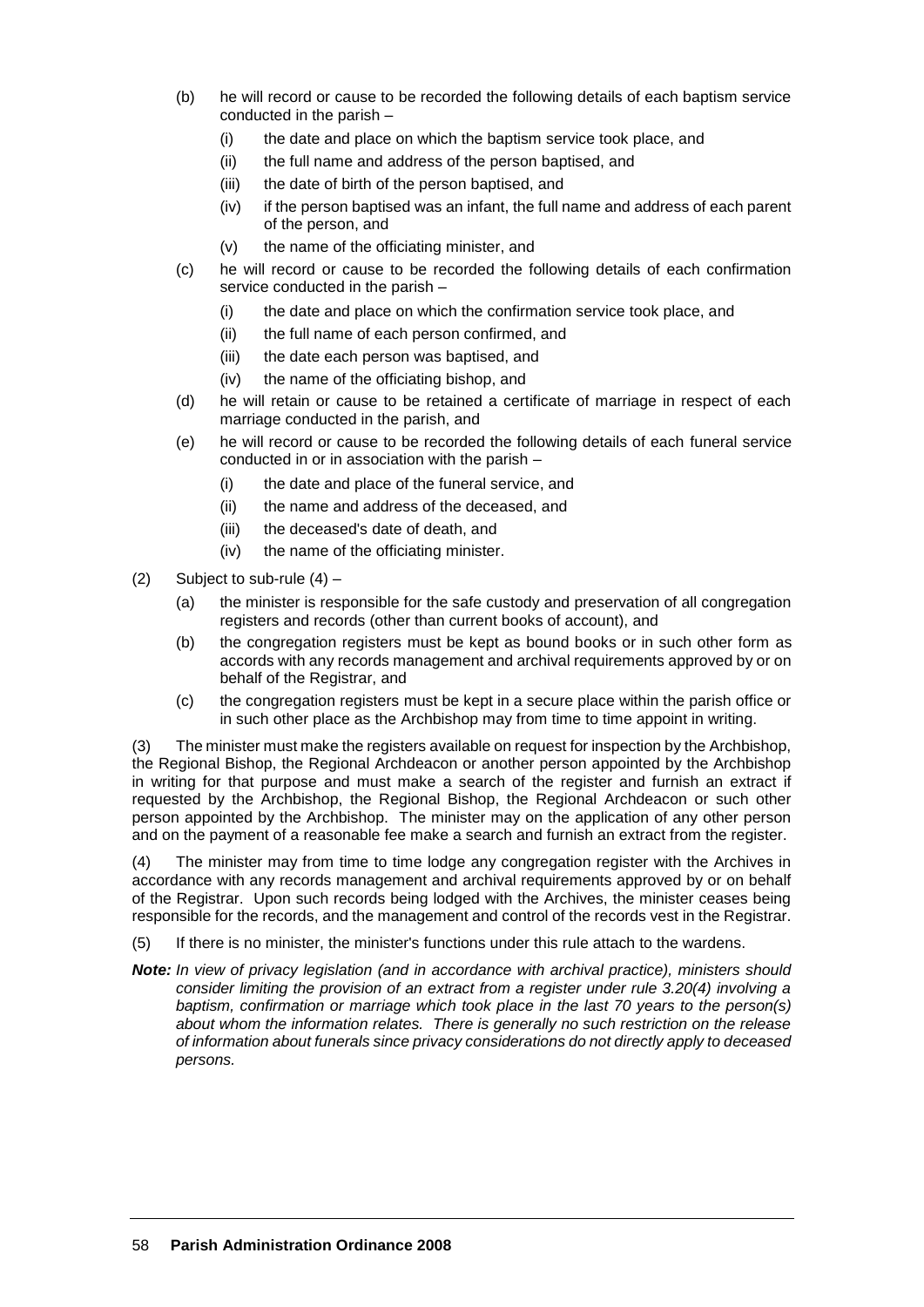# **CONVENING AND CONDUCTING MEETINGS**

# **Part 1 General meetings of parishioners**

# **4.1 Convening a general meeting of parishioners**

(1) A general meeting of parishioners may be convened by the minister and wardens.

(2) The Archbishop may direct the minister and wardens to convene a general meeting of parishioners.

(3) A general meeting of parishioners is convened –

- (a) by announcement at not less than 2 services of public worship for each congregation of the parish before the day of the meeting, and
- (b) if there is a weekly parish bulletin, by notice published in such bulletin,

of the date, time and place of the meeting and, in the case of a meeting which is not an annual general meeting of parishioners, the business to be considered at the meeting.

(4) If services of public worship for a congregation are celebrated less frequently than once each week, the announcement may be made at only one such service for that congregation at least 7 days before the general meeting of parishioners.

(5) The minister may give notice of a general meeting of parishioners by such means and at such times as he thinks fit in addition to the notice required to be given under this rule.

# **4.2 Participation in a general meeting of parishioners**

(1) A person (other than the minister) is not entitled to take part in or to be counted for the purposes of a quorum at a general meeting of parishioners unless the person has first subscribed the following declaration –

"I am a member of the Anglican Church of Australia.

I have been baptised.

I am not less than 18 years of age.

I have usually during 3 months within the past 12 months attended services of public worship as part of the [name or description of congregation] of the parish.

I do not claim to be a parishioner of any other congregation or a parishioner of any other church or parish of the Anglican Church of Australia.

Dated this day of 20

(2) In the case of an annual general meeting of parishioners, the following additional subscription is to be added to the declaration in sub-rule (1) –

> "I have not voted at a general meeting of parishioners of any other church or parish of the Anglican Church of Australia within the past 3 months and I do not intend to vote at a general meeting of parishioners of any other church or parish of the Anglican Church of Australia within the next 3 months."

(3) The election of a person to any office is not invalidated by reason only of the omission of any person to make the declaration required by this rule.

(4) It is competent for a general meeting of parishioners to invite any person to be present at the meeting and to speak.

# **4.3 Requirements for a quorum**

(1) Seven persons who have signed the declaration in rule 4.2, or the minister and 6 such persons, constitute a quorum at a general meeting of parishioners.

(2) If no quorum is present within half an hour after the time appointed for the meeting, the meeting stands adjourned for 7 days, the time and place for the adjourned meeting being the same as those appointed for the first meeting.

(3) If a quorum is not present within half an hour of the time appointed for the adjourned meeting, the meeting is dissolved and the Archbishop or a person or persons appointed by him –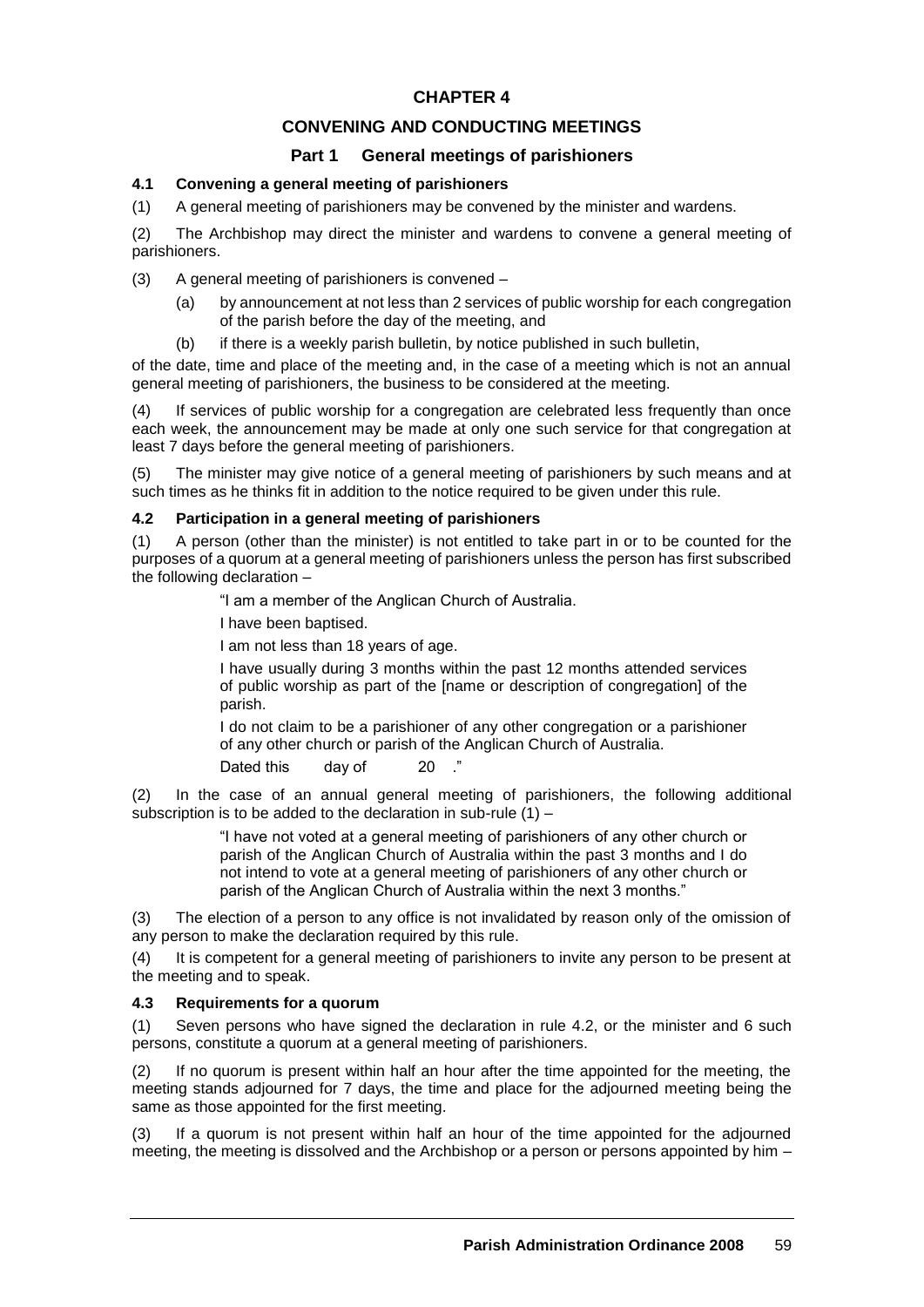- (a) may deal as he or they think fit with any or all of the business that could have been dealt with at that meeting had a quorum been present, and
- (b) may fix a date by which the minister may make such appointments as he would have been entitled to make under rules 3.14 and 3.15 at or within 28 days after the time appointed for the adjourned meeting.

# **4.4 Chairman**

(1) The minister, if present, is the chairman of a general meeting of parishioners.

(2) If at any time the minister is not present, the meeting, before proceeding to or with any business, must elect a chairman to preside during the absence of the minister.

*Note: A minister includes a person appointed under rule 9.7.*

(3) The chairman has a casting vote only.

(4) Nothing in this rule prevents the minister, if present at a general meeting of parishioners, from authorising a person entitled to take part in the meeting or the Regional Bishop or Regional Archdeacon to be chairman.

(5) The minister may revoke his authorisation under sub-rule (4) at any time.

(6) The Archbishop may direct the minister and wardens to convene a general meeting of parishioners to consider any recommendation of the Advisory Panel established by the Parish Disputes Ordinance 1999 and the Regional Bishop or other person directed by the Archbishop will chair this general meeting of parishioners.

#### **4.5 Preparations for an annual general meeting of parishioners**

Before the annual general meeting of parishioners, the wardens must have complied with –

- (a) rules  $3.8(1)$  and  $3.9(2)(a)$  as to the preparations of financial statements and accounts, and
- (b) rules  $3.8(2)$  and  $3.9(2)(b) as$  to the auditing of the statements and accounts, and
- (c) rules  $3.8(3)$  and  $3.9(3)$  as to the making available to parishioners of the financial statements and auditor's report.

# **4.6 Nominations and elections**

(1) A person may not be nominated unless he or she has consented verbally or in writing to the nominator or another person at the meeting. A person nominated need not be present at the meeting. A person making a nomination must be present at the meeting.

(2) If the number of nominated candidates for election to an office does not exceed the number of vacancies to be filled, the election is uncontested and the following rules apply –

- (a) The chairman is to move a motion that the candidates be elected.
- (b) If the motion is carried, the chairman is to declare the candidates elected.
- (c) If the motion is not carried, the chairman shall call again for nominations.

(3) If the number of candidates nominated for election to an office exceeds the number of vacancies to be filled, the election is contested and the following rules apply –

- (a) Voting is to be conducted by secret ballot.
- (b) Each person entitled to take part in the meeting must not vote for more than the number of candidates to be elected.
- (c) The candidate who obtains, or the candidates who obtain, the higher or highest number of votes is elected.
- (d) If, in respect of the last vacancy to be filled, 2 or more candidates each obtain an equal number of votes, the election is to be determined on the casting vote of the chairman.
- (4) In conducting any secret ballot
	- (a) proxies and preferential voting are not permitted, and
	- (b) where possible, there are to be at least 2 scrutineers, being persons not standing for election.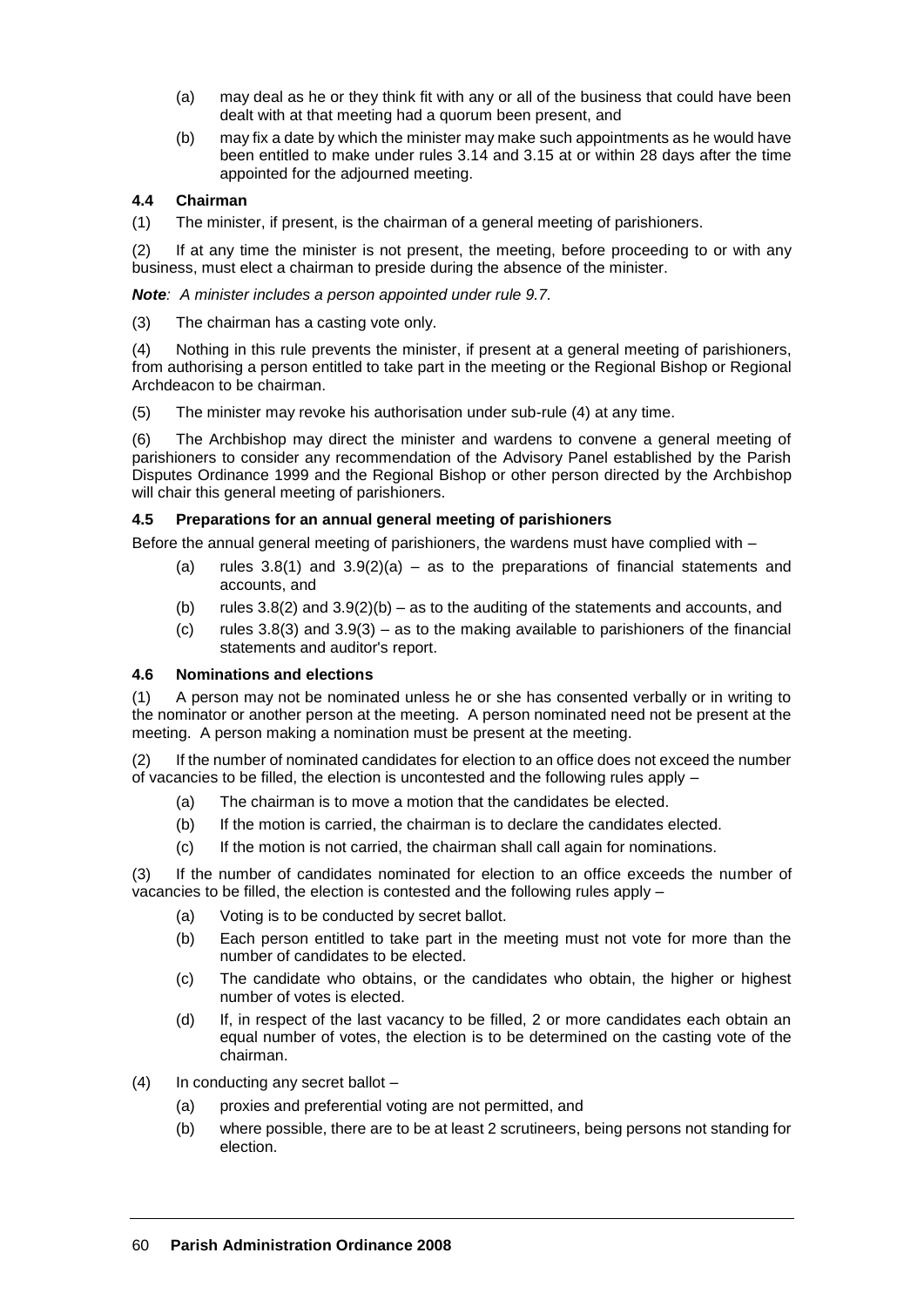# **4.7 Adjournment of general meetings of parishioners**

(1) If a quorum is present at a general meeting of parishioners, the meeting may from time to time be adjourned to such time and place as the meeting may determine.

(2) Where a general meeting of parishioners is adjourned to a day after the next succeeding Sunday, notice of the adjourned meeting must be given by announcement at the service of public worship for each congregation held prior to the adjourned meeting.

(3) The minister may give notice of an adjourned general meeting of parishioners by such means and at such times as he thinks fit in addition to the notice required to be given under this rule.

# **Part 2 Parish council meetings**

# **4.8 Convening meetings**

(1) The first meeting of a parish council is to be called by the minister or the wardens.

(2) All subsequent meetings are to be called in such manner and at such times as the parish council determines.

(3) The minister or a majority of the parish council may call a special meeting of the council at any time by written notice to each member of the council. Any such notice must specify the business to be dealt with at the special meeting and without the consent of all members of the parish council no other business may be dealt with at such meeting.

#### **4.9 Requirements for a quorum**

At meetings of a parish council one-third of the existing number of members of the council constitutes a quorum.

# **4.10 Chairman**

(1) Except as provided by this rule, the minister, if present, is the chairman of a meeting of a parish council.

(2) If the minister is not present, the members present must elect a chairman to preside during the absence of the minister.

(3) The chairman has a casting vote only.

(4) Nothing in this rule prevents the minister, if he is present at the meeting of the parish council, from authorising a member of the council to be the chairman of the meeting.

(5) An authorisation under sub-rule (4) may be revoked by the minister at any time.

(6) The minister must, in relation to any matter concerning his stipend or allowances, vacate the chair and the members are to elect a chairman to preside during any discussion or determination of the matter.

 $(7)$  . . . . .

 $(8)$  . . . . .

# **4.10A Conflicts of interest**

A member of a parish council is disqualified from taking part in the exercise of any function of the parish council if the member or a member of his or her family has a personal financial interest in the exercise of the function.

*Note: For example, a member of the parish council must not vote on or take part in any decision of the parish council to pay to the member or a member of his or her family a stipend, salary or other amount.*

#### **4.11 Resolutions without a meeting**

(1) The members of a parish council may pass a resolution without a meeting of the members being held if –

(a) a document setting out the proposed resolution and containing a statement that a member is in favour of the proposed resolution is provided or sent to each member either personally or at the last postal or electronic mailing address provided by the member for the purpose of receiving material in connection with meetings of the parish council, and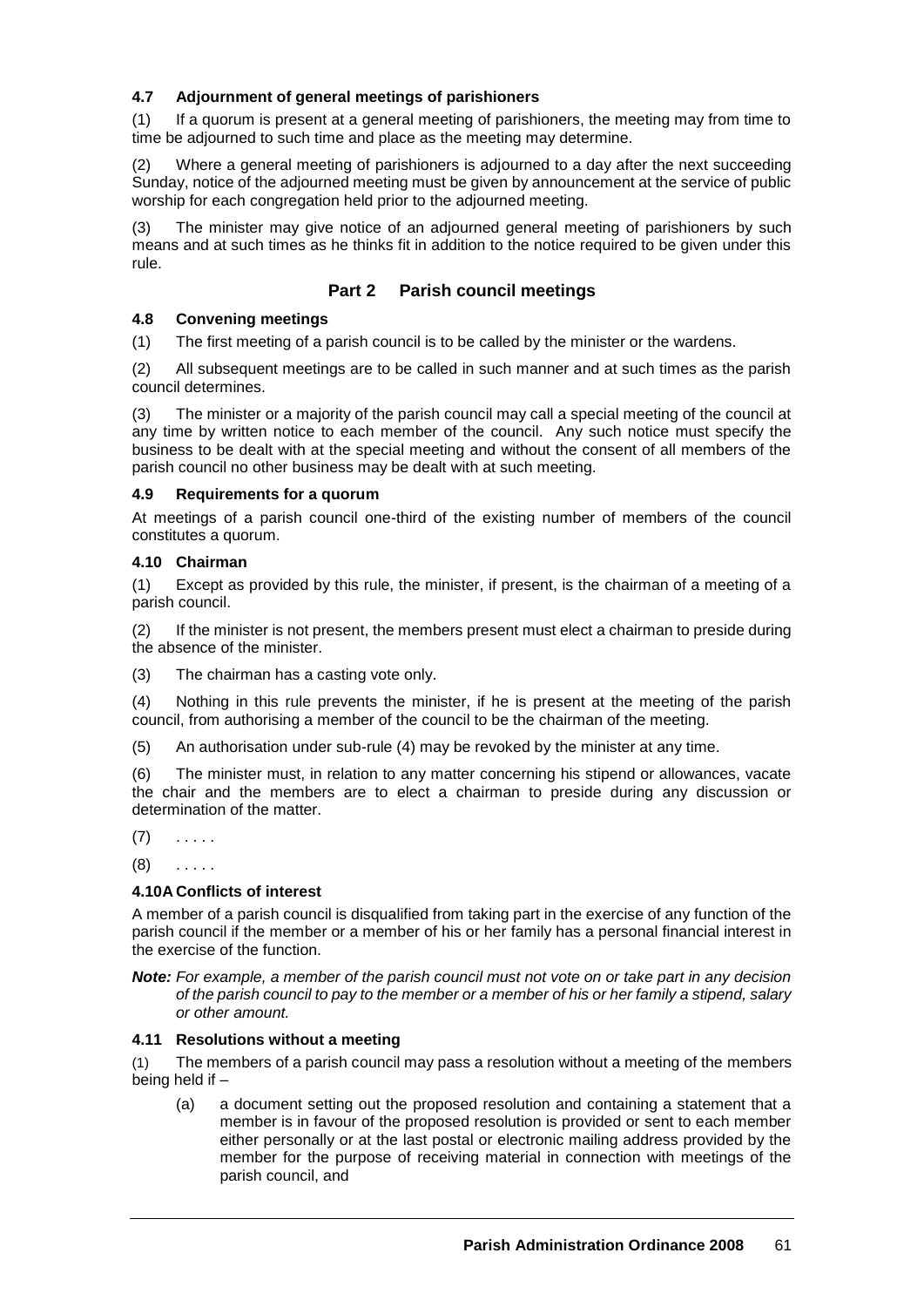(b) fractions being counted as one, 75% of the members who would be entitled to vote on a motion for the resolution at a meeting of the parish council notify the person who provided or sent the statement that they are in favour of the proposed resolution by returning to that person a signed copy of the statement or otherwise confirming the statement to that person by electronic means,

provided that the proposed resolution will not pass as a resolution under the provisions of this rule if any member who would be entitled to vote on a motion for the resolution at a meeting of the parish council notifies the person who provided or sent the statement of their unwillingness for the proposed resolution to pass as a resolution under the provisions of this rule and such notification is given before the proportion of members referred to in paragraph (b) is reached.

(2) Separate copies of a document may be used for the purposes of sub-rule (1) if the wording of the resolution and statement is identical in each copy.

(3) The resolution is passed when the requirements of sub-rule (1) are satisfied.

(4) A resolution passed under this rule 4.11 is to be recorded in the minutes of the next meeting of the parish council.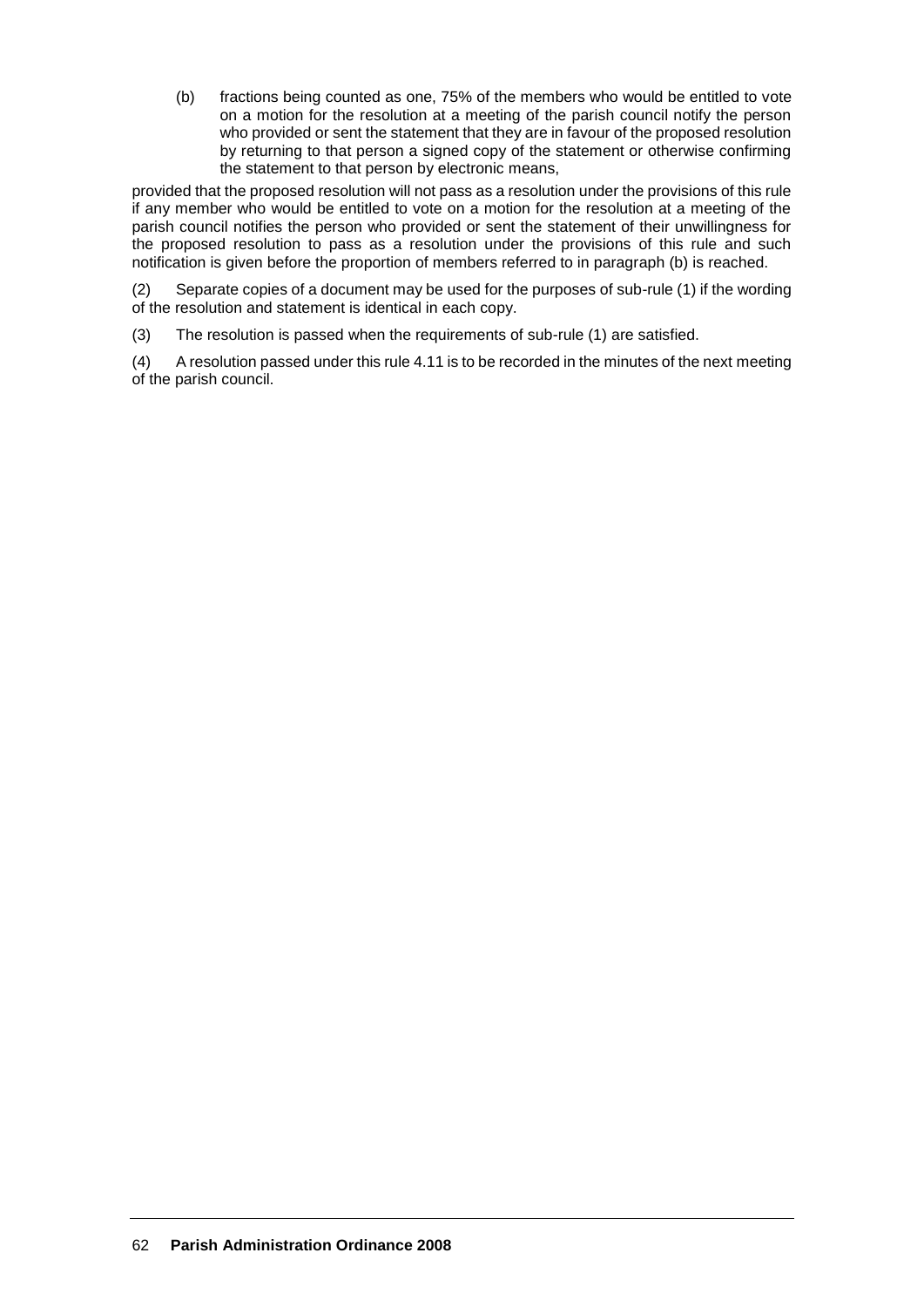# **PROPERTY**

# **Part 1 Churches**

# **5.1 Consecration and licence**

(1) No building intended to be used regularly for the conduct of services of public worship is to be used for that purpose unless the building has been licensed or consecrated as a church.

(2) Sub-rule (1) does not apply to a building used by a congregation which has been notified under rule 6.1(1).

(3) An application for a licence or sentence of consecration may be made by the minister or the trustee of the building.

- (4) Subject to sub-rule (5), no building is to be licensed or consecrated as a church until
	- (a) the land on which the building is erected has been vested in the Property Trust or a trustee approved by the Archbishop-in-Council, and
	- (b) the building has been provided with such things as may be requisite according to the law and usage of the Anglican Church of Australia in the Diocese.

(5) Where a building erected on church trust property in a parish is licensed or consecrated as a church, the Archbishop may license any other building in that parish to be used temporarily or from time to time as a church if requested so to do by the minister and a majority of the members of the parish council of the parish.

(6) A licence issued under sub-rule (5) (unless revoked under rule 5.7) is to be for the period specified in the licence and any building so licensed is a church of the parish concerned for the purposes of these rules during that period.

# **5.2 Name of a church**

(1) The name of a church is that specified in the licence or sentence of consecration.

(2) The name of a church may only be changed by the Archbishop at the request of the minister and wardens, if any.

# **5.3 Uses of churches**

(1) A church may be used for any one or more of the following purposes –

- (a) the conduct of a service of public worship,
- (b) the conduct of any activity of the parish,
- (c) the conduct of a meeting of a non-Anglican congregation pursuant to rule 5.6, and for no other purpose or purposes,

(d) such other purpose or purposes similar or different from any purpose referred to in (a), (b) or (c), as the Archbishop may approve in writing from time to time either generally or in any particular case or classes of cases.

(2) A person may not use a church for a purpose permitted under this rule, except with the consent of the minister (if any) for the time being of the church or, in the absence of the minister, with the consent of the Archbishop or the Regional Bishop.

(3) The Regional Bishop may have occasional use of any church in his Region for any of the purposes listed in sub-rule (1).

# **5.4 Alterations, Ornaments and Monuments**

It is not lawful –

- (a) to alter, add to or take away from the fabric, utensils, ornaments or furniture of a church, or
- (b) to place or remove any monument, memorial or tablet in or on any part of a church or church trust property but the parish council may permit any alteration or addition to be made to an existing monument, memorial or tablet in a burial ground, or
- (c) to erect any wall on church trust property in which to inter the ashes of any deceased person or use any such wall for that purpose,

except with the approval of the Archbishop by a faculty or other form of permit.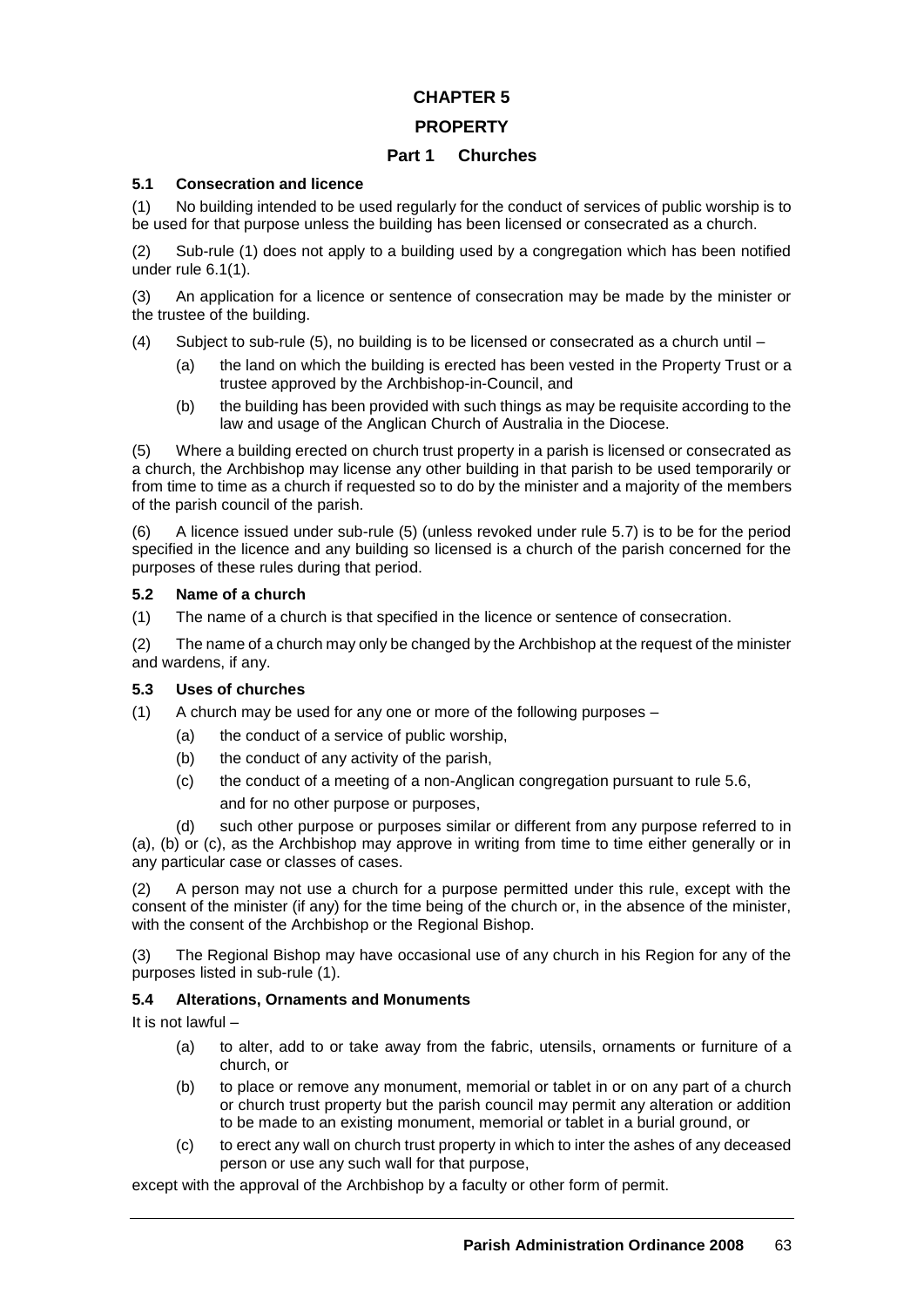# **5.5 Faculties**

(1) Subject to any regulations made under this rule, an application for the Archbishop's approval under rule 5.4 is to be made by the minister and parish council.

(2) The Archbishop-in-Council may from time to time make regulations relating to the practice, procedure, forms and fees to be paid in respect of all matters arising under this rule and rule 5.4.

(3) The Archbishop may, for the purpose of enabling him to deal with an application for his approval under this rule, direct that notices be given, meetings be summoned and other things be done in such manner as he determines.

# **5.6 Use of churches by non-Anglican congregations**

(1) The wardens may only permit a non-Anglican congregation to use a church of the parish for the purposes of that congregation if –

- (a) the Archbishop, or a Regional Bishop authorised by the Archbishop, has approved such use and any conditions of that approval have been fulfilled, and
- (b) in relation to non-occasional use, an agreement in the form of the draft agreement referred to in paragraph (c)(ii) of sub-rule (2) has been executed by or on behalf of the non-Anglican congregation. Any such agreement must not authorise the use of the church for a term exceeding 2 years.

(2) The Archbishop, or a Regional Bishop authorised by the Archbishop, may only approve the use of a church by a non-Anglican congregation if –

- (a) the minister and the majority of the parish council consent in writing to that use, and
- (b) the Archbishop, or such Regional Bishop, is satisfied that the profession of faith of the non-Anglican congregation is Bible-based, and
- (c) in relation to non-occasional use, the Regional Archdeacon
	- (i) has reported to the Archbishop or such Regional Bishop on the basis of faith held by the non-Anglican congregation, and
	- (ii) is in possession of a copy of a draft agreement relating to such use in a form approved by the Property Trust.
- (3) An approval under sub-rule (2) must be communicated in writing to  $-$ 
	- (a) the minister and the parish council of the parish in which the church is situated, and
	- (b) in relation to non-occasional use, the Property Trust.

(4) An approval under sub-rule (2) may be given subject to such conditions as the Archbishop, or the Regional Bishop, as the case may be, considers appropriate.

(5) The Archbishop-in-Council may, from time to time, make guidelines not inconsistent with these rules relating to the use of a church by a non-Anglican congregation.

# **5.7 Revocation of licence, etc**

(1) If the minister or wardens, or the Regional Archdeacon, consider that a church of the parish should be closed, they must –

- (a) discuss the proposal with the parish council of the relevant parish, and
- (b) consult with the minister of the parish and/or the Regional Archdeacon and obtain his or their views, and
- (c) convene a general meeting of parishioners to ascertain the views of parishioners, and
- (d) if considered appropriate, recommend to the Archbishop that services be discontinued and the church be closed.
- (2) Any recommendation to the Archbishop under this rule should contain
	- (a) the reasons for closure, and
	- (b) an assurance that there is no disagreement over the proposal, or, alternatively, details of any disagreement, and
	- (c) a list of any valuable items and details of where they will be stored, and
	- (d) the arrangements made for the removal of any memorials and for their storage, and
	- (e) an indication of the possible future of the property, and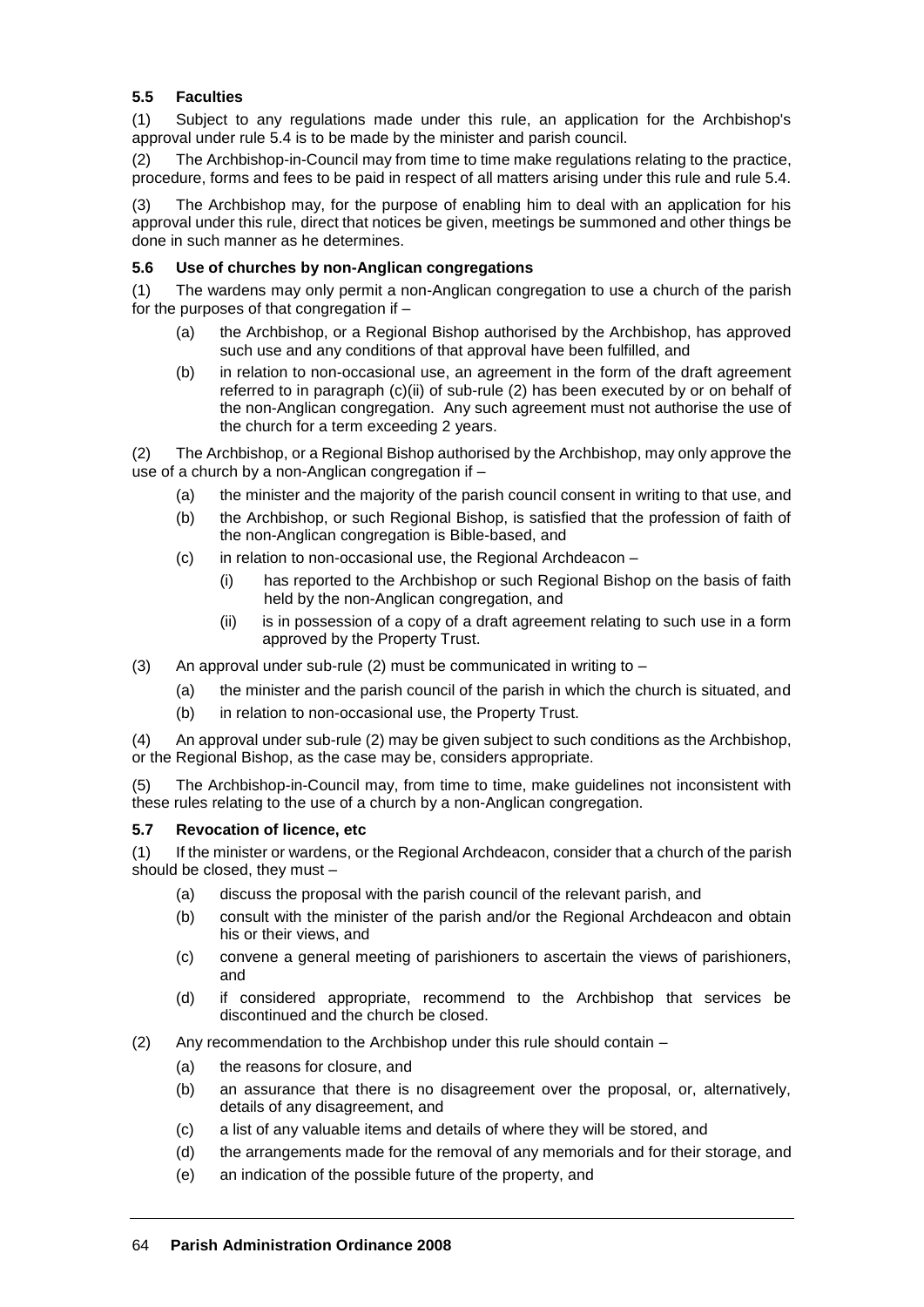(f) the consent in writing of the minister (if any) of the parish in which the church is situated.

(3) After receipt of the recommendation, the Archbishop may revoke the licence or sentence of consecration of the church.

(4) A parish council of a parish may initiate a proposal for the revocation of the licence or sentence of consecration of a church in accordance with the procedure in sub-rule (1).

# **Part 2 New buildings**

#### **5.8 New Sites for Churches**

(1) A person who wants to provide land as the site for a church or a building which includes a church must –

- (a) obtain the approvals of the Archbishop and the Property Trust, and
- (b) thereafter transfer the land to the Property Trust.
- (2) This rule does not apply to a person who wants to provide land by will.
- (3) In this rule "person" includes a corporation.

# **5.9 Regional Architectural Panels**

- (1) There is to be a Regional Architectural Panel for each Region of the Diocese.
- (2) Each Regional Architectural Panel is comprised of
	- (a) the Regional Bishop or his nominee,
	- (b) at least 3 persons appointed by the Archbishop.

(3) The Archbishop make revoke the appointment of a person made under rule 5.9(2)(b) at any time.

(4) A person may be a member of more than one Regional Architectural Panel at the same time.

# **5.9A Project Architectural Panel**

(1) There are to be Project Architectural Panels for the Diocese.

(2) A Project Architectural Panel is separately constituted for each project and is comprised of –

- (a) the Regional Bishop of the Region within which the parish in which the relevant land or building is situated (or his nominee),
- (b) at least 2 persons appointed by the Regional Bishop from the Diocesan Architectural Pool.

For the purposes of this sub-rule, "project" means each proposal submitted or to be submitted under rule 5.10.

# **5.10 Approval of Plans and Specifications**

(1) A person wishing to erect or alter a building on church trust property intended for use as a church or hall or to erect or effect structural alterations to a house for the use of clergy or a lay minister of the parish must first obtain approval under this rule for the proposed works –

- (a) if the total projected construction costs are less than the prescribed amount from the Regional Architectural Panel of the Region within which the parish in which the relevant land or building is situated, or
- (b) if the total project construction costs are equal to or greater than the prescribed amount – from the Project Architectural Panel.

For the purposes of this sub-rule, "prescribed amount" means the amount prescribed by the Standing Committee by resolution.

*Note: The prescribed amount for the purposes of the sub-rule 5.10(1) is \$1.5 million.*

- (2) An application for approval must
	- (a) be approved by resolution of the parish council of the parish in which the relevant building will be or is situated, and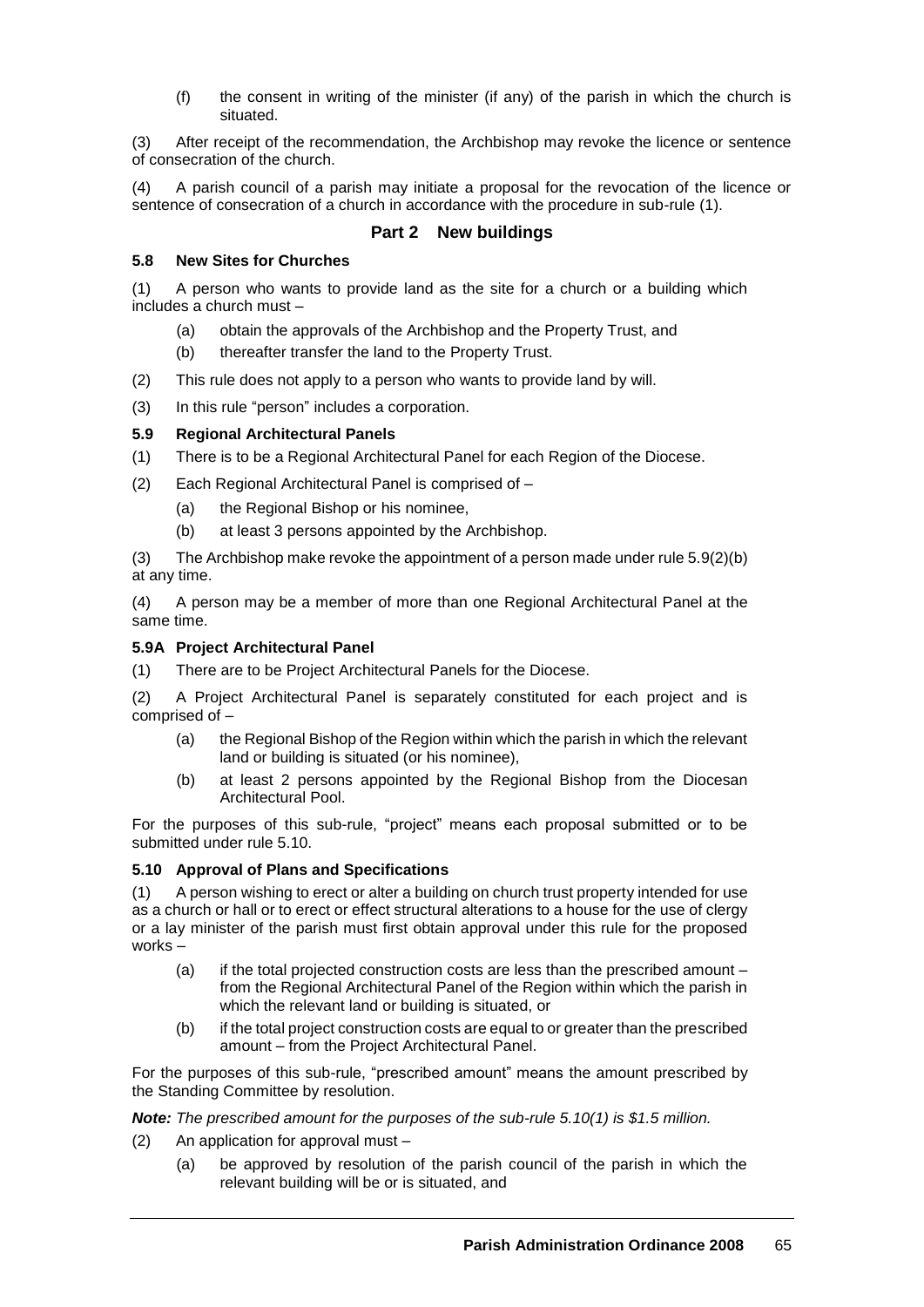- (b) be signed by the minister and a majority of the members of the parish council of that parish, and
- (c) be accompanied with site plans, building plans and specifications in relation to the proposed works, and
- (d) contain information sufficient to satisfy an architectural panel that arrangements will be made for the proper and adequate supervision of the proposed works.

(3) All site plans, building plans and specifications for any such works must be prepared by a suitably qualified person substantially in accordance with the current guidelines for the architectural panels.

*Note: In view of the role of the architectural panel under rule 5.10(5) to recommend that an application be approved, unconditionally or subject to conditions, or be rejected, it is usually highly desirable to consult with the architectural panel about the application at an early stage and certainly before the site plans, building plans and specifications are finalised.*

(4) An application for approval may be lodged with the Regional Bishop.

(5) A Regional Bishop who receives an application for approval must refer the application to the relevant architectural panel. The architectural panel must consider the application and recommend to –

- (a) the Archbishop, or
- (b) a Regional Bishop authorised by the Archbishop to give approvals under this rule generally or in any particular case,

that the application be approved, unconditionally or subject to conditions, or be rejected.

(6) On receipt of such recommendation, the Archbishop or Regional Bishop must approve the application, unconditionally or subject to conditions, or reject the application.

(7) No building work may commence in relation to the execution of any works until an approval under this rule has been given to those works.

(8) If an approval is given subject to conditions, the works may be executed only if the conditions are satisfied.

(9) At any time before an approval is given, the minister may and, if requested in writing by the Archbishop or an architectural panel, must refer the application or any matter relating to the application to the relevant parish council for further consideration and any resolution must be notified in writing to the Archbishop or the architectural panel as soon as reasonably possible after it is made.

# **5.10A Guidelines**

The architectural panels, from time to time, are to prepare, revise and make available guidelines for the requirements to be satisfied in order to obtain an approval under rule 5.10.

# **5.10B Regulations**

The Archbishop-in-Council may make and from time to time alter regulations with respect to the operation of architectural panels.

# **Part 3 Burial grounds and columbaria**

# **5.11 Burial grounds**

(1) A burial ground is under the charge and administration of the minister and the wardens of the parish in which the burial ground is situated.

(2) Any burial of the dead in a burial ground is to be conducted according to the rites and ceremonies of the Anglican Church of Australia.

# **5.12 Columbaria**

(1) A columbarium erected on land which is church trust property is under the charge and administration of the minister and wardens of the parish in which that land is situated.

(2) A columbarium must not be erected on land which is church trust property unless, the land –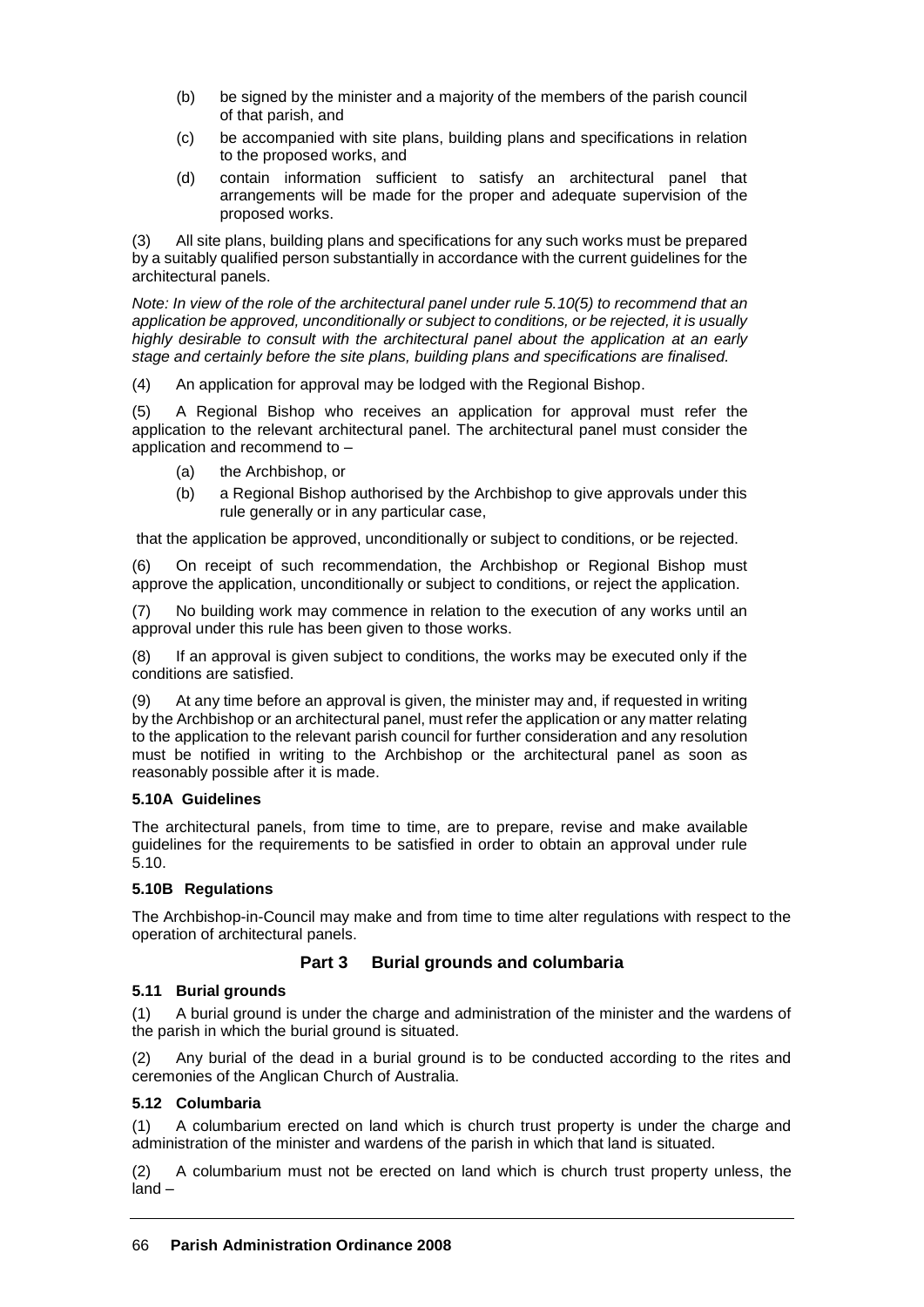- (a) comprises a separate lot in a registered plan, and
- (b) is a burial ground.

unless an exemption for good reason is granted by the Property Trust.

# **5.13 Regulations, fees, etc**

(1) The trustees of a burial ground may make and from time to time alter rules, regulations and scales of fees –

- (a) for the management of the burial ground and any columbarium on the burial ground,
- (b) for interments in the burial ground and the placing of any ashes in a columbarium on the burial ground,
- (c) for the enclosure of land in the burial ground by kerbing or otherwise, and
- (d) for any other matters including the application of any such fees.

(2) The trustees of church trust property, not being a burial ground, upon which is erected a columbarium together may make and from time to time alter rules, regulations and scales of fees –

- (a) for the management of the columbarium,
- (b) for the placing of any ashes in the columbarium, and
- (c) for any other matters including the application of any such fees.

# **Part 4 Private trustees**

# **5.14 Election or Appointment: Provision of Accounts**

(1) Where any real or personal property is held upon trust for a parish by trustees other than the Property Trust or the wardens, those trustees are subject to the same obligations with respect to providing accounts as are prescribed for wardens under rule 9.11.

(2) A person who is proposed or nominated for election or appointment as a trustee of property held upon trust for a parish or church must make the following declaration –

"I am a member of the Anglican Church of Australia.

I am not less than 18 years of age.

Dated this day of 20

(3) The office to which the person was elected or appointed is to be taken to be vacant if the person fails to make the declaration required by this rule –

- (a) within 7 days before the person's election or appointment, or
- (b) within 7 days after the person's election or appointment.
- (4) Any trustee who
	- (a) has been absent from the State for more than 12 successive months or from more than 3 successive meetings of the trustees without the consent of his or her cotrustees or the sanction of the Archbishop, or
	- (b) has neglected or refused to execute a declaration of trusts or to act within the trusts or to furnish any account called for under this rule, or
	- (c) has become bankrupt or mentally incapacitated, or
	- (d) has in the opinion of the Archbishop-in-Council become incapable or unworthy of acting,

may be removed from office by the Archbishop-in-Council.

The names, occupations and residential addresses of all trustees (other than the Property Trust) and a description of the property held by them must be recorded by the Registrar of the Diocese.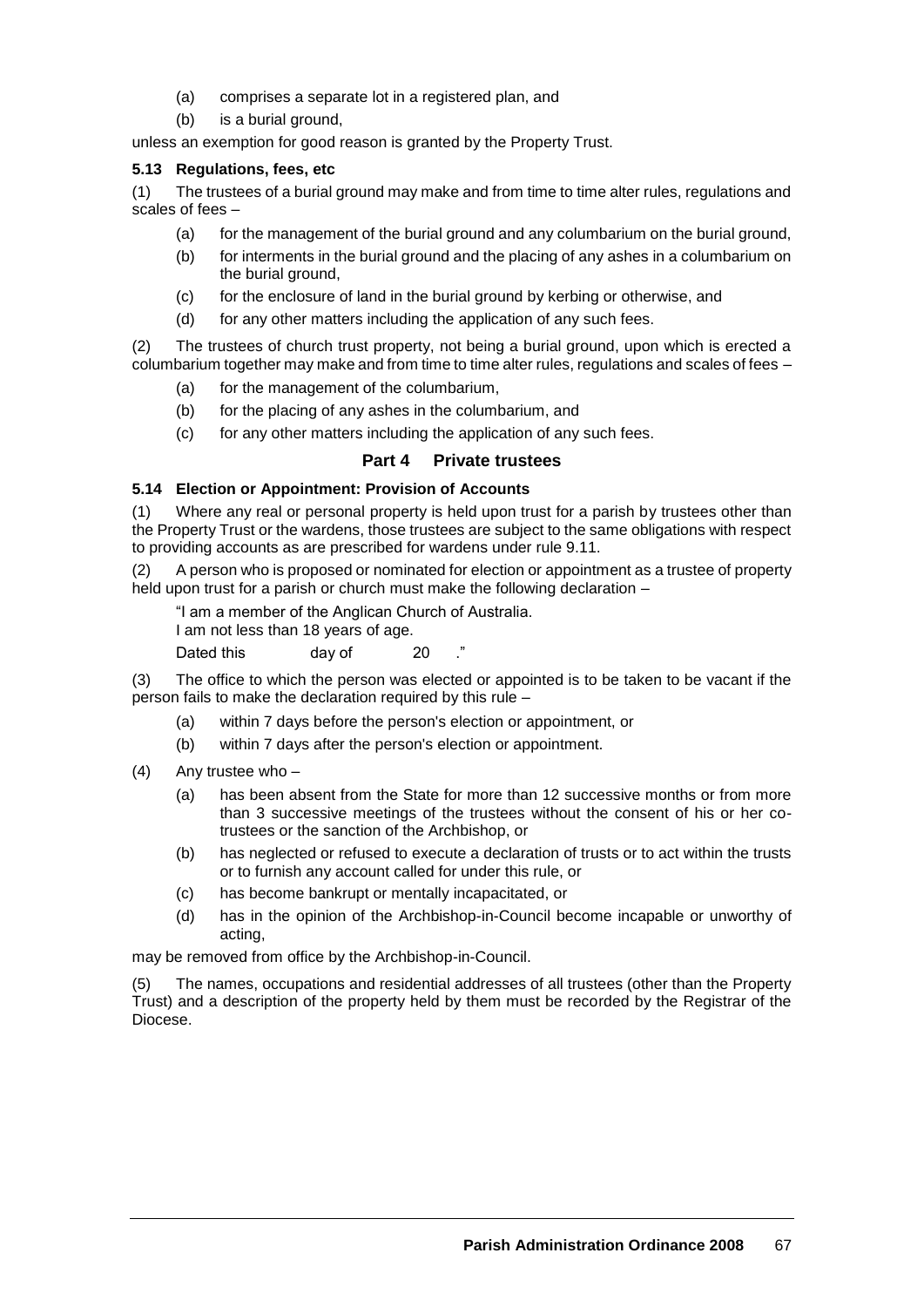# **CONGREGATIONS**

# **6.1 Notification of congregations**

(1) Subject to sub-rule (2), the minister and wardens of the parish are to notify the Registrar in writing of any group of persons who meet together on a regular basis within the Diocese –

- (a) for services of public worship, and
- (b) under the pastoral leadership of the minister of the parish, and
- (c) in a building which is not a church of the parish.

(2) Before the minister and wardens make a notification pursuant to sub-rule (1) in relation to a group of persons who meet in a building (or part) situated outside the boundaries of the parish, the minister and wardens are to consult with the Regional Council and the parish council of the parish in which the building (or part) is situated.

(3) A notification made in relation to a group of persons pursuant to sub-rule (1) is to include a brief description of the group and the address of the building in which the group meets.

(4) A notification made in relation to a group of persons pursuant to sub-rule (1) ceases to be in effect if the minister and wardens notify the Registrar in writing that the group has ceased to meet in the manner described in subclause (1).

*Note: A congregation which meets in a church of the parish does not need to be notified under rule 6.1 (see definition of congregation in rule 1(1)).*

# **6.2 Movement of congregations**

(1) If a congregation for which a notification has been made under sub-rule (1) moves to a new building, the minister and wardens are to notify the Registrar in writing as soon as practicable of the address of the building.

(2) Before such a congregation moves to a new building situated outside the parish, the minister and wardens are to consult with the Regional Council and the parish council of the parish in which the building is situated.

# **6.3 Functions in relation to congregations**

The minister, wardens and parish council of the parish are to exercise their functions in relation to a congregation which meets in a building which is not a church of the parish so far as those functions are relevant to the congregation and the building in which the congregation meets.

# **6.4 Persons permitted to conduct public worship for congregations**

No person is permitted to conduct a service of public worship or preach any sermon for a congregation of the parish unless –

- (a) in the case of a clergyman other than a deacon, he has been licensed or approved by the Archbishop or the Regional Bishop, or
- (b) in the case of a deacon, he or she has been licensed or approved by the Archbishop or the Regional Bishop, or
- (c) in the case of a layperson, he or she has been authorised so to do pursuant to the Deaconesses, Readers and Other Lay Persons Ordinance 1981.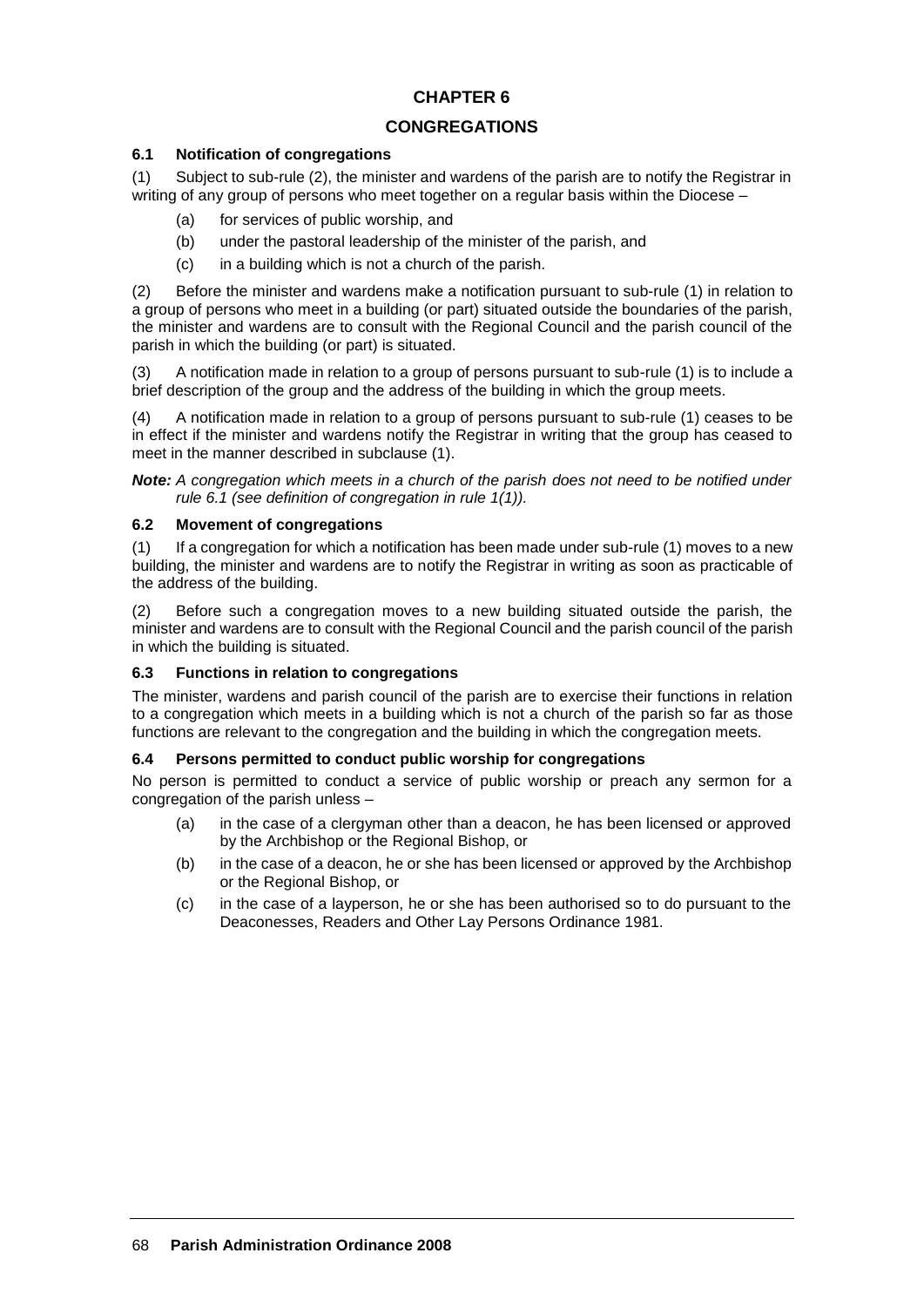# **CHAPTER 7** …

**Note:** *Chapter 7 (SAFE MINISTRY) was removed from this ordinance pursuant to the Safe* Ministry to Children Transitional Ordinance 2020. *Provisions for Safe Ministry in parishes may be found in the* Safe Ministry to Children Ordinance 2020.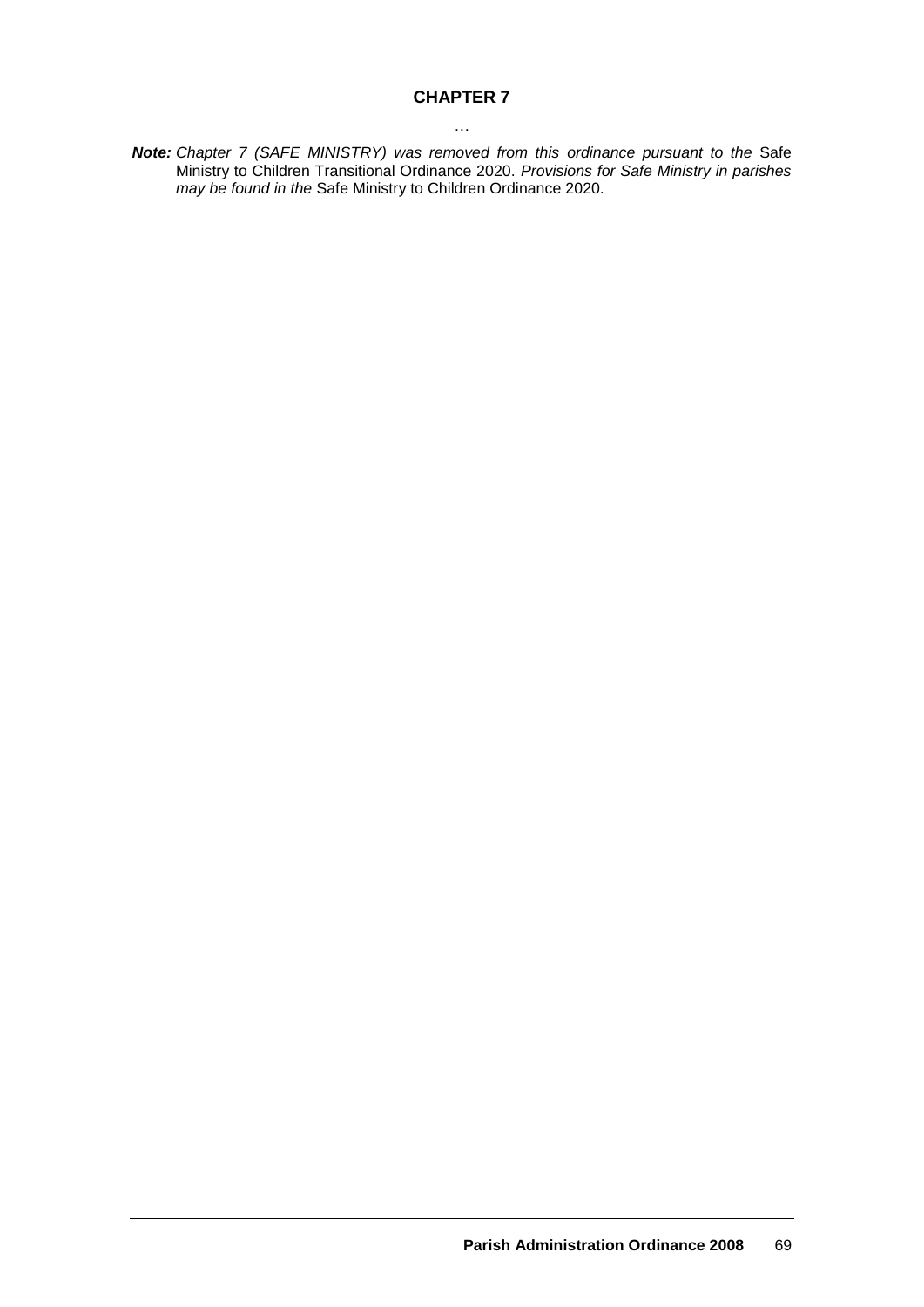# **QUESTIONS AND DISPUTES**

*Note: Disputes between the minister and parishioners may also be dealt with under the Parish Disputes Ordinance 1999.*

#### **8.1 Policy concerning disputes**

The policy of the Anglican Church of Australia in the Diocese is that any dispute between the minister and any of the members of this Church should be solved in a prayerful and pastoral manner, having regard to the rights and duties of those persons, rather than by legal decision.

#### **8.2 Questions and disputes about meetings, elections and appointments**

 $(1)$  If any question or dispute arises as to whether –

- (a) any meeting has been properly called or conducted in accordance with these rules, or
- (b) any election or appointment of any person or persons to any office established or provided for by these rules has been conducted or made in accordance with these rules,

the question or dispute may be determined by the Archbishop-in-Council or, if the Archbishop-in-Council so decides, by a disputes and conciliation committee.

(2) If, under this Part, it is determined that the election or appointment of a person to an office has not been validly made, the determination does not of itself have the effect of invalidating the election or appointment of any other person or persons.

#### **8.3 Questions and disputes about vacancies in offices, parishioners, congregations and use of churches**

If any question or dispute arises –

- (a) as to whether any vacancy has arisen in the office of a warden or of a member of a parish council, or
- (b) as to whether a person is for the time being
	- (i) a parishioner of a parish, or
	- (ii) a parishioner of a congregation, or
- (c) as to whether a group of persons is a congregation of a parish, or
- (d) as to whether a church of a parish is being used for a permitted purpose,

the question or dispute may be determined by the Archbishop.

# **8.4 Disputes and conciliation committees**

(1) The Archbishop-in-Council may from time to time establish one or more disputes and conciliation committees.

(2) The members of each disputes and conciliation committee are to consist of at least 3 persons appointed by the Archbishop-in-Council of whom at least one is to be a minister licensed to a parish and at least one is to be a lay person.

(3) A member of a disputes and conciliation committee holds office for such term and in accordance with such conditions as may be specified by the Archbishop-in-Council.

# **8.5 Procedure in dealing with questions and disputes**

(1) The Archbishop, the Archbishop-in-Council or a disputes and conciliation committee, as the case may be, may enter into the consideration of any question or dispute, only on the application of some person or persons interested in the dispute.

(2) For the purpose of determining the question or dispute, the Archbishop, the Archbishop-in-Council or a disputes and conciliation committee, as the case may be, may give all such notices may make such enquiries and do all such things as appear reasonable and proper in the circumstances.

# **8.6 Decisions which may be given**

(1) If it is determined under rule 8.2 that any meeting has not been effectively or properly called or conducted in accordance with these rules, the Archbishop-in-Council or a disputes and conciliation committee, as the case may be, may  $-$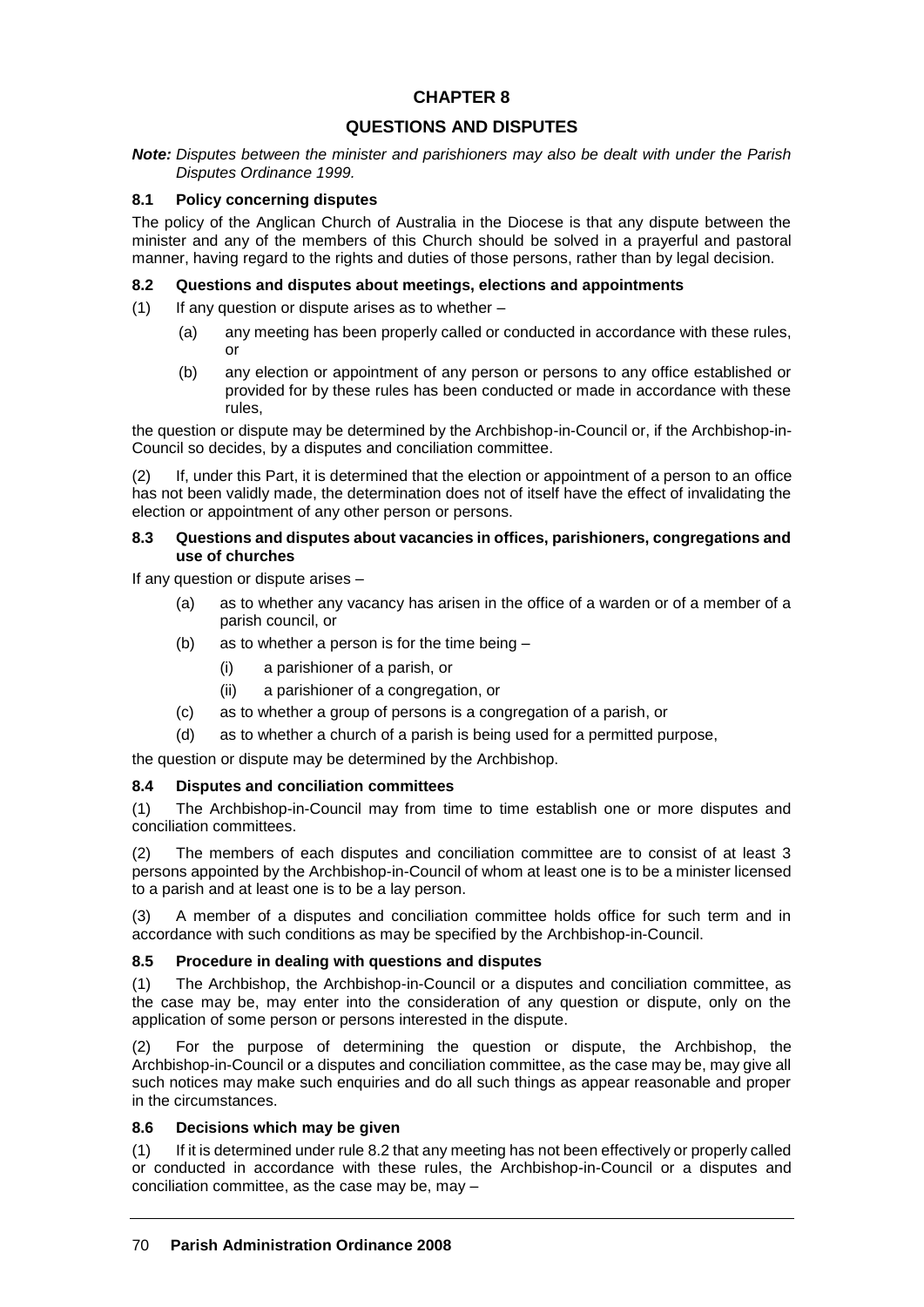- (a) declare that in the circumstances of the case the meeting was called and conducted substantially in accordance with these rules, that no injury has been caused and that no further meeting is required to be called, or
- (b) declare that the meeting was not called and conducted substantially in accordance with these rules, that no injury has been caused and that no further meeting is required to be called, or
- (c) direct that another meeting be called for all or any of the purposes for which the original meeting was or should have been called, as the circumstances of the case may require, specifying the purposes for which the meeting is to be called.

(2) If it is determined under rule 8.2 that the election or appointment of any person has not been conducted or made in accordance with these rules on the ground that the person was not qualified for election or appointment to the office, the Archbishop-in-Council or a disputes and conciliation committee, as the case may be, must direct that a new election or appointment must be conducted or made, as the case may be, to replace the person.

(3) If it is determined under rule 8.2 that the election or appointment of any person has not been conducted or made in accordance with these rules on any ground other than that specified in sub-rule (2) the Archbishop-in-Council or a disputes and conciliation committee, as the case may be, may either –

- (a) declare that in the circumstances of the case the election or appointment is to stand as if it had been validly and properly conducted or made, or
- (b) direct that the election or appointment is not to stand and that a vacancy be declared as from the date of the direction.

(4) If any meeting has been ineffectively provided for or has not been called within the time and in the manner required by these rules, the Archbishop may call the meeting by such notice and for such time and place as he thinks fit or may by writing appoint some other person to call the meeting and to act as chairman.

(5) If any election or appointment of any person either originally or in case of a vacancy to any office established or provided for by these rules has been ineffectively provided for or has not been made in accordance with the preceding provisions of these rules, the Archbishop may call a meeting in accordance with sub-rule (4) to hold the election or may himself make such appointment by writing provided that any person so to be elected or appointed must be duly qualified for the office under these rules.

(6) All meetings, elections and appointments authorised, held and made under this rule have the same authority, validity and effect and are to be taken to be the same in all respects as if they had been called, held and made respectively in accordance with the other provisions of these rules.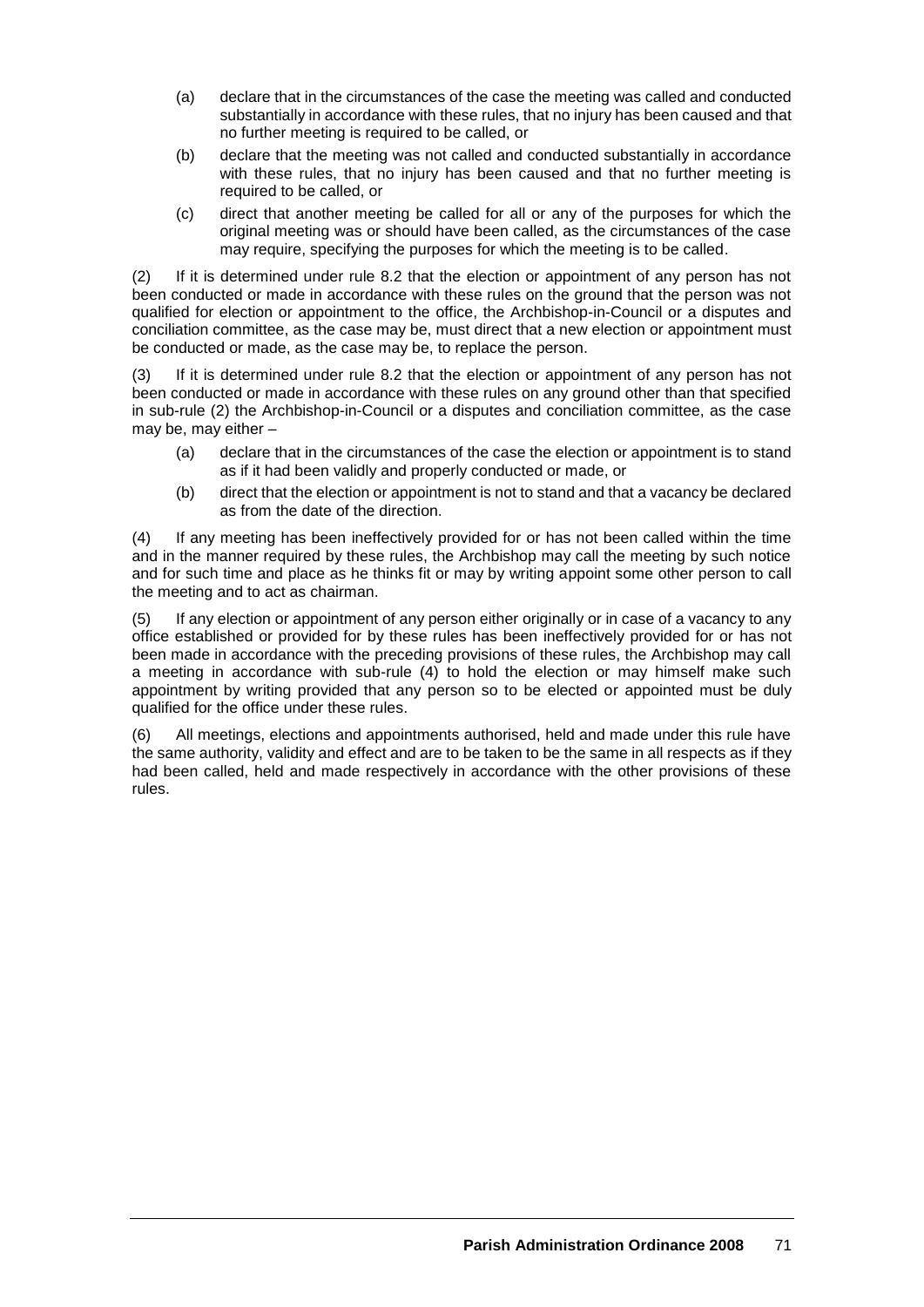# **MISCELLANEOUS**

#### **9.1 Name of parish**

(1) The name of the parish is that last designated by the Archbishop.

(2) The name of the parish may only be changed by the Archbishop at the request of the minister and parish council.

# **9.2 Terms of appointment**

A person appointed to any office under rule 3.7, 3.9(1)(b), 3.12, 3.16 or 3.17 is to be taken to have been appointed for a period of 12 months unless, at the time when the appointment is made, some other period is specified in writing by the person or persons making the appointment.

# **9.3 Removal of employees**

The removal of an employee is subject to the applicable laws relating to termination of employment and, where applicable, clause 16 of the Deaconesses, Readers and Other Lay Persons Ordinance 1981.

# **9.4 Delegation of functions**

(1) The Archbishop may delegate any or all of his functions under the provisions of these rules to a Regional Bishop or Regional Archdeacon.

(2) Wherever under these rules a matter is committed to the Archbishop, a decision on that matter signed by the Regional Bishop or Regional Archdeacon is to be taken to be the decision of the Archbishop.

(3) All acts of a Regional Bishop or Regional Archdeacon under delegation from the Archbishop pursuant to these rules, and all acts of the Regional Bishop on the advice of the Regional Council pursuant to these rules must be notified by the relevant Regional Bishop, Regional Archdeacon or Regional Council to the Registrar of the Diocese.

# **9.5 Exercise of Archbishop's functions by Regional Bishops**

(1) In Chapter 8, the functions conferred on the Archbishop are to be exercised in a Region by the Regional Bishop.

(2) The minister or parishioners involved in any question or dispute determined pursuant to Chapter 8 by the Regional Bishop may appeal against the determination to the Archbishop.

# **9.6 Exercise of Archbishop-in-Council's functions by Regional Bishop-in-Council**

(1) In rule 2.5 and in Chapter 8, the functions conferred on the Archbishop-in-Council are to be exercised in a Region by the Regional Bishop acting with the concurrence of the Regional Council.

(2) The minister or parishioners involved in any question or dispute determined pursuant to this rule may appeal against the determination to the Archbishop-in-Council.

# **9.6A Exercise of Regional Archdeacon's functions by Regional Bishop or his delegate**

The Regional Bishop may, in the absence of a person holding the office of Regional Archdeacon, exercise the functions of the Regional Archdeacon under the provisions of these rules and may delegate the exercise of any of these functions to a person holding office as an Assistant to the Regional Bishop.

# **9.7 If the minister is absent from the parish**

- $(1)$  In any case where  $-$ 
	- (a) a minister is absent from the parish with leave of the Archbishop, or
	- (b) there is no minister, or
	- (c) a minister is not competent and willing to discharge the functions or any of the functions devolving upon him under these rules,

any person appointed by the Archbishop by writing may, to the extent the persons is licensed or otherwise authorised, discharge such functions and such discharge has the same validity and effect in all respects as if there had been a minister competent and willing to discharge such functions and he had discharged the same.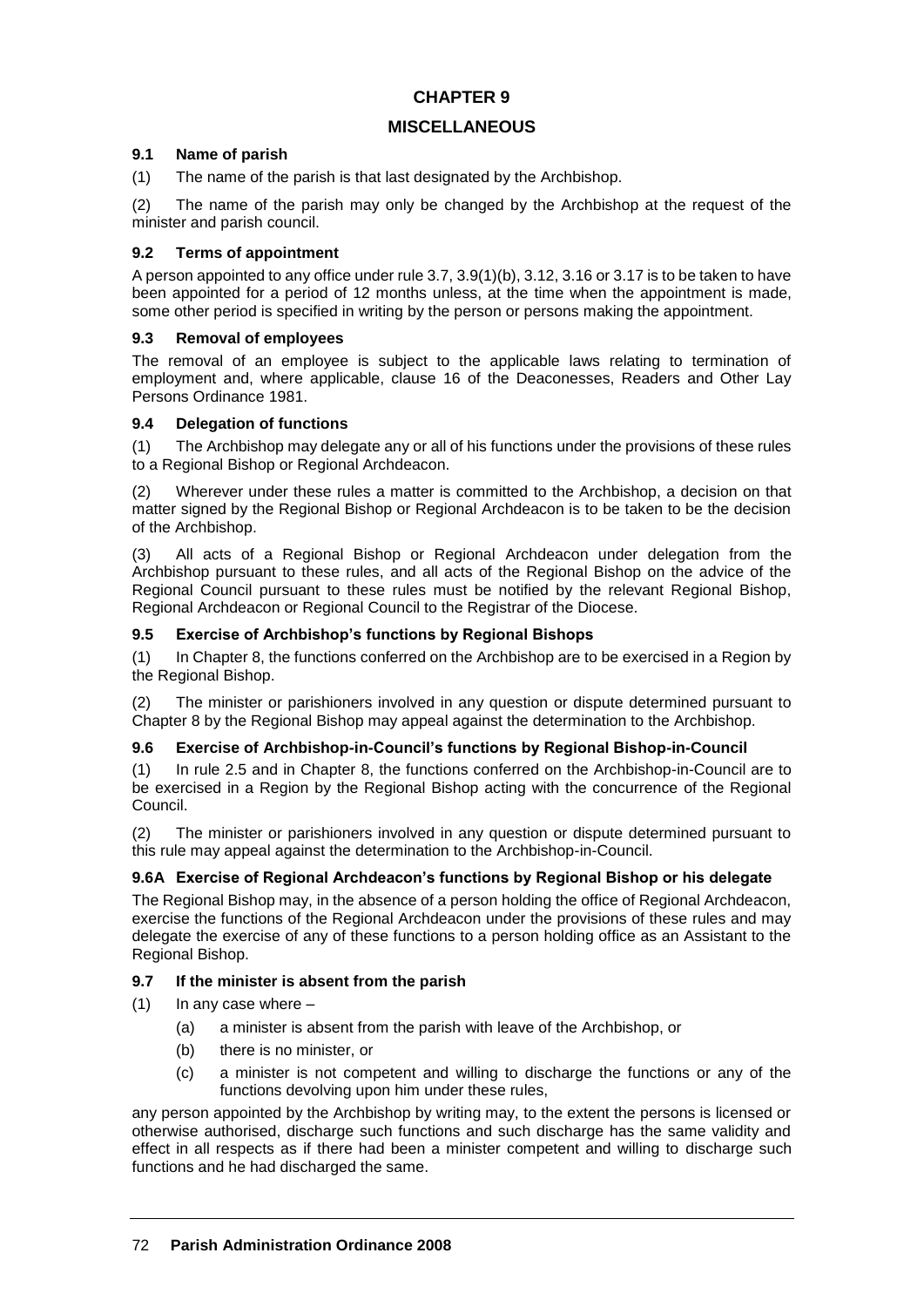(2) The wardens must pay out of moneys under their control the stipend or other moneys payable to any such person appointed with their consent by the Archbishop under this rule.

# **9.8 Archbishop's right to use buildings**

A parochial building, if required by the Archbishop, must be available for the purpose of any meeting which may be called by the Archbishop or a person appointed by him.

### **9.9 Exercise and enjoyment of rights**

Wherever by these rules or another ordinance, rights or powers are conferred upon any minister, wardens or other parish officer, such rights and powers are to be taken to be conferred in order that they may be enjoyed and exercised for the benefit of the Anglican Church of Australia in the parish concerned and not otherwise. This rule does not apply to the rights given to a minister under rule 3.19(1).

## **9.10 Parochial visits and information**

(1) A Regional Archdeacon may from time to time visit the minister and wardens of a parish within his region for the purpose of being satisfied that -

- (a) services of public worship are being duly and properly conducted in each church and for each congregation of the parish, and
- (b) any property of a church or parish is being properly maintained and repaired and, where any such property is listed on the State Heritage Register maintained from time to time under the Heritage Act 1977, rules  $3.3(1)(k)$  and  $3.10(1)(d)$  are being complied with, and
- (c) the parish is being otherwise properly administered, and
- (d) records are being maintained in accordance with these rules and the law of the Church.

(2) A Regional Archdeacon may, with the approval of the Standing Committee, request the minister or wardens of a parish within his region to furnish him with any return as to any matter, act or thing occurring within the parish and the minister or wardens as the case may be must use their best endeavours to comply with such request.

 $(3)$  If  $-$ 

- (a) the wardens do not comply with  $3.10(1)(d)$ , or the parish council of a parish does not comply with rule 3.3(1)(k), and
- (b) the Property Trust or other trustee notifies the Regional Archdeacon of that failure,

the Regional Archdeacon is to take all reasonable steps to obtain such compliance.

### **9.11 Wardens accountable to Synod**

(1) The Synod may call on any wardens to produce a financial statement of their dealings with any church or parish trust property together with all financial records in support of the statement and may submit the statement and records to auditors appointed by the Synod.

(1) If the financial statement and supporting records are not produced within a reasonable time in accordance with sub-rule (1), the Synod may appoint auditors to produce such a statement. For this purpose, the auditors are entitled to have access to all relevant financial records of the church or parish.

The auditor's fees in relation to any work undertaken pursuant to sub-rule (1) or (2) must be paid by the wardens out of church or parish trust property managed by the wardens.

(3) If the Synod is not in session, its functions under this rule will be exercised by the Standing Committee.

x x x x x x x x x x x

### **Table of Amendments**

| Clause 8 | New clause inserted by Ordinance No 6, 2014. Clause |
|----------|-----------------------------------------------------|
|          | amended by Ordinance No 24, 2019.                   |
| Clause 9 | Renumbered by Ordinance No 6, 2014. Amended by      |
|          | Ordinance No 19, 2020.                              |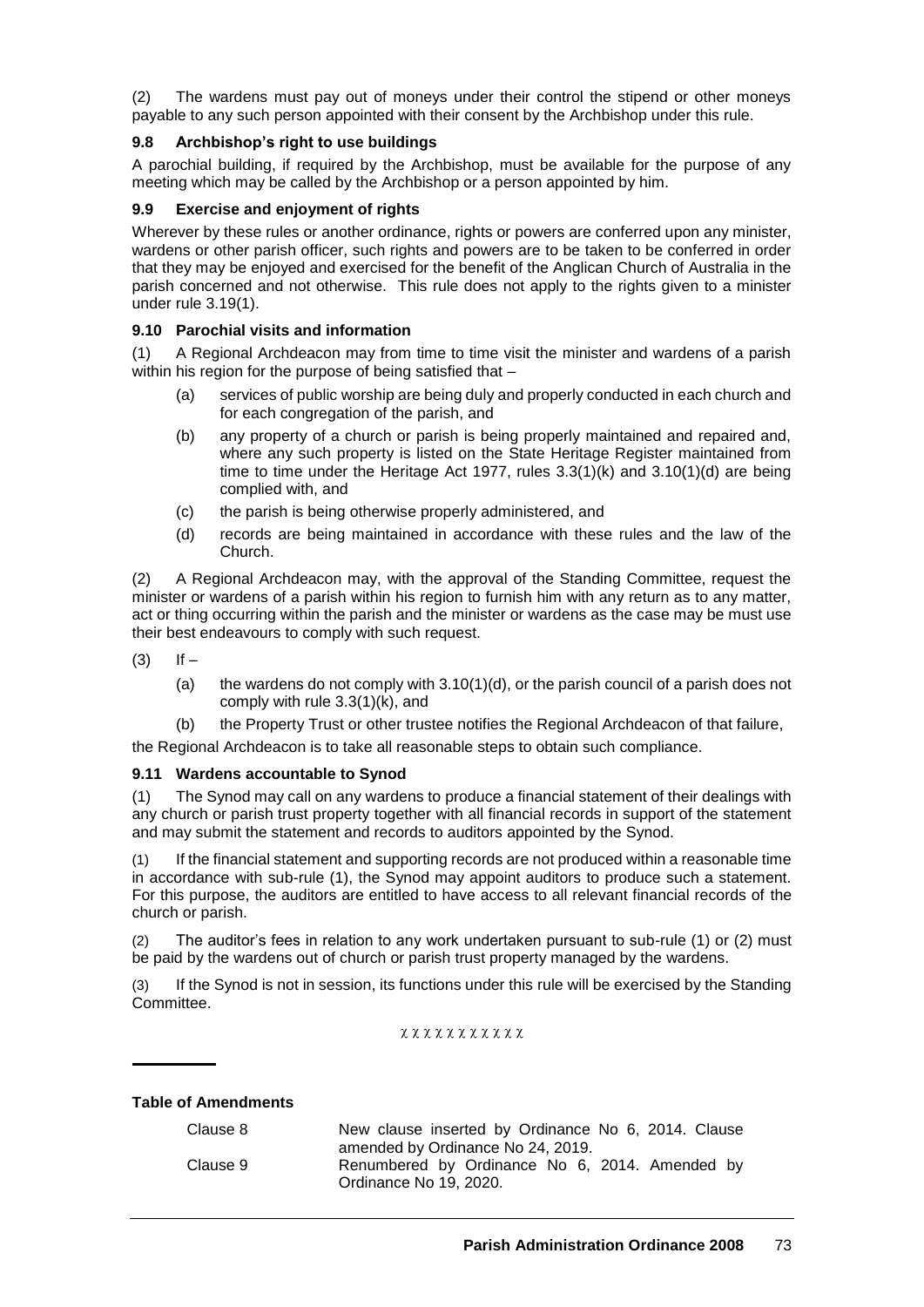| Clause 10         | Renumbered by Ordinance No 6, 2014.                                                                  |
|-------------------|------------------------------------------------------------------------------------------------------|
| Schedule 1        |                                                                                                      |
| <b>Rule 1.1</b>   | Amended by Ordinances Nos 9, 2010; 5, 2011; 32, 2011;<br>36, 2012; 14, 2015; 36, 2019, and 14, 2020. |
| <b>Rule 2.6</b>   | Amended by Ordinances Nos 9, 2010; 37, 2012; 47, 2013,<br>and 14, 2020.                              |
| <b>Rule 2.7</b>   | Amended by Ordinances Nos 9, 2010; 37, 2012 and 47,<br>2013.                                         |
| <b>Rule 2.8</b>   | Amended by Ordinances Nos 9, 2010; 37, 2012; 47, 2013,<br>and 14, 2020.                              |
| <b>Rule 2.11</b>  | Amended by Ordinance No 9, 2010.                                                                     |
| <b>Rule 2.12</b>  | Amended by Ordinances Nos 37, 2012, 47, 2013, and 14,<br>2020.                                       |
| <b>Rule 2.13</b>  | Amended by Ordinances Nos 9, 2010; 37, 2012 and 47,<br>2013.                                         |
| <b>Rule 2.14</b>  | Amended by Ordinances Nos 37, 2012; 47, 2013 and 14,<br>2020.                                        |
| <b>Rule 3.5</b>   | Amended by Ordinance No 47, 2013.                                                                    |
| <b>Rule 3.7</b>   | Amended by Ordinance No 37, 2012.                                                                    |
| <b>Rule 3.9</b>   | Amended by Ordinances Nos 9, 2010; 32, 2011; 37, 2012<br>and 53, 2013.                               |
| <b>Rule 3.10</b>  | Amended by Ordinance No 29, 2008.                                                                    |
| <b>Rule 3.12</b>  | Amended by Ordinances Nos 9, 2010 and 5, 2011.                                                       |
| <b>Rule 3.18A</b> | Deleted by Ordinance No 19, 2020.                                                                    |
| Rule 31.19        | Amended by Ordinance No 19, 2020.                                                                    |
| <b>Rule 3.21</b>  | Amended by Ordinance No 14, 2015.                                                                    |
| <b>Rule 4.1</b>   | Amended by Ordinance No 9, 2010.                                                                     |
| <b>Rule 4.4</b>   | Amended by Ordinance No 37, 2012.                                                                    |
| Rule 4.6          | New rule inserted by Ordinance No 9, 2010.                                                           |
| <b>Rule 4.10</b>  | Amended by Ordinance No 9, 2010.                                                                     |
| <b>Rule 4.10A</b> | New rule inserted by Ordinance No 9, 2010.                                                           |
| <b>Rule 4.11</b>  | Amended by Ordinance No 39, 2009. New rule inserted by<br>Ordinance No 9, 2010.                      |
| <b>Rule 5.3</b>   | Amended by Ordinance Nos 37, 2012; 35, 2015 and 24<br>2019.                                          |
| Rule 5.4          | Amended by Ordinance No 24, 2019.                                                                    |
| <b>Rule 5.5</b>   | Amended by Ordinance No 9, 2010.                                                                     |
| <b>Rule 5.9</b>   | Amended by Ordinance No 36, 2019.                                                                    |
| <b>Rule 5.10</b>  | Amended by Ordinance No 36, 2019.                                                                    |
| <b>Rule 5.10A</b> | New rule inserted by Ordinance No 36, 2019.                                                          |
| <b>Rule 5.11</b>  | Amended by Ordinance No 36, 2019.                                                                    |
| <b>Rule 5.11A</b> | New rule inserted by Ordinance No 36, 2019.                                                          |
| <b>Rule 5.11B</b> | New rule inserted by Ordinance No 36, 2019.                                                          |
| <b>Rule 5.15</b>  | Amended by Ordinance No 14, 2020.                                                                    |
| Chapter 7         | Deleted by Ordinance No 19, 2020.                                                                    |
| Rule 9.6A         | New rule inserted by Ordinance No 9, 2010.                                                           |
| <b>Rule 9.10</b>  | Amended by Ordinance No 37, 2012.                                                                    |
| <b>Rule 9.11</b>  | Amended by Ordinance No 9, 2010.                                                                     |
| Schedule 2        |                                                                                                      |
| <b>Rule 1.1</b>   | Amended by Ordinances Nos 9, 2010; 5, 2011; 32, 2011;<br>36, 2012; 14, 2015; 36, 2019 and 14, 2020.  |
| Rule 2.6          | Amended by Ordinances Nos 9, 2010; 37, 2012; 47, 2013<br>and 14, 2020.                               |
| <b>Rule 2.7</b>   | Amended by Ordinances Nos 9, 2010; 37, 2012 and 47,<br>2013.                                         |